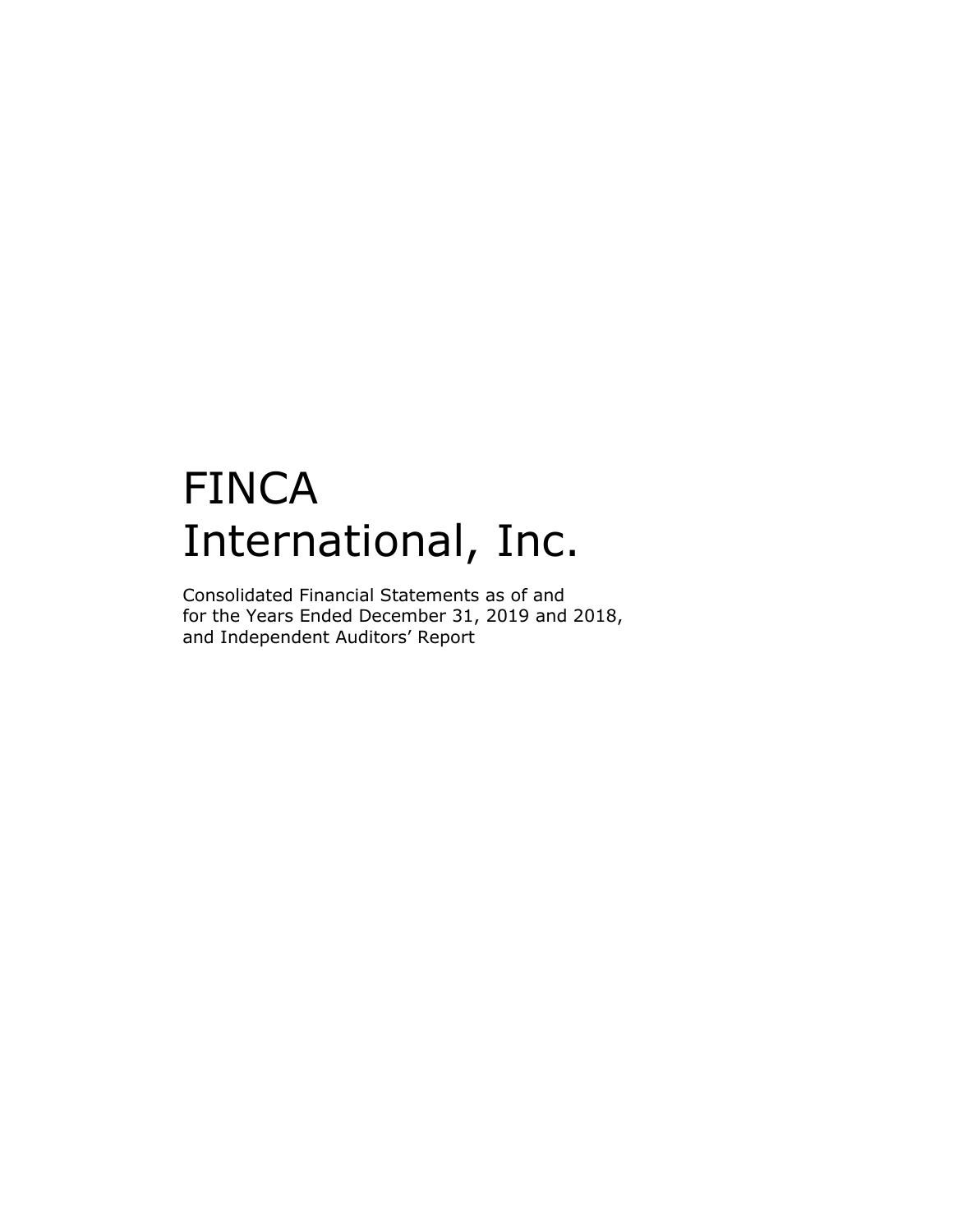# **TABLE OF CONTENTS**

|                                                                                                     | Page     |
|-----------------------------------------------------------------------------------------------------|----------|
| <b>INDEPENDENT AUDITORS' REPORT</b>                                                                 | $1 - 2$  |
| CONSOLIDATED FINANCIAL STATEMENTS AS OF AND FOR THE<br>YEARS ENDED DECEMBER 31, 2019 AND 2018:      |          |
| <b>Statements of Financial Position</b>                                                             | 3        |
| Statements of Profit or Loss                                                                        | 4        |
| Statements of Other Comprehensive Income or Loss                                                    | 5        |
| Statements of Changes in Equity                                                                     | 6        |
| <b>Statements of Cash Flows</b>                                                                     | $7 - 8$  |
| Notes to Consolidated Financial Statements                                                          | $9 - 71$ |
| SUPPLEMENTAL SCHEDULES AND NOTES TO SUPPLEMENTAL SCHEDULES<br>FOR THE YEAR ENDED DECEMBER 31, 2019: |          |
| Supplemental Schedule - Consolidated Schedule of Functional Expenses                                | 73       |
| Note to Supplemental Schedule - Consolidated Schedule of Functional Expenses                        | 74       |
| Supplemental Schedule - Combined Schedule of Temporary Restricted Net Assets                        | 75-76    |
| Note to Supplemental Schedule - Combined Schedule of Temporary Restricted Net Assets 77             |          |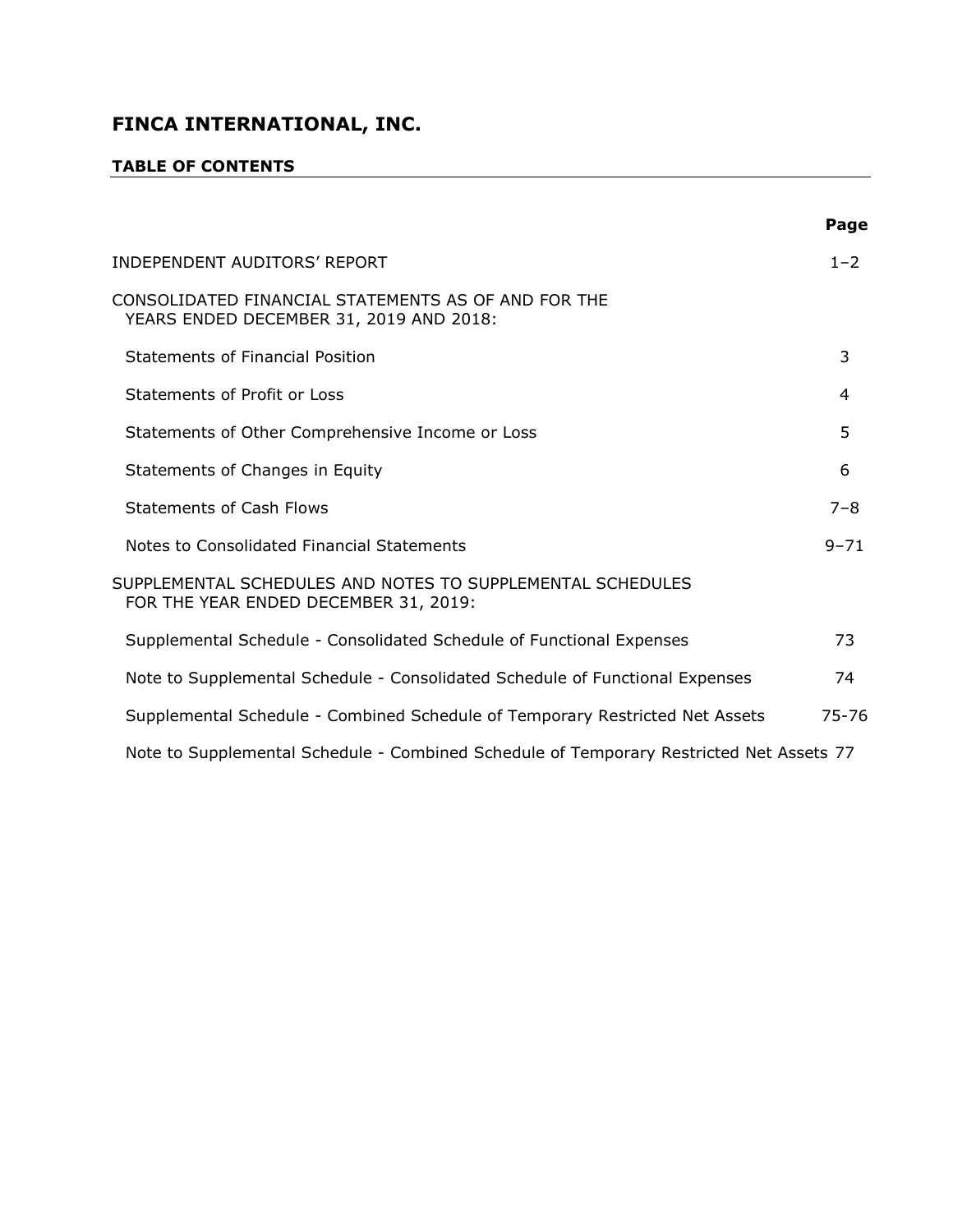

**Deloitte & Touche LLP** 7900 Tysons One Place Suite 800 Mclean, VA 22102-5974 USA

Tel: +1 703 251 1000 www.deloitte.com

#### **INDEPENDENT AUDITORS' REPORT**

To the Board of Directors and Members of the Audit Committee FINCA International, Inc. Washington, DC

We have audited the accompanying consolidated financial statements of FINCA International, Inc. and its subsidiaries (the "Company"), which comprise the consolidated statements of financial position as of December 31, 2019 and 2018, and the related consolidated statements of profit or loss, other comprehensive income or loss, changes in equity, and cash flows for the years then ended, and the related notes to the consolidated financial statements.

#### **Management's Responsibility for the Consolidated Financial Statements**

Management is responsible for the preparation and fair presentation of these consolidated financial statements in accordance with International Financial Reporting Standards as issued by the International Accounting Standards Board; this includes the design, implementation, and maintenance of internal control relevant to the preparation and fair presentation of consolidated financial statements that are free from material misstatement, whether due to fraud or error.

#### **Auditors' Responsibility**

Our responsibility is to express an opinion on these consolidated financial statements based on our audits. We conducted our audits in accordance with auditing standards generally accepted in the United States of America. Those standards require that we plan and perform the audit to obtain reasonable assurance about whether the consolidated financial statements are free from material misstatement.

An audit involves performing procedures to obtain audit evidence about the amounts and disclosures in the consolidated financial statements. The procedures selected depend on the auditor's judgment, including the assessment of the risks of material misstatement of the consolidated financial statements, whether due to fraud or error. In making those risk assessments, the auditor considers internal control relevant to the Company's preparation and fair presentation of the consolidated financial statements in order to design audit procedures that are appropriate in the circumstances, but not for the purpose of expressing an opinion on the effectiveness of the Company's internal control. Accordingly, we express no such opinion. An audit also includes evaluating the appropriateness of accounting policies used and the reasonableness of significant accounting estimates made by management, as well as evaluating the overall presentation of the consolidated financial statements.

We believe that the audit evidence we have obtained is sufficient and appropriate to provide a basis for our audit opinion.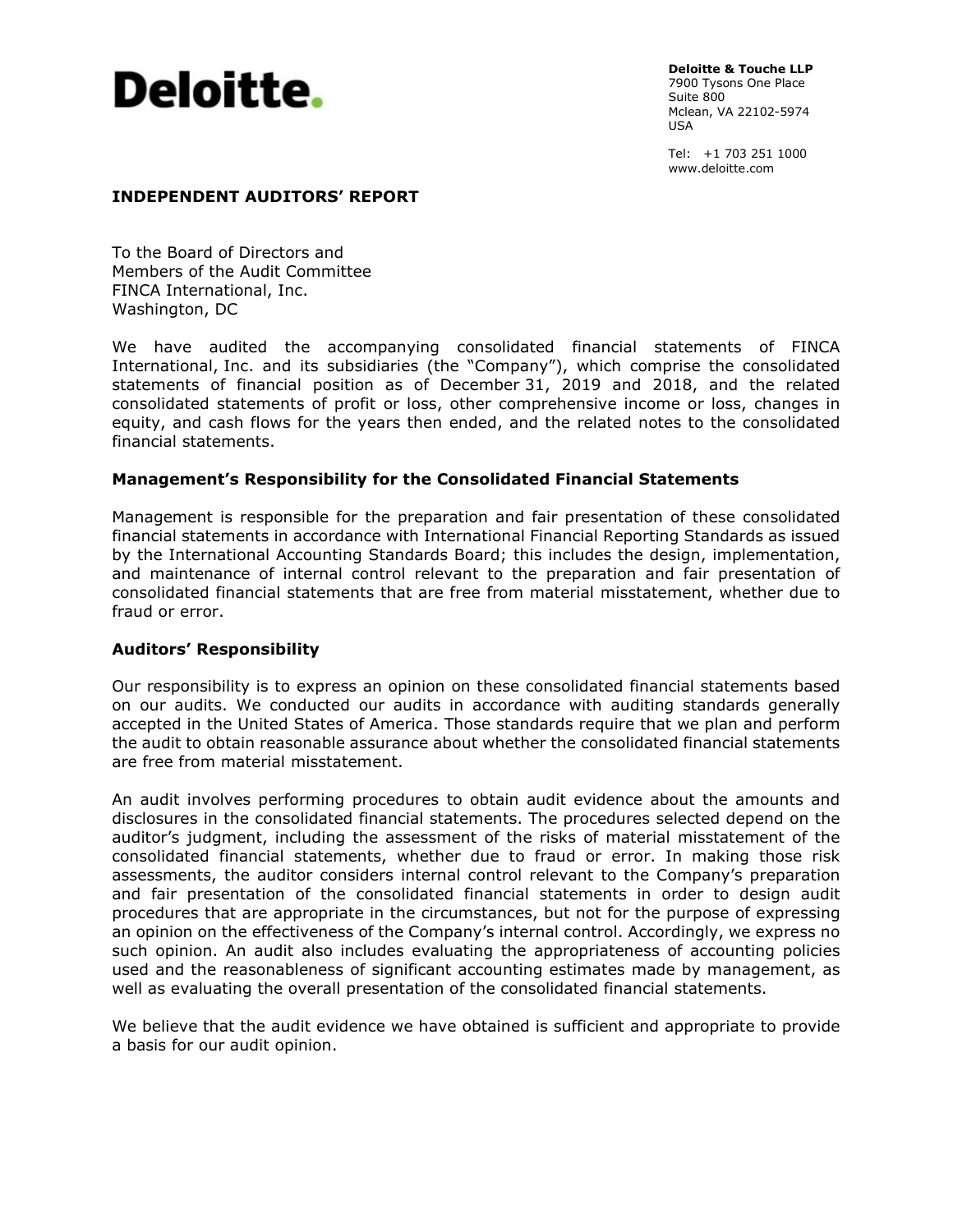#### **Opinion**

In our opinion, the consolidated financial statements referred to above present fairly, in all material respects, the financial position of FINCA International, Inc. and its subsidiaries as of December 31, 2019 and 2018, and the results of their operations and their cash flows for the years then ended in accordance with International Financial Reporting Standards as issued by the International Accounting Standards Board.

#### **Report on Supplemental Schedules and Notes to the Supplemental Schedules**

Our audit was conducted for the purpose of forming an opinion on the consolidated financial statements as a whole. The Consolidated Schedule of Functional Expenses, the Combined Schedule of Temporary Restricted Net Assets, and corresponding notes are presented for the purpose of additional analysis and are not a required part of the consolidated financial statements. These supplemental schedules and corresponding notes are the responsibility of the Company's management and were derived from and relate directly to the underlying accounting and other records used to prepare the financial statements. Such supplemental schedules and corresponding notes to the supplemental schedules have been subjected to the auditing procedures applied in our audits of the consolidated financial statements and certain additional procedures, including comparing and reconciling such information directly to the underlying accounting and other records used to prepare the consolidated financial statements or to the consolidated financial statements themselves, and other additional procedures in accordance with auditing standards generally accepted in the United States of America. In our opinion, such supplemental schedules and corresponding notes to the supplemental schedules are fairly stated in all material respects in relation to the consolidated financial statements as a whole.

Deloitte & Touche daP

July 21, 2020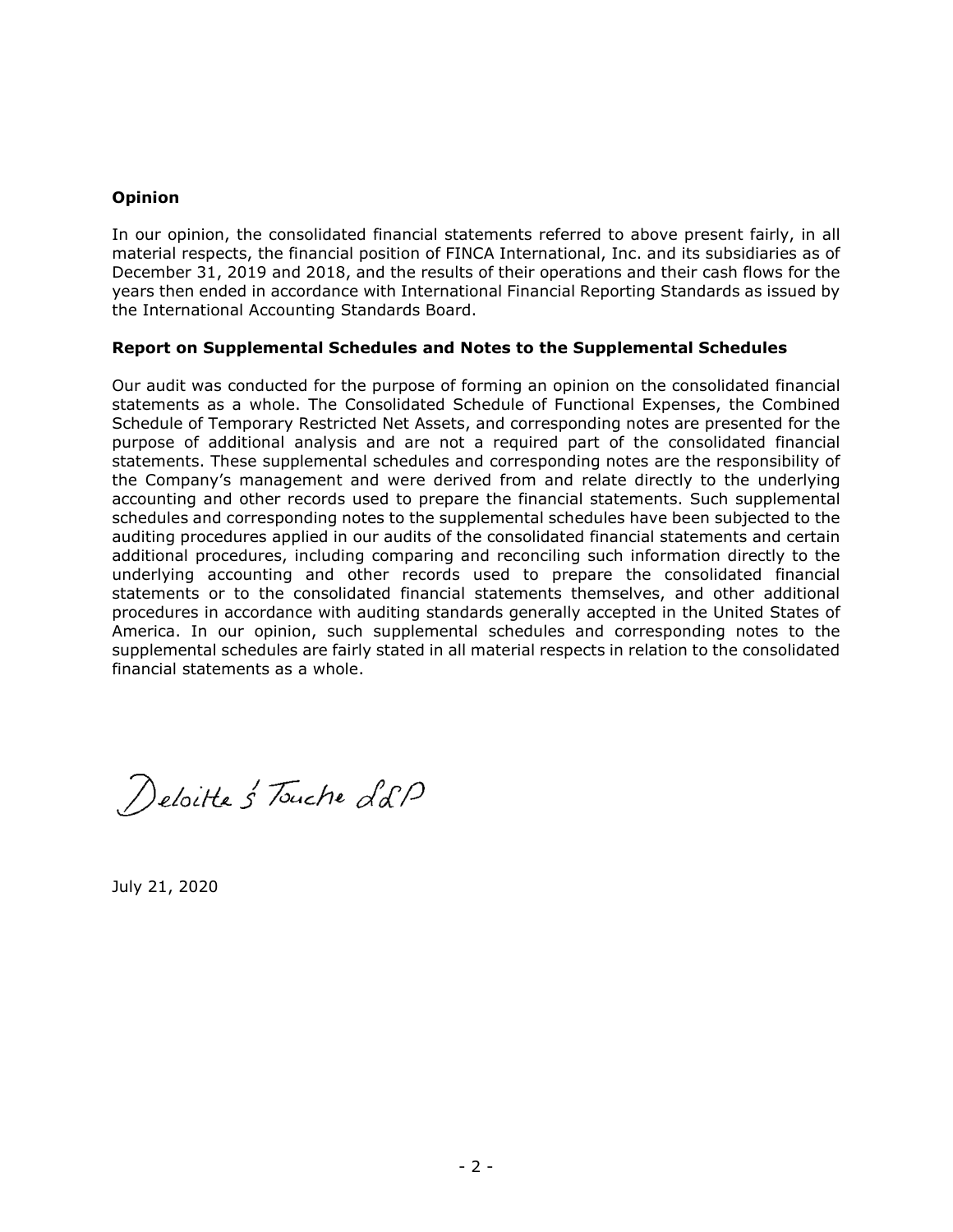# **CONSOLIDATED STATEMENTS OF FINANCIAL POSITION AS OF DECEMBER 31, 2019 AND 2018**

|                                                                                                                                                                                                                                                                                                                                                                                                                                                                                               | 2019                                                                                                                                                                                            | 2018                                                                                                                                                                              |
|-----------------------------------------------------------------------------------------------------------------------------------------------------------------------------------------------------------------------------------------------------------------------------------------------------------------------------------------------------------------------------------------------------------------------------------------------------------------------------------------------|-------------------------------------------------------------------------------------------------------------------------------------------------------------------------------------------------|-----------------------------------------------------------------------------------------------------------------------------------------------------------------------------------|
| <b>ASSETS</b>                                                                                                                                                                                                                                                                                                                                                                                                                                                                                 |                                                                                                                                                                                                 |                                                                                                                                                                                   |
| Cash and cash equivalents<br>Restricted cash and cash equivalents<br>Trading assets (Note 13)<br>Derivative financial instruments (Note 14)<br>Investment securities (Note 15)<br>Loans receivable—net of allowance (Note 17)<br>Due from banks<br>Other receivables, prepaid, and other assets (Note 18)<br>Property and equipment (Note 19)<br>Intangible assets (Note 20)<br>Right of Use Assets (Note 2 and 16)<br>Goodwill<br>Current income tax assets<br>Deferred tax assets (Note 12) | 129,414,589<br>\$<br>31,836,992<br>38,493,095<br>14,152,776<br>22,763,725<br>812,190,459<br>3,227,837<br>26,271,504<br>30,606,925<br>9,717,709<br>35,899,182<br>705,088<br>526,339<br>6,627,081 | 149,024,244<br>\$<br>36,630,102<br>17,569,626<br>13,184,035<br>27,905,255<br>809,561,932<br>2,342,999<br>22,267,280<br>33,623,421<br>9,996,185<br>786,739<br>731,471<br>7,265,286 |
| <b>TOTAL ASSETS</b>                                                                                                                                                                                                                                                                                                                                                                                                                                                                           | \$1,162,433,301                                                                                                                                                                                 | \$1,130,888,575                                                                                                                                                                   |
|                                                                                                                                                                                                                                                                                                                                                                                                                                                                                               |                                                                                                                                                                                                 |                                                                                                                                                                                   |
| <b>LIABILITIES AND EQUITY</b>                                                                                                                                                                                                                                                                                                                                                                                                                                                                 |                                                                                                                                                                                                 |                                                                                                                                                                                   |
| LIABILITIES:<br>Accounts payable and other accrued liabilities (Note 21)<br>Derivative financial liabilities (Note 14)<br>Client deposits (Note 22)<br>Bank deposits (Note 23)<br>Notes payable (Note 24)<br>Subordinated debt (Note 25)<br>Lease Liabilities (Note 2 and 16)<br>Deferred revenue<br>Employee benefits (Note 26)<br>Current income tax liability<br>Deferred tax liabilities (Note 12)                                                                                        | \$<br>34,312,912<br>11,538,353<br>437,581,999<br>35,030,735<br>311,197,182<br>29,450,292<br>37,867,381<br>4,231,672<br>3,376,231<br>3,216,259<br>3,331,342                                      | \$<br>31,677,585<br>11,416,470<br>419,696,345<br>36,126,804<br>350,595,677<br>24,879,575<br>5,966,438<br>3,097,712<br>2,475,879<br>1,840,656                                      |
| <b>Total liabilities</b>                                                                                                                                                                                                                                                                                                                                                                                                                                                                      | 911,134,358                                                                                                                                                                                     | 887,773,141                                                                                                                                                                       |
| EQUITY:<br>Reserves<br>Retained earnings<br>Currency translation reserve                                                                                                                                                                                                                                                                                                                                                                                                                      | 18,464,807<br>206,926,927<br>(67, 466, 656)                                                                                                                                                     | 18,359,125<br>196,077,989<br>(63, 775, 514)                                                                                                                                       |
| Equity attributable to FINCA International                                                                                                                                                                                                                                                                                                                                                                                                                                                    | 157,925,078                                                                                                                                                                                     | 150,661,600                                                                                                                                                                       |
| Noncontrolling interest                                                                                                                                                                                                                                                                                                                                                                                                                                                                       | 93,373,865                                                                                                                                                                                      | 92,453,834                                                                                                                                                                        |
| Total equity                                                                                                                                                                                                                                                                                                                                                                                                                                                                                  | 251,298,943                                                                                                                                                                                     | 243,115,434                                                                                                                                                                       |
| TOTAL LIABILITIES AND EQUITY                                                                                                                                                                                                                                                                                                                                                                                                                                                                  | \$1,162,433,301                                                                                                                                                                                 | \$1,130,888,575                                                                                                                                                                   |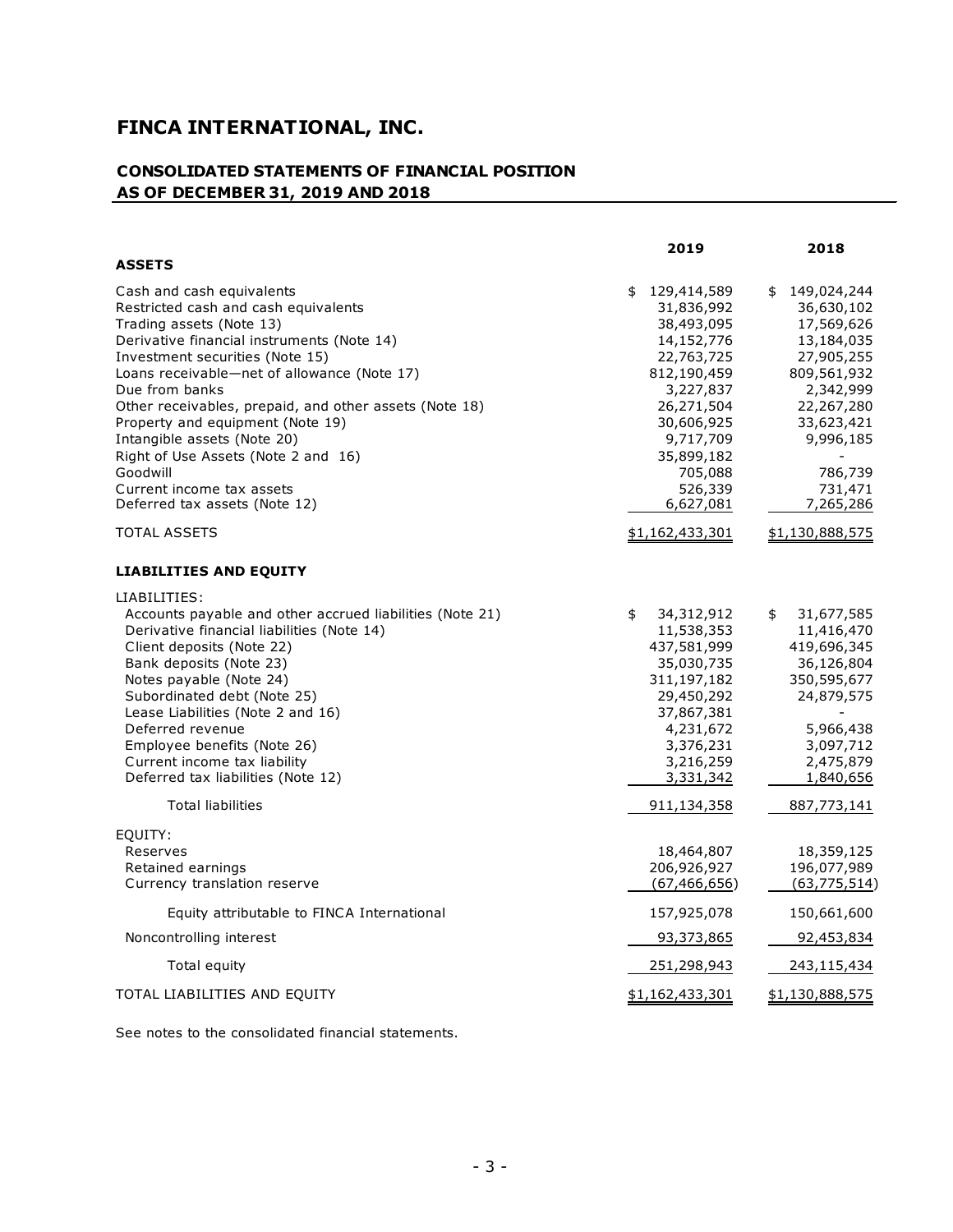# **CONSOLIDATED STATEMENTS OF PROFIT OR LOSS FOR THE YEARS ENDED DECEMBER 31, 2019 AND 2018**

|                                                                                                            | 2019                                   | 2018                                   |
|------------------------------------------------------------------------------------------------------------|----------------------------------------|----------------------------------------|
| Interest income<br>Interest expense                                                                        | 293,905,083<br>\$<br>(76, 035, 205)    | 287,044,054<br>\$<br>(67, 550, 825)    |
| Net interest income (Note 7)                                                                               | 217,869,878                            | 219,493,229                            |
| Impairment losses on financial instruments (Note 17)                                                       | (28,887,160)                           | (25,991,400)                           |
| Net interest income after impairment losses<br>on financial instruments                                    | 188,982,718                            | 193,501,829                            |
| Other operating income (Note 8)                                                                            | 22,295,807                             | 19,622,767                             |
| Net operating income                                                                                       | 211,278,525                            | 213,124,596                            |
| Loss on financial assets and liabilities at FVTPL                                                          | (1,010,115)                            | (674, 950)                             |
| Personnel expenses (Note 9)                                                                                | (114, 542, 465)                        | (114, 500, 154)                        |
| Other operating expenses (Note 10)                                                                         | (74,070,028)                           | (86, 345, 933)                         |
| Depreciation and amortization (Note 16, 19 and 20)                                                         | (19, 298, 740)                         | (10, 517, 214)                         |
| Total expenses                                                                                             | (207, 911, 233)                        | (211, 363, 301)                        |
| Profit before other income (expenses)                                                                      | 2,357,177                              | 1,086,345                              |
| Other income (expenses):<br>Grants and donations (Note 11)<br>Foreign exchange loss<br>Nonoperating income | 23,211,268<br>(1,056,758)<br>1,122,195 | 20,959,167<br>(2,455,872)<br>1,097,991 |
| Profit before income tax expense                                                                           | 25,633,882                             | 20,687,631                             |
| Income tax expense (Note 12)                                                                               | (11,854,516)                           | (11, 396, 803)                         |
| Profit for the year                                                                                        | 13,779,366                             | 9,290,828<br>\$                        |
| Profit for the year attributable to:<br><b>FINCA International</b><br>Noncontrolling interest              | 10,623,307<br>\$<br>3,156,059          | \$<br>6,164,513<br>3,126,316           |
| TOTAL NET PROFIT FOR THE YEAR                                                                              | 13,779,366<br>\$                       | 9,290,829<br>\$                        |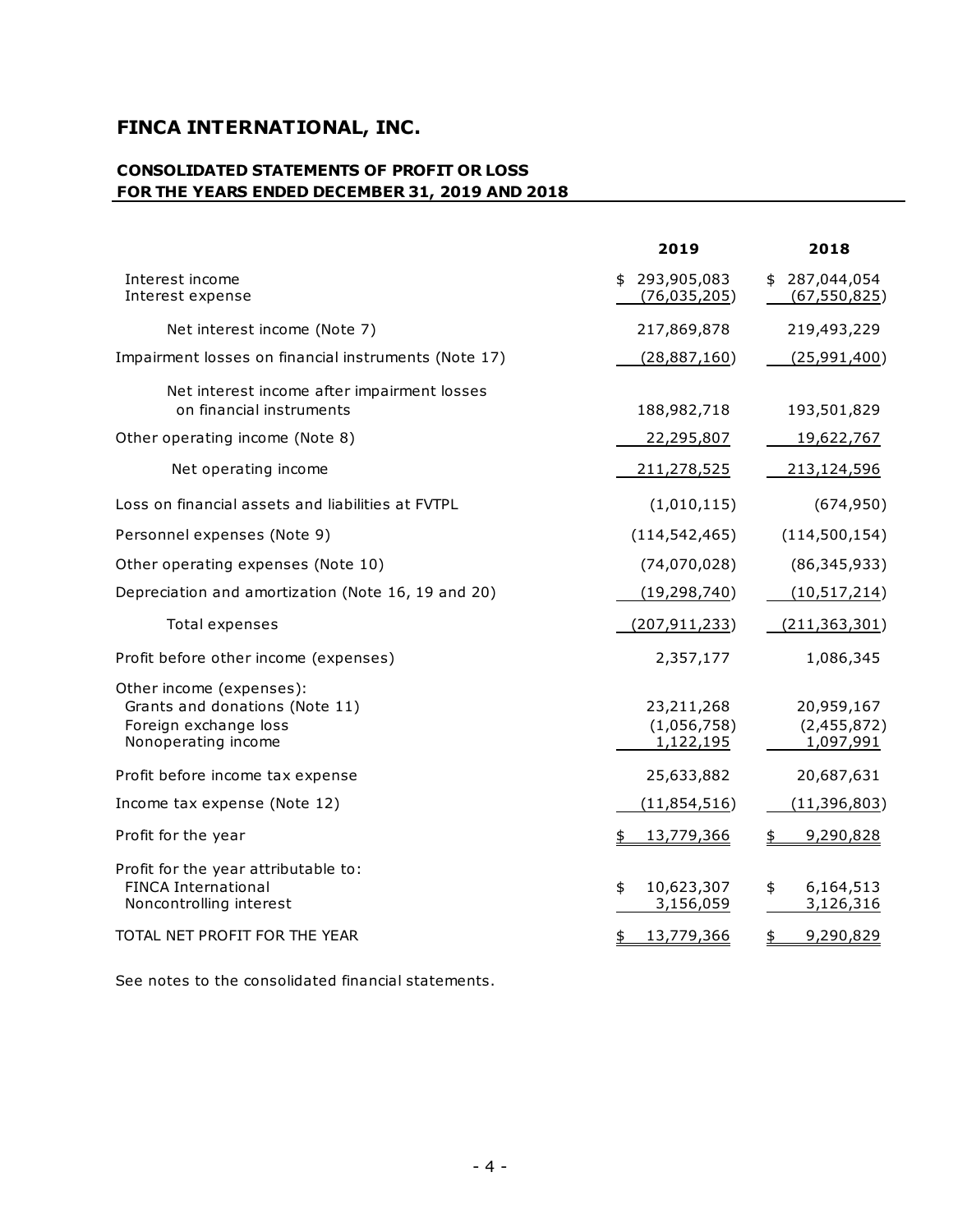# **CONSOLIDATED STATEMENTS OF OTHER COMPREHENSIVE INCOME OR LOSS FOR THE YEARS ENDED DECEMBER 31, 2019 AND 2018**

|                                                                                                                      | 2019         | 2018           |
|----------------------------------------------------------------------------------------------------------------------|--------------|----------------|
| NET PROFIT FOR THE YEAR                                                                                              | \$13,779,366 | \$9,290,828    |
| Other comprehensive (loss)—net of tax                                                                                | (5,389,647)  | (12, 501, 136) |
| Items that may be reclassified to profit or loss<br>Exchange differences on translation of<br>foreign operations     | (5,583,350)  |                |
| Movement in investment revaluation reserve                                                                           | 193,703      | (12, 501, 136) |
| Other comprehensive (loss)/income not to be<br>reclassified to profit or loss in<br>subsequent periods (Net of tax)- |              |                |
| Benefit plan fair value adjustment (Note 26)                                                                         | (206,210)    | 366,015        |
| Other comprehensive (loss)/income not to be<br>reclassified to profit or loss in<br>subsequent periods (net of tax)  | (206, 210)   | 366,015        |
| Total comprehensive income/(loss)<br>for the year-Net of tax                                                         | 8,183,509    | \$(2,844,293)  |
| Total comprehensive income/(loss) for the year<br>attributable to:<br><b>FINCA International</b>                     | \$7,263,478  | (848, 164)     |
| Noncontrolling interest                                                                                              | 920,031      | (1,996,129)    |
| TOTAL COMPREHENSIVE INCOME/(LOSS)<br>FOR THE YEAR                                                                    | 8,183,509    | (2,844,293)    |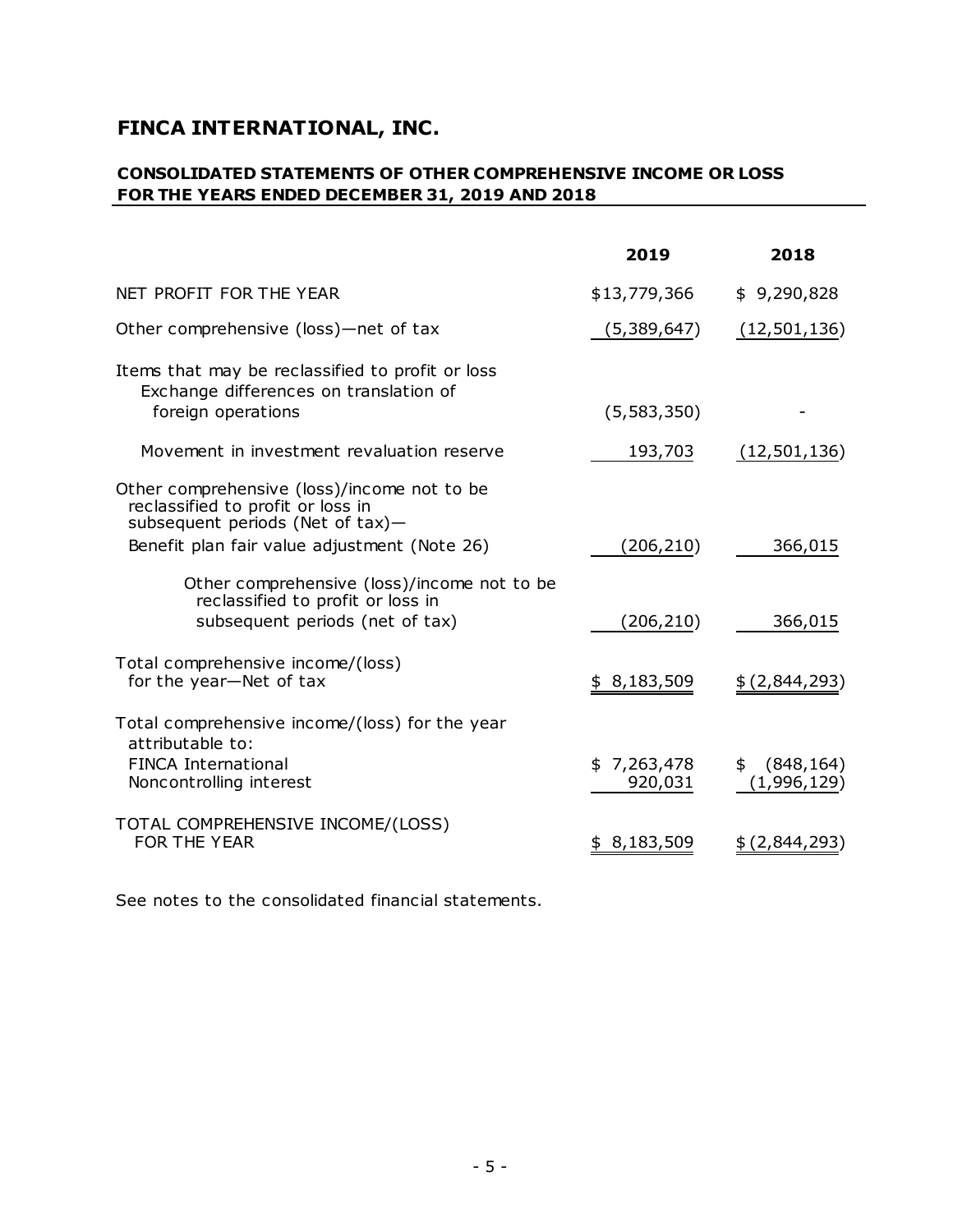# **CONSOLIDATED STATEMENTS OF CHANGES IN EQUITY FOR THE YEARS ENDED DECEMBER 31, 2019 AND 2018**

|                                                                                                                                                                                                                     | <b>Reserves</b>    | Retained<br><b>Earnings</b>                       | <b>Currency</b><br><b>Translation</b><br><b>Reserve</b> | Total                                                             | Noncontrolling<br><b>Interest</b>                           | <b>Total Equity</b>                                            |
|---------------------------------------------------------------------------------------------------------------------------------------------------------------------------------------------------------------------|--------------------|---------------------------------------------------|---------------------------------------------------------|-------------------------------------------------------------------|-------------------------------------------------------------|----------------------------------------------------------------|
| BALANCE-December 31, 2017                                                                                                                                                                                           | \$18,458,417       | \$188,891,831                                     | \$(56, 406, 825)                                        | \$150,943,423                                                     | \$94,431,698                                                | \$245,375,121                                                  |
| Changes on initial application of IFRS 9                                                                                                                                                                            | (89, 290)          | 655,630                                           |                                                         | 566,340                                                           | 212,152                                                     | 778,492                                                        |
| RESTATED BALANCE AT-January 1, 2018                                                                                                                                                                                 | 18,369,127         | 189,547,461                                       | (56, 406, 825)                                          | 151,509,763                                                       | 94,643,850                                                  | 246,153,613                                                    |
| Comprehensive income or loss:<br>Net Profit for the year<br>Foreign currency movement during the year<br>Fair value revaluation reserve<br>Benefit plan fair value adjustment                                       | (10,002)           | 6,164,513<br>366,015                              | (7,368,689)                                             | 6,164,513<br>(7,368,689)<br>(10,002)<br>366,015                   | 3,126,316<br>(5, 114, 775)<br>(7,670)                       | 9,290,829<br>(12, 483, 464)<br>(17, 672)<br>366,015            |
| Total comprehensive income or loss                                                                                                                                                                                  | (10,002)           | 6,530,528                                         | (7,368,689)                                             | (848, 163)                                                        | (1,996,129)                                                 | (2,844,292)                                                    |
| Dividends paid to non-controlling shareholders                                                                                                                                                                      |                    |                                                   |                                                         |                                                                   | (193, 887)                                                  | (193, 887)                                                     |
| BALANCE-December 31, 2018                                                                                                                                                                                           | 18,359,125         | 196,077,989                                       | (63, 775, 514)                                          | 150,661,600                                                       | 92,453,834                                                  | 243,115,434                                                    |
| Comprehensive income or loss:<br>Net Profit for the year<br>Foreign currency movement during the year<br>Fair value revaluation reserve<br>Benefit plan fair value adjustment<br>Total comprehensive income or loss | 105,682<br>105,682 | 10,623,307<br>431,841<br>(206, 210)<br>10,848,938 | (3,691,142)<br>(3,691,142)                              | 10,623,307<br>(3, 259, 301)<br>105,682<br>(206, 210)<br>7,263,478 | 3,156,059<br>(2,324,049)<br>88,021<br>$\sim$ $-$<br>920,031 | 13,779,366<br>(5,583,350)<br>193,703<br>(206,210)<br>8,183,509 |
| BALANCE-December 31, 2019                                                                                                                                                                                           | \$18,464,807       | \$206,926,927                                     | \$(67, 466, 656)                                        | \$157,925,078                                                     | \$93,373,865                                                | \$251,298,943                                                  |
|                                                                                                                                                                                                                     |                    |                                                   |                                                         |                                                                   |                                                             |                                                                |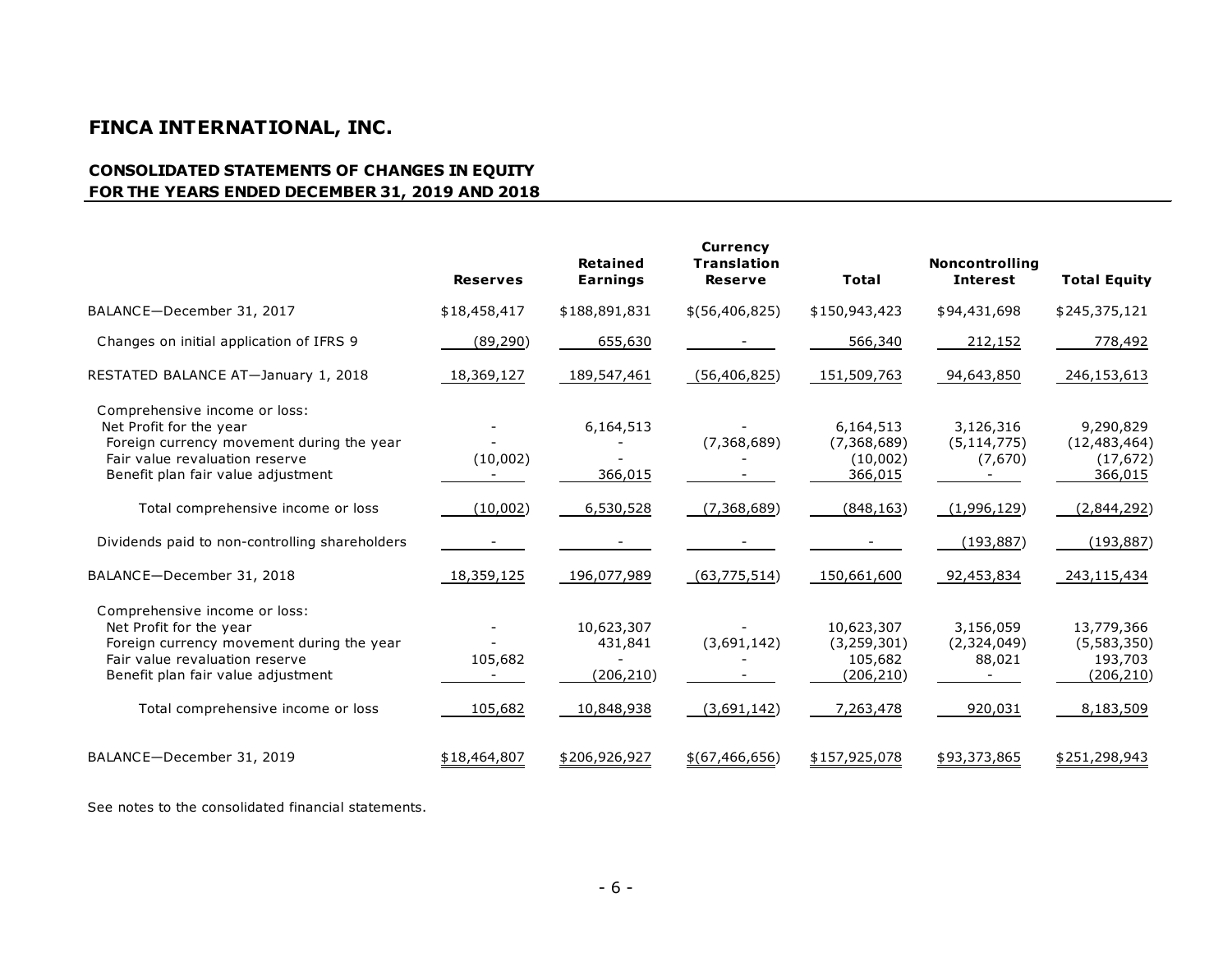# **CONSOLIDATED STATEMENTS OF CASH FLOWS FOR THE YEARS ENDED DECEMBER 31, 2019 AND 2018**

|                                                            | 2019                     | 2018                         |
|------------------------------------------------------------|--------------------------|------------------------------|
| CASH FLOWS FROM OPERATING ACTIVITIES:                      |                          |                              |
| Net profit for the period after tax                        | 13,779,366<br>\$         | 9,290,828<br>\$              |
| Adjustments for:                                           |                          |                              |
| Depreciation and amortization                              | 19,298,740               | 10,517,214                   |
| Loss on disposal of property and equipment                 |                          |                              |
| and intangibles                                            | 142,704                  | 141,596                      |
| Impairment on losses financial instruments                 | 28,887,160               | 25,991,400                   |
| Impairment losses on other assets                          |                          | 16,606                       |
| Foreign exchange losses                                    | 1,920,804                | 1,133,570                    |
| Changes in deferred tax assets and liabilities             | 1,611,170                | (915, 517)                   |
| Other noncash adjustments                                  | 3,366,336                | 3,681,043                    |
| increase/(Decrease) of assets and liabilities              |                          |                              |
| from operating activities after noncash items:             |                          |                              |
| Change in loans receivable, including interest receivables | (55, 777, 264)           | (64, 914, 944)               |
| Change in due from banks                                   | (890, 895)               | 629,688                      |
| Change in other receivables and other assets               | (2,894,987)              | 341,501                      |
| Change in trading assets                                   | (24, 302, 411)           | (1,588,476)                  |
| Change in derivative financial instruments                 | (1,525,928)              | (832, 205)                   |
| Change in other liabilities                                | 6,223,279                | (4, 296, 143)                |
| Change in client deposits                                  | 36,352,693               | 49,645,521                   |
| Change in bank deposits                                    | 768,427                  | (26, 491, 284)               |
| Change in deferred revenue<br>Change in employee benefits  | (1,802,863)<br>278,519   | 2,441,826<br>694,988         |
|                                                            |                          |                              |
| Net cash provided by operating activities                  | 25,434,850               | 5,487,212                    |
| CASH FLOWS FROM INVESTING ACTIVITIES:                      |                          |                              |
| Proceeds from sales of financial assets                    |                          |                              |
| Purchase of property and equipment                         | 5,228,877<br>(9,778,417) | 13,831,325<br>(12, 545, 558) |
| Purchase of intangible assets                              | (2, 564, 521)            | (5,329,958)                  |
| Proceeds from sales/disposal of property and equipment     | 3,782,489                | 658,287                      |
|                                                            |                          |                              |
| Net cash used by investing activities                      | (3,331,572)              | (3,385,904)                  |
| CASH FLOWS FROM FINANCING ACTIVITIES:                      |                          |                              |
| Proceeds from lenders                                      | 283,064,220              | 220,730,223                  |
| Repayment of loans and borrowings to lenders               | (317, 740, 364)          | (221, 416, 168)              |
| Principal elements of lease payments                       | (8,826,777)              |                              |
| Dividends paid to non-controlling shareholders             |                          | (193, 887)                   |
| Other                                                      | (30, 873)                |                              |
|                                                            |                          |                              |
| Net cash used by financing activities                      | (43, 533, 794)           | (879, 832)                   |

(Continued)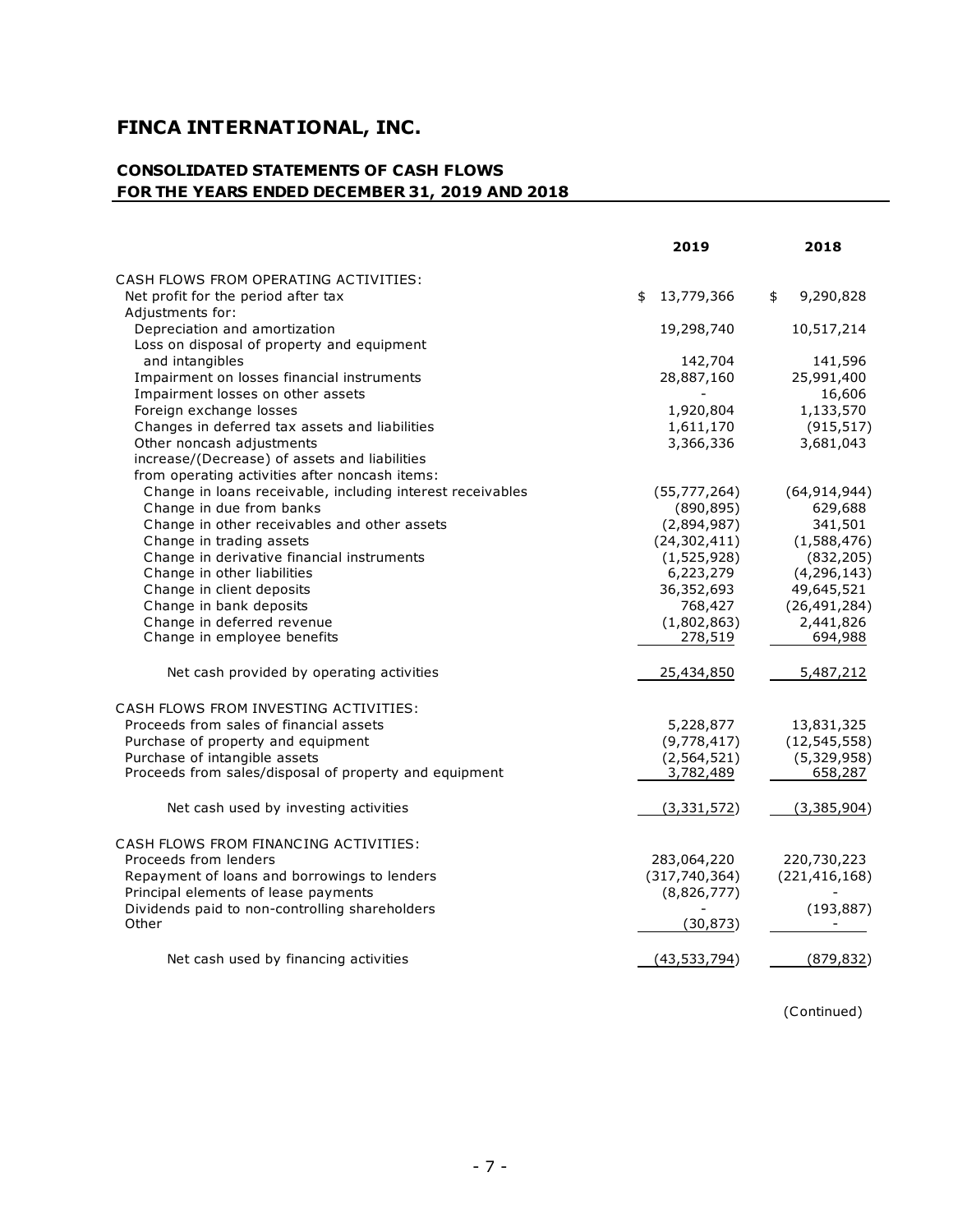# **CONSOLIDATED STATEMENTS OF CASH FLOWS FOR THE YEARS ENDED DECEMBER 31, 2019 AND 2018**

|                                                                                                  | 2019              | 2018                 |
|--------------------------------------------------------------------------------------------------|-------------------|----------------------|
| NET (DECREASE)/INCREASE IN CASH AND CASH EQUIVALENTS                                             | \$ (21, 430, 516) | 1,221,477<br>\$      |
| CASH AND CASH EQUIVALENTS-Beginning of the year                                                  | 149,024,244       | 153,912,034          |
| EFFECT OF EXCHANGE RATE CHANGES ON CASH AND<br><b>CASH EQUIVALENTS</b>                           | 1,820,861         | (6, 109, 267)        |
| CASH AND CASH EQUIVALENTS-End of the year                                                        | \$129,414,589     | \$149,024,244        |
| SUPPLEMENTAL DISCLOSURES TO CASH FLOWS FROM<br><b>OPERATING ACTIVITIES:</b><br>Interest received | \$276,062,538     | \$311,442,086        |
|                                                                                                  |                   |                      |
| Interest paid                                                                                    | \$(79,822,536)    | \$ (94, 287, 806)    |
| Income taxes paid                                                                                | (9,394,511)       | (11, 125, 680)<br>\$ |
| See notes to consolidated financial statements.                                                  |                   | (Concluded)          |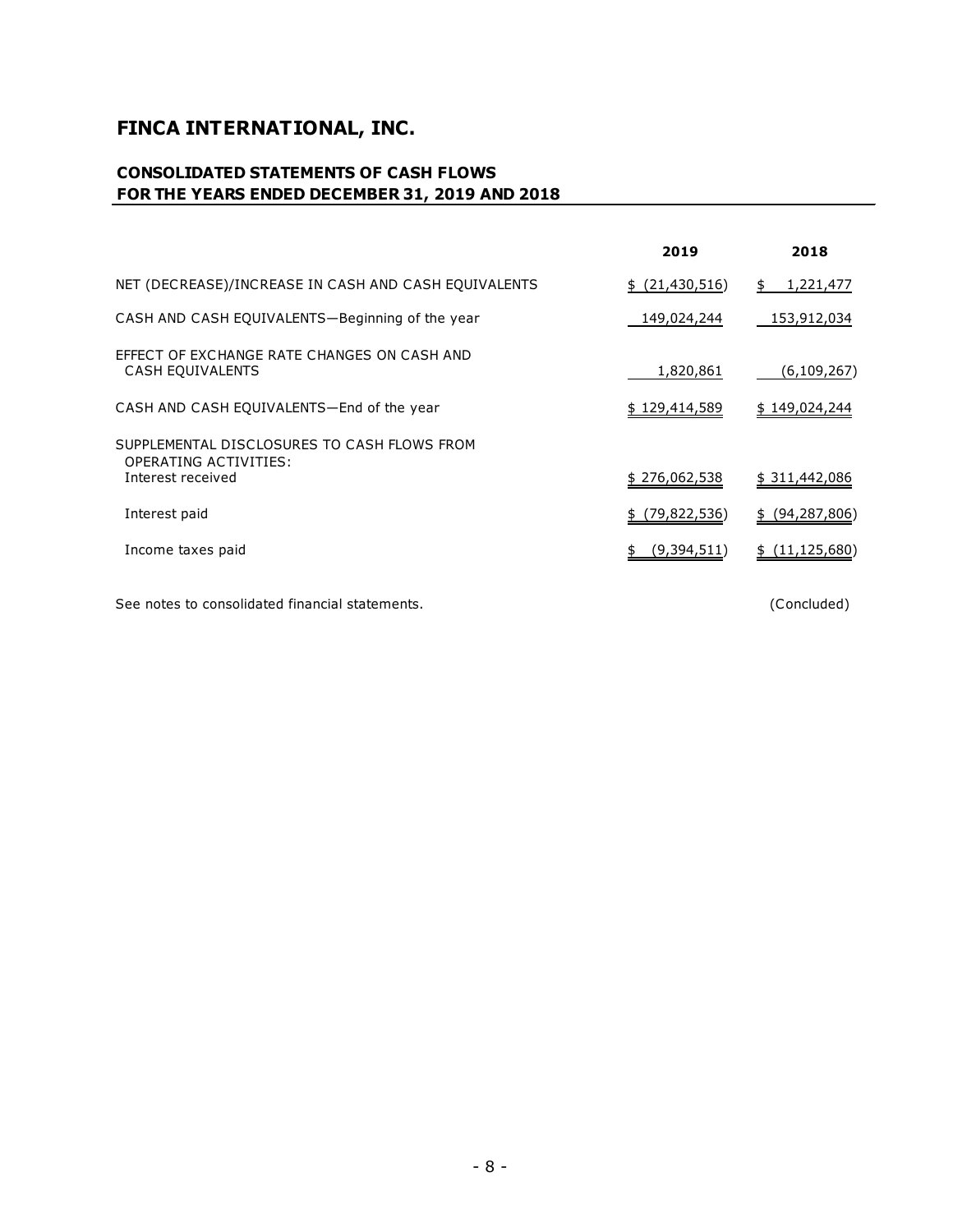#### **NOTES TO CONSOLIDATED FINANCIAL STATEMENTS AS OF AND FOR THE YEARS ENDED DECEMBER 31, 2019 AND 2018**

## **1. NATURE OF ACTIVITIES**

FINCA International, Inc. ("FINCA" or "FINCA International" or the "Company") is a notfor-profit corporation, incorporated in the state of New York, United States of America (USA), that has received a determination letter from the United States Internal Revenue Service classifying it as a tax-exempt public charity described in Section  $501(c)(3)$  of the United States Internal Revenue Code of 1986, as amended. Founded in 1984, FINCA's mission is to alleviate poverty through lasting solutions that help people build assets, create jobs, and raise their standard of living. FINCA's headquarters is located in Washington, D.C., USA.

As of December 31, 2019, FINCA, through FMH, has microfinance operations in 20 developing countries in Latin America (Ecuador, Guatemala, Haiti, Honduras, and Nicaragua), Africa (Democratic Republic of the Congo, Malawi, Nigeria, Tanzania, Uganda, and Zambia), Eurasia (Armenia, Azerbaijan, Georgia, Kosovo, Kyrgyzstan, and Tajikistan), and the Middle East and South Asia (MESA) (Afghanistan, Jordan, and Pakistan) (collectively, referred to as "Subsidiaries"). The Subsidiaries principally provide loans to individuals and to groups of individuals that lack access to traditional financial institutions. In most cases, these loans are made to either groups, individuals, or small and mediumsized enterprises ("SME"). Loans consist of agricultural loans, education loans, and other microfinance loans. Group and village loans consist of individuals that know each other, guarantee each other's loans, and provide a network of support for the group members. Individual loans, typically larger in size, are made where individual small businesses demonstrate adequate need and creditworthiness. Loans thus may be divided into Small and Large segments, in reference to loan size, such distinction being made to identify products with similar credit risk profiles. In addition to loans, FINCA, through a growing number of its Subsidiaries, provides other financial services needed by the working poor, including savings deposits, remittances, and micro insurance.

FMH follows FINCA's mission of poverty alleviation, and no changes may be made to the corporate purpose without the consent of FINCA. In order to ensure complete alignment of interests with the microentrepreneur clients that it serves, no FINCA employee, board member, or officer may hold any equity interest in FMH or any of the subsidiaries.

Approximately half of FINCA's clients worldwide are women. According to the World Bank's 2017 Global Findex report, there are still 1.7 billion adults that lack access to financial services and more than 50% of the unbanked are women. Further women often lack the ability to secure adequate formal employment in spite of being the primary providers for a family in many cultures.

In furtherance of its mission, FINCA implements two programs aimed at entrepreneurial solutions to poverty that aim to bring basic services to low-income families and their communities. One program, FINCA Plus LLC (BrightLife) is in the areas of distribution and financing of energy products to the bottom of the pyramid (BOP) customers in Uganda. The second program based in the US and Uganda provides philanthropic early-stage capital, and pre- and post-investment support to launch and scale high-impact for-profit social enterprises and promote affordable, high-quality, life-improving products and services for people at the BOP.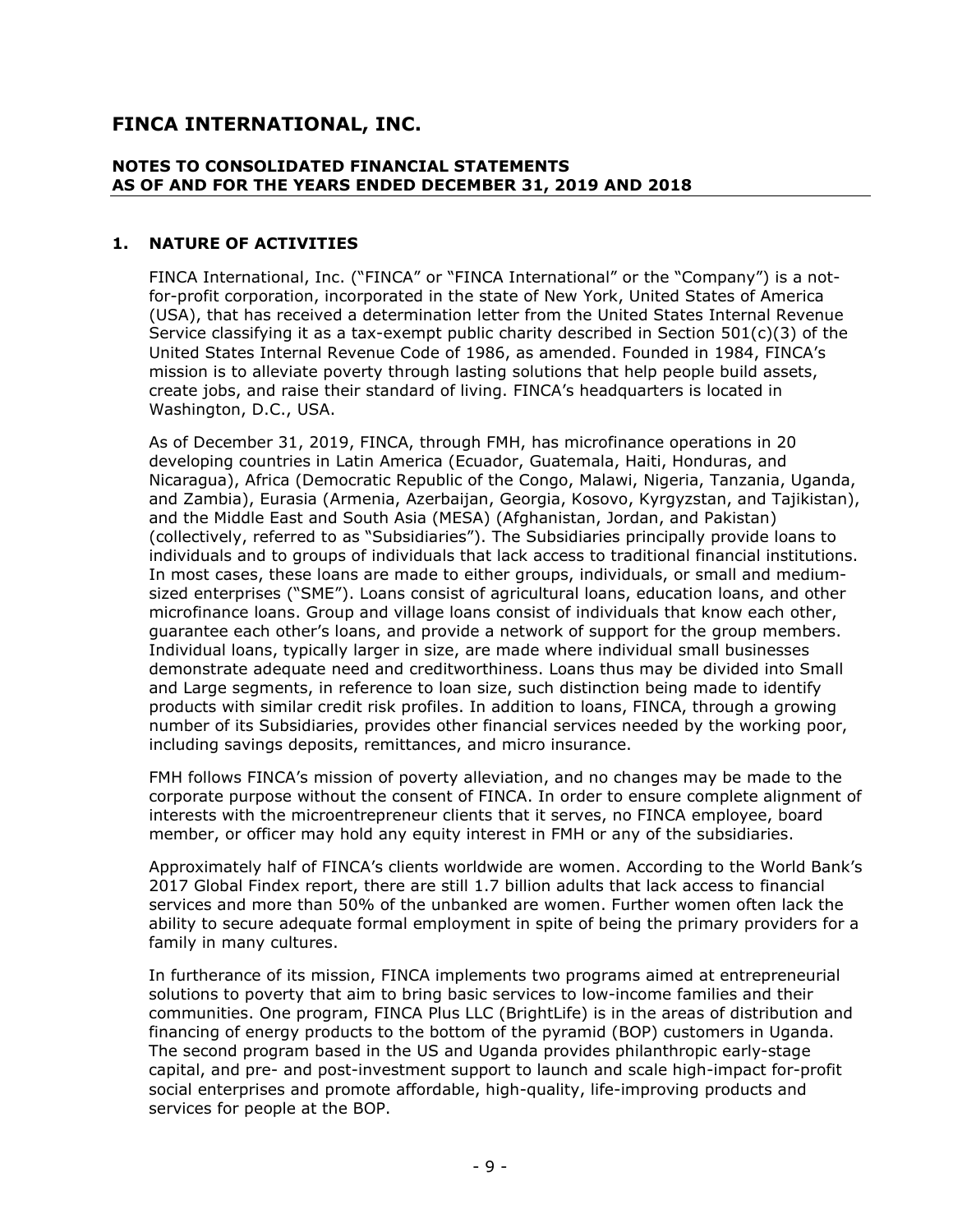## **2. BASIS OF PREPARATION**

The consolidated financial statements have been prepared in accordance with International Financial Reporting Standards issued by the International Accounting Standards Board (IASB). The consolidated financial statements are presented in US dollars (USD), the currency of the United States, where FINCA is located.

The consolidated financial statements were approved by the Board of Directors and authorized for issue on July 20, 2020.

Management has performed a COVID-19 impact analysis as part of their going concern assessment The analysis has modelled a number of adverse scenarios to assess the potential impact that COVID-19 may have on the Group's operations, liquidity, solvency and capital position to assess the stresses of the statements of financial position are endured before there is a breach of the required solvency ratio. These stresses included increased counterparty defaults, credit spread widening and USD or foreign currency movements. This analysis indicates that the solvency position is and will likely remain within the Group's Capital Management Framework targets, allowing the Group to exceed the capital or regulatory capital requirements (where applicable), without the need for mitigating management actions. Management believes the preparation of these consolidated financial statements on a going concern basis remains appropriate and the Company will be able to meet its solvency or regulatory solvency (where applicable) requirements and liabilities with sufficient liquidity for a period of at least one year after the date of the consolidated financial statements for the year ended December 31, 2019.

**Basis of Measurement**—The consolidated financial statements have been prepared on the historical cost basis, except for some of the financial assets and financial liabilities which are stated at fair value as of the date of the consolidated financial statements.

**Principles of Consolidation**—The consolidated financial statements consolidate the financial statements of FINCA and entities controlled by FINCA and its subsidiaries made up to December 31 each year. Control is achieved when FINCA

- has power over the investee,
- is exposed, or has rights, to variable returns from its involvement with the investee, and
- has the ability to use its power to affect its returns.

FINCA reassesses whether it controls an investee if facts and circumstances indicate that there are changes to one or more of the three elements of control listed above.

Consolidation of a subsidiary begins when FINCA obtains control over the subsidiary and ceases when FINCA loses control of the subsidiary. Specifically, income and expenses of a subsidiary acquired or disposed of during the year are included in the consolidated statements of profit or loss and other comprehensive income or loss from the date FINCA gains control until the date when FINCA ceases to control the subsidiary.

**Transactions Eliminated on Consolidation**—Intra-group balances and transactions, and any unrealized income and expenses arising from intra-group transactions, are eliminated. Unrealized gains arising from transactions with subsidiaries are eliminated against the investment to the extent of FINCA's interest in the subsidiary. Unrealized losses are eliminated in the same way as unrealized gains, but only to the extent that there is no evidence of impairment.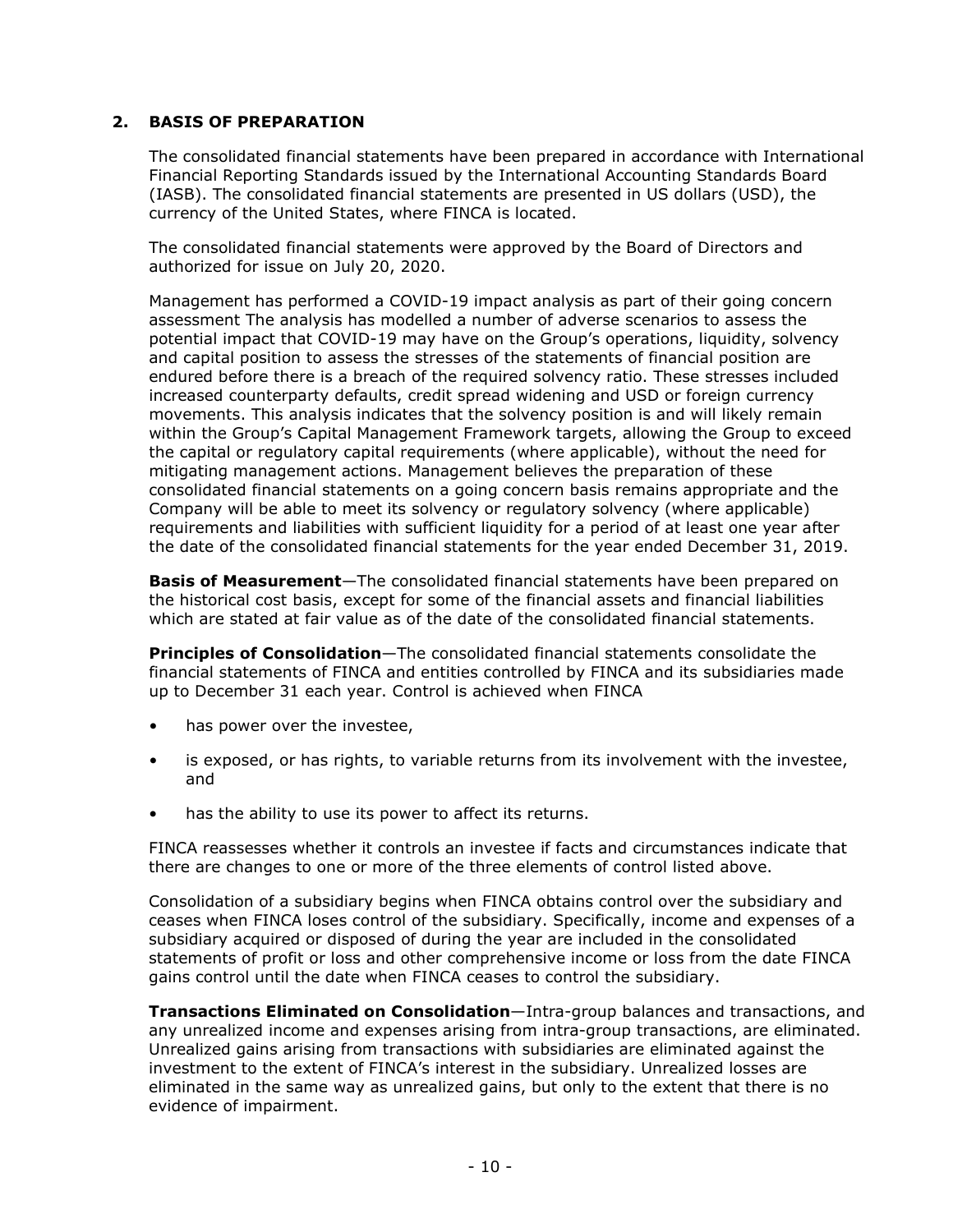**Non-controlling Interests**—Non-controlling interests represent the portion of profit or loss and net assets of subsidiaries not owned, directly or indirectly, by FINCA. Noncontrolling interests are presented separately in the consolidated statements of profit or loss and other comprehensive income or loss and within equity in the consolidated statements of financial position.

# **Application of New and Revised IFRSs**

# *New and Amended IFRS Standards That are Effective for the Current Year*

# *Impact of Initial Application of IFRS 16 Leases*

In the current year, the Company has applied IFRS 16 Leases (as issued by the IASB in January 2016) that is effective for annual periods that begin on or after January 1, 2019. The Company has applied IFRS 16 in accordance with the transition provisions of IFRS 16 which allow an entity not to restate comparatives.

IFRS 16 introduces new or amended requirements with respect to lease accounting. It introduces significant changes to lessee accounting by removing the distinction between operating and finance lease and requiring the recognition of a right-of-use asset and a lease liability at commencement for all leases, except for short-term leases and leases of low value assets when such recognition exemptions are adopted. In contrast to lessee accounting, the requirements for lessor accounting have remained largely unchanged. Details of these new requirements are described in Note 3. The impact of the adoption of IFRS 16 on the Company's consolidated financial statements is described below.

# *Impact on Lessee Accounting*

IFRS 16 changes how the Company accounts for leases previously classified as operating leases under IAS 17.

Applying IFRS 16, for all leases (except as noted below), the Company:

- Recognizes right-of-use assets and lease liabilities in the consolidated statement of financial position, initially measured at the present value of the future lease payments, with the right-of-use asset adjusted by the amount of any prepaid or accrued lease payments in accordance with IFRS 16:C8(b)(ii);
- Recognizes depreciation of right-of-use assets and interest on lease liabilities in the consolidated statement of profit or loss;
- Separates the total amount of cash paid into a principal portion (presented within financing activities) and interest (presented within supplementary disclosures) in the consolidated statement of cash flows.

Lease incentives (e.g. rent-free period) are recognized as part of the measurement of the right-of-use assets and lease liabilities whereas under IAS 17 they resulted in the recognition of a lease incentive, amortized as a reduction of rental expenses on a straightline basis.

Under IFRS 16, right-of-use assets are tested for impairment in accordance with IAS 36.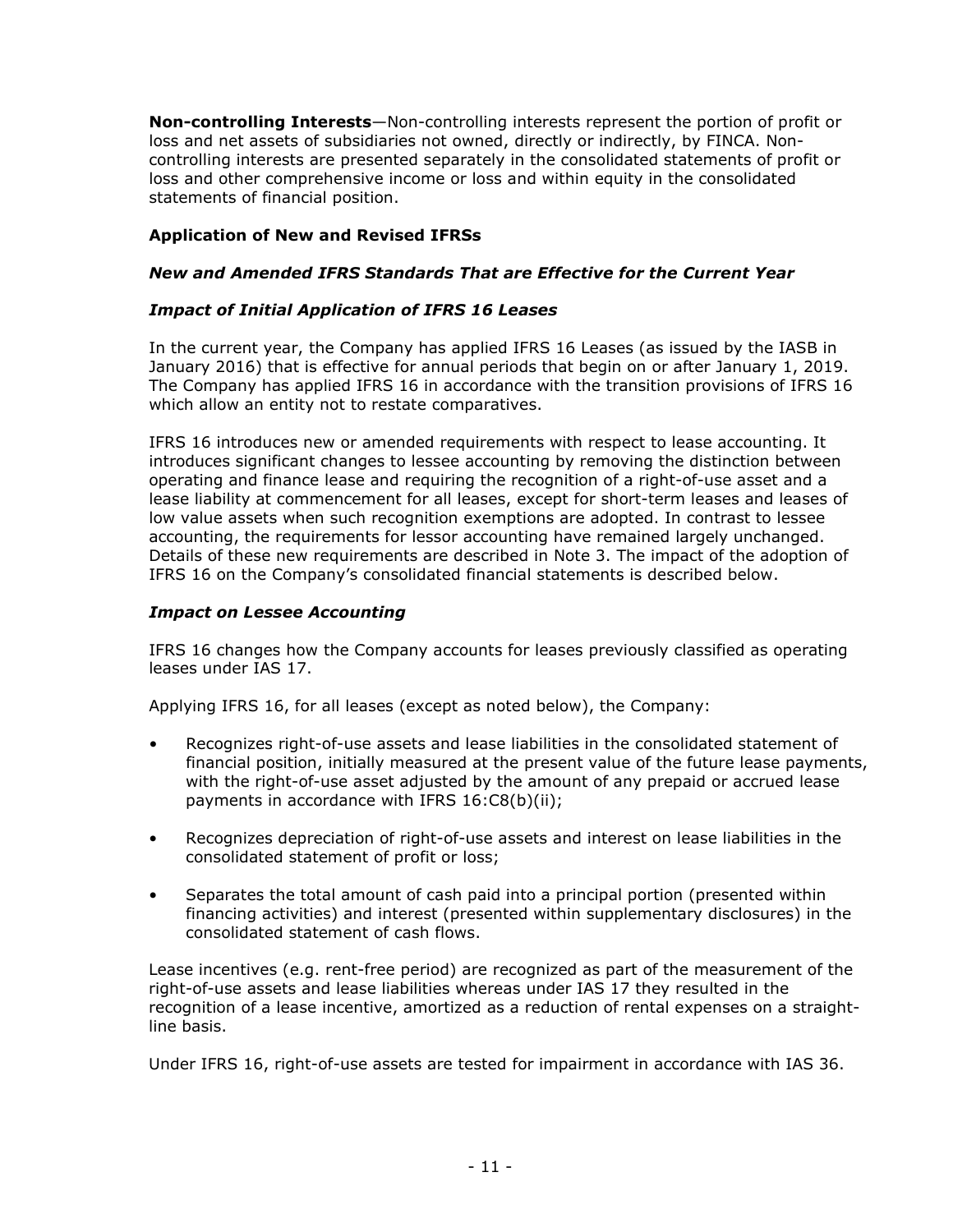For short-term leases (lease term of 12 months or less) and leases of low-value assets (which includes tablets and personal computers, small items of office furniture and telephones), the Company has opted to recognize a lease expense on a straight-line basis as permitted by IFRS 16. This expense is presented within 'other operating expenses' in consolidated statement of profit or loss.

The Company has used the following practical expedients when applying the cumulative catch-up approach to leases previously classified as operating leases applying IAS 17.

- The Company has applied a discount rate appropriate to a portfolio of leases with reasonably similar characteristics bespoke to each subsidiary;
- The Company has elected not to recognize right-of-use assets and lease liabilities to leases for which the lease term ends within 12 months of the date of initial application.
- The Company has used hindsight when determining the lease term when the contract contains options to extend or terminate the lease.
- The Company has excluded initial direct costs from the measurement of the right-ofuse asset at the date of initial application.

# *Financial Impact of Initial Application of IFRS 16*

The weighted average lessee's incremental borrowing rate applied to lease liabilities recognized in the consolidated statement of financial position on January 1, 2019 is in the range 5.7% and 24.0%.

The following table shows the operating lease commitments disclosed applying IAS 17 at December 31, 2018, discounted using the incremental borrowing rate at the date of initial application and the lease liabilities recognized in the consolidated statement of financial position at the date of initial application.

| Operating lease commitments disclosed as at December 31, 2018                                                                                         | \$24,174,808 |
|-------------------------------------------------------------------------------------------------------------------------------------------------------|--------------|
| Discounted using the lessee's incremental borrowing<br>rate of at the date of initial application                                                     | 34,800,827   |
| (Less): short-term leases recognized on a straight-line basis as expense<br>Add/(less): adjustments as a result of a different treatment of extension | (76, 240)    |
| and termination options                                                                                                                               | 8,408,318    |
| Lease liabilities recognised as at January 1, 2019                                                                                                    | \$43,132,905 |

The following IFRSs became mandatorily effective for the annual period beginning on or after January 1, 2019:

- Amendments to IAS 1 and IAS 8 (Oct 2018)
- Amendments to References to the Conceptual Framework in IFRS Standards
- Amendments to IFRS 9 Prepayment Features with Negative Compensation
- Amendments to IAS 28 Long‑term Interests in Associates and Joint Ventures
- Annual Improvements to IFRS Standards 2015–2017 Cycle
- IFRIC 23 Uncertainty over Income Tax Treatments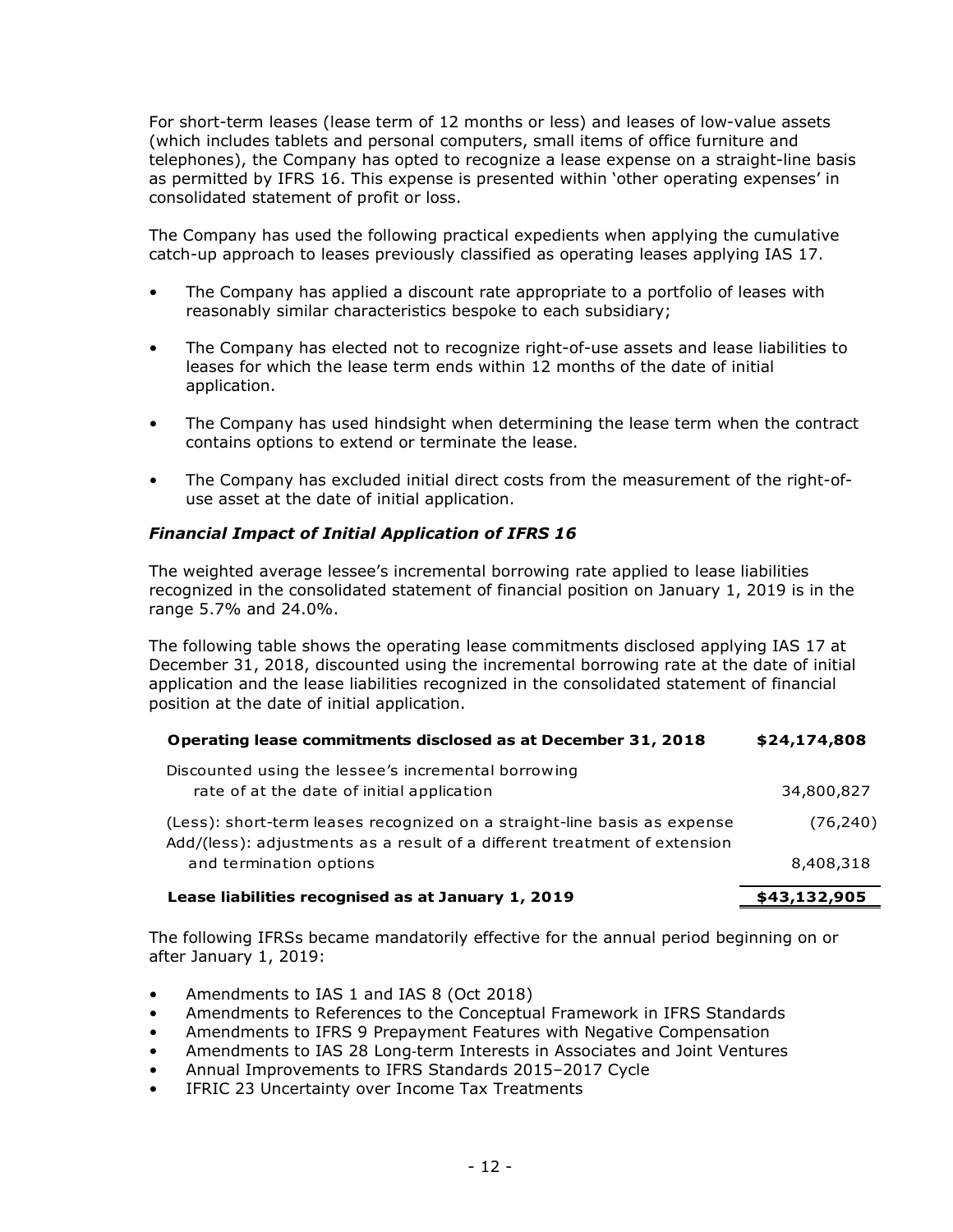Adoption of these standards had no material impact on the 2019 consolidated financial statements.

**New and Revised IFRSs in Issue but not yet Effective**—FINCA has not applied the following new and revised IFRSs that have been issued but not yet effective in this reporting period:

- IFRS 17 Insurance Contracts
- IFRS 10 Consolidated Financial Statements and IAS 28 (amendments) Sale or Contribution of Assets between an Investor and its Associate or Joint Venture
- Amendments to IFRS 3 Definition of a business
- Amendments to IAS 1 and IAS 8 Definition of material
- Amendments to References to the Conceptual Framework in IFRS Standards

The Company is assessing the impact of these standards on the Company's consolidated financial statements.

# **3. SIGNIFICANT ACCOUNTING POLICIES**

Management has discussed with the FINCA's audit committee the development, selection, and disclosure of FINCA's significant accounting estimates and judgments and the application of these policies and estimates.

#### **Leases**—**Applicable before January 1, 2019**

The Company previously classified leases as operating leases under IAS 17.

#### **Leases**—**Applicable after January 1, 2019**

The Company assesses whether a contract is or contains a lease, at inception of the contract. The Company recognizes a right-of-use asset and a corresponding lease liability with respect to all lease arrangements in which it is the lessee, except for short-term leases (defined as leases with a lease term of 12 months or less) and leases of low value assets (such as tablets and personal computers, small items of office furniture and telephones). For these leases, the Company recognizes the lease payments as an operating expense on a straight-line basis over the term of the lease unless another systematic basis is more representative of the time pattern in which economic benefits from the leased assets are consumed.

The lease liability is initially measured at the present value of the lease payments that are not paid at the commencement date, discounted by using the rate implicit in the lease. If this rate cannot be readily determined, the lessee uses its incremental borrowing rate.

Lease payments included in the measurement of the lease liability comprise:

- Fixed lease payments (including in-substance fixed payments), less any lease incentives receivable;
- Variable lease payments that depend on an index or rate, initially measured using the index or rate at the commencement date;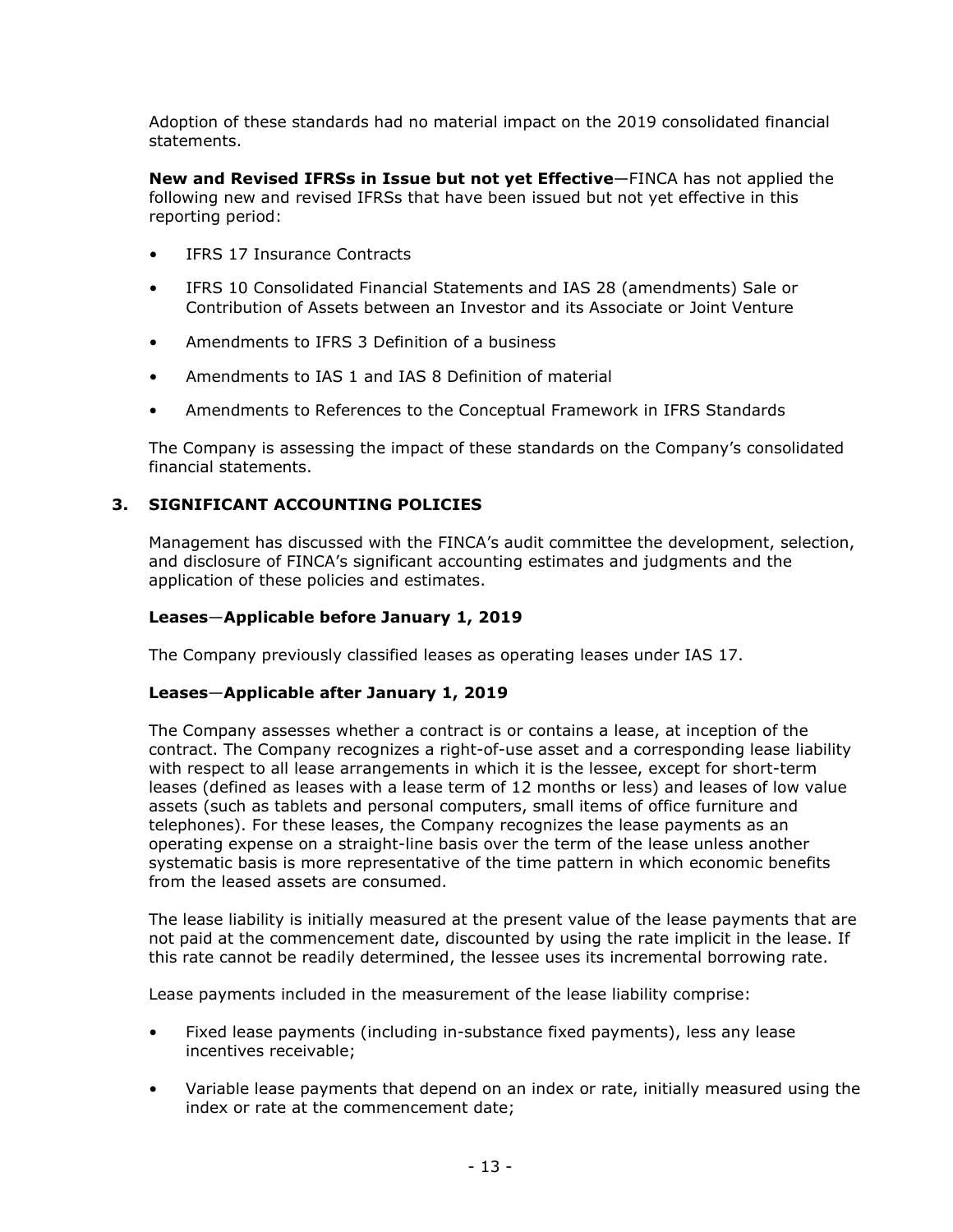- The amount expected to be payable by the lessee under residual value guarantees;
- The exercise price of purchase options, if the lessee is reasonably certain to exercise the options; and
- Payments of penalties for terminating the lease, if the lease term reflects the exercise of an option to terminate the lease.

The lease liability is presented as a separate line in the consolidated statement of financial position.

The lease liability is subsequently measured by increasing the carrying amount to reflect interest on the lease liability (using the effective interest method) and by reducing the carrying amount to reflect the lease payments made.

The Company remeasures the lease liability (and makes a corresponding adjustment to the related right-of-use asset) whenever:

- The lease term has changed or there is a significant event or change in circumstances resulting in a change in the assessment of exercise of a purchase option, in which case the lease liability is remeasured by discounting the revised lease payments using a revised discount rate.
- The lease payments change due to changes in an index or rate or a change in expected payment under a guaranteed residual value, in which cases the lease liability is remeasured by discounting the revised lease payments using an unchanged discount rate (unless the lease payments change is due to a change in a floating interest rate, in which case a revised discount rate is used).
- A lease contract is modified, and the lease modification is not accounted for as a separate lease, in which case the lease liability is remeasured based on the lease term of the modified lease by discounting the revised lease payments using a revised discount rate at the effective date of the modification.

The Company did not make any such adjustments during the period presented.

The right-of-use assets comprise the initial measurement of the corresponding lease liability, lease payments made at or before the commencement day, less any lease incentives received and any initial direct costs. They are subsequently measured at cost less accumulated depreciation and impairment losses.

Whenever the Company incurs an obligation for costs to dismantle and remove a leased asset, restore the site on which it is located or restore the underlying asset to the condition required by the terms and conditions of the lease, a provision is recognized and measured under IAS 37. To the extent that the costs relate to a right-of-use asset, the costs are included in the related right-of-use asset, unless those costs are incurred to produce inventories.

Right-of-use assets are depreciated over the shorter period of lease term and useful life of the underlying asset. If a lease transfers ownership of the underlying asset or the cost of the right-of-use asset reflects that the Company expects to exercise a purchase option, the related right-of-use asset is depreciated over the useful life of the underlying asset. The depreciation starts at the commencement date of the lease.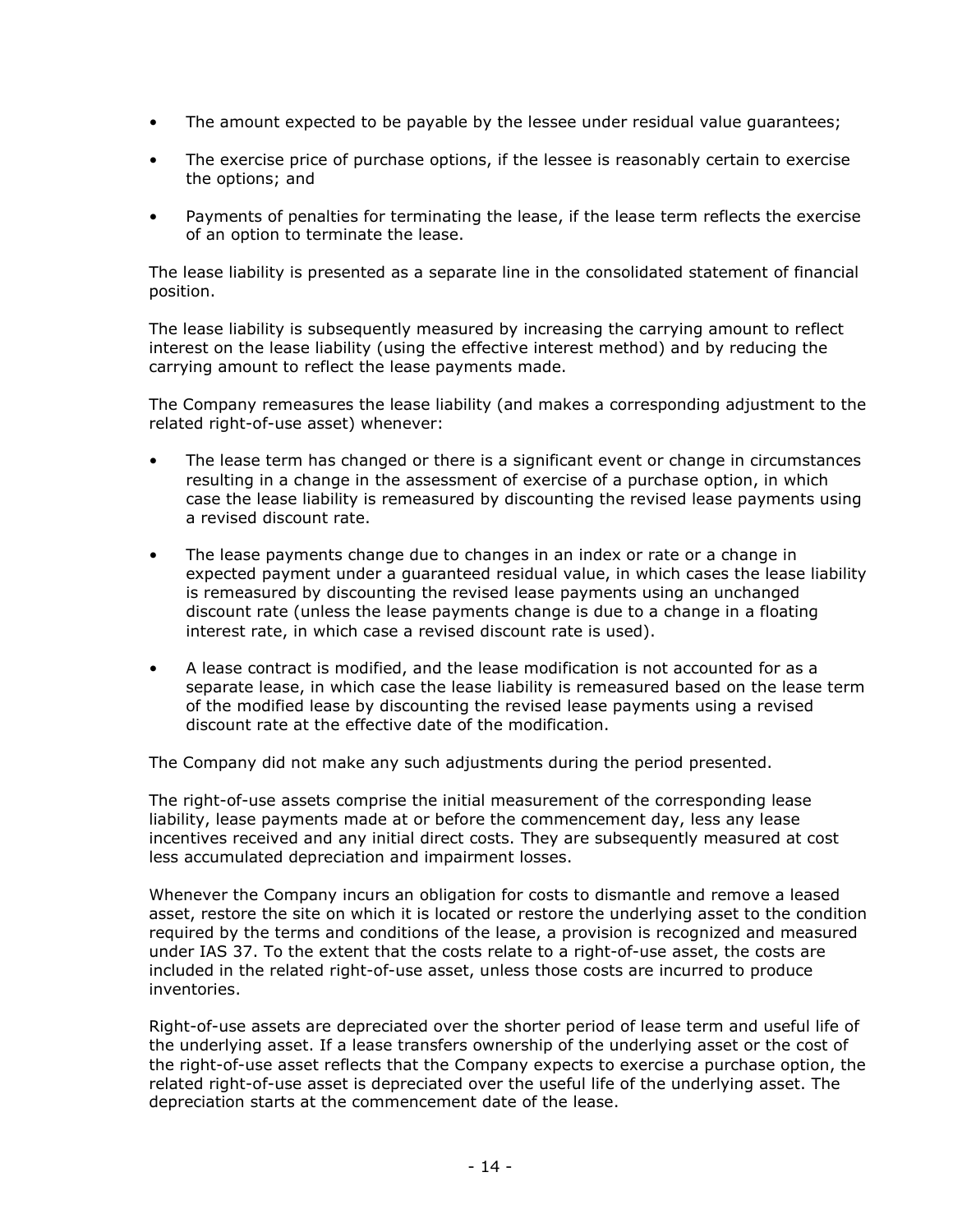The right-of-use assets are presented as a separate line in the consolidated statement of financial position.

The Company applies IAS 36 to determine whether a right-of-use asset is impaired and accounts for any identified impairment loss.

## **Financial Instruments**

#### *Recognition and Initial Measurement*

Financial assets and financial liabilities are recognized in the Company's consolidated statements of financial position when the Company becomes a party to the contractual provisions of the instrument.

A financial asset or financial liability is measured initially at fair value plus, for an item not at fair value through profit or loss (FVTPL), transaction costs that are directly attributable to its acquisition or issue.

#### *Business Model Assessment*

The Company makes an assessment of the objective of the business model in which a financial asset is held at a portfolio level because this best reflects the way the business is managed and information is provided to management. The information considered includes:

- The stated policies and objectives for the portfolio and the operation of those policies in practice. In particular whether management's strategy focuses on earning contractual interest revenue, maintaining a particular interest rate profile, matching the duration of the financial assets to the duration of the liabilities that are funding those assets or realizing cash flows through the sale of the assets;
- How the performance of the portfolio is evaluated and reported to the Company's management;
- The risks that affect the performance of the business model (and the financial assets held within that business model) and its strategy for how those risks are managed;
- How managers of the business are compensated (e.g. whether compensation is based on the fair value of the assets managed or the contractual cash flows collected); and
- The frequency, volume and timing of sales in prior periods, the reasons for such sales and its expectations about future sales activity. However, information about sales activity is not considered in isolation, but as part of an overall assessment of how the Company's stated objective for managing the financial assets is achieved and how cash flows are realized.

Financial assets that do not qualify for amortized cost measurement or measurement at FVOCI must be measured subsequent to initial recognition at FVTPL.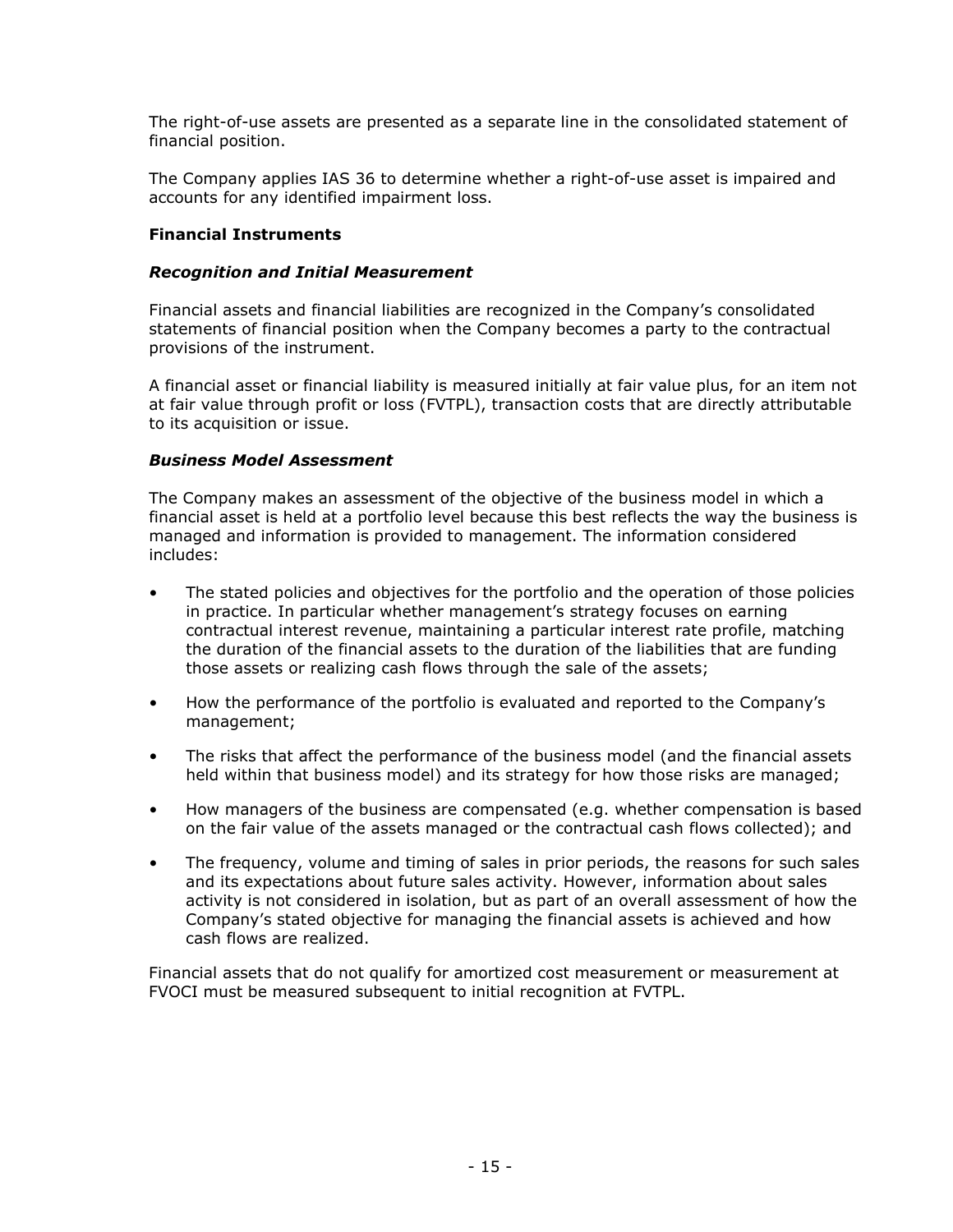# *Assessment of Whether Contractual Cash Flows Are Solely Payments of Principal and Interest (SPPI)*

For the purposes of this assessment, 'principal' is defined as the fair value of the financial asset on initial recognition. 'Interest' is defined as consideration for the time value of money and for the credit risk associated with the principal amount outstanding during a particular period of time and for other basic lending risks and costs (e.g., liquidity risk and administrative costs), as well as profit margin.

In assessing whether the contractual cash flows are SPPI, the Company considers the contractual terms of the instrument. This includes assessing whether the financial asset contains a contractual term that could change the timing or amount of contractual cash flows such that it would not meet this condition. In making the assessment, the Company considers:

- Contingent events that would change the amount and timing of cash flows;
- Leverage features;
- Prepayment and extension terms;
- Terms that limit the Company's claim to cash flows from specified assets (e.g., nonrecourse loans); and
- Features that modify consideration of the time value of money (e.g., periodical reset of interest rates).

#### *Reclassification*

Financial assets are not reclassified subsequent to their initial recognition, except in the period after the Company changes its business model for managing financial assets. If the business model under which the Company holds financial assets changes, the financial assets affected are reclassified. The classification and measurement requirements related to the new category apply prospectively from the first day of the first reporting period following the change in business model that results in reclassifying the Company's financial assets. During the current financial year and previous accounting period there was no change in the business model under which the Company holds financial assets and therefore no reclassifications were made. Changes in contractual cash flows are considered under the accounting policy on modification and derecognition of financial assets described below.

#### *Impairment of Financial Assets*

The Company recognizes impairment allowances on the financial assets that are not measured at FVTPL.

With the exception of purchased or originated credit-impaired (POCI) financial assets, Expected Credit Losses (ECLs) are required to be measured at an amount equal to:

• 12-month ECL, i.e. lifetime ECL that result from those default events on the financial instrument that are possible within 12 months after the reporting date, (referred to as Stage 1); or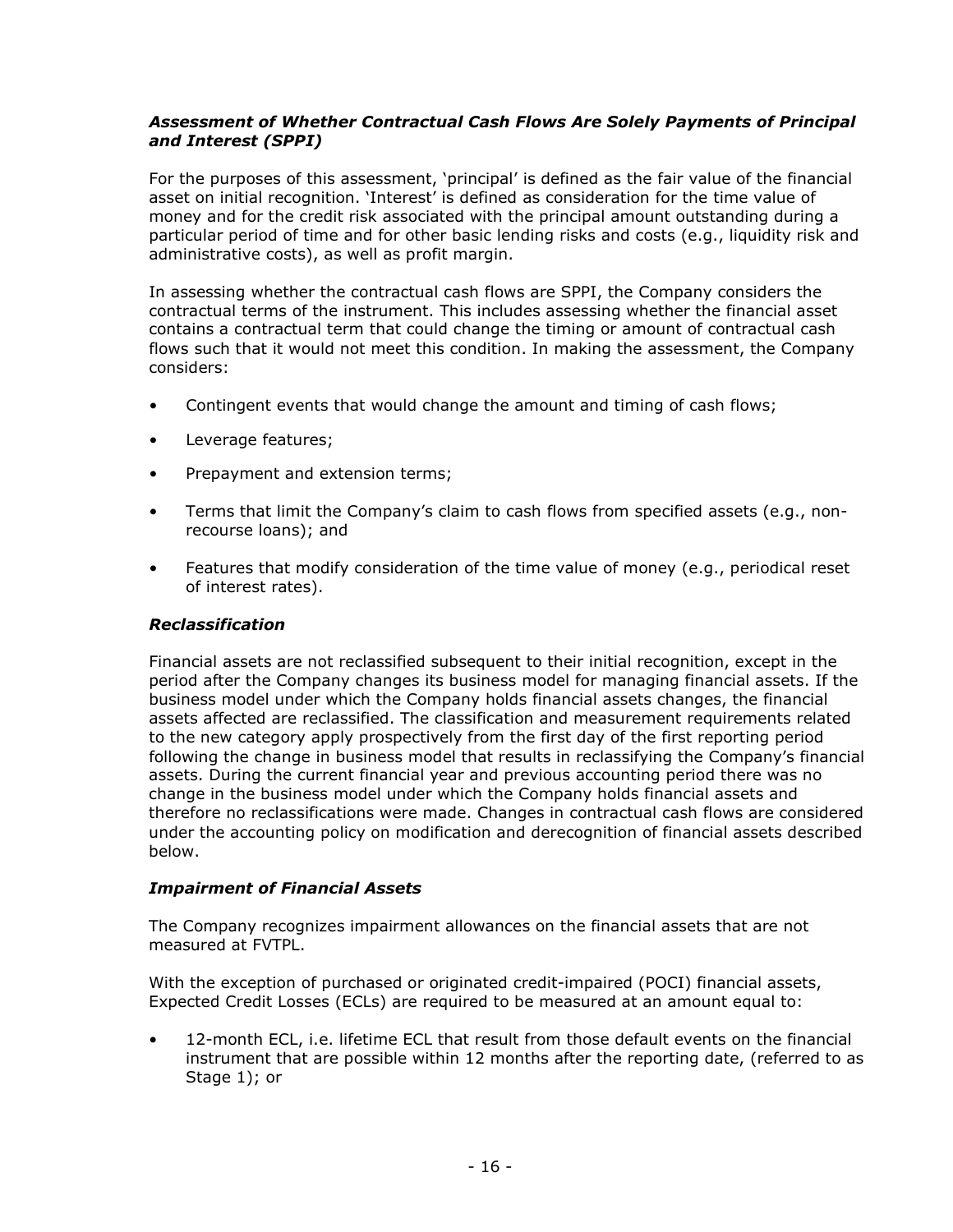• Full lifetime ECL, i.e. lifetime ECL that result from all possible default events over the life of the financial instrument, (referred to as Stage 2 and Stage 3).

Lifetime ECL is required for a financial instrument if the credit risk on that financial instrument has increased significantly since initial recognition. For all other financial instruments, ECLs are measured at an amount equal to the 12-month ECL.

Impairment allowances for other receivables are always measured at an amount equal to lifetime ECL.

ECLs are a probability-weighted estimate of the present value of credit losses. These are measured as the present value of the difference between the cash flows due to the Company under the contract and the cash flows that the Company expects to receive arising from the weighting of multiple future economic scenarios, discounted at the asset's effective interest rate (EIR).

The Company measures ECL on a collective basis for portfolios of loans that share similar economic risk characteristics.

More information on measurement of ECLs is provided in Note 5, including details on how instruments are grouped when they are assessed on a collective basis.

# *Credit-Impaired Financial Assets*

A financial asset is 'credit-impaired' when one or more events that have a detrimental impact on the estimated future cash flows of the financial asset have occurred. Creditimpaired financial assets are referred to as Stage 3 assets. Evidence of credit-impairment includes observable data about the following events:

- Significant financial difficulty of the borrower or issuer;
- A breach of contract such as a default or past due event;
- The restructuring of a loan or advance by the Company on terms that the Company would not consider otherwise;
- The disappearance of an active market for a security because of financial difficulties; or
- It is becoming probable that the borrower will enter bankruptcy or other financial reorganization.

It may not be possible to identify a single discrete event—instead, the combined effect of several events may have caused financial assets to become credit-impaired. The Company assesses whether debt instruments that are financial assets measured at amortized cost or FVTOCI are credit-impaired at each reporting date.

A loan is considered credit-impaired when a concession is granted to the borrower due to a deterioration in the borrower's financial condition unless there is evidence that as a result of granting the concession the risk of not receiving the contractual cash flows has reduced significantly and there are no other indicators of impairment. For financial assets where concessions are contemplated but not granted the asset is deemed credit-impaired when there is observable evidence of credit-impairment including meeting the definition of default.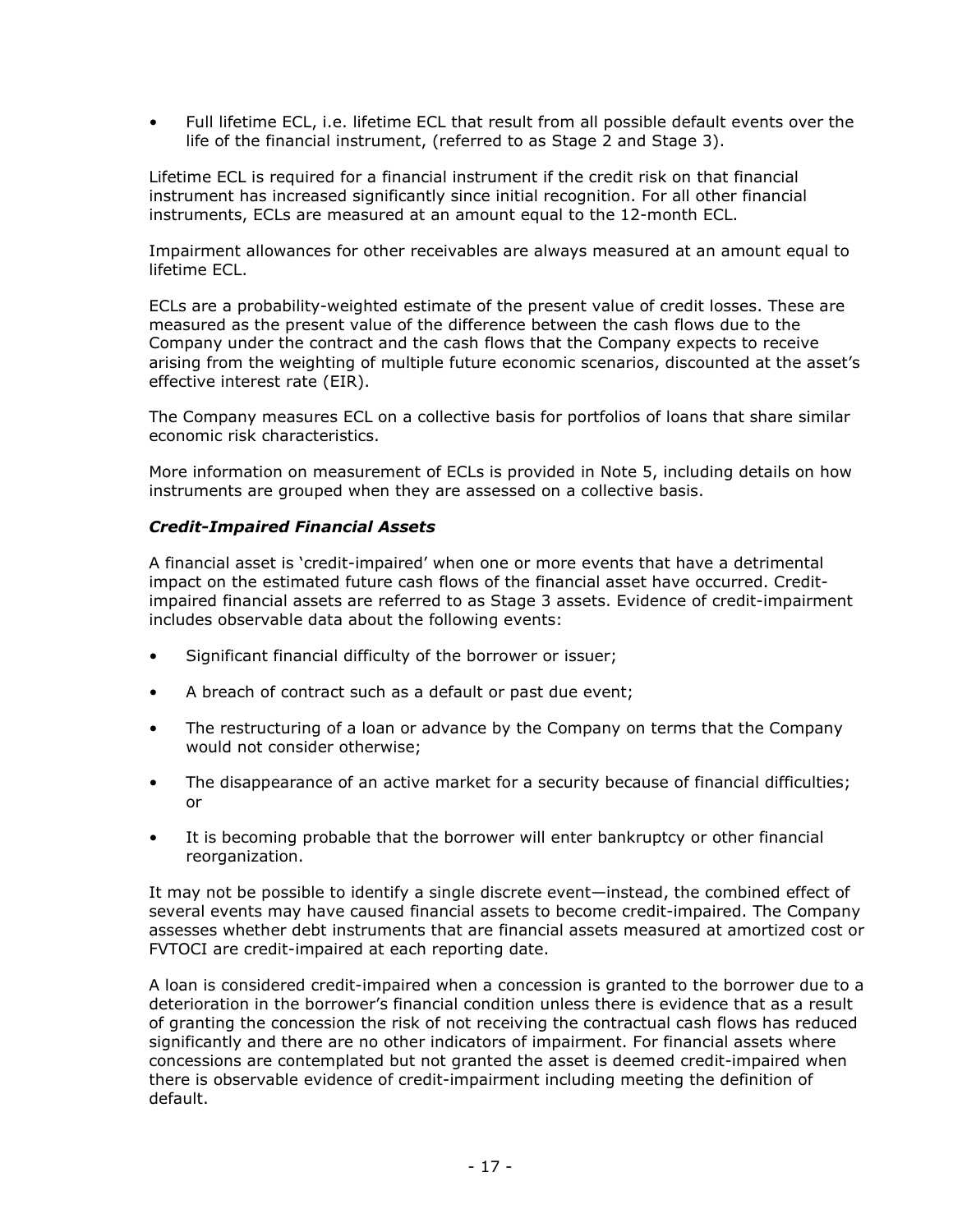The definition of default (see below) includes unlikeliness to pay indicators and a back-stop if amounts are overdue for 90 days or more.

# *Purchased or Originated Credit-Impaired Financial Assets*

POCI financial assets are treated differently because the asset is credit-impaired at initial recognition. For these assets, the Company recognizes all changes in lifetime ECL since initial recognition as an impairment allowance with any changes recognized in profit or loss. A favorable change for such assets creates an impairment gain. The Company did not purchase or originate any credit-impaired financial assets during 2019 and 2018.

## *Presentation of Allowance for ECL in the Consolidated Statements of Financial Position*

Impairment allowances for ECL are presented in the consolidated statements of financial position as follows:

- For financial assets measured at amortized cost: as a deduction from the gross carrying amount of the assets;
- For debt instruments measured at FVOCI: no impairment allowance is recognized in the consolidated statements of financial position as the carrying amount is at fair value;
- For loan commitments and financial guarantee contracts: as a provision; and
- Where a financial instrument includes both a drawn and an undrawn component, and the Company cannot identify the ECL on the loan commitment component separately from those on the drawn component: the Company presents a combined impairment allowance for both components. The combined amount is presented as a deduction from the gross carrying amount of the drawn component. Any excess of the impairment allowance over the gross amount of the drawn component is presented as a provision.

# *Modification and Derecognition of Financial Assets*

A modification of a financial asset occurs when the contractual terms governing the cash flows of a financial asset are renegotiated or otherwise modified between initial recognition and maturity of the financial asset. A modification affects the amount and/or timing of the contractual cash flows either immediately or at a future date.

The Company renegotiates loans to customers in financial difficulty to maximize collection and minimize the risk of default. Loan terms are modified in cases where although the borrower made all reasonable efforts to pay under the original contractual terms, there is a high risk of default or default has already happened and the borrower is expected to be able to meet the revised terms. The revised terms in most of the cases include an extension of the maturity of the loan, changes to the timing of the cash flows of the loan (principal and interest repayment), reduction in the amount of cash flows due (principal and interest forgiveness) and amendments to other terms. When a financial asset is modified, the Company assesses whether this modification results in derecognition. In accordance with the Company's policy a modification results in derecognition when it gives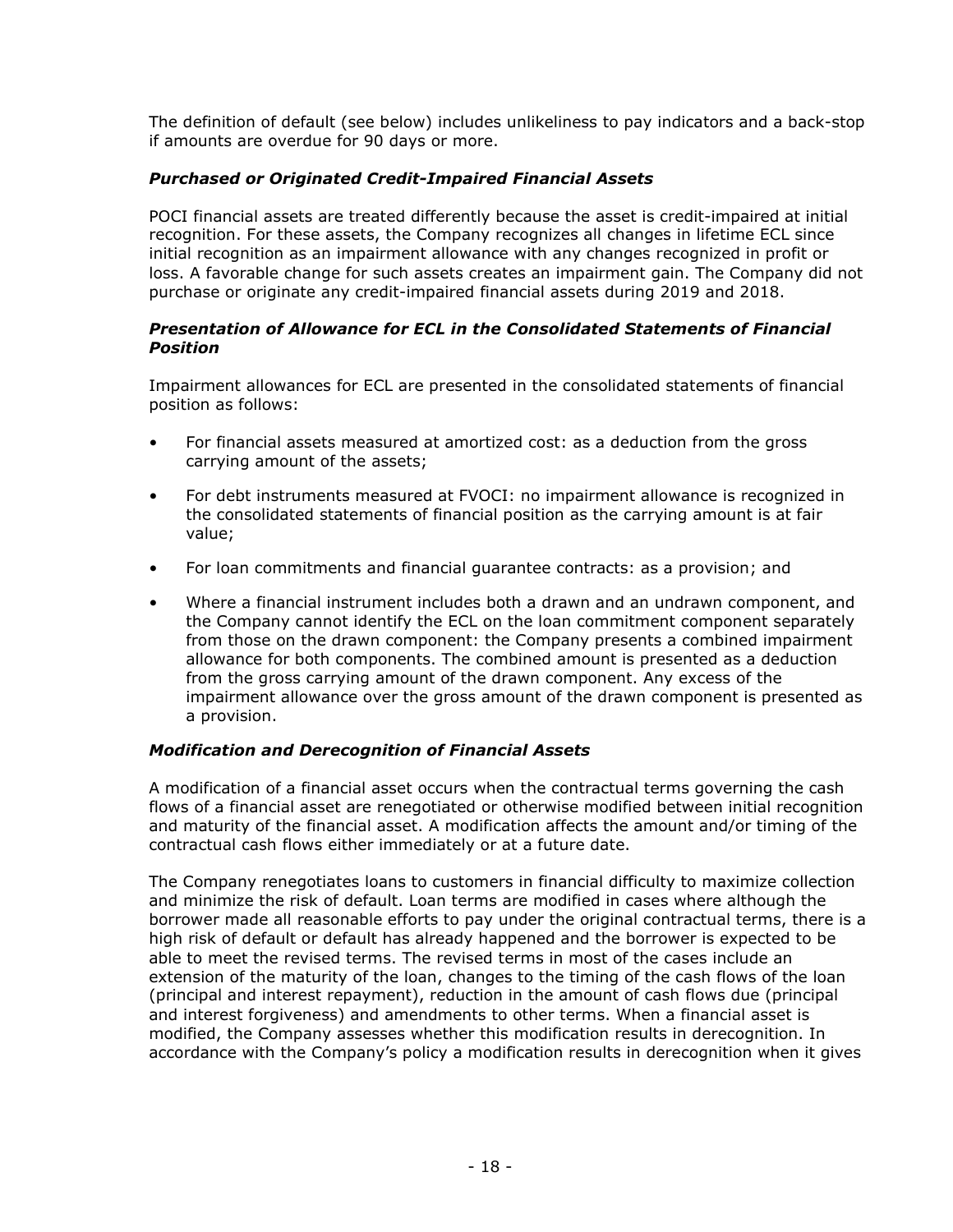rise to substantially different terms. To determine if the modified terms are substantially different from the original contractual terms the Company considers the following:

• Quantitative assessment is performed to compare the present value of the remaining contractual cash flows under the original terms with the contractual cash flows under the revised terms, both amounts discounted at the original EIR. If the difference in present value is greater than 10% the Company deems the arrangement is substantially different leading to derecognition.

If the terms are substantially different, the Company derecognizes the original financial asset and recognizes a 'new' asset at fair value and recalculates a new EIR for the asset. The date of renegotiation is consequently considered to be the date of initial recognition for impairment calculation purposes, including for the purpose of determining whether a significant increase in credit risk has occurred.

If the terms are not substantially different, the renegotiation or modification does not result in derecognition, and the Company recalculates the gross carrying amount based on the revised cash flows of the financial asset and recognizes a modification gain or loss in profit or loss. The new gross carrying amount is recalculated by discounting the modified cash flows at the original EIR (or credit-adjusted EIR for purchased or originated creditimpaired financial assets).

The Company derecognizes a financial asset only when the contractual rights to the asset's cash flows expire (including expiry arising from modification with substantially different terms), or when the financial asset and substantially all the risks and rewards of ownership of the asset are transferred to another entity. If the Company neither transfers nor retains substantially all the risks and rewards of ownership and continues to control the transferred asset, the Company recognizes its retained interest in the asset and an associated liability for amounts it may have to pay. If the Company retains substantially all the risks and rewards of ownership of a transferred financial asset, the Company continues to recognize the financial asset.

# *Write-Off*

Financial assets are written off when the Company has no reasonable expectations of recovering the financial asset (either in its entirety or a portion of it). This is the case when the Company determines that the borrower does not have assets or sources of income that could generate sufficient cash flows to repay the amounts subject to the write-off. A writeoff constitutes a derecognition event. The Company may apply enforcement activities to financial assets written off. Recoveries resulting from the Company's enforcement activities will result in impairment gains.

# *Financial Guarantees and Loan Commitments*

Financial guarantees are contracts that require the Company to make specified payments to reimburse the holder for a loss that it incurs because a specified debtor fails to make payment when it is due in accordance with the terms of a debt instrument. Loan commitments are firm commitments to provide credit under pre-specified terms and conditions.

Liabilities arising from financial guarantees and loan commitments are included within the impairment allowance.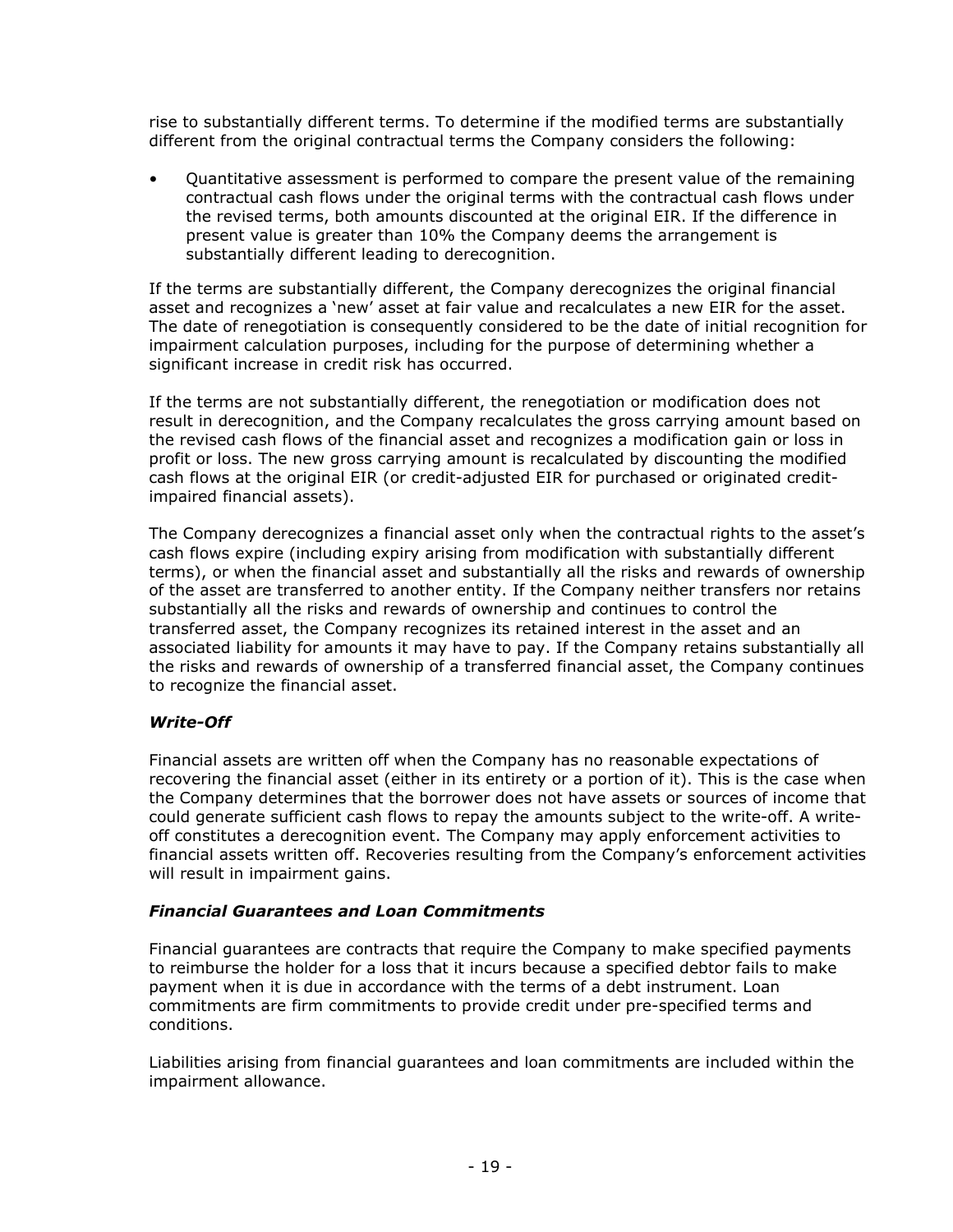#### **Revenue Recognition**

*Interest Income*—The effective interest rate (EIR) is the rate that exactly discounts estimated future cash flows of the financial instrument through the expected life of the financial instrument or, where applicable, a shorter period, to the net carrying amount of the financial asset. The future cash flows are estimated taking into account all the contractual terms of the instrument.

The calculation of the EIR includes all fees and points paid or received between parties to the contract that are incremental and directly attributable to the specific lending arrangement, transaction costs, and all other premiums or discounts.

The interest income is calculated by applying the EIR to the gross carrying amount of noncredit impaired financial assets (i.e. at the amortized cost of the financial asset before adjusting for any impairment allowance). For credit-impaired financial assets the interest income is calculated by applying the EIR to the amortized cost of the credit-impaired financial assets (i.e. the gross carrying amount less the allowance for impairment allowance).

*Other Operating Income*—Other operating income includes fees and commission income which is recognized on an accrual basis when the service has been provided. Fees and commission income include fees other than those that are an integral part of EIR.

*Grant and Donations Income*—Grant revenue is recognized when there is reasonable assurance that FINCA has complied with the terms and conditions associated with the grant and that grants will be received. Grants are recognized in the consolidated statements of profit or loss over the periods in which the underlying grant expense is recognized.

Donations received are recorded as revenue when the amount can be reliably measured and there is reasonable assurance that it will be received.

**Foreign Currency Transactions and Balances**—For the purposes of presenting these consolidated financial statements the assets and liabilities of FINCA's subsidiaries are translated using exchange rates prevailing at the end of each reporting period. Income and expense items are translated at the average exchange rates for the period. Exchange differences arising, if any, are recognized in other comprehensive income (or loss) and accumulated in equity (and attributed to non-controlling interests as appropriate).

On the disposal of a subsidiary, all of the exchange differences accumulated in equity in respect of that subsidiary and attributable to the owners of FINCA are reclassified through profit or loss.

**Income Tax Expense**—FINCA is exempt from federal income under Section 501(c)(3) of the United States Internal Revenue Code of 1986, as amended; however, income from certain activities not directly related to the tax-exempt purpose is subject to taxation as unrelated business taxable income. However, some of the domestic and foreign operations of the subsidiaries are subject to local income tax in the jurisdictions where they operate, and certain cross-border payments are subject to foreign withholding taxes.

Income tax expense comprises current and deferred tax. Income tax expense is recognized in the consolidated statements of profit or loss, except to the extent that it relates to items recognized directly in equity, in which case it is recognized in equity. The current tax is calculated using tax rates that have been enacted, or substantively enacted, by the end of the reporting period in the respective jurisdictions.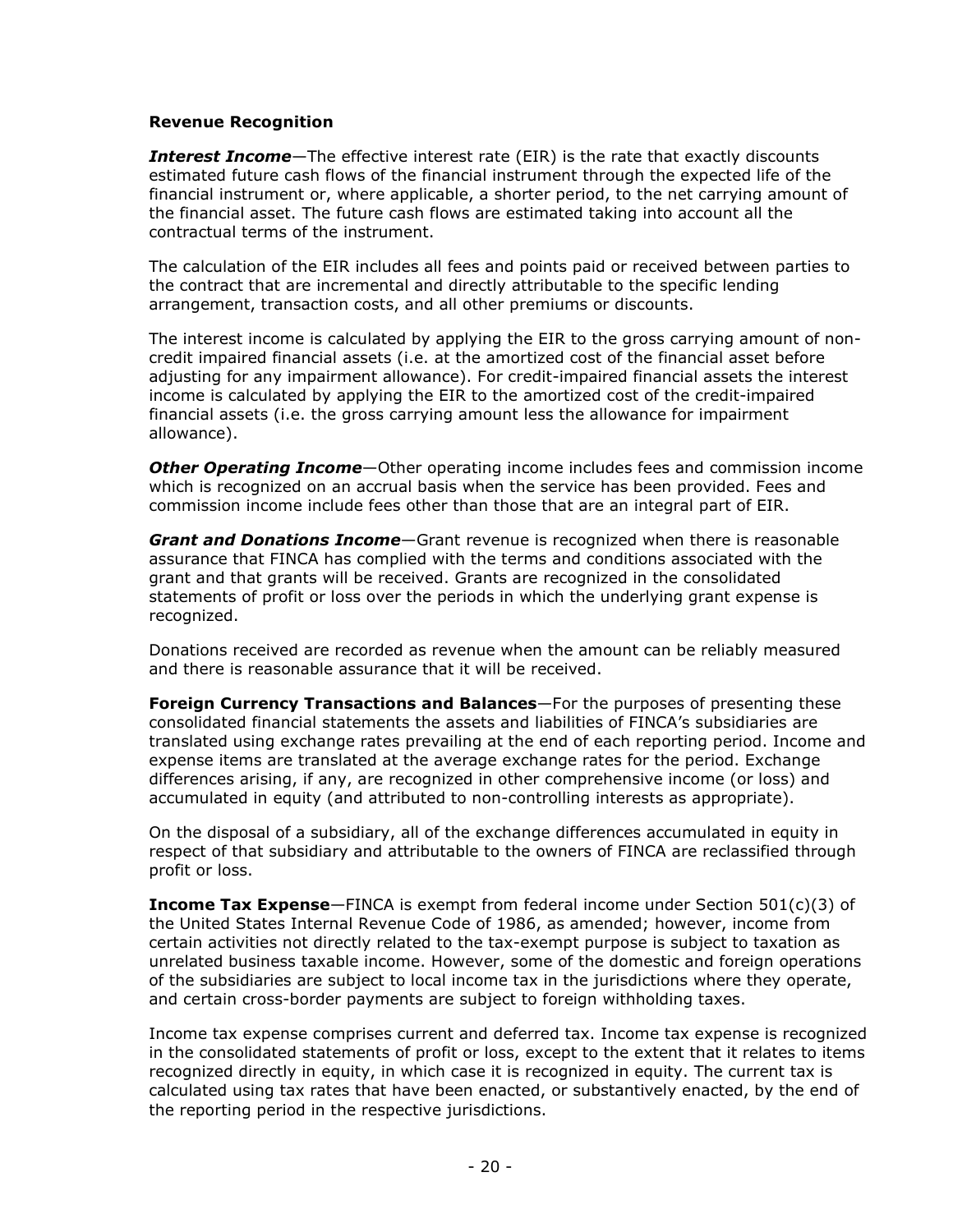Deferred tax is provided using the balance sheet liability method, providing for temporary differences between the carrying amounts of assets and liabilities in the consolidated financial statements and the corresponding tax basis used. Deferred tax assets are generally recognized for all deductible temporary differences to the extent that it is probable that taxable profits will be available against which those deductible temporary differences can be utilized. The carrying amount of deferred tax assets is reviewed at the end of each reporting period and reduced to the extent that it is no longer probable that sufficient taxable profits will be available to allow all or part of the asset to be recovered.

Deferred tax liabilities are generally recognized for all taxable temporary differences. However, deferred tax liabilities are not recognized for the following temporary differences: the initial recognition of goodwill, the initial recognition of assets or liabilities in a transaction that is not a business combination and that affects neither accounting nor taxable profit, and differences relating to investments in Subsidiaries to the extent that FINCA is able to control the reversal of temporary difference and it is probable that the temporary difference will not reverse in the foreseeable future.

Deferred tax liabilities and assets are measured at the tax rates that are expected to apply in the period in which the liability is settled or the asset realized, based on tax rates (and tax laws) that have been enacted or substantively enacted by the end of the reporting period.

The measurement of deferred tax liabilities and assets reflects the tax consequences that would follow from the manner in which FINCA expects, at the end of the reporting period, to recover or settle the carrying amount of its assets and liabilities.

**Property and Equipment**—Items of property and equipment are measured at cost, less accumulated depreciation and recognized impairment losses.

Cost includes expenditures that are directly attributable to the acquisition of the asset. The cost of self-constructed assets includes the cost of materials and direct labor, any other costs directly attributable to bringing the asset to a working condition for its intended use, and the costs of dismantling and removing the items and restoring the site on which they are located. Purchased software that is integral to the functionality of the related equipment is capitalized as part of that equipment.

The cost to replace an item of property or equipment is recognized in the carrying amount of the item if it is probable that the future economic benefits embodied within the part will flow to FINCA and its cost can be reliably measured.

Depreciation is recognized in the consolidated statements of profit or loss on a straight-line basis over the estimated useful lives of each part of an item of property and equipment:

| Buildings and offices          | $20 - 50$ years |
|--------------------------------|-----------------|
| Computer equipment             | $2-5$ years     |
| Furniture and office equipment | 5-7 years       |
| Vehicles                       | 3-5 years       |
| Other                          | $2-5$ years     |

Leasehold improvements are depreciated over the shorter of the lease term or their useful lives. When necessary, assets are componentized to address different useful lives of the component.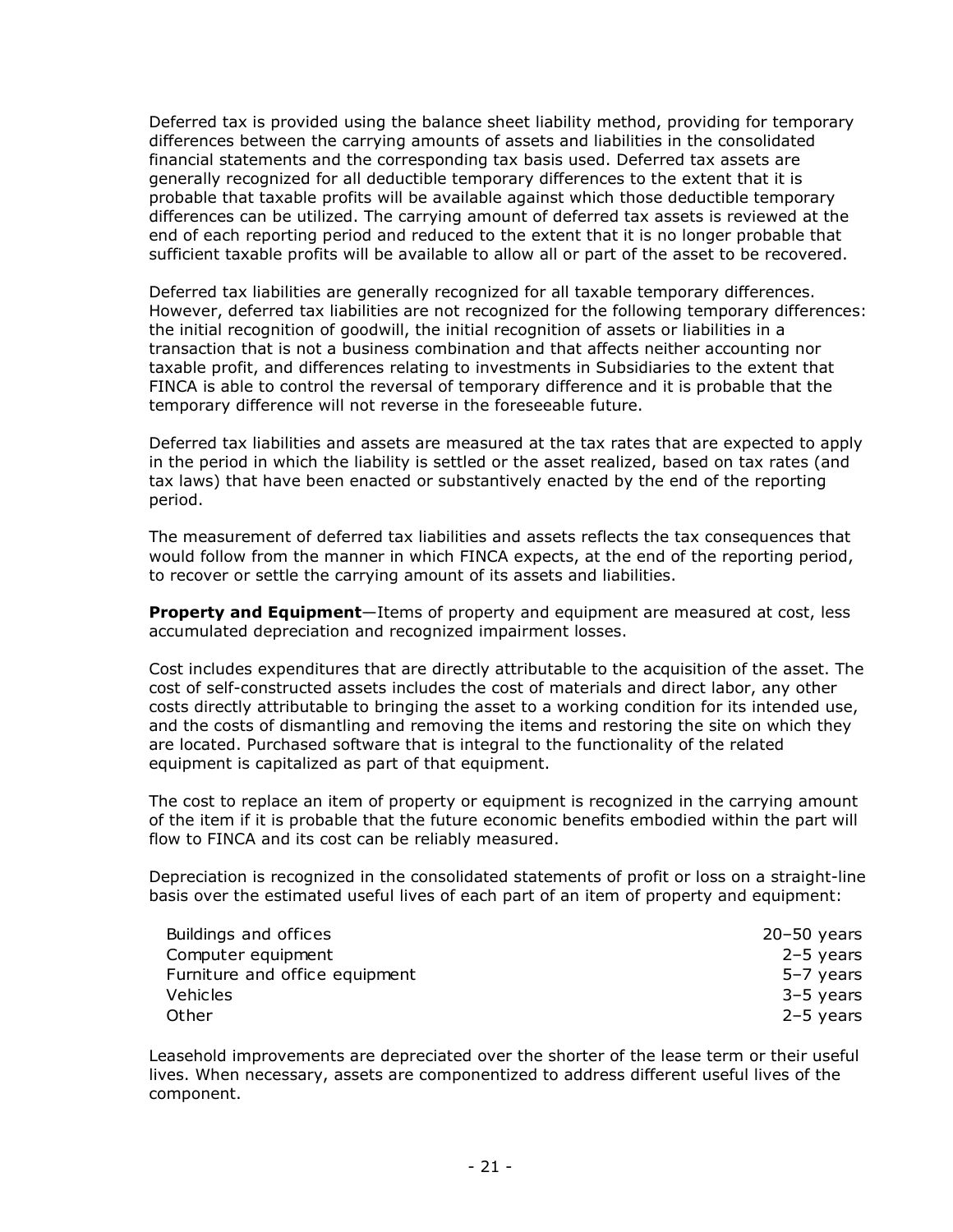Depreciation methods, useful lives, and residual values are reassessed at each reporting date.

**Intangible Assets**—Costs associated with maintaining computer software programs are recognized as an expense as incurred. Development costs that are directly attributable to the design and testing of identifiable and unique software products controlled by FINCA are recognized as intangible assets when the following criteria are met:

- It is technically feasible to complete the software product so that it will be available for use;
- Management intends to complete the software product and use it;
- There is an ability to use or sell the software product;
- It can be demonstrated that the software product will generate probable future economic benefits;
- Adequate technical, financial, and other resources to complete the development and to use or sell the software product are available; and
- The expenditure attributable to the software product during its development can be reliably measured.

Directly attributable costs that are capitalized as part of the software product include the software development employee costs and an appropriate portion of the overhead costs.

Other development expenditures that do not meet these criteria are recognized as an expense as incurred. Development costs previously recognized as an expense are not recognized as an asset in a subsequent period.

Computer software development costs recognized as assets are amortized over their useful lives, which is three to five years depending on facts and circumstances. Capital work in progress is represented by capitalized costs of information systems implementation in process. Capital work in progress is not amortized.

**Impairment of Non-Financial Assets**—The carrying amounts of FINCA's non-financial assets are reviewed on an annual basis or whenever a triggering event has been observed to determine whether there is any indication of impairment. If any such indication exists, the asset's recoverable amount is estimated to determine the extent of the impairment loss (if any).

An impairment loss is recognized if the carrying amount of an asset or its cash-generating unit exceeds its recoverable amount. A cash-generating unit is the smallest identifiable asset group that generates cash flows that are largely independent from other assets and groups. Impairment losses are recognized in the consolidated statements of profit or loss.

The recoverable amount of an asset or cash-generating unit is the higher of its value in use and its fair value, less cost to sell. In assessing value in use, the estimated future cash flows are discounted to their present value using a pretax discount rate that reflects current market assessments of the time value of money and the risks specific to the asset for which the estimates of future cash flows have not been adjusted.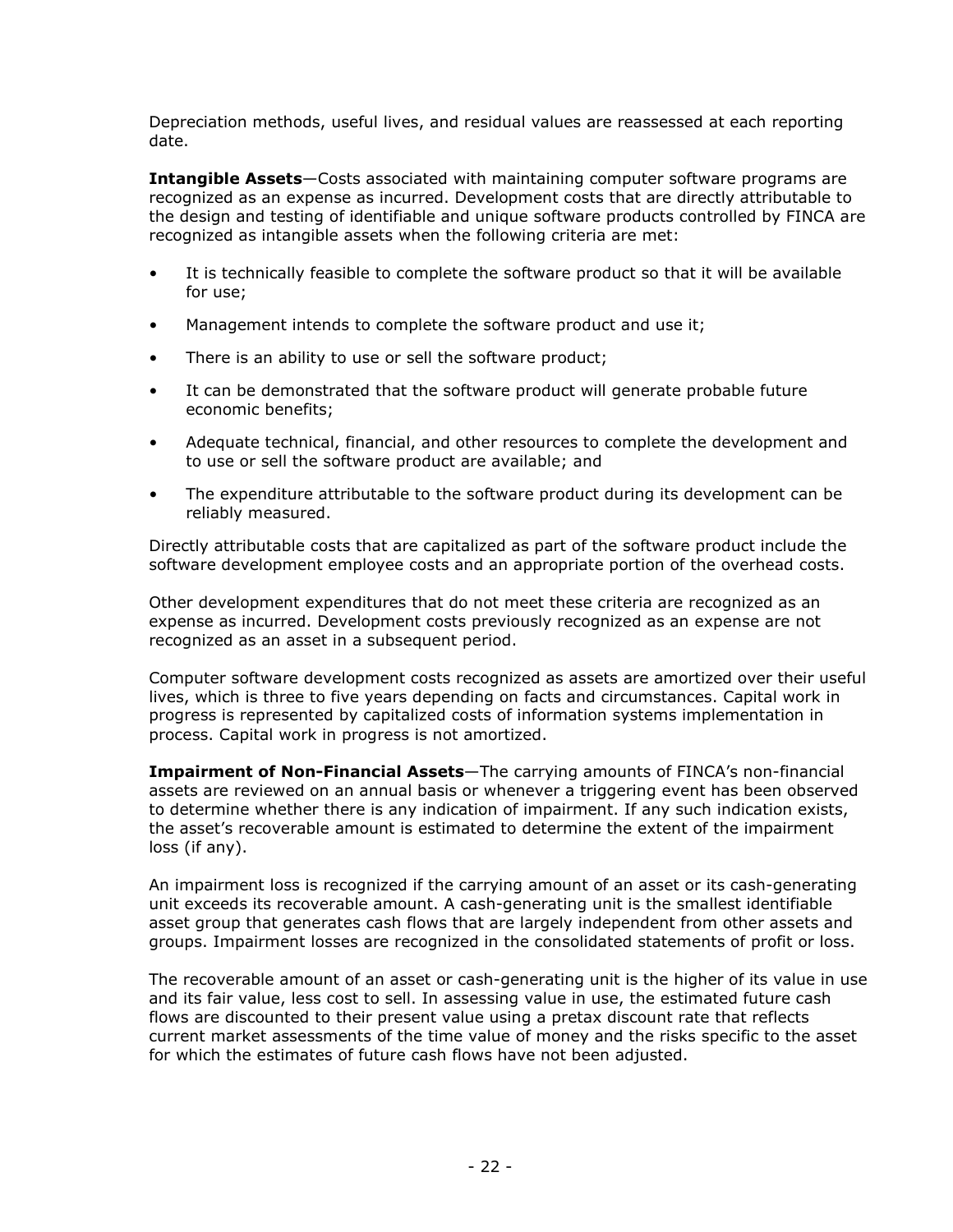Impairment losses recognized in prior periods are assessed at each reporting date for any indications that the loss has decreased or no longer exists. Such impairment loss is reversed if there has been a change in the estimates used to determine the recoverable amount. Such an impairment loss is reversed only to the extent that the asset's carrying amount does not exceed the carrying amount that would have been determined, net of depreciation or amortization, if no impairment loss had been recognized in previous years.

**Derivatives**—The Company enters into a variety of derivative financial instruments to manage its exposure to interest rate and foreign exchange risk, including foreign exchange forward contracts, interest rate, and foreign exchange swaps.

Derivative instruments are initially recognized at fair value at the date the derivative contracts are entered into and are subsequently remeasured to their fair value at the end of each reporting period. The resulting gain or loss is recognized in profit or loss immediately. FINCA does not designate any of the hedging instruments for the purposes of qualifying for hedge accounting.

**Offsetting**—Financial assets and liabilities are offset and the net amount is presented in the consolidated statements of financial position when, and only when, FINCA has a legal right to offset the amounts and intends either to settle on a net basis or to realize the asset and settle the liability simultaneously.

Income and expenses are presented on a net basis only when permitted by the accounting standards or for gains and losses arising from a group of similar transactions.

**Client Deposits and Bank Deposits—**Deposits are recognized initially at fair value, net of transaction costs incurred. Changes to deposits are subsequently stated at amortized cost; any difference between proceeds, net of transaction costs, and the redemption value is recognized in the consolidated statements of profit or loss over the period of the borrowings using the effective interest rate method.

**Notes Payable**—Notes payable are recognized initially at fair value, net of transaction costs incurred. Notes payable are subsequently carried at amortized cost; any difference between the proceeds (net of transaction costs) and the redemption value is recognized in the consolidated statements of profit or loss over the period of the borrowings using the effective interest method. Fees paid on the establishment of loan facilities are recognized as transaction costs of the loan to the extent that it is probable that some or all of the facility will be drawn. In this case, the fees are deferred until the drawdown occurs. To the extent there is no evidence that it is probable that some or all of the facility will be drawn down, the fees are capitalized as a prepayment for provision of liquidity and amortized over the period of the facility to which it relates.

**Subordinated Debt**—Subordinated debt consists mainly of liabilities to other international financial institutions which in the event of insolvency or liquidation are not repaid until all non-subordinated creditors have been satisfied. Following initial recognition at acquisition cost, the subordinated debt is recognized at amortized cost. Premiums and discounts are amortized over the respective terms in the consolidated statements of profit or loss under "net interest income."

**Deferred Revenue**—FINCA receives awards from U.S. government and other agencies for various purposes. Awards not yet received are accrued to the extent unreimbursed expenses have been incurred for the purposes specified by an approved award. FINCA defers award revenue received under approved awards, to the extent they exceed expenses incurred for the purposes specified under the awards' restrictions.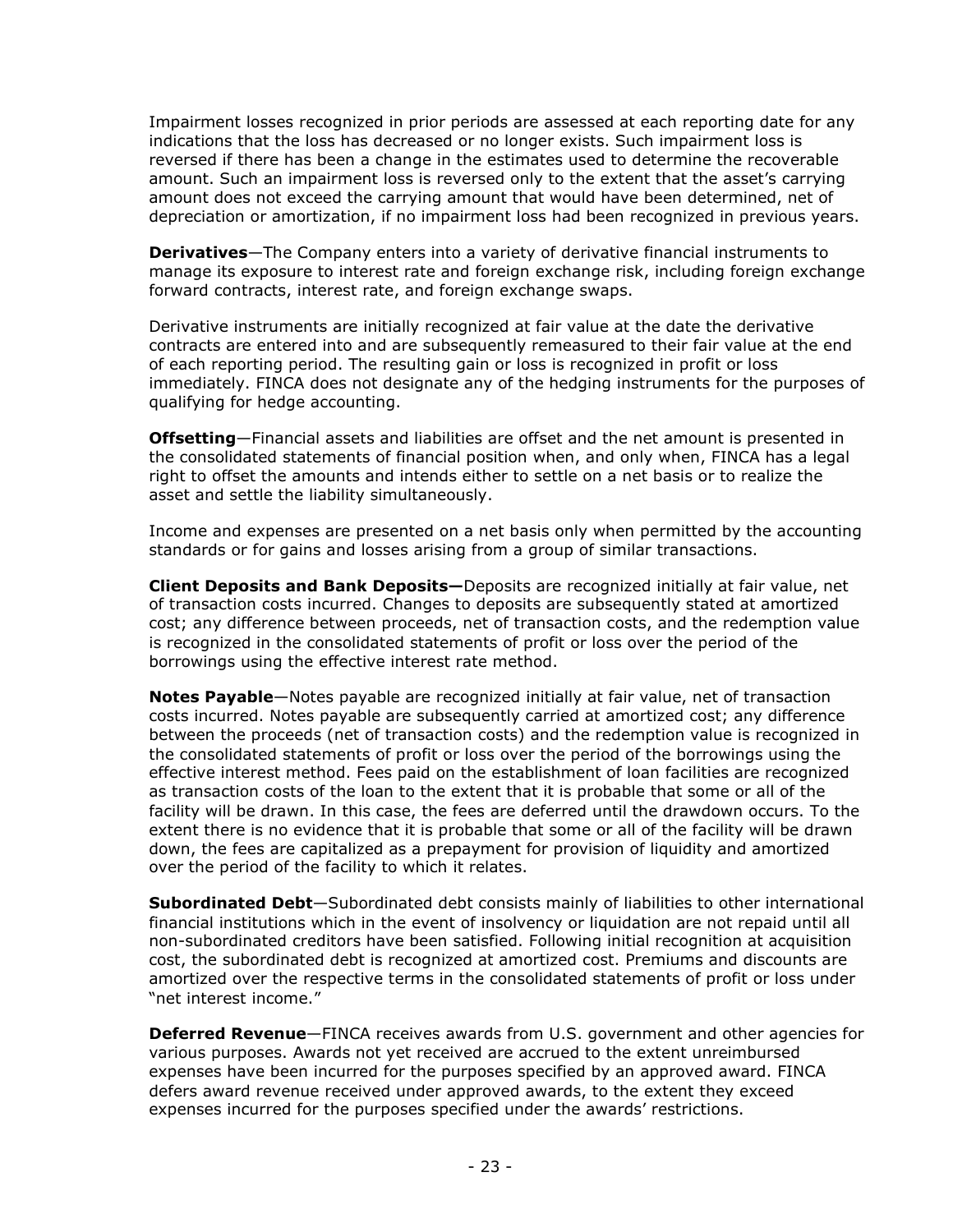**Government and Other Grants**—Grants are accounted for in accordance with IAS 20, *Accounting for Government Grants and Disclosure of Government Assistance*, following the gross approach, where the money received and the obligation to use the money for ongoing expenses is not offset. The liability to fulfill the obligation, recognized as deferred revenue in the consolidated statements of financial position, is amortized through the consolidated statements of profit or loss at the same time as funds are spent to cover expenditures. When donor contributions are used to purchase assets, the assets are recognized as property and equipment or intangible assets in the consolidated statements of financial position. Another liability is recognized to reflect the obligation to use the funds for restricted purposes. The liability is amortized through the consolidated statements of profit or loss at which time the expenses are incurred for program activities.

Awards not yet received are accrued to the extent unreimbursed expenses have been incurred for the purposes specified by an approved award. FINCA defers award revenue received under approved awards to the extent they exceed expenses incurred for the purposes specified under the awards' restrictions. Proceeds from monetization of commodities inventory are also reported as refundable advances until proceeds are used for program expenses.

# **4. CRITICAL ACCOUNTING ESTIMATES AND JUDGMENTS**

**Impairment Allowance**—The specific counterparty component of the total allowances for impairment applies to claims evaluated individually for impairment and is based upon management's best estimate of the present value of the cash flows that are expected to be received. In estimating these cash flows, management makes judgments about a counterparty's financial situation and the net realizable value of any underlying collateral. Each impaired asset is assessed on its merits and the workout strategy and estimate of cash flows considered recoverable are independently approved by the Company management.

Impairment allowances cover credit losses inherent in portfolios of claims in the same segment (Small or Large) and of similar credit risk profile when there is objective evidence, such as days past due, to suggest that they contain impaired claims, but the individual impaired items cannot yet be identified. In addition, in the absence of objective evidence, expected credit losses are considered. In assessing the need for collective loan impairment allowances, management considers factors, such as external and internal credit ratings, product groups, industries, and economic factors. In order to estimate the required allowance, assumptions are made to define the way inherent losses are modeled and to determine the required input parameters, based on historical experience and current and forecast economic conditions. The accuracy of the allowances depends on how well these estimated future cash flows for specific counterparty allowances are forecast and the model assumptions and parameters used in determining collective allowances.

**Income Taxes**—FINCA is subject to income tax in several international jurisdictions and significant judgment is required in determining the provision for income taxes. During the ordinary course of business, there are transactions and calculations for which the ultimate tax determination is uncertain. As a result, FINCA recognizes tax liabilities based on estimates of whether additional taxes and interest will be due. These tax liabilities are recognized when, despite FINCA's belief that its tax return positions are supportable, FINCA believes that certain positions are likely to be challenged and may not be fully sustained upon review by tax authorities. FINCA believes that its accruals for tax liabilities are adequate for all open audit years based on its assessment of many factors, including past experience and interpretations of tax law. This assessment relies on estimates and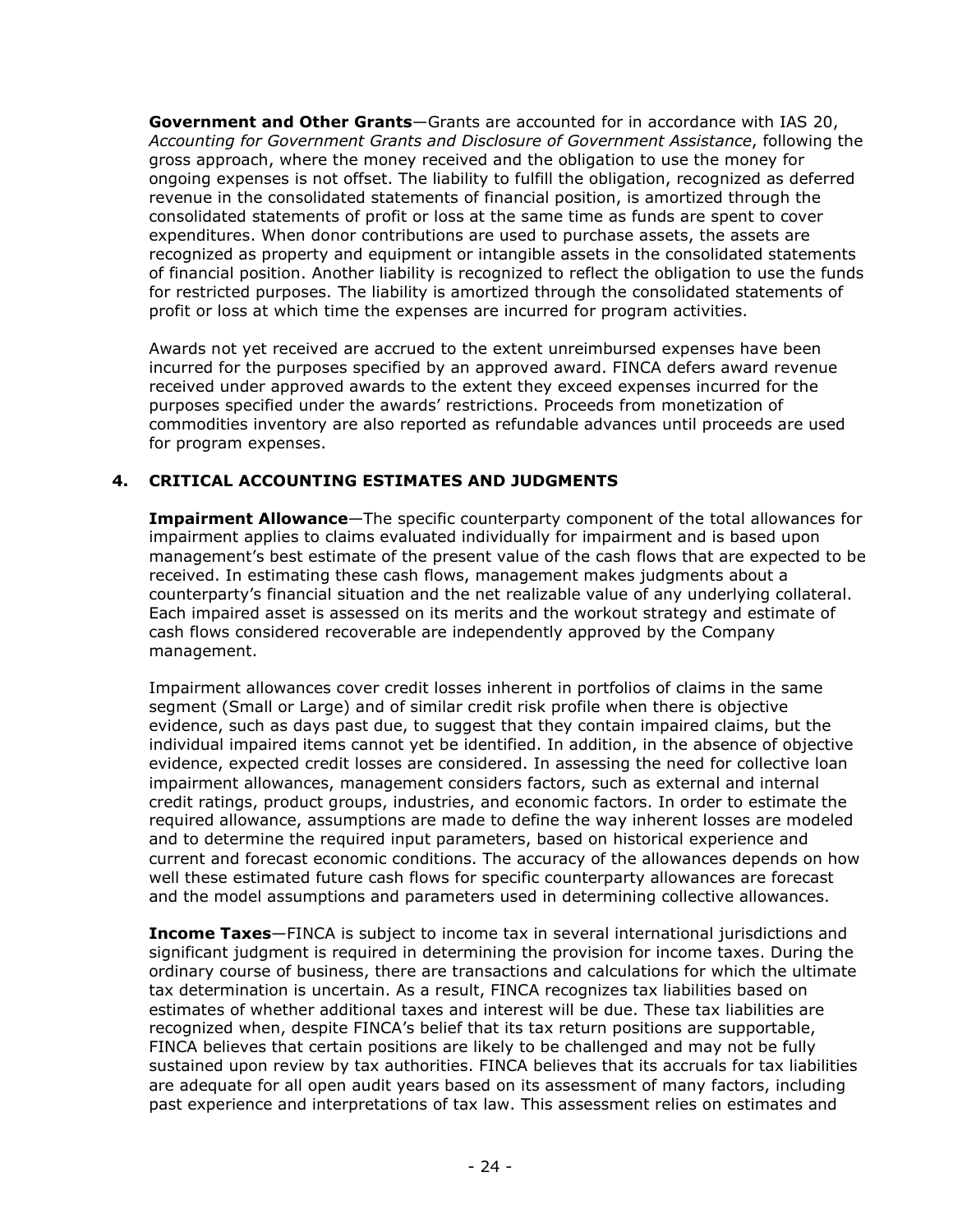assumptions and may involve a series of complex judgments about future events. To the extent that the final tax outcome of these matters is different than the amounts recorded, such differences will impact income tax expense in the period in which such determination is made.

**Consolidation**—Preparing consolidated financial statements requires management to make estimates and assumptions that affect the reported amounts of assets, liabilities, revenue, and expenses. Examples of estimates include: loss contingencies; useful lives of our tangible and intangible assets; and loan impairment allowances and impairment of investments. Examples of assumptions include: the future performance of loan portfolios and their related default rate and collectability, the potential outcome of future tax consequences of events that have been recognized in our consolidated financial statements or tax returns, and determining when investment impairments are other-than-temporary. Actual results and outcomes may differ from management's estimates and assumptions.

# **5. FINANCIAL RISK MANAGEMENT**

FINCA believes that effective risk management is of primary importance to its overall operations. Accordingly, FINCA's risk management process has been designed to monitor, evaluate, and manage the principal risks it assumes in conducting its activities. Specifically, the activities that FINCA engages in, and the risks those activities generate, must be consistent with FINCA's underlying goal of serving the world's lowest income entrepreneurs.

FINCA's risk are generally categorized into:

- Credit risk
- Market risk
	- Interest rate risk
	- Foreign currency risk
- Liquidity risk
- Third-party vendor risk

FINCA's financial risks are mitigated through three programs: (i) business management, (ii) independent control functions, and (iii) internal audit.

- *Business Management*—Each of FINCA's subsidiaries, including in-business risk personnel, own and manage the risks, including compliance risks, inherent in or arising from the business, and are responsible for having controls in place to mitigate key risks and promoting a culture of compliance and control.
- *Independent Control Functions*—FINCA's independent control functions, including finance, legal, and risk, set standards according to which FINCA and its businesses are expected to manage and oversee risks, including compliance with applicable laws, regulatory requirements, and policies and standards of ethical conduct. In addition, among other things, the independent control functions provide advice and training to FINCA's businesses and establish tools, methodologies, processes, and oversight of controls used by the businesses to foster a culture of compliance and control and to satisfy those standards.
- *Internal Audit*—FINCA's internal audit function independently reviews activities of the first two lines of defense discussed above based on a risk-based audit plan and methodology approved by the FINCA's board of directors.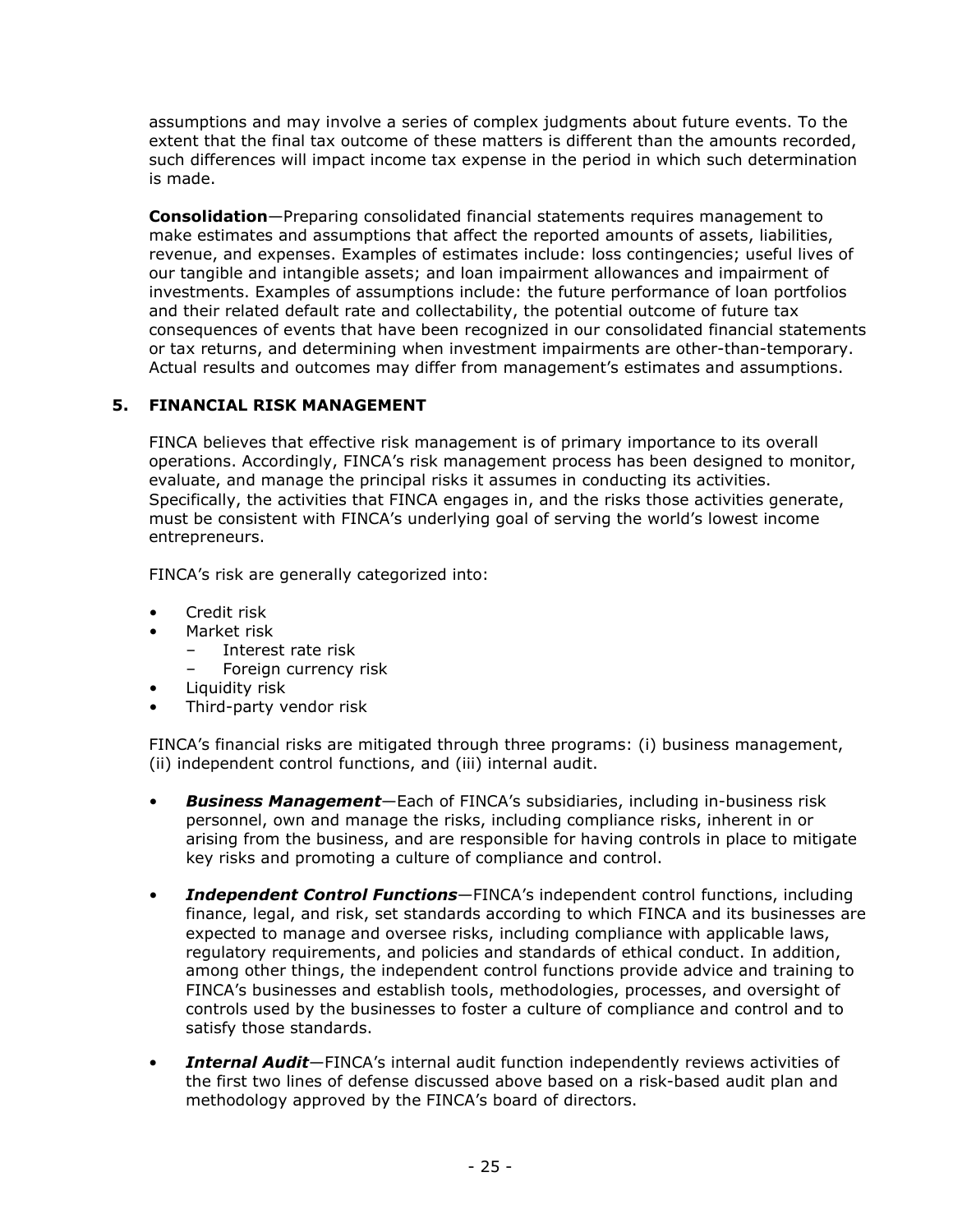*Capital Adequacy*—In 2017, the Company adopted a new capital policy based on the Standardized and Basic Indicator approaches stipulated by the Basel framework of Risk Weighted Assets (RWA) and Risk-Weighted Capital Adequacy Ratio (RCAR). All components of Risk Weighted Assets (Credit Risk, Operational and Market Risks) are calculated based on a Subsidiary's balance sheet and income statement. Under the policy, Core RCAR and Total RCAR should not be less than 10% and 12% respectively (Basel limit plus a capital conservation and countercyclical buffers). Core RCAR is equivalent to Core Capital divided by total RWA while Total RCAR is equivalent to Total Capital (Core Capital plus qualifying subordinated debt) divided by total RWA. Core Capital is total equity less intangible assets. At December 31, 2019 all Subsidiaries (with the exception of FINCA Nicaragua, Tanzania and Zambia) were in compliance with this policy. In 2018 all Subsidiaries (with the exception of FINCA DRC, Pakistan, Malawi, Nicaragua and Zambia) were in compliance with this policy.

**Credit Risk**—Credit risk is the potential for financial loss resulting from the failure of a client or counterparty to honor its financial or contractual obligations. Credit risk arises from FINCA's microfinance activities.

# **Credit Risk Measurement**

#### *Loans and Advances (Including Loan Commitments and Guarantees)*

The estimation of credit exposure for risk management purposes is complex and requires the use of models, as the exposure varies with changes in market conditions, expected cash flows and the passage of time. The assessment of credit risk of a portfolio of assets entails further estimations as to the likelihood of defaults occurring, of the associated loss ratios and of default correlations between counterparties. For risk management reporting purposes, the Company considers and consolidates loan size as an element of credit risk exposure. The Company measures credit risk using Probability of Default (PD), Exposure at Default (EAD) and Loss Given Default (LGD).

#### *Expected Credit Loss Measurement*

IFRS 9 outlines a 'three-stage' model for impairment based on changes in credit quality since initial recognition as summarized below:

- A financial instrument that is not credit-impaired on initial recognition is classified in 'Stage 1' and has its credit risk continuously monitored by the Company.
- If a significant increase in credit risk (SICR) since initial recognition is identified, the financial instrument is moved to 'Stage 2' but is not yet deemed to be credit-impaired.
- If the financial instrument is credit-impaired, the financial instrument is then moved to 'Stage 3'.
- Financial instruments in Stage 1 have their ECL measured at an amount equal to the portion of lifetime expected credit losses that result from default events possible within the next 12 months. Instruments in Stages 2 or 3 have their ECL measured based on expected credit losses on a lifetime basis.
- A pervasive concept in measuring ECL in accordance with IFRS 9 is that it should consider forward-looking information.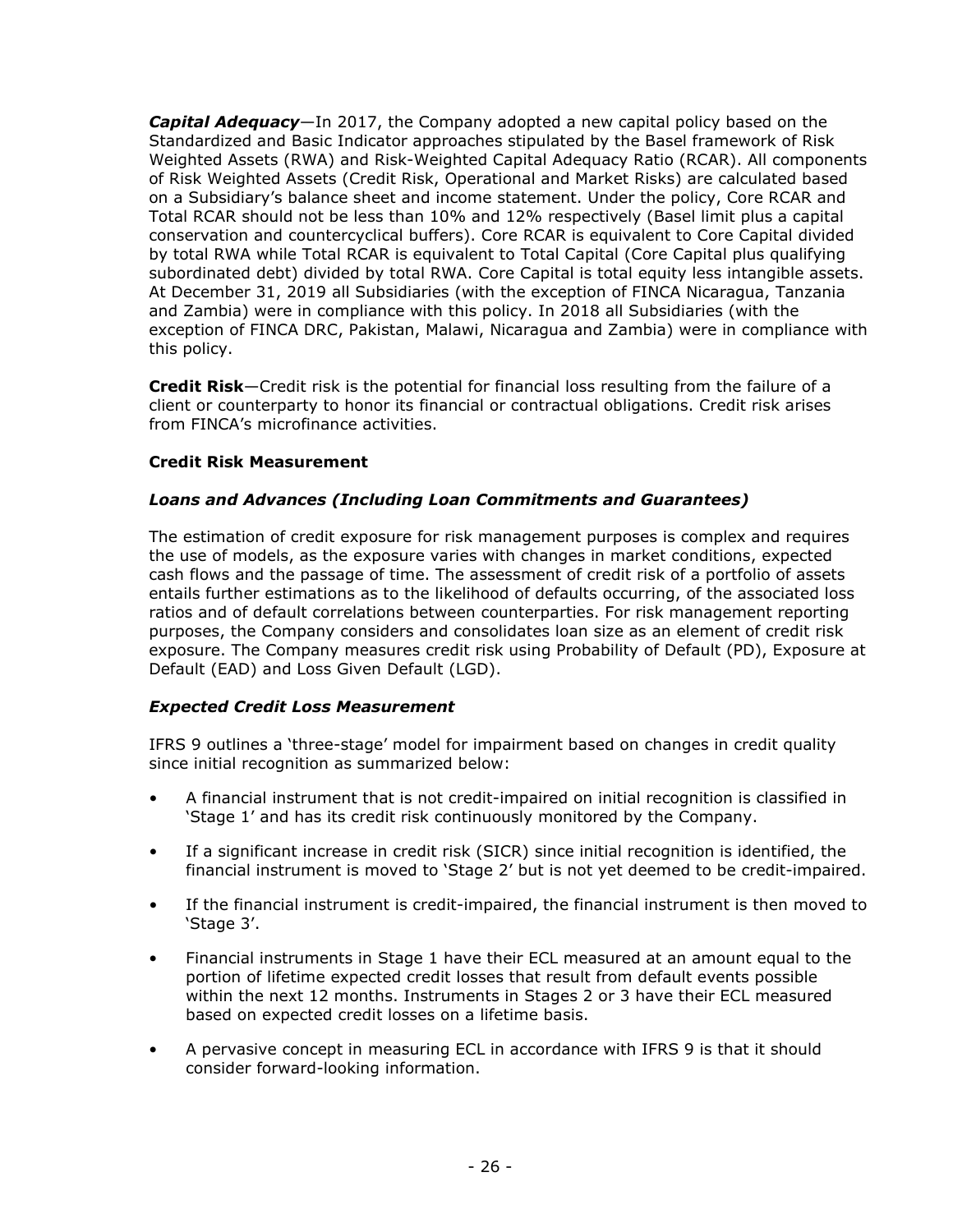• Purchased or originated credit-impaired financial assets are those financial assets that are credit-impaired on initial recognition. Their ECL is always measured on a lifetime basis (Stage 3).

# *Significant Increase in Credit Risk*

When determining whether the risk of default on a financial instrument has increased significantly since initial recognition, the Company considers reasonable and supportable information that is relevant and available without undue cost or effort. This includes both quantitative and qualitative information and analysis, based on the Company's historical experience and expert credit assessment and including forward-looking information. The objective of the assessment is to identify whether a significant increase in credit risk has occurred for an exposure by comparing:

- The remaining lifetime PD as at the reporting date; with
- The remaining lifetime PD for this point in time that was estimated at the time of initial recognition of the exposure (adjusted where relevant for changes in prepayment expectations).

The Company uses three criteria for determining whether there has been a significant increase in credit risk:

- Quantitative test based on movement changes in lifetime in PD;
- Forbearance status; and
- A backstop of 30 days past due.

The Company considers a financial instrument to have experienced a significant increase in credit risk when the remaining Lifetime PD at the reporting date has increased by the lesser of either a) the value corresponding to the  $97<sup>th</sup>$  percentile movement or b) 50%, compared to the residual Lifetime PD expected at the reporting date when the exposure was first recognized.

Upon analysis of sensitivity tests, management concludes that ECLs are not sensitive to changes in PD threshold for the periods ended December 31, 2019 and 2018.

"Forbearance" occurs upon restructuring, i.e. prolongation in payment terms of payment of interest or principal arising from a deterioration of a borrower's financial condition such that it is not the same as it was at the time of loan origination and a borrower has applied for a change in the payment schema of the loan. Restructuring only occurs when the appropriate division of the Company is reasonably confident that a borrower is able to service the renewed payment schedule.

Multiple economic scenarios form the basis of determining the PD at initial recognition and at subsequent reporting dates. Different economic scenarios will lead to a different PD. It is the weighting of these different scenarios that forms the basis of a weighted average PD that is used to determine whether credit risk has significantly increased. Forward-looking information includes the future prospects of Country economy obtained from economic expert reports, financial analysts, governmental bodies, relevant think-tanks and other similar organizations, as well as consideration of various internal and external sources of actual and forecast economic information.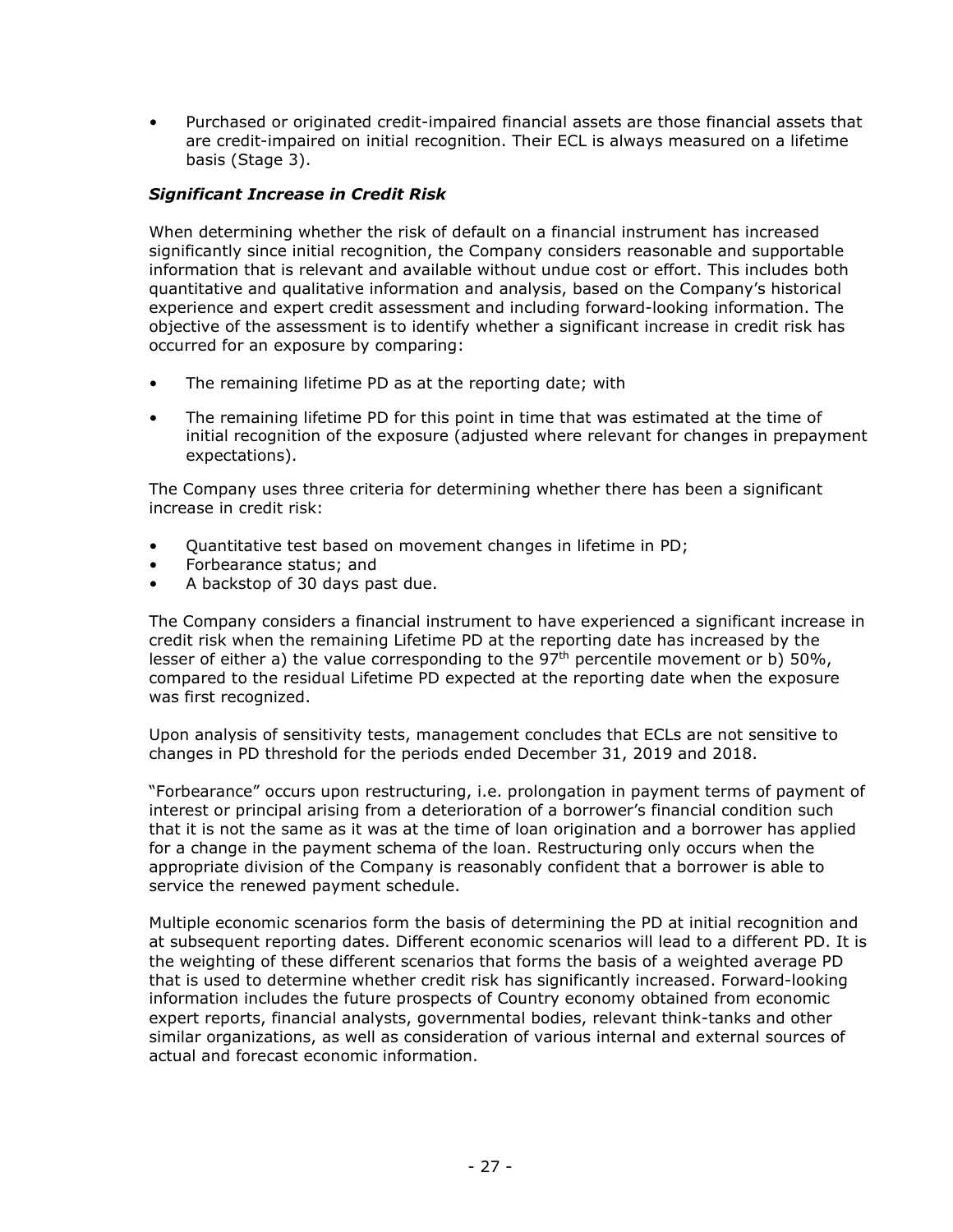# *Definition of Default*

Critical to the determination of ECL is the definition of default. The definition of default is used in measuring the amount of ECL and in the determination of whether the impairment allowance is based on 12-month or lifetime ECL, as default is a component of the probability of default (PD) which affects both the measurement of ECLs and the identification of a significant increase in credit risk.

The Company considers the following as constituting an event of default:

- The contract is past due more than 90 days; or
- The credit obligations reflected in the contract is unlikely to be paid to the Company in full.

The definition of default is appropriately tailored to reflect different characteristics of different types of assets. When assessing if the borrower is unlikely to pay its credit obligation, the Company takes into account both qualitative and quantitative indicators. Quantitative indicators, such as overdue status and non-payment on another obligation of the same counterparty are key inputs in this analysis. The Company uses a variety of sources of information to assess default which are either developed internally or obtained from external sources.

The following diagram summarizes the impairment requirements under IFRS 9 (other than purchased or originated credit-impaired financial assets):

| Stage 1                            | Stage 2                                                            | Stage 3                            |
|------------------------------------|--------------------------------------------------------------------|------------------------------------|
| (Initial recognition)              | (Significant increase in credit<br>risk since initial recognition) | (Credit-impaired assets)           |
| 12-month expected<br>credit losses | Lifetime expected<br>credit losses                                 | Lifetime expected<br>credit losses |

Credit-impaired assets in Stage 3 undergo a probationary period of 6 months after the material credit obligations of the contract are met before moving to Stage 2.

Further explanation is also provided of how the Company determines appropriate groupings when ECL is measured on a collective basis is provided further in this note.

#### *Write-Off*

The write-off policy is determined by an analysis of recovery curves occurring congruently with IFRS 9 back-testing and model calibration to determine the point at which less than 10% (ten percent) of the marginal remaining amount of a portfolio can be reasonably expected to be collected, up to a maximum of 24 months in default ("MID") for Stage 3 loans.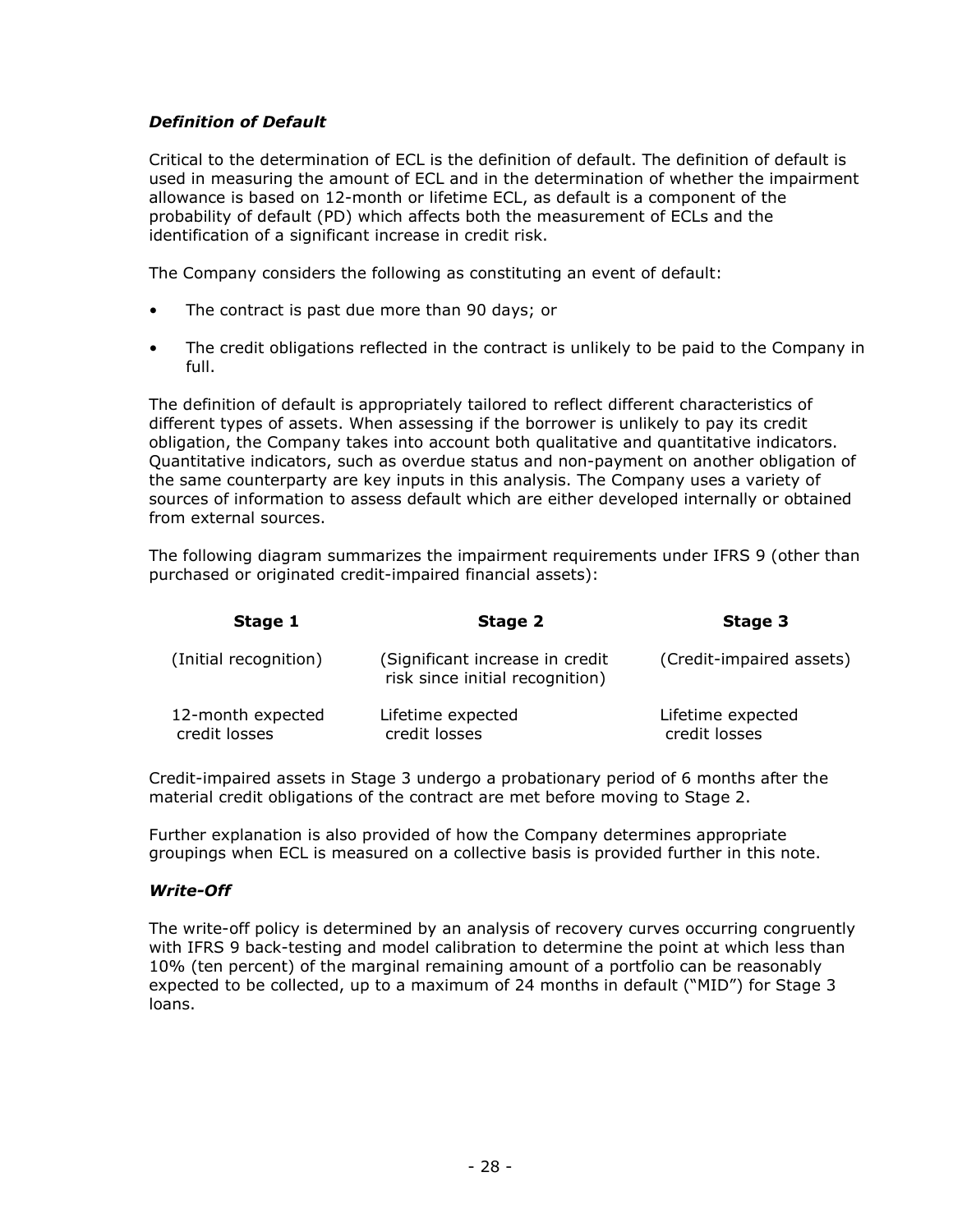Three conditions must be considered in the analysis of the recovery curve before any reversion to expert judgment due to ambiguity in interpretation of the steps below:

- The shape of the curve—whether the curve's acceleration function as defined by time towards the highest or "ultimate" recovery rate is monotone (i.e. "gradual") or rapid (i.e. "steep");
- The scale of the ultimate recovery rate—ranging between 0% to 100%, whether the magnitude of recovery rate is large or small; and
- Adoption of an absolute or relative application of the 10% criteria noted in the preceding paragraph—whether after consideration of the condition no. 1 and 2 above, evidence of a monotone and large scale requires application of a write-off criteria of the ultimate recovery rate less 10% (i.e. the absolute application) or a rapid and small scale requires application of a criteria of the ultimate rate multiplied by 0.9.

# *Grouping with Similar Credit Risk Characteristics*

Loans to customers are split into two segments for the purposes of PD calculation using threshold values dependent on the country and the currency in which the loan is denominated. Loans less than a calculated threshold value are classified as Small loans while loans equal to or greater than the calculated threshold are classified as Large loans. The segments reflect the level of assessment of client creditworthiness, with the Large segment exhibiting a comparatively stricter assessment. The historical default rate is utilized as an indicator of a more conservative approach, such that the difference in default rates is maximized between the segments.

The thresholds vary by subsidiary due to scale differences in the local economies and hence the business climate and model. Thresholds for Large loans range from USD 194 (Haiti) to USD 3,000 (Ecuador).

# *Rating Model*

All available information (product groups, industries, etc.) are used to derive internal ratings for each segment. In such a way groups with the same risk characteristics are created and used afterwards to adjust the PD curve of the segment.

#### *Measurement of ECL*

The key inputs into the measurement of ECL are the term structure of the following variables:

- Probability of default (PD);
- Loss given default (LGD);
- Exposure at default (EAD).

These parameters are generally derived from internally developed statistical models and other historical data. They are adjusted to reflect forward-looking information as described below.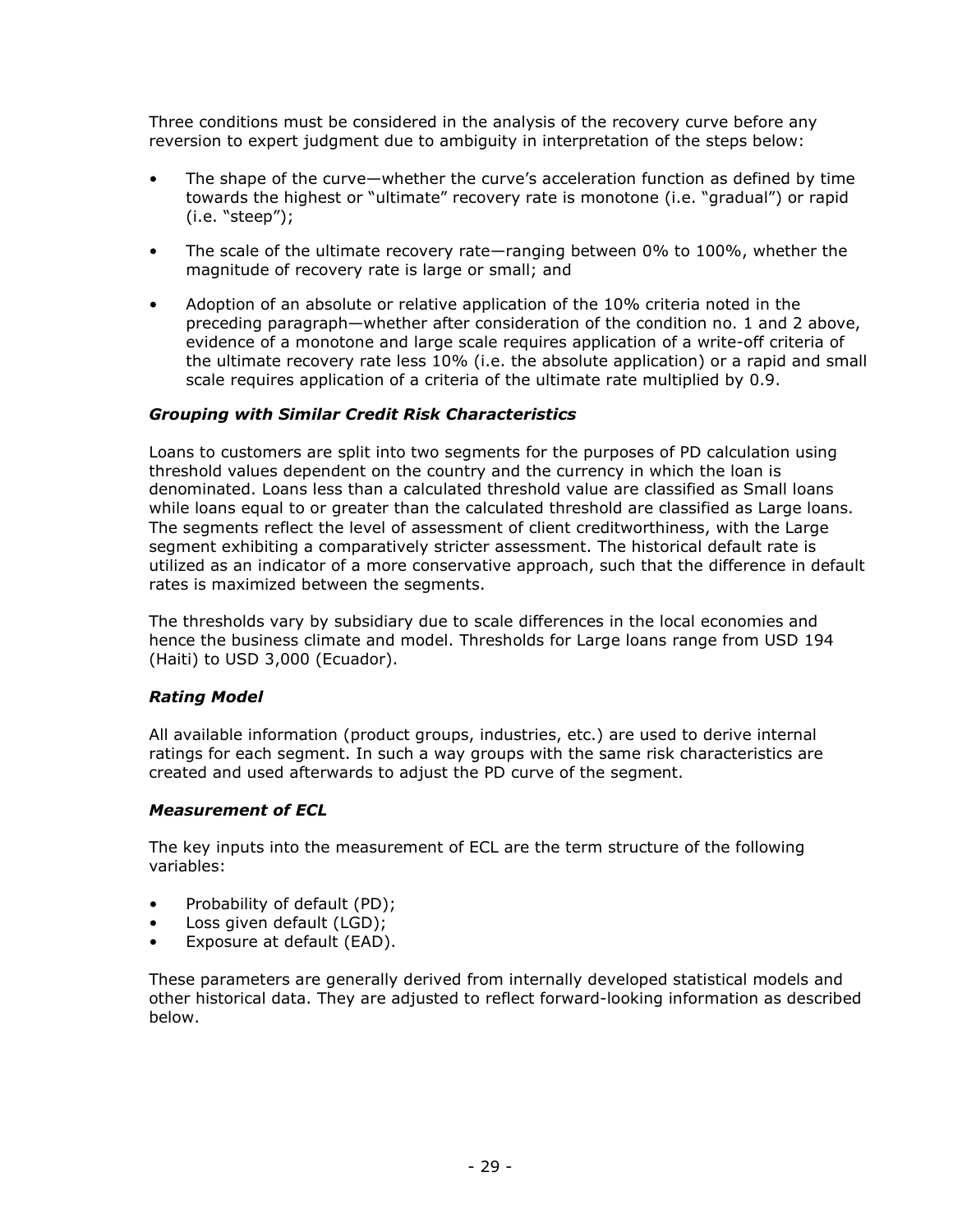## *Probability of Default (PD)*

The PD represents the likelihood of a borrower defaulting on its financial obligation (as per "Definition of default and credit-impaired" above), either over the next 12 months (12M PD) or over the remaining lifetime (Lifetime PD) of the obligation.

The Lifetime PD is developed by applying a maturity profile to the current 12M PD. The maturity profile looks at how defaults develop on a portfolio from the point of initial recognition throughout the lifetime of the loans. The maturity profile is based on historical observed data and is assumed to be the same across all assets within a portfolio and credit grade band. This is supported by historical analysis.

Probability of Default is modeled by survival function, which is based on hazard rates.

Hazard rates are obtained by using the Cox proportional hazard model, which is a semiparametric model. It uses assumed simple form for effect of covariates and the exact value of free parameters is estimated with partial likelihood. The baseline is obtained by nonparametrical methods. A macroeconomic overlay can be directly included into the hazard function through a time-dependent variable. From obtained hazard rates, Point-in-Time (PiT) PDs (i.e. marginal PDs assigned to a respective date) are then derived.

Observation period for modeling Cox hazard rates is 2-6 years.

The macroeconomic parameters involved in the analysis are either the growth rate of GDP, the CPI, or the unemployment rate. Sensitivity of the ECL to positive and negative changes in the macroeconomic parameter are based upon reasonable changes of the parameter. "Reasonable changes" are defined as the lesser impact of a) a 50% movement (in either direction) in the parameter or b) the implied  $95<sup>th</sup>$  percentile movement (in either direction) based upon the parameter's observed historical data.

In aggregate, the consolidated portfolio as at December 31, 2019 and 2018, does not demonstrate significant sensitivity to the macroeconomic parameter, per the table below:

| December 31, 2019          |                            |                                  |                                  |                                |                               |                        |                      |
|----------------------------|----------------------------|----------------------------------|----------------------------------|--------------------------------|-------------------------------|------------------------|----------------------|
|                            | <b>ECL</b>                 | <b>ECL</b><br><b>Lower Bound</b> | <b>ECL</b><br><b>Upper Bound</b> | <b>ECL</b><br><b>Reduction</b> | <b>ECL</b><br><b>Increase</b> | % Reduction<br>in ECL  | % Increase<br>in ECL |
| Small loans<br>Large loans | \$16,945,101<br>51,671,842 | \$16,798,392<br>50,941,008       | \$16,911,124<br>52,252,421       | \$(146,709)<br>(730, 834)      | \$ (33,977)<br>580,579        | (0.9)%<br>(1.4)        | (0.2)%<br>1.1 %      |
| Total                      | \$68,616,943               | \$67,739,400                     | \$69,163,545                     | \$ (877, 543)                  | \$546,602                     | $(1.3)\%$              | $0.8\%$              |
| <b>December 31, 2018</b>   |                            | <b>ECL</b>                       | <b>ECL</b>                       | <b>ECL</b>                     | <b>ECL</b>                    | % Reduction % Increase |                      |
|                            | <b>ECL</b>                 | <b>Lower Bound</b>               | <b>Upper Bound</b>               | <b>Reduction</b>               | Increase                      | in ECL                 | in ECL               |
| Small loans<br>Large loans | \$8.870.616<br>44,641,129  | \$8,807,873<br>44,029,027        | \$8,941,458<br>45,268,947        | \$ (62, 743)<br>(612, 102)     | \$70,842<br>627,818           | (0.7)%<br>(1.4)        | 0.8%<br>1.4          |
| Total                      | \$53,511,745               | \$52,836,900                     | \$54,210,405                     | \$ (674, 845)                  | \$698,660                     | $(1.3)\%$              | 1.3%                 |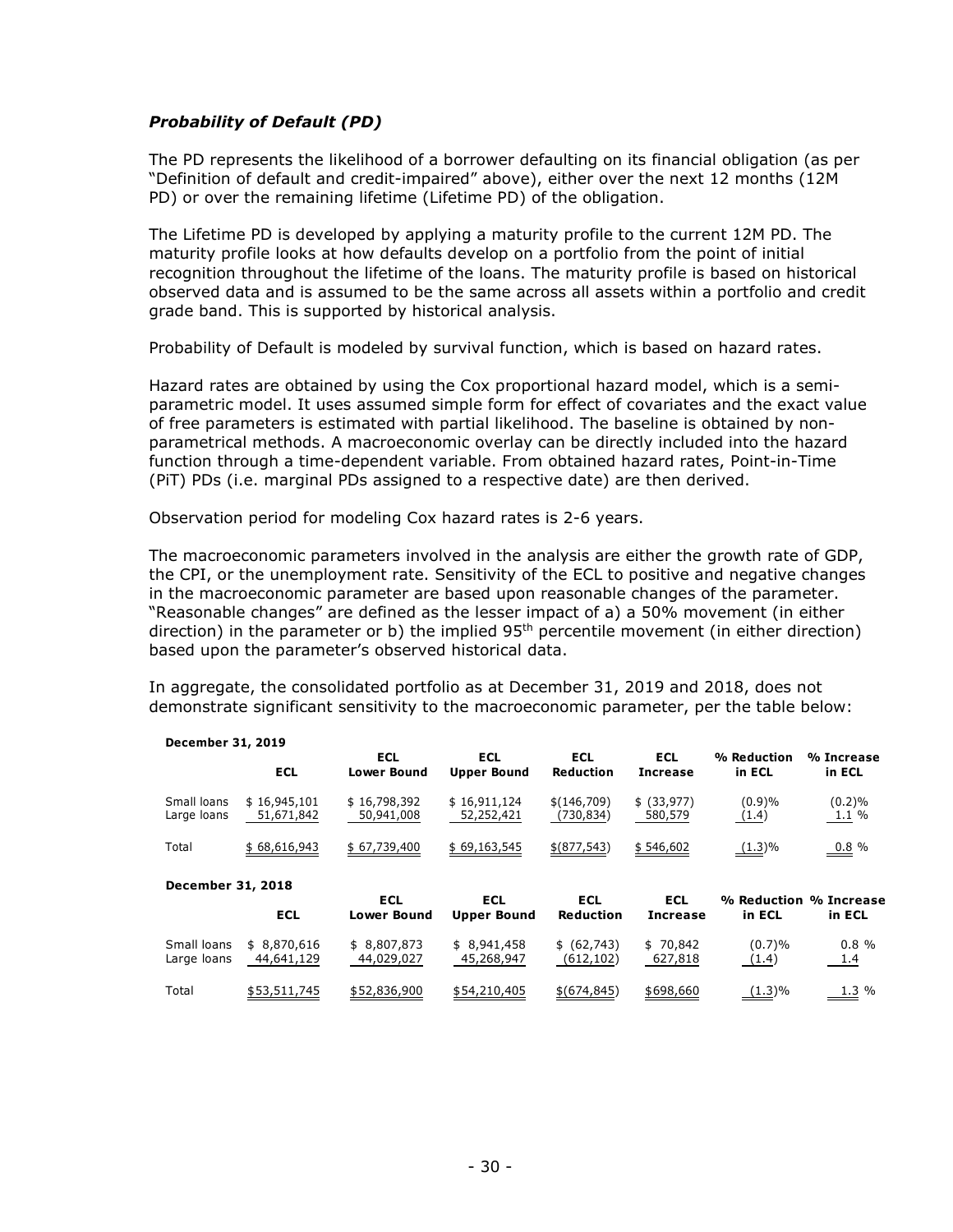The following subsidiaries potentially have the largest impact to the aggregate as at December 31, 2019, measured as the absolute value of the sum of the ECL reduction and ECL increase:

| Guatemala                  | <b>ECL</b>               | <b>ECL</b><br><b>Lower Bound</b> | <b>ECL</b><br><b>Upper Bound</b> | <b>ECL</b><br>Reduction        | <b>ECL</b><br><b>Increase</b>    | % Reduction<br>in ECL | % Increase<br>in ECL |
|----------------------------|--------------------------|----------------------------------|----------------------------------|--------------------------------|----------------------------------|-----------------------|----------------------|
| Small loans<br>Large loans | \$1,062,855<br>2,847,583 | \$1,060,185<br>2,709,447         | \$1,066,395<br>3,048,471         | (2,670)<br>\$<br>(138, 136)    | \$3,540<br>200,888               | (0.3)%<br>(4.9)       | 0.3%<br>7.1          |
| Total                      | \$3,910,438              | \$3,769,632                      | \$4,114,866                      | \$ (140, 806)                  | \$204,428                        | $(3.6)\%$             | $\frac{5.2}{ }$ %    |
| Tajikistan                 | <b>ECL</b>               | <b>ECL</b><br>Lower Bound        | <b>ECL</b><br><b>Upper Bound</b> | <b>ECL</b><br><b>Reduction</b> | <b>ECL</b><br><b>Increase</b>    | % Reduction<br>in ECL | % Increase<br>in ECL |
| Small loans<br>Large loans | 53,475<br>\$<br>603,835  | 48,929<br>\$<br>501,208          | \$<br>59,327<br>747,991          | \$ (4,546)<br>(102, 627)       | 5,852<br>$\mathsf{s}$<br>144,156 | $(8.5)\%$<br>(17.0)   | 10.9 %<br>23.9       |
| Total                      | <u>657,310</u>           | 550,137<br>\$                    | \$807,318                        | <u>\$(107,173)</u>             | \$150,008                        | <u>(16.3</u> )%       | 22.8%                |
| Kyrgyzstan                 | <b>ECL</b>               | <b>ECL</b><br><b>Lower Bound</b> | <b>ECL</b><br><b>Upper Bound</b> | <b>ECL</b><br><b>Reduction</b> | <b>ECL</b><br><b>Increase</b>    | % Reduction<br>in ECL | % Increase<br>in ECL |
| Small loans<br>Large loans | \$127,703<br>1,994,511   | 122,852<br>\$<br>1,868,991       | 131,101<br>\$<br>2,081,000       | (4,851)<br>\$<br>(125,520)     | \$3,398<br>86,489                | (3.8)%<br>(6.3)       | 2.7%<br>4.3          |
| Total                      | \$2,122,214              | \$1,991,843                      | \$2,212,101                      | \$(130, 371)                   | \$89,887                         | (6.1)%                | 4.2 %                |

On an individual subsidiary basis, Tajikistan also displays the most sensitivity, measured as the range between its percentage reduction and increase in ECL as at December 31, 2019.

The following subsidiaries potentially have the largest impact to the aggregate as at December 31, 2018:

| <b>Ecuador</b>             | <b>ECL</b>                 | <b>ECL</b><br><b>Lower Bound</b> | <b>ECL</b><br><b>Upper Bound</b> | <b>ECL</b><br><b>Reduction</b> | <b>ECL</b><br><b>Increase</b> | % Reduction<br>in ECL | % Increase<br>in ECL |
|----------------------------|----------------------------|----------------------------------|----------------------------------|--------------------------------|-------------------------------|-----------------------|----------------------|
| Small loans<br>Large loans | 220,575<br>\$<br>2,158,999 | 203,024<br>\$<br>2,048,005       | 241,487<br>\$<br>2,281,040       | \$(17,551)<br>(110, 994)       | \$20,912<br>122,041           | $(8.0)\%$<br>(0.1)    | 9.5%<br>0.1          |
| Total                      | \$2,379,574                | \$2,251,029                      | \$2,522,527                      | \$(128, 545)                   | \$142,953                     | $(5.4)\%$             | 6.0%                 |
| Georgia                    | <b>ECL</b>                 | <b>ECL</b><br><b>Lower Bound</b> | <b>ECL</b><br><b>Upper Bound</b> | <b>ECL</b><br>Reduction        | <b>ECL</b><br><b>Increase</b> | % Reduction<br>in ECL | % Increase<br>in ECL |
| Small loans<br>Large loans | 700,741<br>\$<br>6,494,446 | \$687,978<br>6,384,172           | \$ 719,394<br>6,584,624          | \$(12,763)<br>(110, 274)       | \$18,653<br>90,178            | (1.8)%<br>(1.7)       | 2.7%<br>1.4          |
| Total                      | \$7,195,187                | \$7,072,150                      | \$7,304,018                      | \$(123, 037)                   | \$108,831                     | (1.7)%                | 1.5%                 |
| <b>DRC</b>                 | <b>ECL</b>                 | <b>ECL</b><br><b>Lower Bound</b> | <b>ECL</b><br><b>Upper Bound</b> | <b>ECL</b><br><b>Reduction</b> | <b>ECL</b><br><b>Increase</b> | % Reduction<br>in ECL | % Increase<br>in ECL |
| Small loans<br>Large loans | \$1,860,853<br>9,495,815   | \$1,854,358<br>9,424,843         | \$1,867,556<br>9,569,418         | \$ (6,495)<br>(70, 972)        | \$6,703<br>73,603             | (0.3)%<br>(0.7)       | 0.4%<br>0.8          |
| Total                      | \$11,356,668               | \$11,279,201                     | \$11,436,974                     | \$(77,467)                     | \$80,306                      | (0.7)%                | 0.7%                 |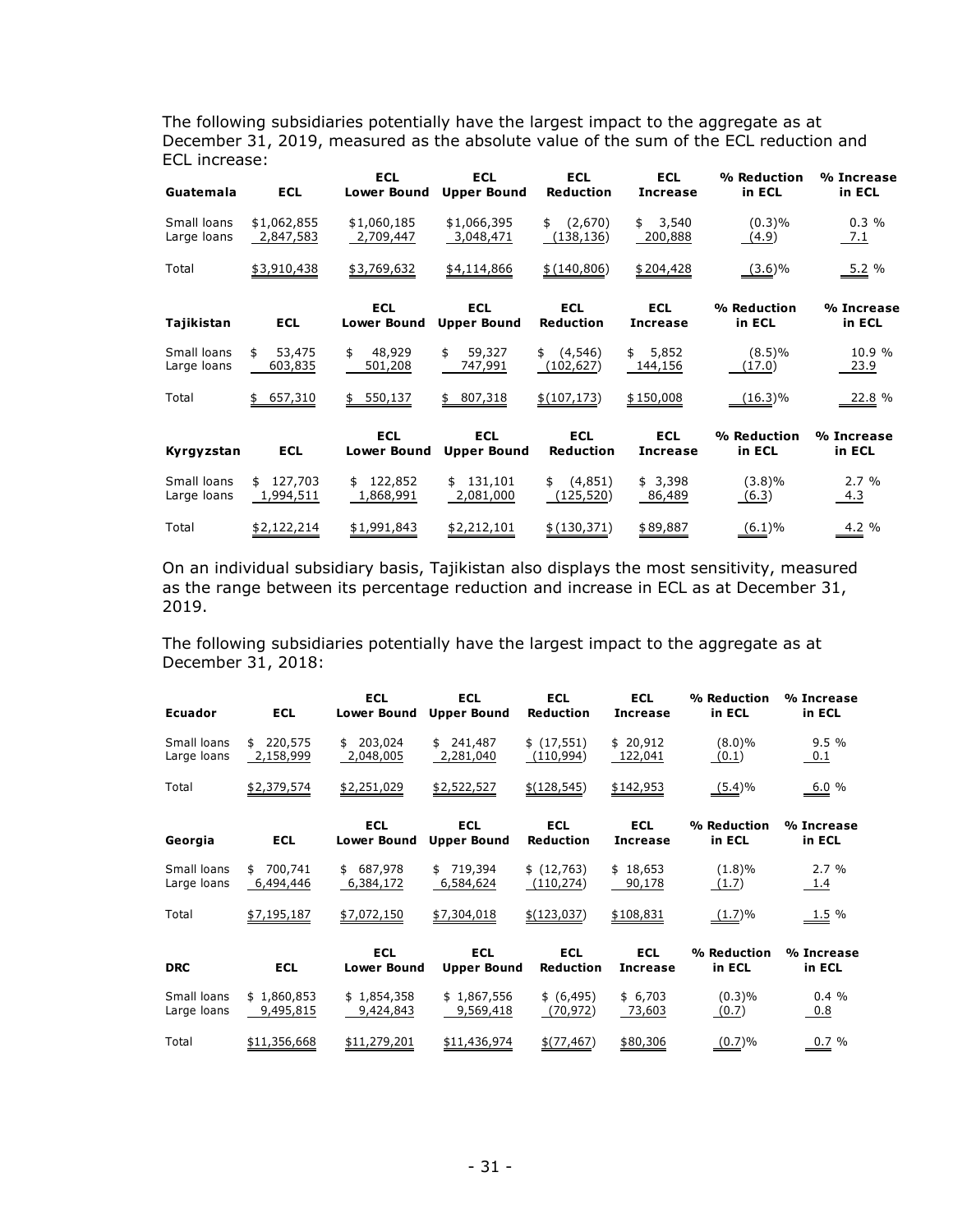On an individual subsidiary basis, the following subsidiary displays the most sensitivity as at December 31, 2018:

| Nigeria                    | ECL                 | ECL                 | ECL<br>Lower Bound Upper Bound Reduction | ECL                     | ECL<br><b>Increase</b> | % Reduction<br>in ECL | % Increase<br>in ECL |
|----------------------------|---------------------|---------------------|------------------------------------------|-------------------------|------------------------|-----------------------|----------------------|
| Small loans<br>Large loans | \$40.986<br>198,680 | \$37.417<br>181,195 | \$47.818<br>231,566                      | \$ (3,569)<br>(17, 485) | \$6,832<br>32,886      | (8.7)%<br>(8.8)       | 16.7%<br>16.6        |
| Total                      | \$239,666           | \$218,612           | \$279,384                                | \$(21,054)              | \$39,718               | $(8.8)\%$             | 16.6 %               |

# *Loss Given Default (LGD)*

LGD is the magnitude of the likely loss if there is a default. The Company estimates LGD parameters based on the history of recovery rates of claims against defaulted counterparties. The LGD model considers cash recoveries only. LGD is calculated on a discounted cash flow basis using the EIR as the discounting factor.

For the purpose of calculating LGD, secured loans may utilize collateral values, whereas unsecured and guaranteed loans use recovery rates. An analysis of recoveries may also be applied against secured loans and hence impairment losses for subsidiaries. Most subsidiaries that have secured loans used recovery rates.

# *Exposure at Default (EAD)*

EAD is based on the amounts the Company expects to be owed at the time of default, over the next 12 months (12M EAD) or over the remaining lifetime (Lifetime EAD).

#### *Incorporation of Forward-Looking Information*

For most of its subsidiaries, the Company incorporates forward looking information into both its assessment of whether the credit risk of an instrument has increased significantly since its initial recognition and its measurement of ECL.

The Company has identified and documented the key drivers of credit risk and credit losses for the portfolio using an analysis of historical data, and has assessed the impact of macroeconomic variables on PD. The macroeconomic variables involved in the analysis are either the growth rate of GDP, the CPI, the change in CPI or the unemployment rate. The sources of the macroeconomic data were either a) derived from local governmental agencies as reported by the subsidiaries, b) World Bank/IMF data, or c) the online resources of Trading Economics. In all cases, the data was internally reviewed and approved by subsidiary management and validated for consistency of application by other market participants.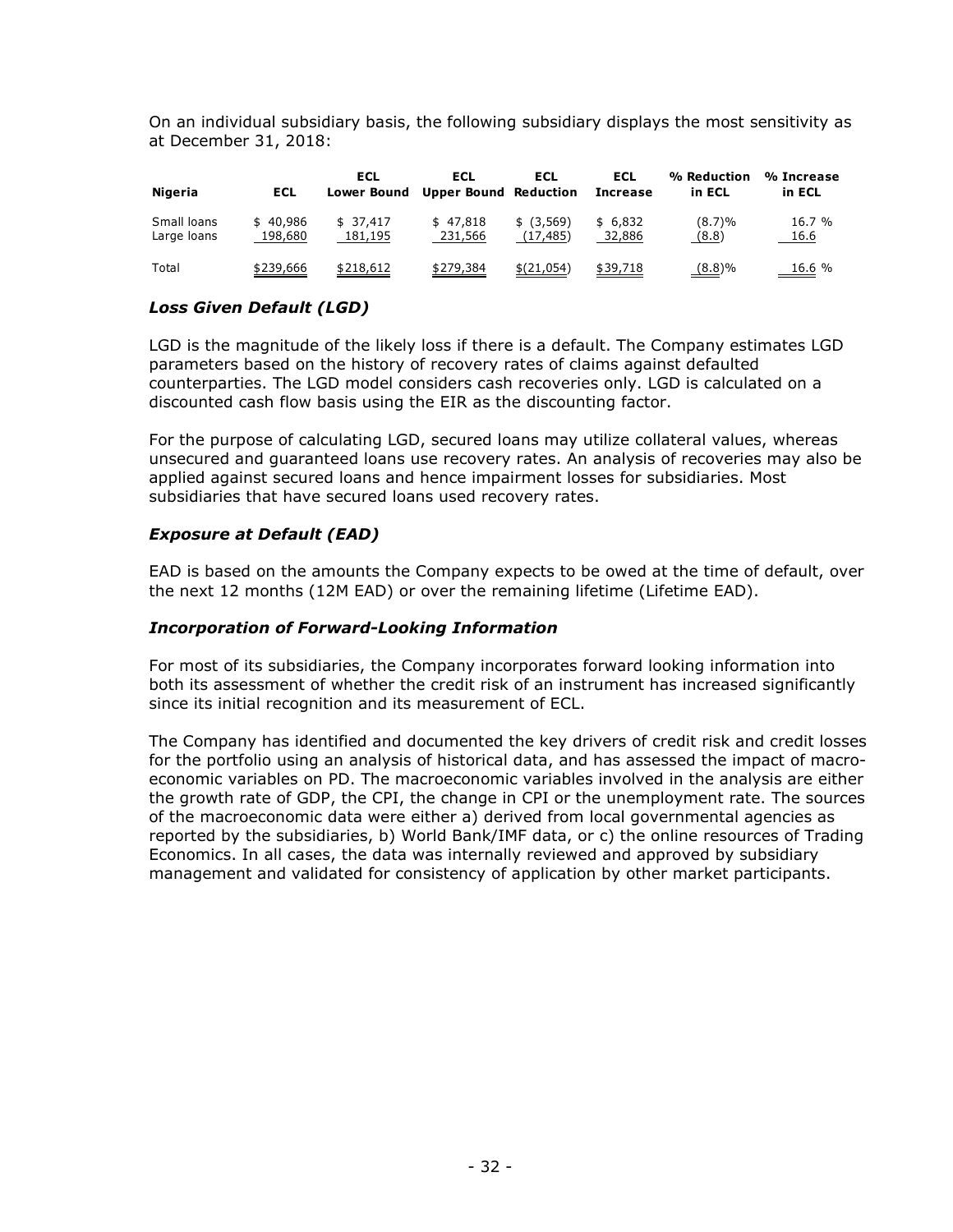The macroeconomic variables involved in the analysis as at December 31, 2019 are disclosed in the below table:

|               |                 | Macroeconomic     |        |        |        |        |        |
|---------------|-----------------|-------------------|--------|--------|--------|--------|--------|
| Region        | Subsidiary      | <b>Parameter</b>  | 2020   | 2021   | 2022   | 2023   | 2024   |
| Africa        | DRC             | CPI Change        | 5.00 % | 5.00%  | 5.00 % | 5.00%  | 5.00 % |
| Africa        | Malawi          | <b>GDP Growth</b> | 5.10   | 5.50   | 6.00   | 6.50   | 6.50   |
| Africa        | Nigeria         | Unemployment rate | 32.00  | 32.00  | 32.00  | 32.00  | 32.00  |
| Africa        | Tanzania        | <b>GDP Growth</b> | 5.70   | 6.10   | 6.10   | 6.10   | 6.10   |
| Africa        | Uganda          | <b>GDP Growth</b> | 6.50   | 5.80   | 5.80   | 5.80   | 5.80   |
| Africa        | Zambia          | <b>GDP Growth</b> | 2.80   | 2.80   | 2.80   | 2.80   | 2.80   |
| Eurasia       | Armenia         | <b>GDP Growth</b> | 4.80 % | 4.50 % | 4.50 % | 4.50 % | 4.50 % |
| Eurasia       | Azerbaijan      | <b>GDP Growth</b> | 3.00   | 3.70   | 3.10   | 3.20   | 3.20   |
| Eurasia       | Georgia         | <b>GDP Growth</b> | 4.50   | 5.00   | 5.00   | 5.00   | 5.00   |
| Eurasia       | Kosovo          | <b>GDP Growth</b> | 4.00   | 4.00   | 4.00   | 4.00   | 4.00   |
| Eurasia       | Kyrgyzstan      | <b>GDP Growth</b> | 3.39   | 3.78   | 4.58   | 3.35   | 3.35   |
| Eurasia       | Tajikistan      | <b>GDP Growth</b> | 4.50   | 4.50   | 4.50   | 4.00   | 4.00   |
| Latin America | Ecuador         | <b>GDP Growth</b> | 0.48%  | 1.64 % | 2.72%  | 2.51%  | 2.51 % |
| Latin America | Guatemala       | <b>GDP Growth</b> | 3.54   | 3.72   | 3.60   | 3.51   | 3.47   |
| Latin America | Haiti           | CPI change        | 15.00  | 12.00  | 9.00   | 7.00   | 5.00   |
| Latin America | <b>Honduras</b> | <b>CPI</b>        | 3.52   | 3.66   | 3.80   | 3.96   | 4.12   |
| Latin America | Nicaragua       | <b>GDP Growth</b> | (1.10) | 1.00   | 2.00   | 3.00   | 4.00   |
| <b>MESA</b>   | Afghanistan     | CPI Change        | 4.50 % | 4.75 % | 5.00%  | 5.00 % | 5.00 % |
| <b>MESA</b>   | Jordan          | CPI Change        | 2.50   | 2.52   | 2.52   | 2.52   | 2.52   |
| <b>MESA</b>   | Pakistan        | CPI Change        | 11.81  | 8.40   | 6.00   | 5.00   | 5.00   |

The macroeconomic variables involved in the analysis as at December 31, 2018 are disclosed in the below table:

| Region        | <b>Subsidiary</b> | Macroeconomic<br><b>Parameter</b> | 2019   | 2020   | 2021   | 2022   | 2023   |
|---------------|-------------------|-----------------------------------|--------|--------|--------|--------|--------|
|               |                   |                                   |        |        |        |        |        |
| Africa        | <b>DRC</b>        | CPI change                        | 8.40 % | 6.70%  | 5.30 % | 5.10 % | 4.90 % |
| Africa        | Malawi            | <b>GDP Growth</b>                 | 4.30   | 5.30   | 5.50   | 5.50   | 5.50   |
| Africa        | Nigeria           | Unemployment rate                 | 23.70  | 24.30  | 24.30  | 24.30  | 24.30  |
| Africa        | Tanzania          | <b>GDP Growth</b>                 | 7.13   | 7.80   | 7.80   | 7.80   | 7.80   |
| Africa        | Uganda            | <b>GDP Growth</b>                 | 6.00   | 6.50   | 6.50   | 6.50   | 6.50   |
| Africa        | Zambia            | <b>GDP Growth</b>                 | 4.20   | 5.00   | 5.00   | 5.00   | 5.00   |
| Eurasia       | Armenia           | <b>GDP Growth</b>                 | 4.80 % | 4.50 % | 4.50 % | 4.50 % | 4.50 % |
| Eurasia       | Azerbaijan        | <b>GDP Growth</b>                 | 3.38   | 3.08   | 2.10   | 1.57   | 1.50   |
| Eurasia       | Georgia           | <b>GDP Growth</b>                 | 5.00   | 5.00   | 5.00   | 5.00   | 5.00   |
| Eurasia       | Kosovo            | <b>GDP Growth</b>                 | 3.60   | 3.70   | 3.80   | 4.00   | 4.00   |
| Eurasia       | Kyrgyzstan        | <b>GDP Growth</b>                 | 3.85   | 4.50   | 4.85   | 4.85   | 4.85   |
| Eurasia       | Tajikistan        | <b>GDP Growth</b>                 | 4.10   | 3.94   | 4.14   | 3.97   | 3.82   |
| Latin America | Ecuador           | <b>GDP Growth</b>                 | 2.22 % | 1.75 % | 1.81 % | 1.81 % | 1.81 % |
| Latin America | Guatemala         | <b>GDP Growth</b>                 | 3.43   | 3.84   | 3.65   | 3.54   | 3.51   |
| Latin America | Haiti             | CPI change                        | 13.50  | 12.51  | 12.00  | 11.00  | 10.50  |
| Latin America | <b>Honduras</b>   | CPI.                              | 339.41 | 352.99 | 367.11 | 381.79 | 397.06 |
| Latin America | Nicaragua         | <b>GDP Growth</b>                 | (8.00) | 1.00   | 2.00   | 3.00   | 4.00   |
| <b>MESA</b>   | Afghanistan       | CPI change                        | 4.00 % | 5.00 % | 5.00 % | 5.00 % | 5.00 % |
| <b>MESA</b>   | Jordan            | CPI change                        | 2.40   | 2.40   | 2.40   | 2.40   | 2.40   |
| <b>MESA</b>   | Pakistan          | CPI change                        | 7.60   | 7.00   | 5.00   | 5.00   | 5.00   |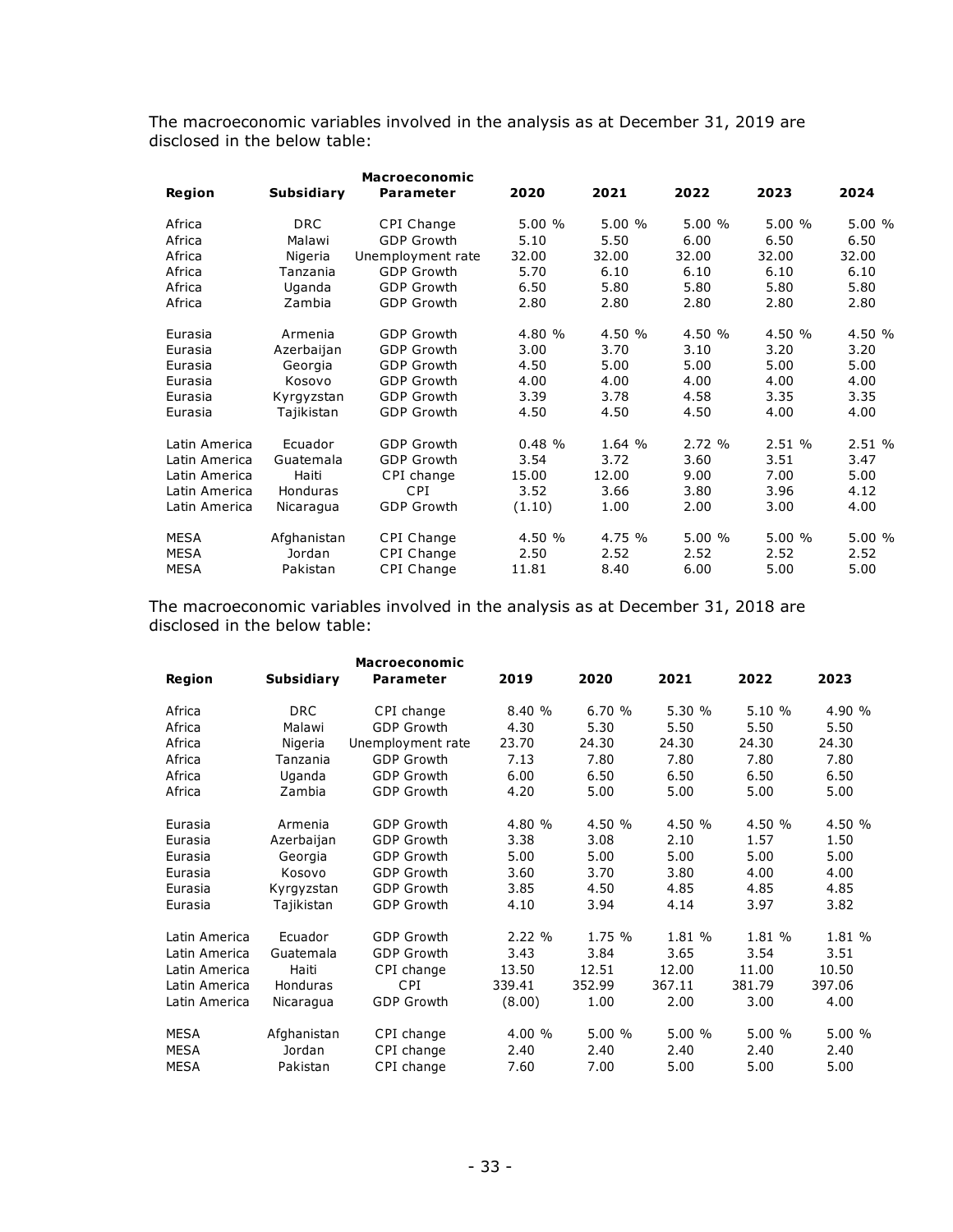# **Credit Risk Exposure**

The following table provides information on the credit quality of loans to customers as of December 31, 2019:

|                            | <b>Small Loans</b> |                 |                 |                |  |  |  |
|----------------------------|--------------------|-----------------|-----------------|----------------|--|--|--|
|                            | Stage 1            | Stage 2         | Stage 3         | <b>Total</b>   |  |  |  |
| Current                    | \$175,372,704      | 6,704,974<br>\$ | \$<br>218,986   | \$182,296,664  |  |  |  |
| Past due 1-30 days         | 37,612             | 6,142,750       | 29,846          | 6,210,208      |  |  |  |
| Past due 31-60 days        |                    | 4,242,974       | 22,891          | 4,265,865      |  |  |  |
| Past due 61-90 days        |                    | 2,061,671       | 53,281          | 2,114,952      |  |  |  |
| Past due more than 90 days | 20,036             |                 | 12,367,632      | 12,387,668     |  |  |  |
| Gross carrying amount      | 175,430,352        | 19,152,369      | 12,692,636      | 207,275,357    |  |  |  |
| Impairment allowance       | (3,837,435)        | (2,717,581)     | (10, 390, 085)  | (16, 945, 101) |  |  |  |
| Carrying amount            | \$171,592,917      | \$16,434,788    | \$2,302,551     | \$190,330,256  |  |  |  |
|                            | <b>Large Loans</b> |                 |                 |                |  |  |  |
|                            | Stage 1            | Stage 2         | Stage 3         | <b>Total</b>   |  |  |  |
| Current                    | \$585,272,216      | \$14,776,410    | \$<br>4,853,615 | \$604,902,241  |  |  |  |
| Past due 1-30 days         | 1,449,226          | 15,497,801      | 567,854         | 17,514,881     |  |  |  |
| Past due 31-60 days        |                    | 5,276,084       | 414,710         | 5,690,794      |  |  |  |
| Past due 61-90 days        |                    | 3,148,691       | 631,844         | 3,780,535      |  |  |  |
| Past due more than 90 days | 152,146            | 3,476           | 41,487,972      | 41,643,594     |  |  |  |
| Gross carrying amount      | 586,873,588        | 38,702,462      | 47,955,995      | 673,532,045    |  |  |  |
| Impairment allowance       | (8,960,506)        | (5,894,599)     | (36, 816, 737)  | (51, 671, 842) |  |  |  |
| Carrying amount            | \$577,913,082      | \$32,807,863    | \$11,139,258    | \$621,860,203  |  |  |  |

During the year ended December 31, 2019, the Company modified the contractual cash flows on certain loans to customers. All such loans were transferred to at least Stage 2 with an impairment allowance measured at an amount equal lifetime expected credit losses.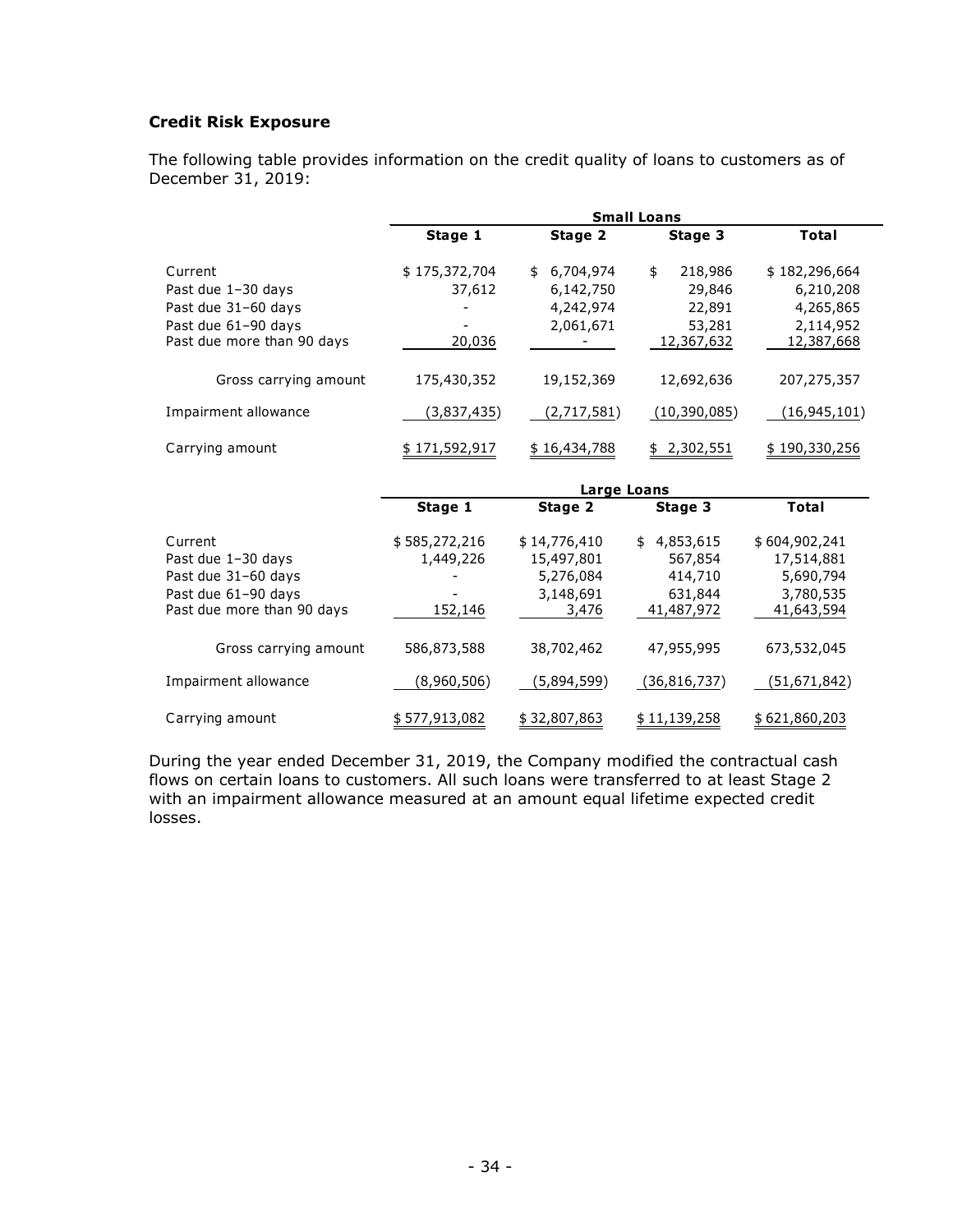|                            | <b>Small Loans</b> |               |                 |                |  |  |  |
|----------------------------|--------------------|---------------|-----------------|----------------|--|--|--|
|                            | Stage 1            | Stage 2       | Stage 3         | Total          |  |  |  |
| Current                    | \$192,316,576      | \$12,944,438  | \$<br>311,187   | \$205,572,201  |  |  |  |
| Past due 1-30 days         | 26,067             | 3,259,716     | 16,772          | 3,302,555      |  |  |  |
| Past due 31-60 days        |                    | 2,117,314     | 6,460           | 2,123,774      |  |  |  |
| Past due 61-90 days        |                    | 1,049,421     | 17,761          | 1,067,182      |  |  |  |
| Past due more than 90 days |                    |               | 6,763,490       | 6,763,490      |  |  |  |
| Gross carrying amount      | 192,342,643        | 19,370,889    | 7,115,670       | 218,829,202    |  |  |  |
| Impairment allowance       | <u>(2,172,431)</u> | (1,069,640)   | (5,628,546)     | (8,870,617)    |  |  |  |
| Carrying amount            | \$190,170,212      | \$18,301,249  | \$1,487,124     | \$209,958,585  |  |  |  |
|                            | <b>Large Loans</b> |               |                 |                |  |  |  |
|                            | Stage 1            | Stage 2       | Stage 3         | <b>Total</b>   |  |  |  |
| Current                    | \$549,133,294      | \$31,762,934  | 3,575,784<br>\$ | \$584,472,012  |  |  |  |
| Past due 1-30 days         | 651,778            | 14,463,676    | 199,228         | 15,314,682     |  |  |  |
| Past due 31-60 days        |                    | 5,083,288     | 141,737         | 5,225,025      |  |  |  |
| Past due 61-90 days        |                    | 3,367,188     | 241,292         | 3,608,480      |  |  |  |
| Past due more than 90 days |                    |               | 35,624,279      | 35,624,279     |  |  |  |
| Gross carrying amount      | 549,785,072        | 54,677,086    | 39,782,320      | 644,244,478    |  |  |  |
| Impairment allowance       | (8,610,720)        | (6, 379, 933) | (29,650,478)    | (44, 641, 131) |  |  |  |
| Carrying amount            | \$541,174,352      | \$48,297,153  | \$10,131,842    | \$599,603,347  |  |  |  |

The following table provides information on the credit quality of loans to customers as of December 31, 2018:

During the year ended December 31, 2018, the Company modified the contractual cash flows on certain loans to customers. All such loans were transferred to at least Stage 2 with an impairment allowance measured at an amount equal lifetime expected credit losses.

#### **Analysis of Collateral and Other Credit Enhancements**

The Company closely monitors collateral held for loans to customers considered to be credit-impaired, as it becomes more likely that the Company will take possession of collateral to mitigate potential credit losses. Financial assets that are credit-impaired and related collateral held in order to mitigate potential losses as at December 31, 2019 are shown below:

|             | <b>Gross Carrying</b> | <b>Impairment</b> | Carrying      | <b>Fair Value of</b>   |
|-------------|-----------------------|-------------------|---------------|------------------------|
|             | <b>Amount</b>         | <b>Allowance</b>  | <b>Amount</b> | <b>Collateral Held</b> |
| Small loans | \$12,692,636          | \$(10, 390, 085)  | \$2,302,551   | 212,669                |
| Large loans | 47,955,995            | (36, 816, 737)    | 11,139,258    | 17,511,984             |
| Total       | \$60,648,631          | \$(47, 206, 822)  | \$13,441,809  | \$17,724,653           |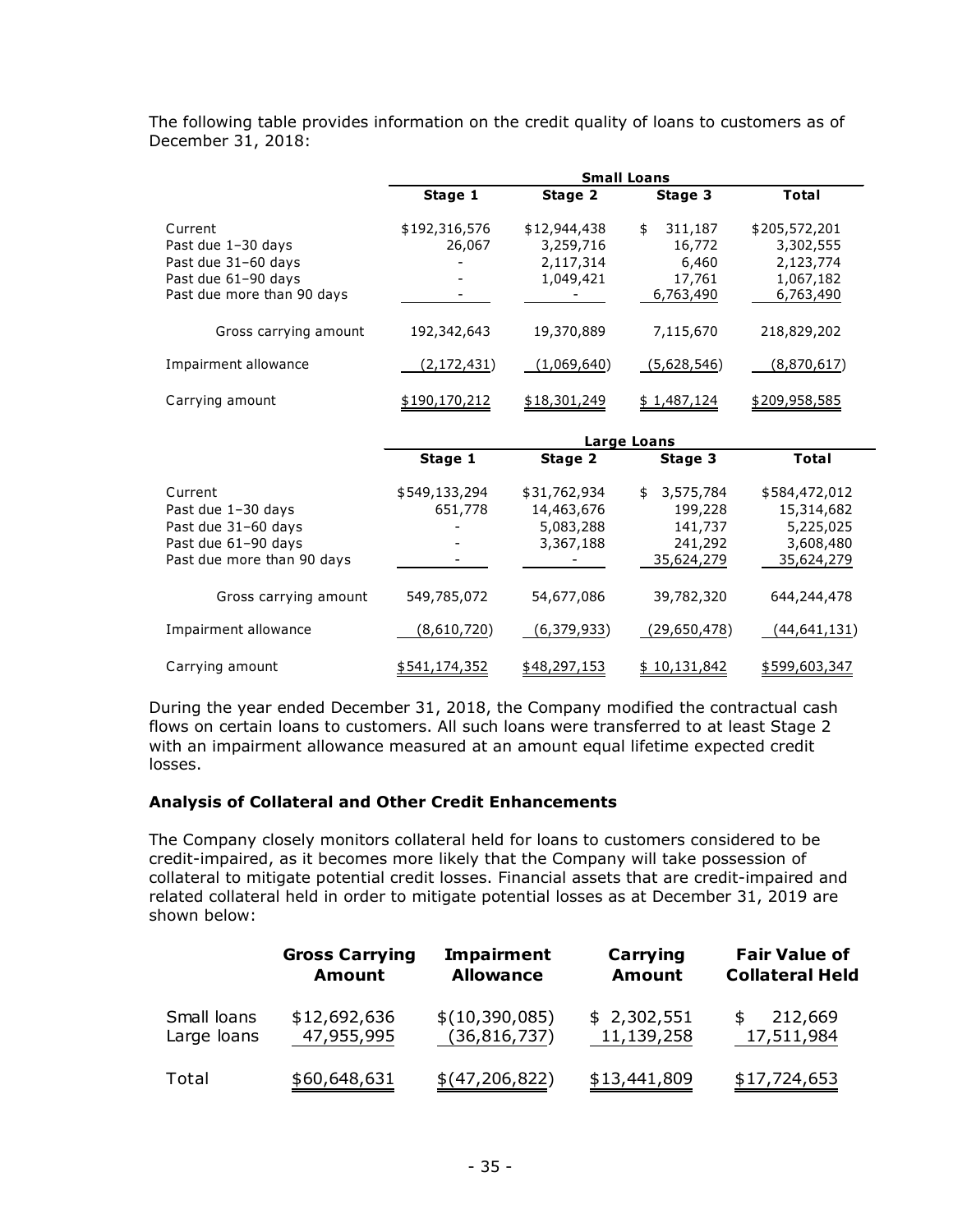Financial assets that are credit-impaired and related collateral held in order to mitigate potential losses as at December 31, 2018 are shown below:

|             | <b>Gross Carrying</b> | Impairment       | Carrying      | <b>Fair Value of</b>   |
|-------------|-----------------------|------------------|---------------|------------------------|
|             | <b>Amount</b>         | <b>Allowance</b> | <b>Amount</b> | <b>Collateral Held</b> |
| Small loans | \$7,115,670           | \$ (5,628,546)   | \$1,487,124   | 69,488                 |
| Large loans | 39,782,320            | (29,650,478)     | 10,131,842    | 3,222,269              |
| Total       | \$46,897,990          | $$$ (35,279,024) | \$11,618,966  | \$3,291,757            |

The following tables stratify credit exposures from credit-impaired loans to customers by ranges of loan-to-value (LTV) ratio as at December 31, 2019. LTV is calculated as the ratio of the gross amount of the loan—or the amount committed for loan commitments—to the value of the collateral. The valuation of the collateral excludes any adjustments for obtaining and selling the collateral.

|                  | <b>Small Loans</b>                     |                                |                                                           |                                |  |  |
|------------------|----------------------------------------|--------------------------------|-----------------------------------------------------------|--------------------------------|--|--|
|                  | <b>Total Loan Portfolio</b>            |                                | <b>Credit Impaired Loan</b><br><b>Portfolio (Stage 3)</b> |                                |  |  |
|                  | <b>Gross Carrying</b><br><b>Amount</b> | Impairment<br><b>Allowance</b> | <b>Gross Carrying</b><br><b>Amount</b>                    | Impairment<br><b>Allowance</b> |  |  |
| No collateral    | \$195,626,734                          | \$16,816,870                   | \$12,631,997                                              | \$10,367,594                   |  |  |
| Lower than 50%   | 837,303                                |                                | 11,862                                                    |                                |  |  |
| 50%-60%          | 223,109                                |                                | 4,732                                                     |                                |  |  |
| 61%-70%          | 205,017                                |                                | 3,814                                                     |                                |  |  |
| 71%-80%          | 236,727                                |                                | 1,824                                                     |                                |  |  |
| 81%-90%          | 1,167,454                              | 212                            | 1,162                                                     | 124                            |  |  |
| 91%-100%         | 2,500,082                              | 8,549                          | 3,869                                                     |                                |  |  |
| Higher than 100% | 6,478,931                              | 119,469                        | 33,376                                                    | 22,367                         |  |  |
| Total            | \$207,275,357                          | \$16,945,101                   | \$12,692,636                                              | \$10,390,085                   |  |  |

|                  |                                     |                  | Large Loans                |                   |  |  |
|------------------|-------------------------------------|------------------|----------------------------|-------------------|--|--|
|                  | <b>Credit Impaired Loan</b>         |                  |                            |                   |  |  |
|                  | <b>Total Loan Portfolio</b>         |                  | <b>Portfolio (Stage 3)</b> |                   |  |  |
|                  | <b>Gross Carrying</b><br>Impairment |                  | <b>Gross Carrying</b>      | <b>Impairment</b> |  |  |
|                  | Amount                              | <b>Allowance</b> | Amount                     | <b>Allowance</b>  |  |  |
| No collateral    | \$576,745,564                       | \$50,001,068     | \$44,765,035               | \$35,832,336      |  |  |
| Lower than 50%   | 15,030,637                          |                  | 551,288                    |                   |  |  |
| 50%-60%          | 5,298,293                           |                  | 151,646                    |                   |  |  |
| 61%-70%          | 4,687,620                           |                  | 111,659                    |                   |  |  |
| 71%-80%          | 5,114,568                           | 5                | 131,007                    |                   |  |  |
| 81%-90%          | 4,489,394                           | 359              | 172,306                    | 347               |  |  |
| 91%-100%         | 4,690,271                           | 19,837           | 118,067                    | 16,442            |  |  |
| Higher than 100% | 57,475,698                          | 1,650,573        | 1,954,987                  | 967,612           |  |  |
| Total            | \$673,532,045                       | \$51,671,842     | \$47,955,995               | \$36,816,737      |  |  |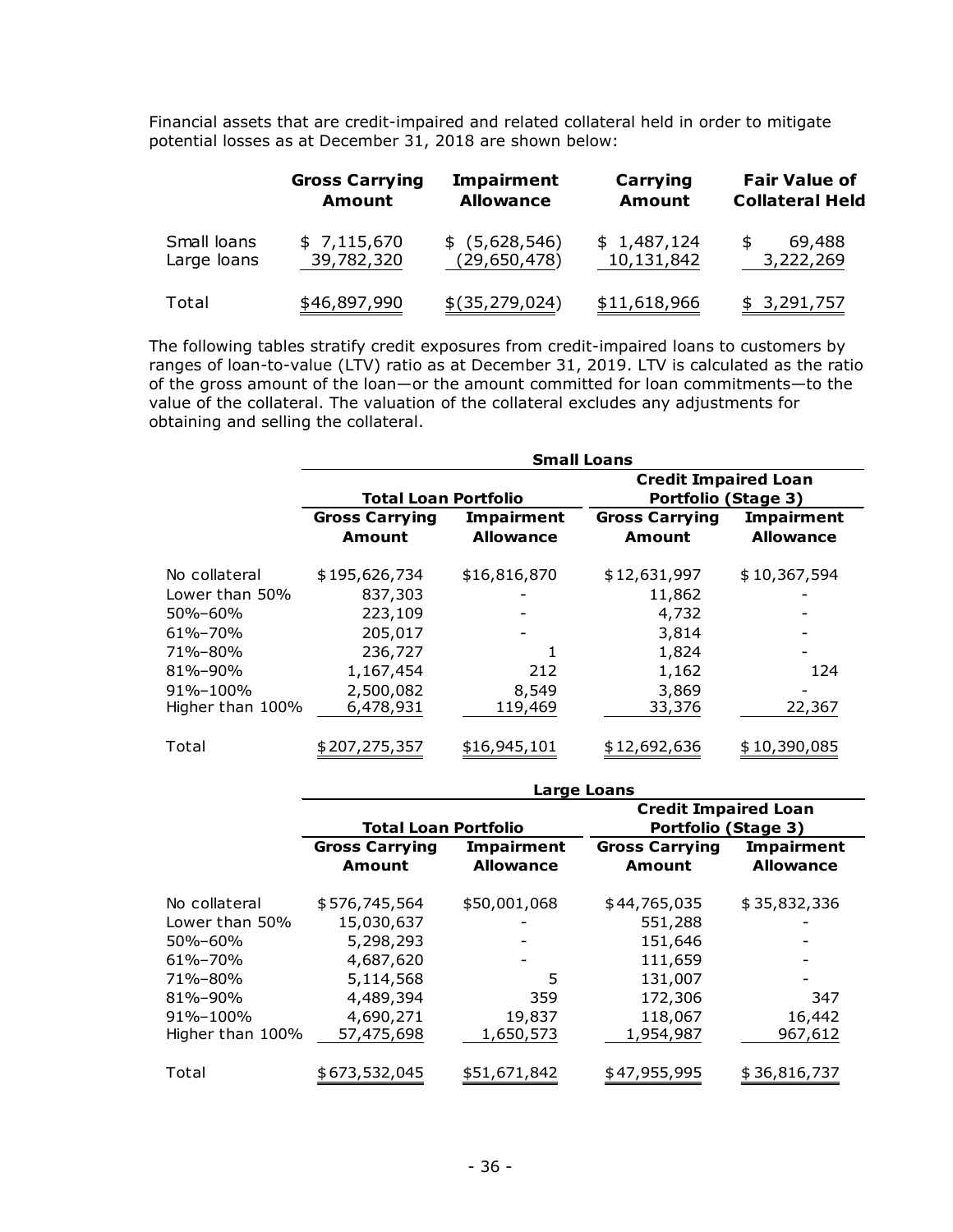The following tables stratify credit exposures from credit-impaired loans to customers by ranges of loan-to-value (LTV) ratio as at December 31, 2018.

|                  |                                 | <b>Small Loans</b>                    |                                                    |                                       |  |  |
|------------------|---------------------------------|---------------------------------------|----------------------------------------------------|---------------------------------------|--|--|
|                  | <b>Total Loan Portfolio</b>     |                                       | <b>Credit Impaired Loan</b><br>Portfolio (Stage 3) |                                       |  |  |
|                  | <b>Gross Carrying</b><br>Amount | <b>Impairment</b><br><b>Allowance</b> | <b>Gross Carrying</b><br><b>Amount</b>             | <b>Impairment</b><br><b>Allowance</b> |  |  |
| No collateral    | \$211,399,158                   | \$8,728,735                           | \$7,039,226                                        | \$5,595,143                           |  |  |
| Lower than 50%   | 721,312                         |                                       | 2,610                                              |                                       |  |  |
| $50\% - 60\%$    | 195,395                         |                                       | 1,417                                              |                                       |  |  |
| $61\% - 70\%$    | 323,090                         |                                       | 2,685                                              |                                       |  |  |
| 71%-80%          | 498,214                         |                                       | 10,670                                             |                                       |  |  |
| $81\% - 90\%$    | 294,368                         | 27                                    | 1,486                                              | 14                                    |  |  |
| $91\% - 100\%$   | 322,520                         | 642                                   | 884                                                |                                       |  |  |
| Higher than 100% | 5,075,145                       | 141,213                               | 56,692                                             | 33,389                                |  |  |
| Total            | \$218,829,202                   | \$8,870,617                           | \$7,115,670                                        | \$5,628,546                           |  |  |

|                  |                                        | <b>Large Loans</b>                    |                                                    |                                       |  |  |  |
|------------------|----------------------------------------|---------------------------------------|----------------------------------------------------|---------------------------------------|--|--|--|
|                  | <b>Total Loan Portfolio</b>            |                                       | <b>Credit Impaired Loan</b><br>Portfolio (Stage 3) |                                       |  |  |  |
|                  | <b>Gross Carrying</b><br><b>Amount</b> | <b>Impairment</b><br><b>Allowance</b> | <b>Gross Carrying</b><br><b>Amount</b>             | <b>Impairment</b><br><b>Allowance</b> |  |  |  |
| No collateral    | \$554,214,546                          | \$43,092,077                          | \$37,029,107                                       | \$28,784,491                          |  |  |  |
| Lower than 50%   | 11,116,659                             |                                       | 203,042                                            |                                       |  |  |  |
| 50%-60%          | 4,501,256                              |                                       | 131,765                                            |                                       |  |  |  |
| $61\% - 70\%$    | 4,132,008                              | 166                                   | 116,257                                            | 137                                   |  |  |  |
| 71%-80%          | 4,466,492                              | 3                                     | 184,160                                            |                                       |  |  |  |
| $81\% - 90\%$    | 4,091,507                              | 8,503                                 | 187,067                                            | 8,496                                 |  |  |  |
| $91\% - 100\%$   | 3,320,235                              | 1,674                                 | 73,621                                             | 1,582                                 |  |  |  |
| Higher than 100% | 58,401,775                             | 1,538,708                             | 1,857,301                                          | 855,772                               |  |  |  |
| Total            | \$ 644,244,478                         | \$44,641,131                          | \$39,782,320                                       | \$29,650,478                          |  |  |  |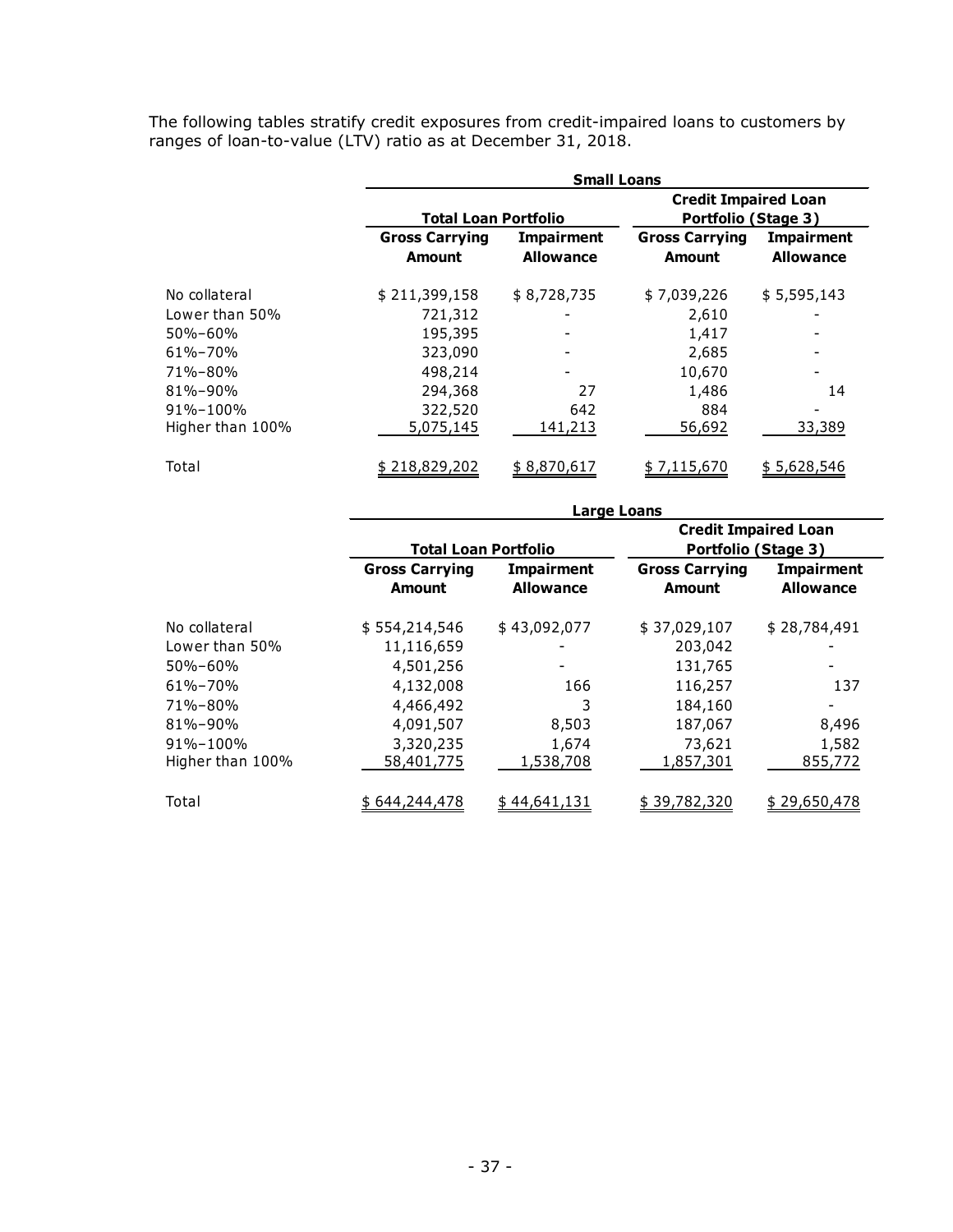## **Impairment Allowance**

Movements in the loan impairment allowance for the year ended December 31, 2019, are as follows

|                                                                | <b>Small Loans</b> |             |                 |                 |
|----------------------------------------------------------------|--------------------|-------------|-----------------|-----------------|
|                                                                | Stage 1            | Stage 2     | Stage 3         | Total           |
| Impairment allowance as of January 1, 2019                     | \$2,172,431        | \$1,069,640 | 5,628,546<br>\$ | 8,870,617<br>\$ |
| Transfer between stages:                                       |                    |             |                 |                 |
| Transfer from Stage 1 to Stage 2                               | (399,911)          | 3,612,456   |                 | 3,212,545       |
| Transfer from Stage 2 to Stage 1                               | 134,335            | (1,970,594) |                 | (1,836,259)     |
| Transfer from Stage 2 to Stage 3                               |                    | (4,914,917) | 9,684,973       | 4,770,056       |
| Transfer from Stage 3 to Stage 2                               |                    | 8,955       | (38,044)        | (29,089)        |
| Transfer from Stage 1 to Stage 3                               | (349)              |             | 3,056           | 2,707           |
| New financial instruments originated or purchased              | 2,370,315          | 142,332     | 3,274,577       | 5,787,224       |
| Changes in PDs/LGDs/EADs                                       | 1,194,698          | 5,053,256   | 3,169,433       | 9,417,387       |
| Modification of contractual cash flows of financial instrument | 867                | (3,538)     | (4,160)         | (6,831)         |
| FX movements                                                   | 1,189              | 897         | 7,683           | 9,769           |
| Financial instruments derecognized during the period           | (1,349,382)        | (102, 341)  | (32,715)        | (1,484,438)     |
| Write-offs                                                     | (1,081)            | (2, 496)    | (11,094,377)    | (11,097,954)    |
| Currency translation adjustment                                | (285,677)          | (176,069)   | (208, 887)      | (670,633)       |
| Impairment allowance as of December 31, 2019                   | \$3,837,435        | \$2,717,581 | \$10,390,085    | \$16,945,101    |

|                                                                | Large Loans |              |              |              |
|----------------------------------------------------------------|-------------|--------------|--------------|--------------|
|                                                                | Stage 1     | Stage 2      | Stage 3      | Total        |
| Impairment allowance as of January 1, 2019                     | \$8,610,720 | \$6,379,933  | \$29,650,478 | \$44,641,131 |
| Transfer between stages:                                       |             |              |              |              |
| Transfer from Stage 1 to Stage 2                               | (3,543,132) | 17,521,475   |              | 13,978,343   |
| Transfer from Stage 2 to Stage 1                               | 1,781,610   | (11,868,448) | -            | (10,086,838) |
| Transfer from Stage 2 to Stage 3                               |             | (15,201,740) | 25,795,441   | 10,593,701   |
| Transfer from Stage 3 to Stage 2                               |             | 288,651      | (2,319,679)  | (2,031,028)  |
| Transfer from Stage 1 to Stage 3                               | (45,898)    |              | 591,263      | 545,365      |
| New financial instruments originated or purchased              | 3,938,361   | 1,359,302    | 5,952,098    | 11,249,761   |
| Changes in PDs/LGDs/EADs                                       | 1,149,347   | 8,528,206    | 4,322,164    | 13,999,717   |
| Modification of contractual cash flows of financial instrument | 127,197     | (125,701)    | (87, 687)    | (86, 191)    |
| <b>FX</b> movements                                            | 64,900      | 90,694       | 330,019      | 485,613      |
| Financial instruments derecognized during the period           | (2,855,302) | (823, 392)   | (577,502)    | (4,256,196)  |
| Write-offs                                                     | (2, 575)    | (13, 293)    | (26,077,656) | (26,093,524) |
| Currency translation adjustment                                | (264,722)   | (241,088)    | (762,202)    | (1,268,012)  |
| Impairment allowance as of December 31, 2019                   | \$8,960,506 | 5,894,599    | \$36,816,737 | \$51,671,842 |

## Movements in the loan impairment allowance for the year ended December 31, 2018, are as follows

|                                                                       | <b>Small Loans</b> |               |             |               |
|-----------------------------------------------------------------------|--------------------|---------------|-------------|---------------|
|                                                                       | Stage 1            | Stage 2       | Stage 3     | Total         |
| Impairment allowance as of January 1, 2018<br>Transfer between stages | \$1,887,195        | \$1,076,378   | \$4,095,733 | \$7,059,306   |
| Transfer from Stage 1 to Stage 2                                      | (529, 984)         | 2,527,635     |             | 1,997,651     |
| Transfer from Stage 2 to Stage 1                                      | 112,319            | (1, 557, 632) |             | (1, 445, 313) |
| Transfer from Stage 2 to Stage 3                                      |                    | (3,679,108)   | 6,725,155   | 3,046,047     |
| Transfer from Stage 3 to Stage 2                                      |                    | 3,453         | (13, 301)   | (9,848)       |
| Transfer from Stage 1 to Stage 3                                      | (599)              |               | 5,989       | 5,390         |
| New financial instruments originated or purchased                     | 2,519,025          | 177,730       | 218,445     | 2,915,200     |
| Changes in PDs/LGDs/EADs                                              | (939, 769)         | 2,782,733     | 423,704     | 2,266,668     |
| Modification of contractual cash flows of financial instrument        | 11,982             | (13, 199)     | (9,526)     | (10, 743)     |
| <b>FX</b> movements                                                   | 4,105              | 1,319         | 4,589       | 10,013        |
| Financial instruments derecognized during the period                  | (530, 502)         | (147, 112)    | (49,286)    | (726,900)     |
| Write-offs                                                            |                    |               | (5,551,960) | (5,551,960)   |
| Currency translation adjustment                                       | (361,341)          | (102,557)     | (220,996)   | (684,894)     |
| Impairment allowance as of December 31, 2018                          | \$2,172,431        | \$1,069,640   | \$5,628,546 | \$8,870,617   |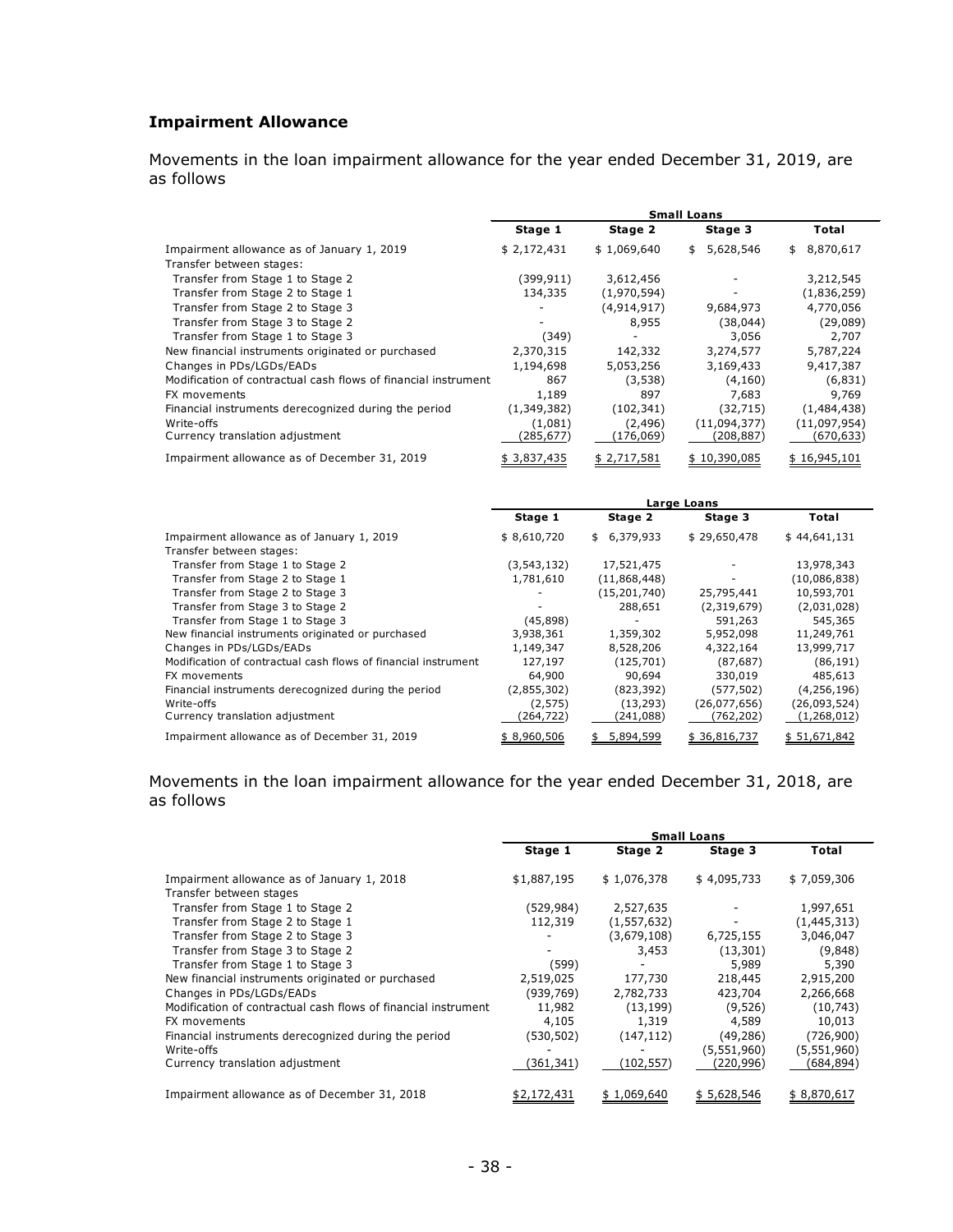|                                                                | Large Loans   |                |                |                |
|----------------------------------------------------------------|---------------|----------------|----------------|----------------|
|                                                                | Stage 1       | Stage 2        | Stage 3        | Total          |
| Impairment allowance as of January 1, 2018                     | \$8,598,439   | \$6,032,215    | \$17,065,666   | \$31,696,320   |
| Transfer between stages                                        |               |                |                |                |
| Transfer from Stage 1 to Stage 2                               | (4,575,446)   | 19,407,527     |                | 14,832,081     |
| Transfer from Stage 2 to Stage 1                               | 1,594,414     | (11, 336, 062) |                | (9,741,648)    |
| Transfer from Stage 2 to Stage 3                               |               | (14, 532, 290) | 22,553,751     | 8,021,461      |
| Transfer from Stage 3 to Stage 2                               |               | 74,130         | (399,089)      | (324, 959)     |
| Transfer from Stage 1 to Stage 3                               | (10, 112)     |                | 114,611        | 104,499        |
| New financial instruments originated or purchased              | 3,449,996     | 1,354,115      | 1,432,788      | 6,236,899      |
| Changes in PDs/LGDs/EADs                                       | 1,421,146     | 8,055,625      | 4,310,144      | 13,786,915     |
| Modification of contractual cash flows of financial instrument | 560,203       | (1,650,032)    | (31, 161)      | (1, 120, 990)  |
| <b>FX</b> movements                                            | 72,997        | 87,338         | 129,905        | 290,240        |
| Financial instruments derecognized during the period           | (2, 182, 055) | (917,081)      | (505,623)      | (3,604,759)    |
| Write-offs                                                     |               |                | (14, 403, 918) | (14, 403, 918) |
| Currency translation adjustment                                | (318, 862)    | (195,552)      | (616,596)      | (1, 131, 010)  |
| Impairment allowance as of December 31, 2018                   | \$8,610,720   | 6,379,933      | \$29,650,478   | \$44,641,131   |

Respective movements in the gross carrying amounts of loans to customers for the year ended December 31, 2019, are as follows

|                                                                 | <b>Small Loans</b> |                |                |                |
|-----------------------------------------------------------------|--------------------|----------------|----------------|----------------|
|                                                                 | Stage 1            | Stage 2        | Stage 3        | Total          |
| Gross carrying amount as of January 1, 2019                     | \$192,342,643      | \$19,370,889   | \$7,115,670    | \$218,829,202  |
| Transfer between stages:                                        |                    |                |                |                |
| Transfer from Stage 1 to Stage 2                                | (46,676,842)       | 46,581,375     | (17, 121)      | (112, 588)     |
| Transfer from Stage 2 to Stage 1                                | 12,385,284         | (12, 285, 328) | 6,138          | 106,094        |
| Transfer from Stage 2 to Stage 3                                |                    | (15, 225, 382) | 15,224,388     | (994)          |
| Transfer from Stage 3 to Stage 2                                |                    | 54,295         | (54, 295)      |                |
| Transfer from Stage 1 to Stage 3                                | (6, 152)           |                | 6,152          |                |
| New financial instruments originated or purchased               | 264,989,282        | 23,534,139     | 5,706,307      | 294,229,728    |
| Repayment of principal amount                                   | (237,727,393)      | (39,118,307)   | (1,913,258)    | (278,758,958)  |
| Changes in interest accrual                                     | 10,338,394         | (1,641,796)    | (1,452,749)    | 7,243,849      |
| Modification of contractual cash flows of financial instruments | 765,461            | (305, 149)     | 301,522        | 761,834        |
| Derecognition during the period                                 | (6, 594, 351)      | (753, 011)     | (511,998)      | (7,859,360)    |
| Write-offs                                                      | (1,099)            | (2, 496)       | (11, 434, 069) | (11, 437, 664) |
| <b>FX</b> movements                                             | (3,689)            | (9,025)        | (1,107)        | (13, 821)      |
| Currency translation adjustment                                 | (14,381,186)       | (1,047,835)    | (282,944)      | (15,711,965)   |
| Gross carrying amount as of December 31, 2019                   | 175,430,352        | \$19,152,369   | \$12,692,636   | \$207,275,357  |

|                                                                 | Large Loans     |              |                |                 |  |
|-----------------------------------------------------------------|-----------------|--------------|----------------|-----------------|--|
|                                                                 | Stage 1         | Stage 2      | Stage 3        | Total           |  |
| Gross carrying amount as of January 1, 2019                     | \$549,785,072   | \$54,677,086 | \$39,782,320   | \$644,244,478   |  |
| Transfer between stages:                                        |                 |              |                |                 |  |
| Transfer from Stage 1 to Stage 2                                | (124, 718, 821) | 123,832,757  | (153,096)      | (1,039,160)     |  |
| Transfer from Stage 2 to Stage 1                                | 65,256,264      | (65,331,543) | 7,604          | (67, 675)       |  |
| Transfer from Stage 2 to Stage 3                                |                 | (43,168,677) | 43,168,677     |                 |  |
| Transfer from Stage 3 to Stage 2                                |                 | 1,818,348    | (1,818,348)    |                 |  |
| Transfer from Stage 1 to Stage 3                                | (845, 300)      |              | 845,300        |                 |  |
| New financial instruments originated or purchased               | 708,771,230     | 31,275,121   | 11,089,310     | 751,135,661     |  |
| Repayment of principal amount                                   | (585,434,472)   | (51,088,248) | (10, 152, 054) | (646, 674, 774) |  |
| Changes in interest accrual                                     | 5,534,851       | (2,272,969)  | (2,540,940)    | 720,942         |  |
| Modification of contractual cash flows of financial instruments | (660,222)       | (133, 412)   | 86,335         | (707, 299)      |  |
| Derecognition during the period                                 | (19,636,111)    | (9,250,013)  | (5, 154, 437)  | (34,040,561)    |  |
| Write-offs                                                      | (2, 575)        | (13, 293)    | (26,450,202)   | (26,466,070)    |  |
| FX movements                                                    | 1,093,024       | 482,122      | 180,800        | 1,755,946       |  |
| Currency translation adjustment                                 | (12,269,352)    | (2,124,817)  | (935, 274)     | (15,329,443)    |  |
| Gross carrying amount as of December 31, 2019                   | \$586,873,588   | 38,702,462   | \$47,955,995   | \$673,532,045   |  |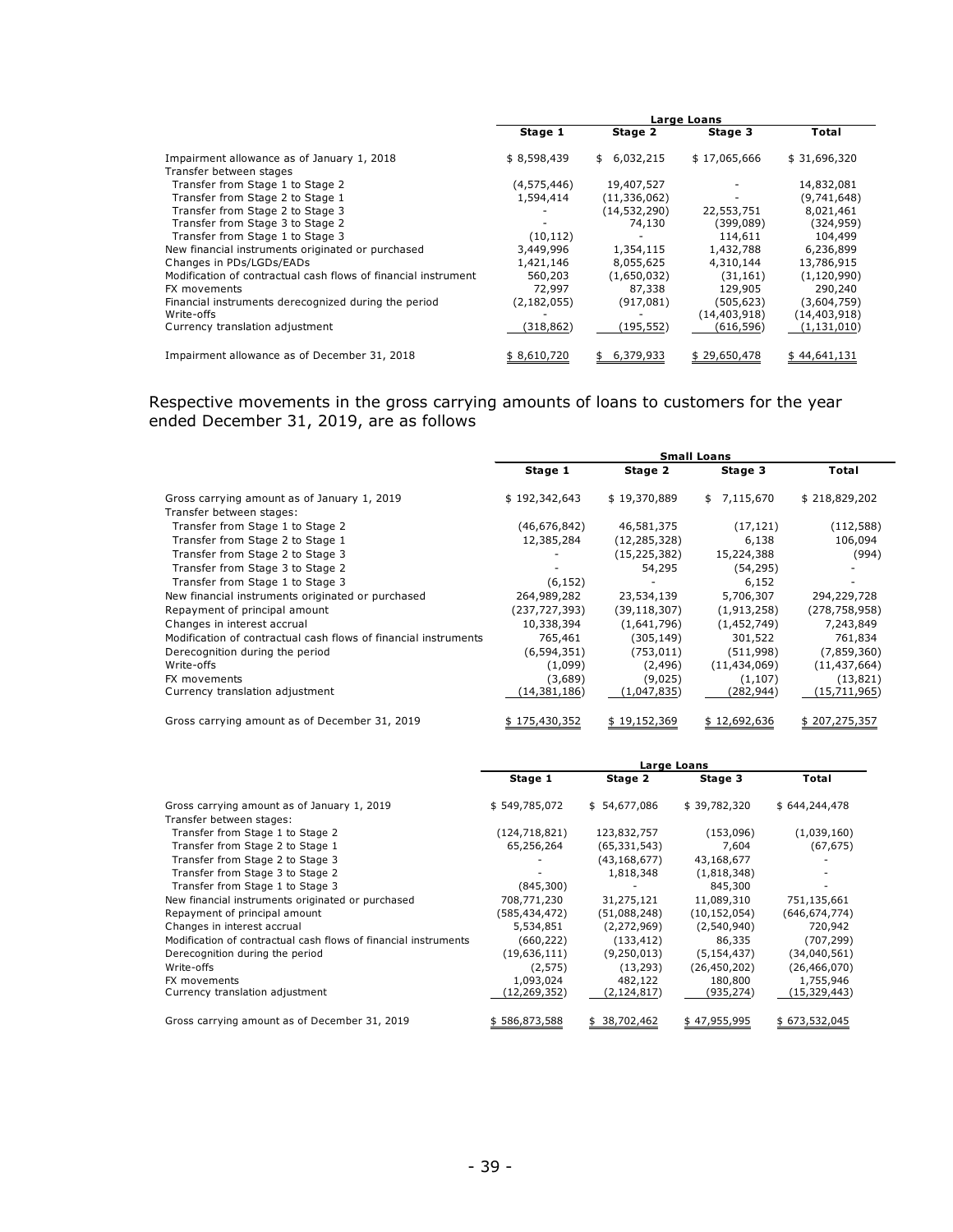Respective movements in the gross carrying amounts of loans to customers for the year ended December 31, 2018, are as follows:

|                                                                        | <b>Small Loans</b> |                |                    |                 |
|------------------------------------------------------------------------|--------------------|----------------|--------------------|-----------------|
|                                                                        | Stage 1            | Stage 2        | Stage 3            | <b>Total</b>    |
| Gross carrying amount as of January 1, 2018                            | \$184,462,180      | \$19,280,401   | \$5,685,695        | \$209,428,276   |
| Transfer between stages                                                |                    |                |                    |                 |
| Transfer from Stage 1 to Stage 2                                       | (60, 740, 185)     | 60,740,185     |                    |                 |
| Transfer from Stage 2 to Stage 1                                       | 6,541,697          | (6, 541, 697)  |                    |                 |
| Transfer from Stage 2 to Stage 3                                       |                    | (10, 379, 991) | 10,379,991         |                 |
| Transfer from Stage 3 to Stage 2                                       |                    | 20,200         | (20, 200)          |                 |
| Transfer from Stage 1 to Stage 3                                       | (7, 914)           |                | 7,914              |                 |
| New financial instruments originated or purchased                      | 319,750,385        | 12,471,461     | 581,567            | 332,803,413     |
| Repayment of principal amount                                          | (236, 333, 612)    | (50, 257, 799) | (2, 297, 417)      | (288, 888, 828) |
| Changes in interest accrual                                            | 12,835,913         | (3,926,329)    | (987, 731)         | 7,921,853       |
| Modification of contractual cash flows of financial instruments        | (1,077)            | (2, 553)       | (10, 854)          | (14, 484)       |
| Derecognition during the period                                        | (2, 181, 529)      | (865, 554)     | (370, 759)         | (3,417,842)     |
| Write-offs                                                             |                    |                | (5, 553, 717)      | (5, 553, 717)   |
| FX movements                                                           | 29,010             | 3,991          | 3,361              | 36,362          |
| Currency translation adjustment                                        | (32,012,225)       | (1, 171, 426)  | (302, 180)         | (33, 485, 831)  |
| Gross carrying amount as of December 31, 2018                          | \$192,342,643      | \$19,370,889   | \$7,115,670        | \$218,829,202   |
|                                                                        |                    |                | <b>Large Loans</b> |                 |
|                                                                        | Stage 1            | Stage 2        | Stage 3            | Total           |
| Gross carrying amount as of January 1, 2018<br>Transfer between stages | \$534,083,163      | \$46,975,264   | \$25,300,130       | \$606,358,557   |
| Transfer from Stage 1 to Stage 2                                       | (127, 558, 388)    | 127,558,388    |                    |                 |
| Transfer from Stage 2 to Stage 1                                       | 54,419,211         | (54, 419, 211) |                    |                 |
| Transfer from Stage 2 to Stage 3                                       |                    | (40, 128, 683) | 40,128,683         |                 |
| Transfer from Stage 3 to Stage 2                                       |                    | 608,039        | (608, 039)         |                 |
| Transfer from Stage 1 to Stage 3                                       | (148, 229)         |                | 148,229            |                 |
| New financial instruments originated or purchased                      | 676,215,085        | 34,702,854     | 2,711,606          | 713,629,545     |
| Repayment of principal amount                                          | (567, 567, 157)    | (48, 162, 376) | (9,909,825)        | (625, 639, 358) |
| Changes in interest accrual                                            | 7,070,129          | (2,920,854)    | (188, 222)         | 3,961,053       |
| Modification of contractual cash flows of financial instruments        | 27,752             | 35,184         | (70, 954)          | (8,018)         |

|                                                                        | Stage 1         | Stage 2        | Stage 3        | Total          |
|------------------------------------------------------------------------|-----------------|----------------|----------------|----------------|
| Gross carrying amount as of January 1, 2018<br>Transfer between stages | \$534,083,163   | \$46,975,264   | \$25,300,130   | \$606,358,557  |
| Transfer from Stage 1 to Stage 2                                       | (127, 558, 388) | 127,558,388    |                |                |
| Transfer from Stage 2 to Stage 1                                       | 54,419,211      | (54, 419, 211) |                |                |
| Transfer from Stage 2 to Stage 3                                       |                 | (40, 128, 683) | 40,128,683     |                |
| Transfer from Stage 3 to Stage 2                                       |                 | 608,039        | (608, 039)     |                |
| Transfer from Stage 1 to Stage 3                                       | (148, 229)      |                | 148,229        |                |
| New financial instruments originated or purchased                      | 676,215,085     | 34,702,854     | 2,711,606      | 713,629,545    |
| Repayment of principal amount                                          | (567, 567, 157) | (48, 162, 376) | (9,909,825)    | (625,639,358)  |
| Changes in interest accrual                                            | 7,070,129       | (2,920,854)    | (188, 222)     | 3,961,053      |
| Modification of contractual cash flows of financial instruments        | 27,752          | 35,184         | (70, 954)      | (8,018)        |
| Derecognition during the period                                        | (9,384,336)     | (7, 591, 964)  | (2,690,174)    | (19,666,474)   |
| Write-offs                                                             |                 |                | (14, 309, 666) | (14, 309, 666) |
| FX movements                                                           | 1,351,491       | 396,236        | 113,817        | 1,861,544      |
| Currency translation adjustment                                        | (18,723,649)    | (2,375,791)    | (843, 265)     | (21,942,705)   |
| Gross carrying amount as of December 31, 2018                          | \$549,785,072   | \$54,677,086   | \$39,782,320   | \$644,244,478  |

The Company's loan portfolio is made up entirely of loans made to individuals, groups of individuals, and Small and Mid-Sized Enterprises and is sufficiently diversified to reduce concentration risk. At December 31, 2019 and 2018, the Company had 0.9 million borrowers.

The Company's aggregate gross loan portfolio was \$881.0 million and \$863.1 million as of December 31, 2019 and 2018, respectively (see Note 17). The Company's total allowance for impairment was \$68.6 million, a coverage ratio of 7.8% of total loans; and \$53.5 million, a coverage ratio of 6.2% of total loans as of December 31, 2019 and 2018, respectively.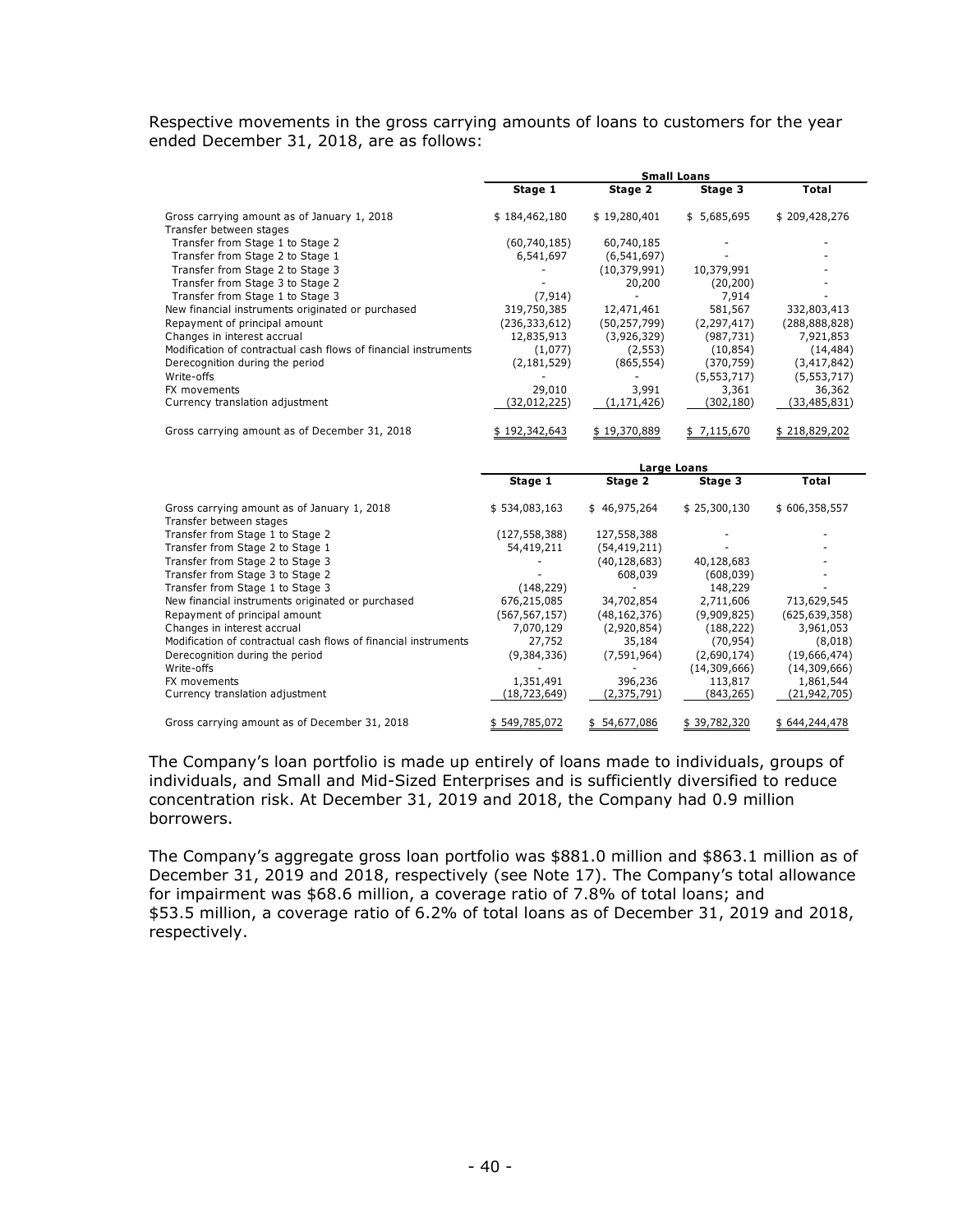A regional breakdown of impairment losses to average loan balances as at December 31, 2019 and 2018 is shown in the table below. Impairment losses are negative in Eurasia region due to the impact of \$14.5 million in recoveries in Azerbaijan in 2019, of which \$6.6 million is due to a government compensation program.

|               | <b>Impairment Losses</b><br>on Loans |              |               | <b>Average Gross</b><br><b>Loans to Customers</b> | <b>Impairment Allowance</b><br>as Percentage of<br><b>Average Gross Loans</b> |      |  |
|---------------|--------------------------------------|--------------|---------------|---------------------------------------------------|-------------------------------------------------------------------------------|------|--|
|               | 2019                                 | 2018         | 2019          | 2018                                              | 2019                                                                          | 2018 |  |
| Eurasia       | \$ (3,970,420)                       | \$2,796,853  | \$321,158,592 | \$297,712,775                                     | $(1.2)\%$                                                                     | 0.9% |  |
| Latin America | 11,878,497                           | 10,342,118   | 173,601,020   | 171,361,400                                       | 6.8                                                                           | 6.0  |  |
| Africa        | 9,042,213                            | 7,715,954    | 165,029,252   | 157,409,370                                       | 5.5                                                                           | 4.9  |  |
| MESA          | 11,914,128                           | 5,136,475    | 212,151,678   | 203,811,726                                       | 5.6                                                                           | 2.5  |  |
| Total         | \$28,864,418                         | \$25,991,400 | \$871,940,541 | \$830,295,271                                     | 3.3%                                                                          | 3.1% |  |

The regional segmentation, by arrears category, for gross loans and allowances as at December 31, 2019, is as follows:

|                                                   |                                                            |                                                    |                                                    | <b>Total Gross Loans for Each Portfolio-Aging Segment</b> |                                                       |                                                            |
|---------------------------------------------------|------------------------------------------------------------|----------------------------------------------------|----------------------------------------------------|-----------------------------------------------------------|-------------------------------------------------------|------------------------------------------------------------|
|                                                   |                                                            | <b>Total Gross</b>                                 |                                                    |                                                           |                                                       |                                                            |
|                                                   | Current                                                    | $1 - 30$                                           | $31 - 60$                                          | $61 - 90$                                                 | $90+$                                                 | <b>Loan Portfolio</b>                                      |
| Eurasia<br>Latin America<br>Africa<br><b>MESA</b> | \$303,047,331<br>146,837,880<br>146,986,155<br>190,327,539 | \$4,792,773<br>6,765,424<br>4,056,990<br>8,109,902 | \$1,574,154<br>2,113,011<br>1,900,087<br>4,369,407 | \$1,021,873<br>1,316,259<br>1,479,075<br>2,078,280        | \$23,121,226<br>11,513,471<br>13,067,107<br>6,329,458 | \$333,557,357<br>168,546,045<br>167,489,414<br>211,214,586 |
| Total                                             | \$787,198,905                                              | \$23,725,089                                       | \$9,956,659                                        | \$5,895,487                                               | \$54,031,262                                          | \$880,807,402                                              |
|                                                   |                                                            |                                                    |                                                    | <b>Aging of Allowance for Impairment</b>                  |                                                       |                                                            |
|                                                   | Current                                                    | $1 - 30$                                           | $31 - 60$                                          | $61 - 90$                                                 | $90+$                                                 | <b>Total Allowance</b><br>for Impairment                   |
| Eurasia<br>Latin America<br>Africa<br><b>MESA</b> | 3,950,764<br>\$<br>4,295,843<br>2,505,072<br>1,470,951     | \$<br>778,392<br>1,629,929<br>244,360<br>1,664,690 | 474,616<br>\$<br>740,255<br>679,205<br>1,873,459   | 405,301<br>\$<br>469,315<br>1,018,534<br>1,572,351        | \$18,127,398<br>11,347,896<br>9,967,716<br>5,400,896  | \$23,736,471<br>18,483,238<br>14,414,887<br>11,982,347     |
| Total                                             | 12,222,630                                                 | \$4,317,371                                        | \$3,767,535                                        | \$3,465,501                                               | \$44,843,906                                          | 68,616,943<br>\$                                           |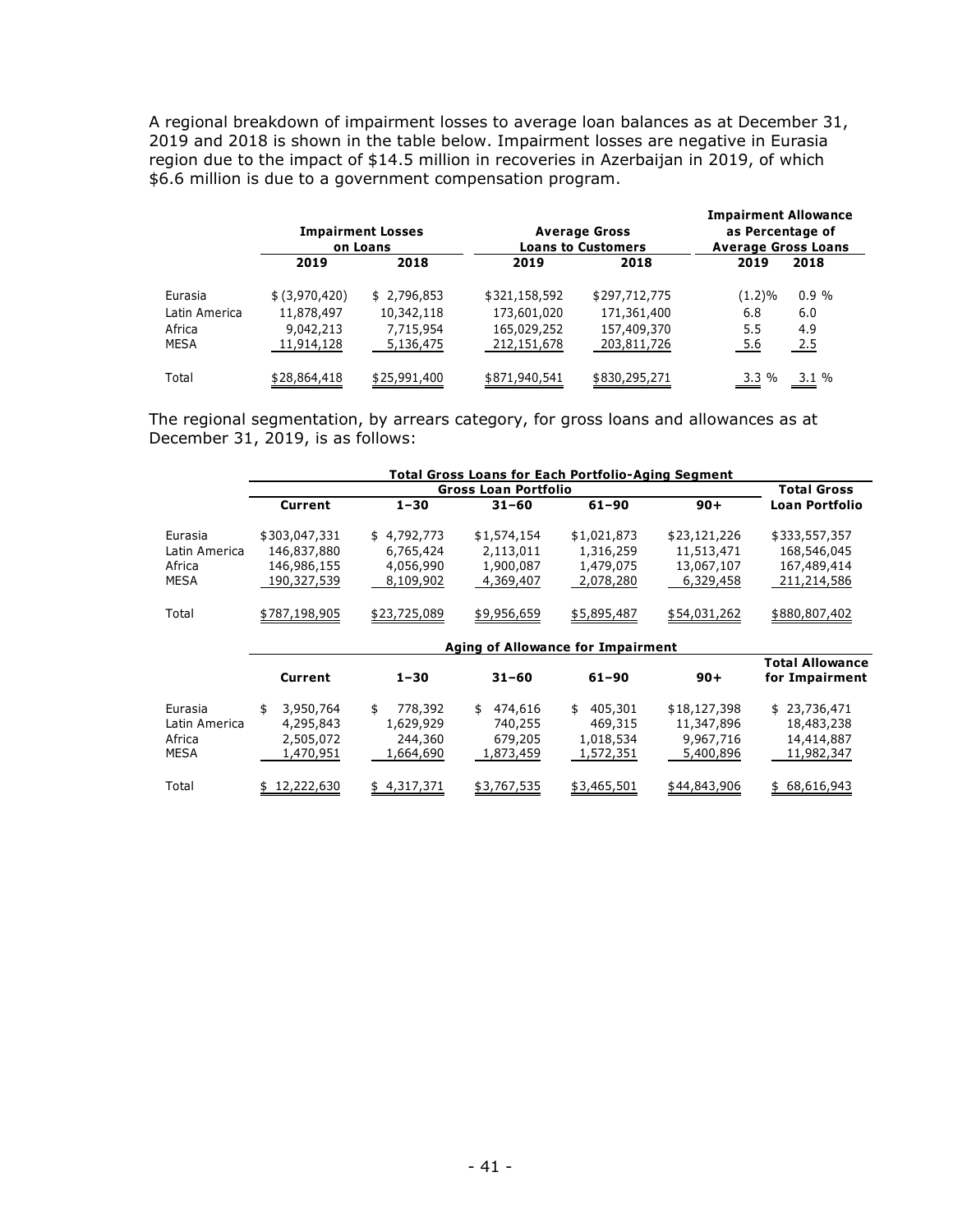|                                                   | <b>Total Gross Loans for Each Portfolio-Aging Segment</b>  |                                                    |                                                    |                                                  |                                                      |                                                            |  |  |
|---------------------------------------------------|------------------------------------------------------------|----------------------------------------------------|----------------------------------------------------|--------------------------------------------------|------------------------------------------------------|------------------------------------------------------------|--|--|
|                                                   |                                                            | <b>Total Gross</b>                                 |                                                    |                                                  |                                                      |                                                            |  |  |
|                                                   | Current                                                    | $1 - 30$                                           | $31 - 60$                                          | $61 - 90$                                        | $90+$                                                | <b>Loan Portfolio</b>                                      |  |  |
| Eurasia<br>Latin America<br>Africa<br><b>MESA</b> | \$284,407,913<br>160,364,658<br>141,001,182<br>204,270,460 | \$5,709,823<br>5,211,747<br>3,804,057<br>3,891,610 | \$1,833,535<br>1,872,137<br>2,014,264<br>1,628,863 | \$1,155,946<br>1,237,594<br>1,321,259<br>960,863 | \$15,652,609<br>9,969,858<br>14,428,328<br>2,336,974 | \$308,759,826<br>178,655,994<br>162,569,090<br>213,088,770 |  |  |
| Total                                             | \$790,044,213                                              | \$18,617,237                                       | \$7,348,799                                        | \$4,675,662                                      | \$42,387,769                                         | \$863,073,680                                              |  |  |
|                                                   | <b>Aging of Allowance for Impairment</b>                   |                                                    |                                                    |                                                  |                                                      |                                                            |  |  |
|                                                   | Current                                                    | $1 - 30$                                           | $31 - 60$                                          | $61 - 90$                                        | $90+$                                                | <b>Total Allowance</b><br>for Impairment                   |  |  |
| Eurasia<br>Latin America<br>Africa<br><b>MESA</b> | 3,587,175<br>\$<br>4,372,108<br>2,758,041<br>1,514,968     | \$<br>948,461<br>848,374<br>497,699<br>706,679     | 536,916<br>\$<br>543,899<br>694,656<br>1,073,384   | 417,804<br>\$<br>440,337<br>529,829<br>647,813   | \$10,464,894<br>8,987,603<br>11,771,447<br>2,169,661 | \$15,955,250<br>15,192,321<br>16,251,672<br>6,112,505      |  |  |
| Total                                             | 12,232,292                                                 | \$3,001,213                                        | \$2,848,855                                        | \$2,035,783                                      | \$33,393,605                                         | 53,511,748<br>\$                                           |  |  |

The regional segmentation, by arrears category, for gross loans and allowances at December 31, 2018, is as follows:

**Market Risk**–Market risk includes interest rate risk and foreign exchange risk, which arise in the normal course of FINCA's business:

- Interest rate risk is the risk to earnings from changes in interest rates
- Foreign exchange rate risk arises from the different markets in which FINCA operates, which are mostly developing countries with so-called exotic currencies

FINCA's financial performance is subject to some degree of risk due to changes in interest rates. However, the statements of financial position of the Subsidiaries of FINCA are considered to have less interest rate risk than that of a traditional financial institution as:

- Neither the assets nor the liabilities of the Subsidiaries are tied to one specific short-term market index and, therefore, are unlikely to automatically "reprice" during their stated tenor and
- The short-term tenor of Subsidiaries' loans to its customers mean that changes in market rates will have little or no impact on prepayment activity.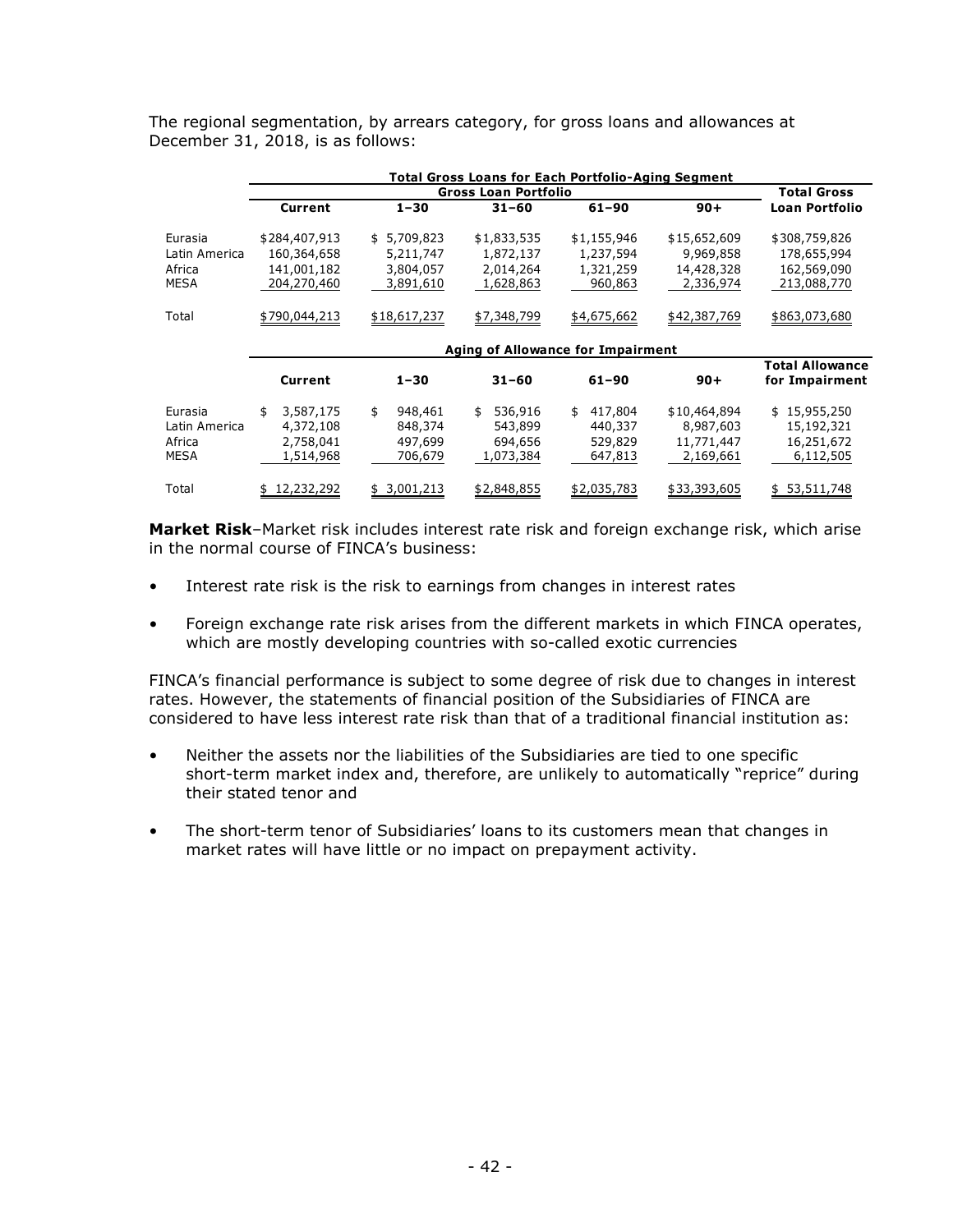Consideration of interest rate risk, by term of asset and liability, as at December 31, 2019, is as follows:

| \$<br>\$<br>\$<br>\$90,213,063<br>Cash and cash equivalents<br>\$39,201,526<br>\$<br>Restricted cash and cash<br>15,353,075<br>761,557<br>15,722,360<br>equivalents<br>Trading assets<br>38,493,095<br>٠<br>Derivative financial instruments<br>676,257<br>11,788,476<br>732,465<br>Investment securities<br>10,345,726<br>2,584,525<br>7,129,650<br>741,801<br>1,962,023 | \$129,414,589<br>31,836,992<br>38,493,095<br>955,578<br>14,152,776<br>22,763,725<br>812,190,459<br>3,227,837 |
|---------------------------------------------------------------------------------------------------------------------------------------------------------------------------------------------------------------------------------------------------------------------------------------------------------------------------------------------------------------------------|--------------------------------------------------------------------------------------------------------------|
|                                                                                                                                                                                                                                                                                                                                                                           |                                                                                                              |
|                                                                                                                                                                                                                                                                                                                                                                           |                                                                                                              |
|                                                                                                                                                                                                                                                                                                                                                                           |                                                                                                              |
|                                                                                                                                                                                                                                                                                                                                                                           |                                                                                                              |
|                                                                                                                                                                                                                                                                                                                                                                           |                                                                                                              |
|                                                                                                                                                                                                                                                                                                                                                                           |                                                                                                              |
| 152,493,022<br>147,062,323<br>231,308,786<br>249,082,929<br>32,243,399<br>Loans receivable-net                                                                                                                                                                                                                                                                            |                                                                                                              |
| Due from banks<br>416,468<br>2,811,369                                                                                                                                                                                                                                                                                                                                    |                                                                                                              |
| Other receivables, prepaid, other                                                                                                                                                                                                                                                                                                                                         |                                                                                                              |
| assets and goodwill<br>26,976,592                                                                                                                                                                                                                                                                                                                                         | 26,976,592                                                                                                   |
| 30,606,925<br>Property and equipment-net                                                                                                                                                                                                                                                                                                                                  | 30,606,925                                                                                                   |
| Intangible assets-net<br>9,717,709                                                                                                                                                                                                                                                                                                                                        | 9,717,709                                                                                                    |
| Right of use assets-net<br>35,899,182                                                                                                                                                                                                                                                                                                                                     | 35,899,182                                                                                                   |
| Current tax assets                                                                                                                                                                                                                                                                                                                                                        | 526,339<br>526,339                                                                                           |
| Deferred tax assets<br>6,627,081                                                                                                                                                                                                                                                                                                                                          | 6,627,081                                                                                                    |
|                                                                                                                                                                                                                                                                                                                                                                           |                                                                                                              |
| Total assets<br>256,979,169<br>165,008,250<br>238,438,436<br>249,082,929<br>33,717,665<br>219,206,852                                                                                                                                                                                                                                                                     | 1,162,433,301                                                                                                |
| Accounts payable and other                                                                                                                                                                                                                                                                                                                                                |                                                                                                              |
| accrued liabilities<br>1,426,225<br>637,819<br>32,248,868                                                                                                                                                                                                                                                                                                                 | 34,312,912                                                                                                   |
| Derivative financial liabilities<br>11,005,996<br>379,341                                                                                                                                                                                                                                                                                                                 | 11,538,353<br>153,016                                                                                        |
| Client deposits<br>216,567,263<br>91,632,505<br>70,751,288<br>3,534,513<br>55,096,430                                                                                                                                                                                                                                                                                     | 437,581,999                                                                                                  |
| Bank deposits<br>19,115,049<br>9,645,596<br>1,057,704<br>$\sim$                                                                                                                                                                                                                                                                                                           | 35,030,735                                                                                                   |
| 5,212,386                                                                                                                                                                                                                                                                                                                                                                 |                                                                                                              |
| 31,068,034<br>Notes payable<br>96,112,067<br>33,461,605<br>47,006,349<br>103,449,401<br>Subordinated debt<br>$\overline{\phantom{a}}$                                                                                                                                                                                                                                     | 99,726<br>311,197,182                                                                                        |
| 195,102<br>1,994,069<br>27,231,072<br>31,058<br>(1,009)                                                                                                                                                                                                                                                                                                                   | 29,450,292                                                                                                   |
| Lease liabilities<br>1,484,607<br>1,727,724<br>5,023,854<br>15,209,097<br>14,422,099                                                                                                                                                                                                                                                                                      | 37,867,381                                                                                                   |
| 4,231,672<br>Deferred revenue                                                                                                                                                                                                                                                                                                                                             | 4,231,672                                                                                                    |
| Employee benefits<br>33,326<br>33,326<br>550,838<br>346,494<br>2,412,247                                                                                                                                                                                                                                                                                                  | 3,376,231                                                                                                    |
| Current income tax liability<br>3,216,259                                                                                                                                                                                                                                                                                                                                 | 3,216,259                                                                                                    |
| Deferred tax liabilities<br>3,331,342                                                                                                                                                                                                                                                                                                                                     | 3,331,342                                                                                                    |
| <b>Total liabilities</b><br>153,858,133<br>79,305,784<br>43,280,883<br>333,886,755<br>106,568,525<br>194,234,278                                                                                                                                                                                                                                                          | 911,134,358                                                                                                  |
| \$ (76,907,586)<br>\$58,439,725<br>\$84,580,303<br>\$54,848,651<br>$$$ (45,588,119)<br>\$175,925,969<br>Open position                                                                                                                                                                                                                                                     | \$251,298,943                                                                                                |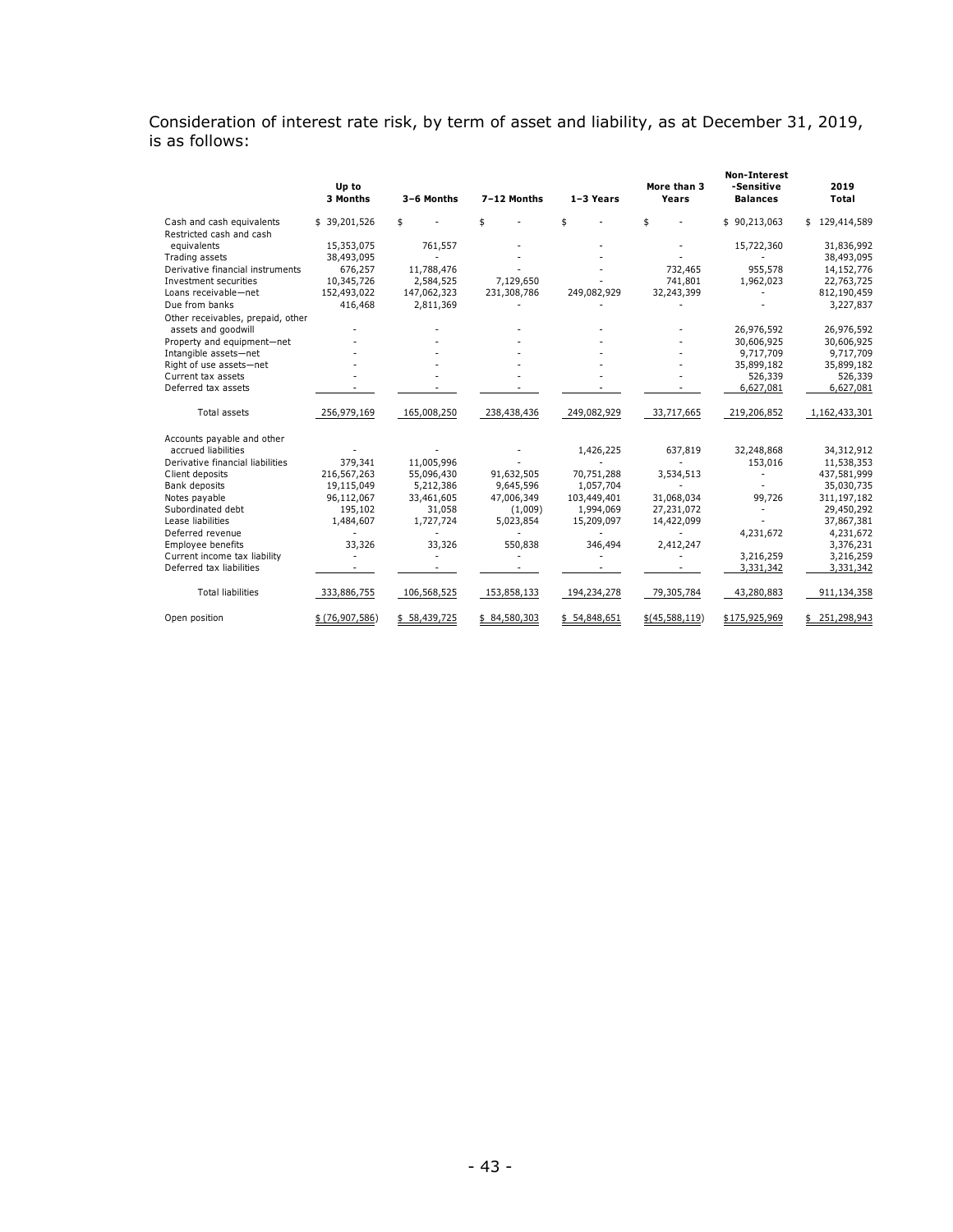Consideration of interest rate risk, by term of asset and liability, as at December 31, 2018, is as follows:

|                                  | Up to<br>3 Months | 3-6 Months   | 7-12 Months  | 1-3 Years            | More than 3<br>Years | <b>Non-Interest</b><br>-Sensitive<br><b>Balances</b> | 2018<br><b>Total</b> |
|----------------------------------|-------------------|--------------|--------------|----------------------|----------------------|------------------------------------------------------|----------------------|
| Cash and cash equivalents        | \$41,934,586      | \$           | \$           | \$                   | \$                   | \$107,089,658                                        | \$149,024,244        |
| Restricted cash and cash         |                   |              |              |                      |                      |                                                      |                      |
| equivalents                      | 24,817,890        | 5,877        | 759,503      | 50,000               | 30,031               | 10,966,801                                           | 36,630,102           |
| Trading assets                   | 17,569,626        |              |              | $\ddot{\phantom{1}}$ |                      |                                                      | 17,569,626           |
| Derivative financial instruments | 806,987           | 11,822,028   |              | 354,187              |                      | 200,833                                              | 13,184,035           |
| Investment securities            | 18,155,014        | 2,245,237    | 5,958,421    | 252,185              |                      | 1,294,398                                            | 27,905,255           |
| Loans receivable-net             | 165,764,836       | 146,666,495  | 240,092,476  | 234,125,955          | 22,912,170           |                                                      | 809,561,932          |
| Due from banks                   | 1,273,029         | 1,069,970    |              |                      |                      |                                                      | 2,342,999            |
| Other receivables, prepaid, and  |                   |              |              |                      |                      |                                                      |                      |
| other assets                     |                   |              |              |                      |                      | 22,267,280                                           | 22,267,280           |
| Property and equipment-net       |                   |              |              |                      |                      | 33,623,421                                           | 33,623,421           |
| Intangible assets-net            |                   |              |              |                      |                      | 10,782,924                                           | 10,782,924           |
| Current tax assets               |                   |              |              |                      |                      | 731,471                                              | 731,471              |
| Deferred tax assets              |                   |              |              |                      |                      | 7,265,286                                            | 7,265,286            |
| Total assets                     | 270,321,968       | 161,809,607  | 246,810,400  | 234,782,327          | 22,942,201           | 194,222,072                                          | 1,130,888,575        |
| Accounts payable and other       |                   |              |              |                      |                      |                                                      |                      |
| accrued liabilities              | 146,551           | 25,028       | 367,866      |                      | 385,276              | 30,752,864                                           | 31,677,585           |
| Derivative financial liabilities |                   | 10,788,063   |              |                      |                      | 628,407                                              | 11,416,470           |
| Client deposits                  | 168,042,158       | 54,350,020   | 88,015,490   | 88,375,268           | 4,034,379            | 16,879,030                                           | 419,696,345          |
| Bank deposits                    | 19,218,333        | 3,588,787    | 11,451,055   | 1,773,515            |                      | 95,114                                               | 36,126,804           |
| Notes payable                    | 57,358,522        | 53,324,061   | 94,217,605   | 133,170,332          | 12,525,157           | $\blacksquare$                                       | 350,595,677          |
| Subordinated debt                | 46,210            | 2,618,300    |              | 735,919              | 21,479,146           | $\sim$                                               | 24,879,575           |
| Deferred revenue                 |                   |              |              |                      |                      | 5,966,438                                            | 5,966,438            |
| Employee benefits                |                   |              |              |                      |                      | 3,097,712                                            | 3,097,712            |
| Current income tax liability     |                   | 161,355      |              |                      |                      | 2,314,524                                            | 2,475,879            |
| Deferred tax liabilities         |                   |              |              |                      |                      | 1,840,656                                            | 1,840,656            |
| <b>Total liabilities</b>         | 244,811,774       | 124,855,614  | 194,052,016  | 224,055,034          | 38,423,958           | 61,574,745                                           | 887,773,141          |
| Open position                    | 25,510,194<br>\$  | \$36,953,993 | \$52,758,384 | \$10,727,293         | \$(15, 481, 757)     | \$132,647,327                                        | \$243,115,434        |

FINCA has performed interest rate simulations based on a gap analysis to estimate the effect on net interest margin and on the longer-term economic value of equity for differing levels of immediate and ongoing changes to market interest rates. A gap analysis consists of separating FINCA's consolidated statement of financial position into different time frames in which assets or liabilities mature. FINCA can influence certain interest rates, e.g., deposit and lending rates, whereas other interest rates are determined by exogenous factors in the global macro economy.

On a group level, the network-wide impacts from simultaneous interest rate shocks of 200 basis points (bps) for USD and EUR and the weighted average of local currency shocks are considered. The effect on net interest income for the year and consolidated net equity from these assumed interest rate shocks are as follows:

|                                                                                                                              | 2019           |
|------------------------------------------------------------------------------------------------------------------------------|----------------|
| USD/EUR net interest income impact @ 200 bps (in USD millions)<br>Local current net interest income impact (in USD millions) | (1.26)<br>3.30 |
| Total (in USD millions)                                                                                                      | 2.04           |
| Total as a percentage of total capital                                                                                       | 0.81%          |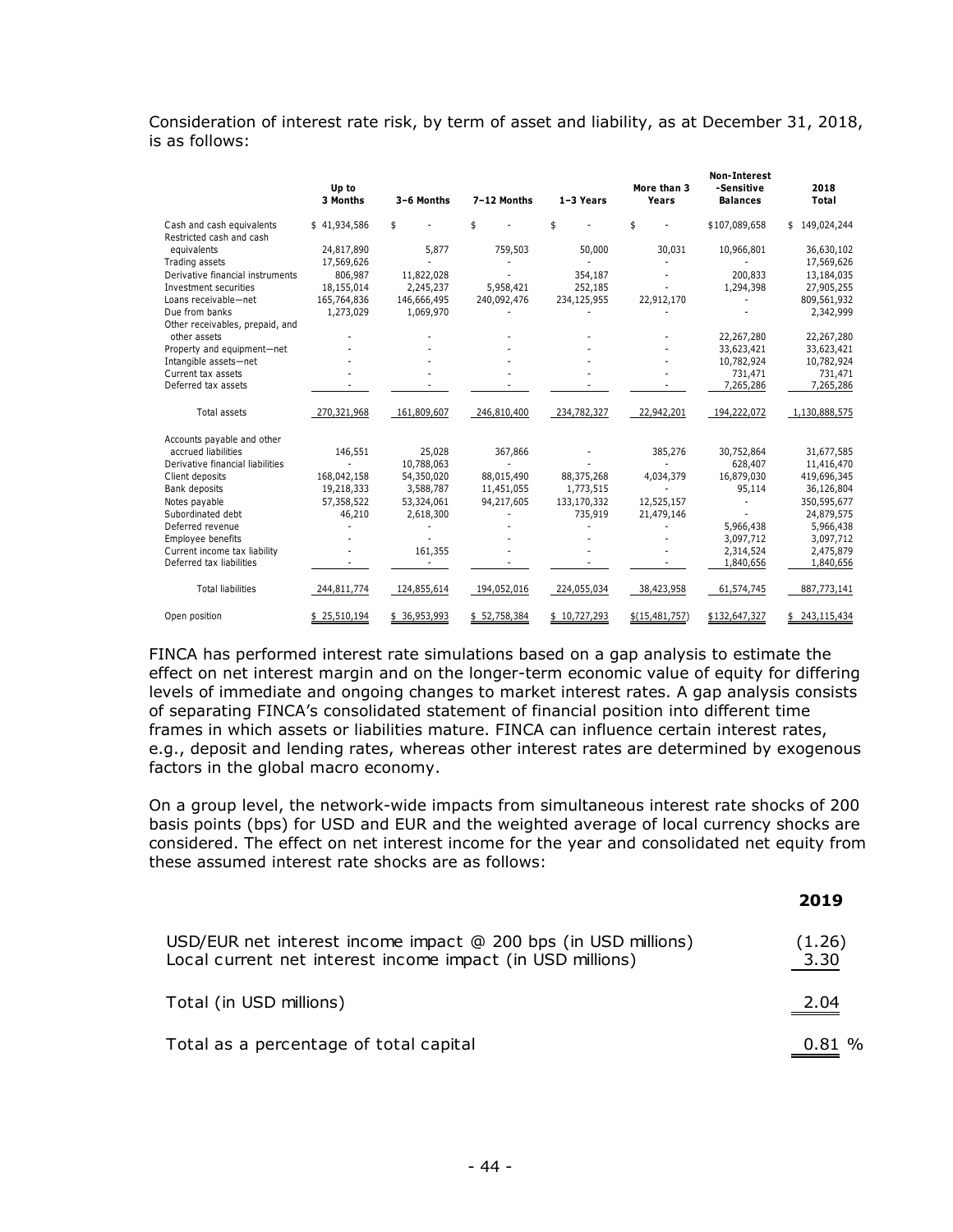Since FINCA's interest-sensitive assets reprice more quickly than its interest-sensitive liabilities, increases in market interest rates result in higher net interest income and decreases in market interest rates result in lower net interest income.

Impacts to the economic value of equity of the longer time bands are also estimated according to the guidance set forth by the Basel Committee on Bank Supervision under the Basel Accords recommendations on bank capital adequacy.

| As of December 31, 2019                | <b>Shock</b><br>(Average) | <b>Economic</b><br><b>Value Impact</b><br>(in Millions) |
|----------------------------------------|---------------------------|---------------------------------------------------------|
| USD/EUR<br>Local                       | $200$ bps<br>705 bps      | 0.10<br>1.42                                            |
| Total                                  |                           | 1.52                                                    |
| Total as a percentage of total capital |                           | 0.60%                                                   |

**Foreign Currency Risk**—Foreign exchange risk exists at both FINCA and at the Subsidiaries level. Subsidiaries are exposed to exchange rate risk when their liabilities (or assets) are denominated in a currency that differs from their functional currency (the nonfunctional currency is typically the United States Dollar, or "USD"). Subsidiaries are not exposed to any exchange rate risk on either assets or liabilities that are denominated in their functional currency. Certain Subsidiaries have no foreign exchange risk either because their entire balance sheet is denominated in their functional currency, because their functional currency is the USD or because their currency is pegged to the USD.

Subsidiaries match their non-functional currency assets with their non-functional currency liabilities to the fullest possible extent, thereby minimizing or reducing any foreign currency risk. This matching occurs either by converting non-functional currency borrowings into functional currency borrowings, by lending in non-functional currency, and by maintaining other assets in non-functional currency. It is the Company's policy not to allow speculative open currency positions; rather, each Subsidiary's open currency position is maintained within prescribed limits relative to the Subsidiary's capital. Currency positions are measured and reported to each Subsidiary's ALCO on a monthly basis. At the consolidated level, FINCA experienced transaction losses of \$1.1 million in 2019 in comparison to transaction losses of \$2.4 million in 2018, representing about 0.1% and 0.2% of average total assets in 2019 and 2018, respectively. For assessment of the Company's foreign exchange risk, a Value-at-Risk (VaR) analysis is performed on a quarterly basis. The VaR measure estimates the potential loss in capital over a given holding period for a specified confidence level. The VaR is a statistically defined, probability-based approach that takes into account market volatilities as well as risk diversification by recognizing offsetting positions and correlations between markets. Risks can be measured consistently across all markets, and risk measures can be aggregated to arrive at a single risk number. The methodology employed is the variance-covariance approach, also known as the delta-normal approach. The holding period is one year, and the look-back period is 3.5 years. A limitation of the variance-covariance, or delta-normal, approach is the assumption of a standard normal (or Gaussian) distribution of portfolio returns, and therefore the methodology may underestimate the proportion of outliers and hence the VaR.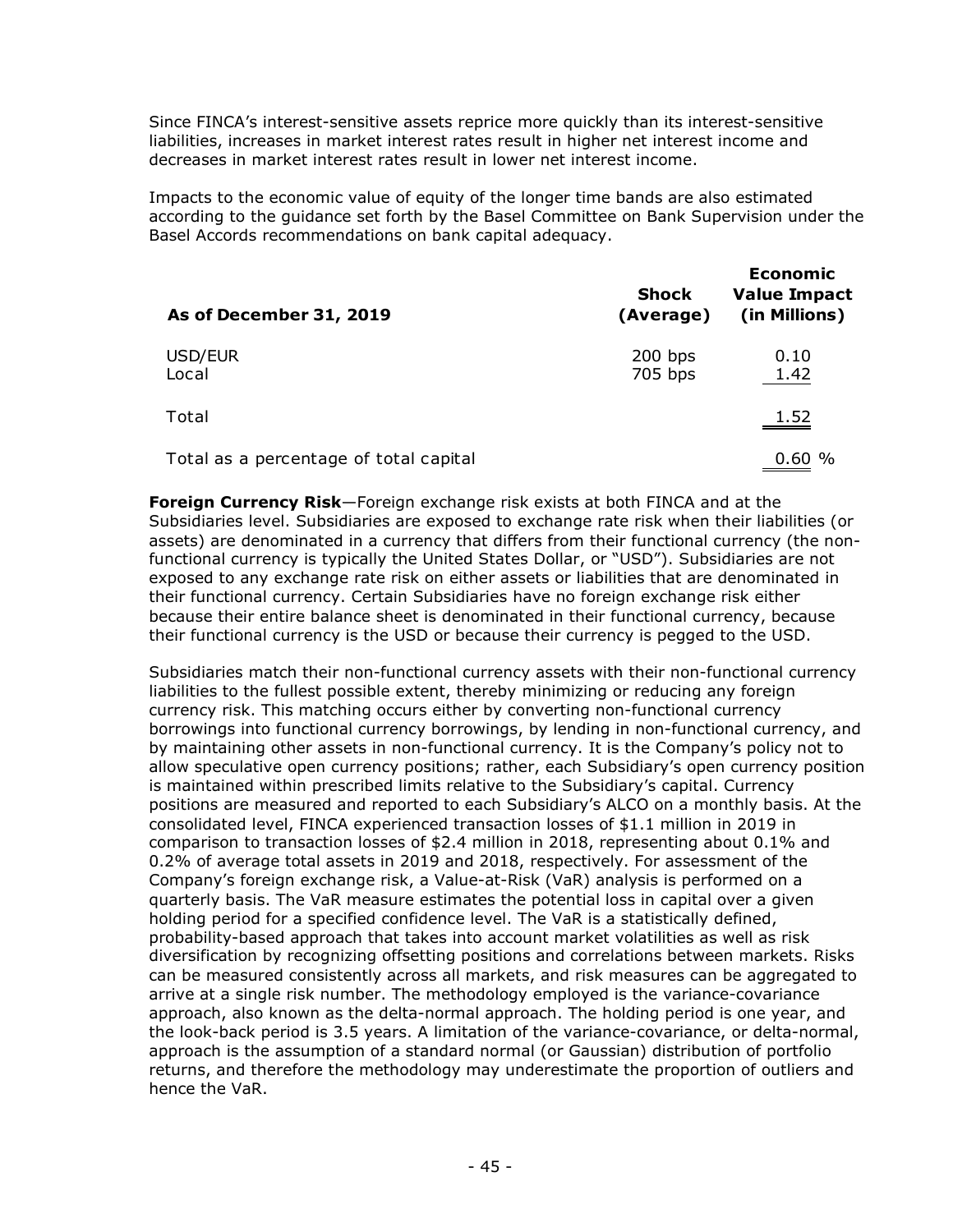The results are shown in the following table (in million):

|                         | 99%<br>95%<br><b>Confidence Confidence</b> |
|-------------------------|--------------------------------------------|
| As of December 31, 2019 | \$12.3<br>\$8.7                            |
|                         | 99%<br>95%<br><b>Confidence Confidence</b> |
| As of December 31, 2018 | \$12.2<br>\$17.2                           |

FINCA's portfolio VaR decreased in 2019 primarily due to a 144 basis point reduction in portfolio volatility. *Ceteris paribus*, the correlation among FINCA's basket of currencies was increased somewhat, moving from 0.32 to 0.41.

**Liquidity Risk**—Liquidity risk management includes the identification, measurement, and establishment of limits on potential losses arising from the difficulty of renewing liabilities under normal market conditions. FINCA's funding and liquidity objective is to fund its existing asset base (and maintain sufficient excess liquidity), so that it can operate under unusual or adverse market conditions. At the aggregate level, FINCA's goal is to ensure that there is sufficient funding in amount and tenor so that adequate liquid resources are available for all operating entities. The primary sources of funding are (i) client and bank deposits, (ii) medium- and long-term borrowings, (iii) credit lines from local banks, and from FMH's global facilities, and (iv) shareholders' equity.

FINCA works to ensure that the structural tenor of these funding sources is sufficiently long in relation to the tenor of its asset base. The goal of FINCA's asset-liability management is to ensure that there is excess tenor in the liability structure to provide excess liquidity to fund all assets. The excess liquidity resulting from a longer-term liability tenor can effectively offset potential downward pressures on liquidity that may occur under market stress. This excess funding is held in the form of bank deposits and, to a lesser extent, unencumbered liquid securities.

Total cash and cash equivalents totaled \$129.4 million as of December 31, 2019, compared to \$149.0 million as of December 31, 2018. FINCA has maintained total cash balance equal to 11.1% and 13.9% of total assets as of December 31, 2019 and 2018, respectively.

**Liquidity Risk Management**—FINCA runs a centralized Treasury model where the overall balance sheet is managed by FMH's Treasury department through the Subsidiaries' ALCO. Day-to-day liquidity and funding are managed by the Subsidiary CFOs and treasurers at the country level and are monitored by Subsidiary ALCO and FMH Treasury on a monthly basis.

Liquidity management is the responsibility of FINCA's consolidated ALCO and is overseen by the board of directors through its audit committee. ALCOs are established at each of FINCA's Subsidiaries. Regulated savings deposit-taking Subsidiaries maintain reserve requirements in accordance with local regulations.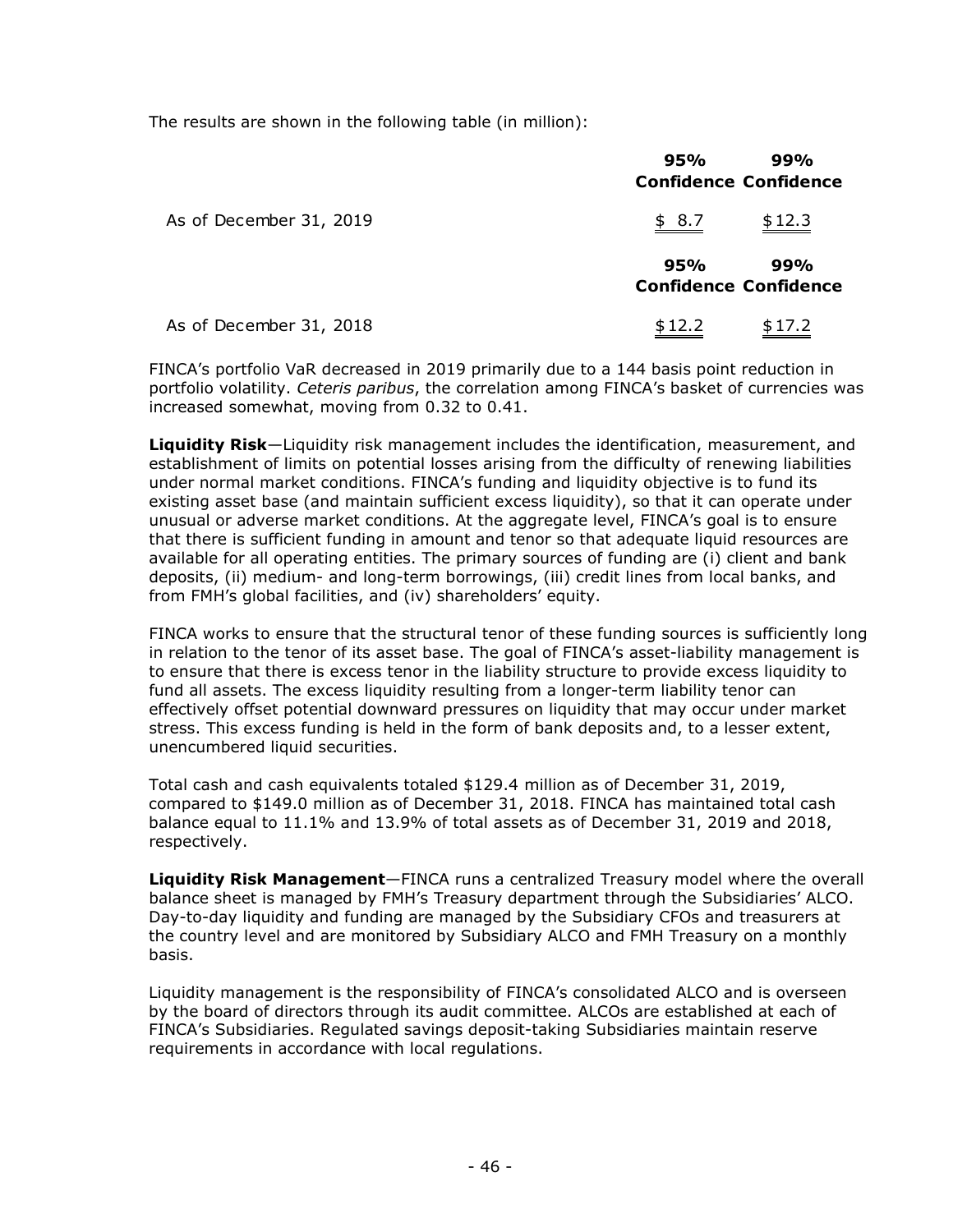A traditional view of the Company's liquidity is provided by a gap analysis. Considering the contractual terms of client loans, the Company has a substantial amount of excess liquidity in the under one-year time frame (gap < one year of \$174.6 million in 2019 and \$214.3 million in 2018). Due to the short-term nature of the loan portfolio (65.4% of which matures within one year), the \$40.8 million negative liquidity gap in years three to five, will be covered by the normal course of business operations as new loans are disbursed.

| <b>At December 31, 2019</b>                           | Up to<br>1 Year | 1 Year to<br>3 Years | 3 Years to<br>5 Years | <b>Total</b>       |
|-------------------------------------------------------|-----------------|----------------------|-----------------------|--------------------|
| Cash and cash equivalents<br>Restricted cash and cash | \$129,414,589   | \$                   | \$                    | 129,414,589<br>\$  |
| equivalents                                           | 31,836,992      |                      |                       | 31,836,992         |
| Trading assets<br>Derivative financial                | 38,493,095      |                      |                       | 38,493,095         |
| instruments                                           | 13,420,311      |                      | 732,465               | 14,152,776         |
| Investment securities                                 | 20,096,151      |                      | 2,667,574             | 22,763,725         |
| Loans receivable-net                                  | 530,864,131     | 249,082,929          | 32,243,399            | 812,190,459        |
| Due from banks                                        | 3,227,837       |                      |                       | 3,227,837          |
| Other financial assets                                | 5,609,862       | 69,429               | 385,059               | 6,064,350          |
|                                                       | 772,962,968     | 249,152,358          | <u>36,028,497</u>     | 1,058,143,823      |
| Other financial liabilities                           | 4,515,588       | 60,170               | 547,183               | 5,122,941          |
| Derivative financial liabilities                      | 11,538,353      |                      |                       | 11,538,353         |
| Clients deposits                                      | 363,296,198     | 70,751,288           | 3,534,513             | 437,581,999        |
| Bank deposits                                         | 33,973,031      | 1,057,704            |                       | 35,030,735         |
| Notes payable                                         | 176,595,842     | 103,481,046          | 31,120,294            | 311,197,182        |
| Subordinated debt                                     | 225,151         | 1,994,069            | 27,231,072            | 29,450,292         |
| Lease liabilities                                     | 8,236,185       | 15,209,097           | 14,422,099            | 37,867,381         |
|                                                       | 598,380,348     | 192,553,374          | 76,855,161            | 867,788,883        |
| Liquidity gap                                         | \$174,582,620   | \$56,598,984         | \$ (40,826,664)       | <u>190,354,940</u> |
| Cumulative liquidity gap                              | \$174,582,620   | <u>\$231,181,604</u> | <u>\$190,354,940</u>  | 190,354,940        |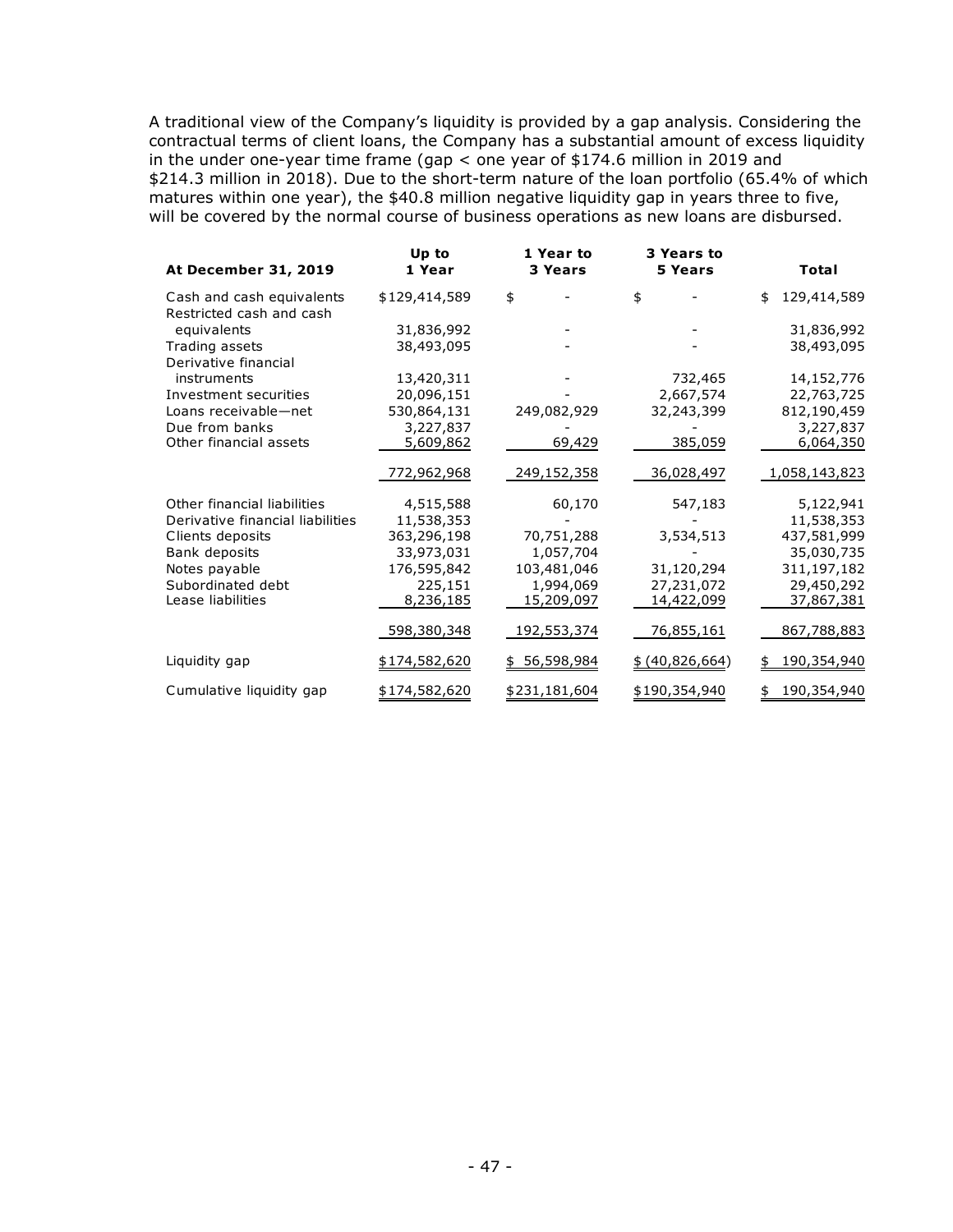Lower positive cumulative liquidity gap up to 1 year in 2019 could also be viewed as a result of more efficient liquidity management as the Subsidiaries managed their short-term liquidity needs by increasing the availability of unutilized standby credit lines from local banks \$31.8 million and \$30.2 million as of December 31, 2019 and 2018, respectively.

| <b>At December 31, 2018</b>                           | Up to<br>1 Year      | 1 Year to<br>3 Years | 3 Years to<br>5 Years | <b>Total</b>       |
|-------------------------------------------------------|----------------------|----------------------|-----------------------|--------------------|
| Cash and cash equivalents<br>Restricted cash and cash | \$149,024,244        | \$                   | \$                    | 149,024,244<br>\$  |
| equivalents                                           | 35,790,568           | 809,503              | 30,031                | 36,630,102         |
| Trading assets                                        | 17,569,626           |                      |                       | 17,569,626         |
| Derivative financial                                  |                      |                      |                       |                    |
| instruments                                           | 12,829,848           | 354,187              |                       | 13,184,035         |
| Investment securities                                 | 26,431,170           | 252,185              | 1,221,900             | 27,905,255         |
| Loans receivable-net                                  | 552,523,807          | 234,125,955          | 22,912,170            | 809,561,932        |
| Due from banks                                        | 2,342,999            |                      |                       | 2,342,999          |
| Other financial assets                                | <u>5,344,561</u>     |                      |                       | 5,344,561          |
|                                                       | 801,856,823          | 235,541,830          | 24,164,101            | 1,061,562,754      |
| Other financial liabilities                           | 8,285,708            | 319,948              | 881,886               | 9,487,542          |
| Derivative financial liabilities                      | 11,411,471           | 4,999                |                       | 11,416,470         |
| Clients deposits                                      | 327,286,697          | 88,375,268           | 4,034,380             | 419,696,345        |
| Bank deposits                                         | 34,353,289           | 1,773,515            |                       | 36,126,804         |
| Notes payable                                         | 204,815,182          | 133,185,332          | 12,595,163            | 350,595,677        |
| Subordinated debt                                     | 2,664,511            | 735,919              | 21,479,145            | 24,879,575         |
|                                                       | 588,816,858          | <u>224,394,981</u>   | 38,990,574            | <u>852,202,413</u> |
| Liquidity gap                                         | <u>\$213,039,965</u> | \$11,146,849         | \$ (14,826,473)       | 209,360,341        |
| Cumulative liquidity gap                              | \$213,039,965        | \$224,186,814        | \$209,360,341         | 209,360,341        |

The traditional gap view may overstate the amount of near-term liquidity since it does not take into consideration the behavioral characteristics of the Company's loan portfolio as well the diversified nature of the Company's deposit base. From a behavioral perspective, the Company's clients are able to renew their loans for multiple terms, which lessens the amount of short-term liquidity (lowers the positive gap in that time frame). A significant portion of small-scale deposits based on historical behavior may be deemed as a stable source of funding and can be allocated beyond the one-year time frame. The Company's balance sheet remains liquid in all time frames owing to the diversified nature of customer deposits and short asset tenor as well as to the fact that client loans amortize. The Company's borrowings are predominately two-year tenor with principal repaid at maturity.

**Third-Party Vendor Risk**—New risks emerge as the Company's business model continues to evolve. In particular, the Company may engage third-party relationships in the delivery of services to our clients that brings with it a commensurate emphasis on thirdparty/vendor risk management. Third-party risk management is conducted to assess the ongoing behavior, performance, and risks that each third-party relationship introduces. This includes: corporate and social responsibility compliance, reputational, operational, regulatory/legal compliance, information security, technology, and financial risks. Each third-party/vendor engagement requires specific due diligence through detailed risk assessments and ongoing monitoring activities depending on the nature of the services being provided. This includes all phases of the vendor relationship, including review of proposals, implementation, system integration, and performance monitoring of the thirdparty services.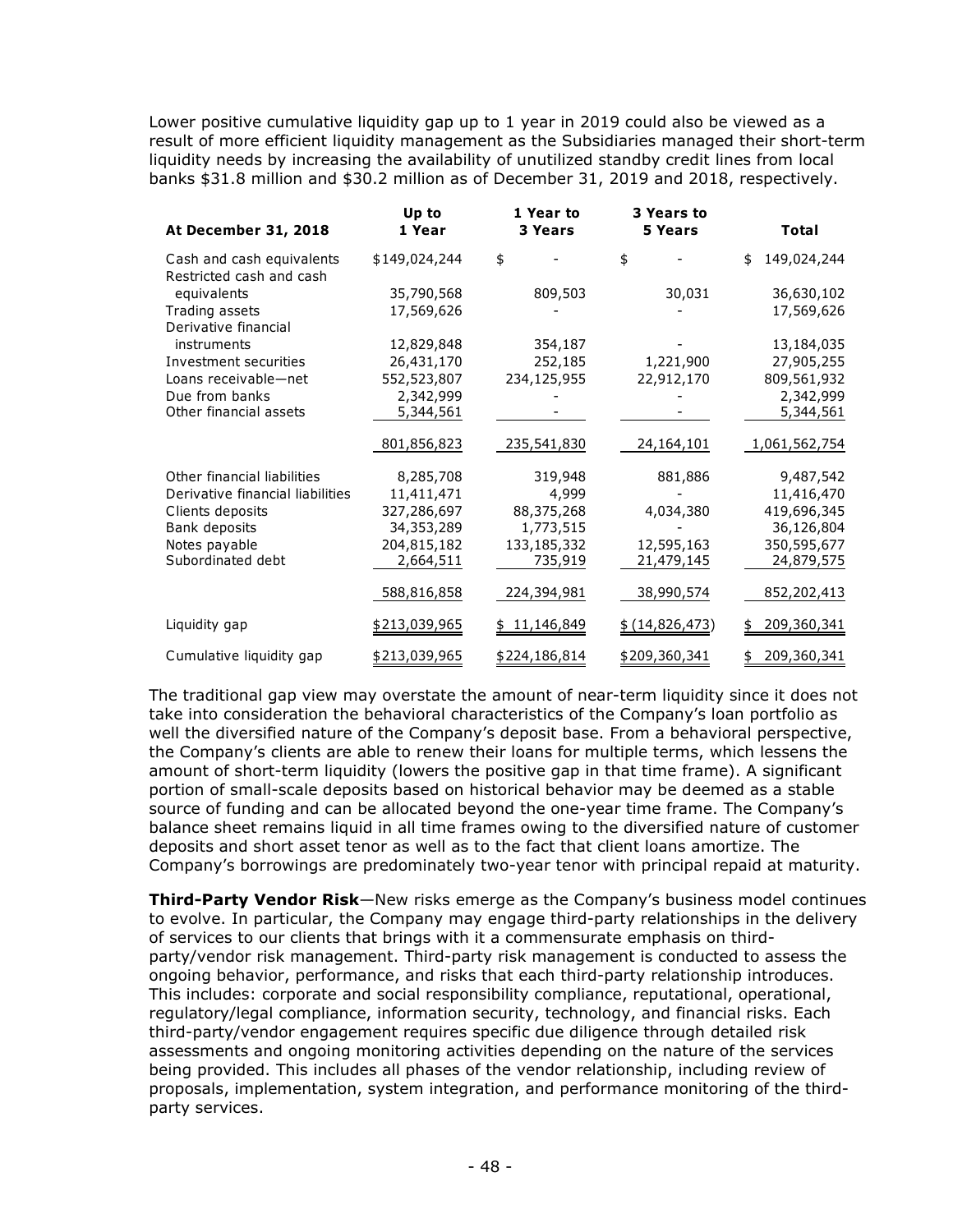### **6. FINANCIAL ASSETS AND LIABILITIES—FAIR VALUE MEASUREMENTS**

Fair value is the price that would be received to sell an asset or paid to transfer a liability in an orderly transaction between market participants at the measurement date. The Company utilizes market data or assumptions that market participants would use in pricing the asset or liability, including assumptions about risk and the risks inherent in the inputs to the valuation technique.

In estimating the fair value of an asset or a liability, FINCA takes into account the characteristics of the asset or liability if market participants would take those characteristics into account when pricing the asset or liability at the measurement date. Fair value for measurement and/or disclosure purposes in these consolidated financial statements is determined on such a basis and measurements that have some similarities to fair value, but are not fair value, such as value in use in IAS 36. The following tables set forth, by level within the fair value hierarchy, the fair value of FINCA's financial assets and liabilities as of December 31, 2019 and 2018. This table includes both financial assets and liabilities accounted for at fair value on a recurring basis and amortized cost. As required by the guidance, financial assets and liabilities are classified in their entirety based on the lowest level of input that is significant to the fair value measurement. FINCA's assessment of the significance of a particular input to the fair value measurement requires the exercise of judgment and may affect the valuation of fair value assets and liabilities and their placement within the fair value hierarchy levels.

FINCA classifies its fair value balances in the fair value hierarchy based on the observability of the inputs used in the fair value calculation as follows:

*Level 1*—Quoted prices are available in active markets for identical assets or liabilities as of the reporting date. Active markets are those in which transactions for the asset or liability occur in sufficient frequency and volume to provide pricing information on an ongoing basis.

*Level 2*—Pricing inputs are other than quoted prices in active markets included in Level 1, which are either directly or indirectly observable as of the reporting date. Level 2 includes those financial instruments that are valued using broker quotes in liquid markets and other observable data. Level 2 also includes those financial instruments that are valued using methodologies that have been corroborated by observable market data through correlation or by other means. Significant assumptions are observable in the marketplace throughout the full term of the instrument and can be derived from observable data or are supported by observable levels at which transactions are executed in the marketplace.

FVTPL assets, categorized as Level 2, consist of foreign exchange forwards and foreign exchange swaps. These financial instruments are categorized as Level 2 assets because they are valued based on the indirectly observable inputs, including forwards exchange rates, interest rate yield curves, and counterparty credit risk.

The amounts of the fair value of loans receivable, due from banks, notes payable, deposits from clients, and subordinated debt categorized as Level 2 are based on a blend of quoted prices for the instruments and quoted prices for similar instruments on the measurement date. The Company adjusted the discount rate on its notes payable by using a credit margin that reflects the credit risk rating for similar companies.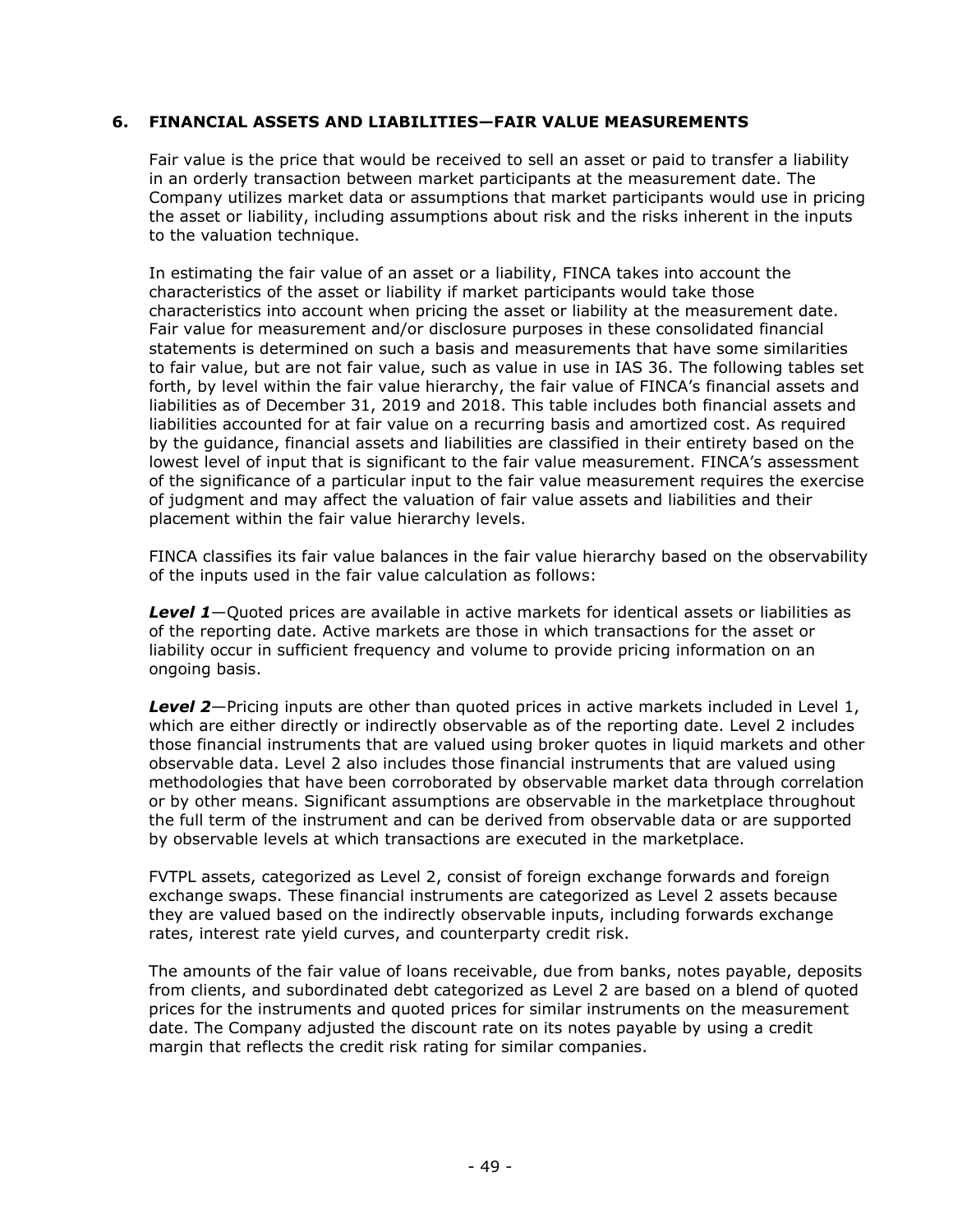*Level 3*—Pricing inputs that are significant and generally less observable than those from objective sources. Level 3 includes those financial instruments that are valued using models or other valuation methodologies.

Except as detailed in the following table, management considers that the carrying amounts of financial assets and financial liabilities recognized in the consolidated financial statements approximate their fair values and are categorized as Level 2.

|                                                  |                    | 2019              |                    | 2018              |
|--------------------------------------------------|--------------------|-------------------|--------------------|-------------------|
| <b>Financial Assets</b>                          | Carrying<br>Amount | <b>Fair Value</b> | Carrying<br>Amount | <b>Fair Value</b> |
| Due from banks<br>Investment securities          | 3,227,837<br>\$    | 3,231,592<br>\$   | 2,342,999<br>\$    | 2,345,871<br>\$   |
| measured at amortized cost                       | 20,030,182         | 19,718,316        | 17,037,087         | 16,800,394        |
| Loans receivable                                 | 812,190,459        | 821,664,286       | 809,561,932        | 815,850,637       |
| <b>Financial Liabilities</b>                     |                    |                   |                    |                   |
| Financial liabilities held at<br>amortized cost: |                    |                   |                    |                   |
| Deposits from clients                            | \$437,581,999      | \$437,219,560     | \$419,696,345      | \$424,575,620     |
| Bank deposits                                    | 35,030,735         | 35,080,369        | 36,126,804         | 35,865,077        |
| Notes payable                                    | 311,197,182        | 308,509,965       | 350,595,677        | 352,652,837       |
| Subordinated debt                                | 29,450,292         | 29,544,724        | 24,879,575         | 24,918,244        |

Fair value hierarchy at December 31, 2019, is as follows:

| <b>Financial Assets</b>                               | Level 1       | Level 2       | Level 3       | Total         |
|-------------------------------------------------------|---------------|---------------|---------------|---------------|
| Cash and cash equivalents<br>Restricted cash and cash | \$129,414,589 | \$            | \$            | \$129,414,589 |
| equivalents                                           | 15,220,465    | 16,616,527    |               | 31,836,992    |
| Due from banks                                        |               | 3,231,592     |               | 3,231,592     |
| Investment securities measured                        |               |               |               |               |
| at amortized cost                                     | 2,585,103     | 15,414,508    | 1,718,705     | 19,718,316    |
| Loans receivable                                      |               | 821,664,286   |               | 821,664,286   |
| <b>Financial Liabilities</b>                          |               |               |               |               |
| Financial liabilities held at<br>amortized cost:      |               |               |               |               |
| Deposits from clients                                 | \$            | \$312,105,167 | \$125,114,393 | \$437,219,560 |
| Bank deposits                                         |               | 29,580,173    | 5,500,196     | 35,080,369    |
| Notes payable                                         |               | 231,353,621   | 77,156,344    | 308,509,965   |
| Subordinated debt                                     |               | 22,146,624    | 7,398,100     | 29,544,724    |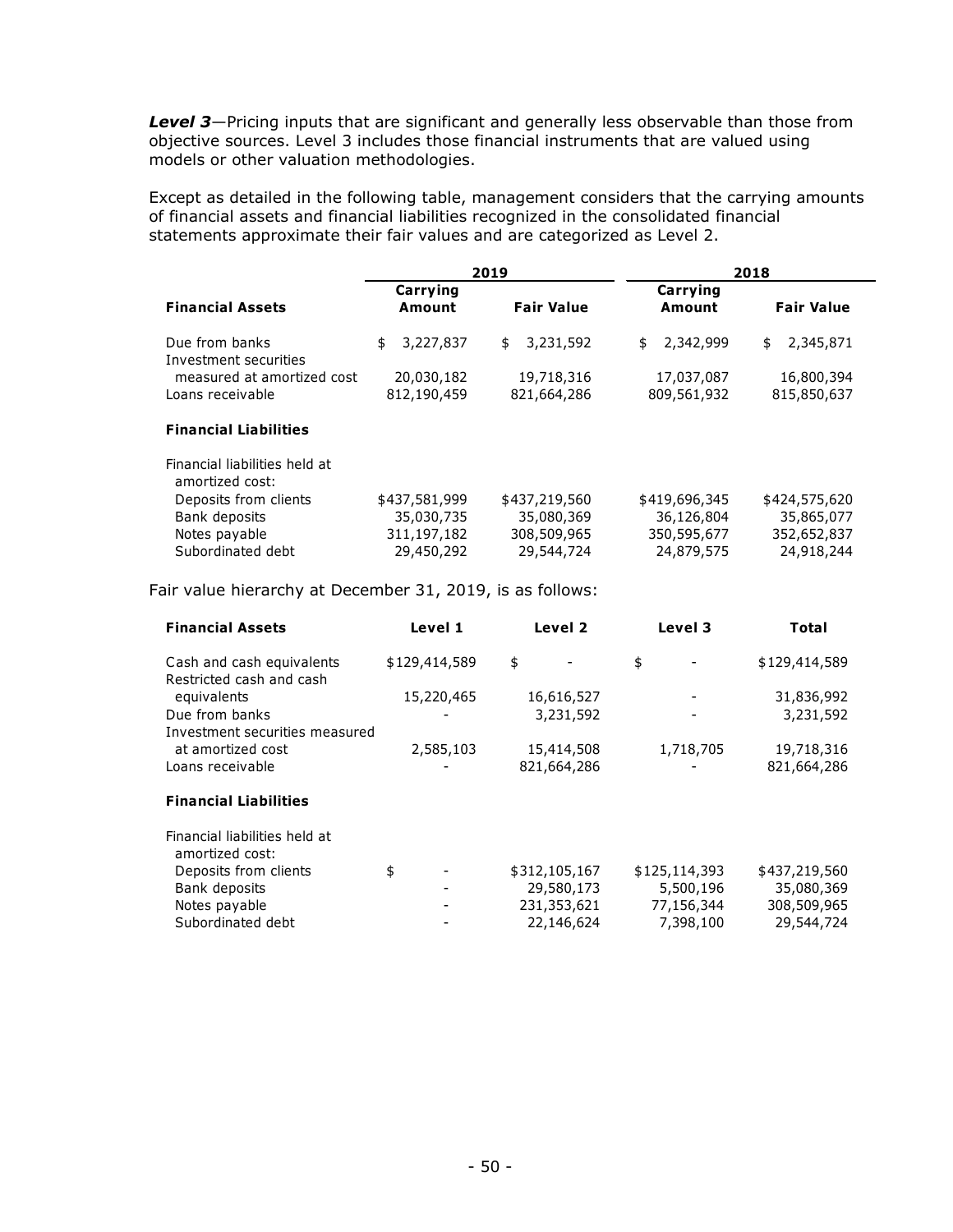Fair value hierarchy at December 31, 2018, is as follows:

| <b>Financial Assets</b>        | Level 1      | Level 2       | Level 3       | <b>Total</b>  |
|--------------------------------|--------------|---------------|---------------|---------------|
| Cash and cash equivalents      | \$90,648,086 | \$58,376,158  | \$            | \$149,024,244 |
| Restricted cash and cash       |              |               |               |               |
| equivalents                    | 13,258,381   | 23,371,721    |               | 36,630,102    |
| Due from banks                 |              | 2,345,871     |               | 2,345,871     |
| Investment securities measured |              |               |               |               |
| at amortized cost              | 2,561,503    | 14,238,892    |               | 16,800,394    |
| Loans receivable               |              | 815,850,637   |               | 815,850,637   |
| <b>Financial Liabilities</b>   |              |               |               |               |
| Financial liabilities held at  |              |               |               |               |
| amortized cost:                |              |               |               |               |
| Deposits from clients          | \$           | \$314,616,163 | \$109,959,457 | \$424,575,620 |
| Bank deposits                  |              | 32,475,006    | 3,390,071     | 35,865,077    |
| Notes payable                  |              | 279,448,169   | 73,204,668    | 352,652,837   |
| Subordinated debt              |              | 16,633,908    | 8,284,336     | 24,918,244    |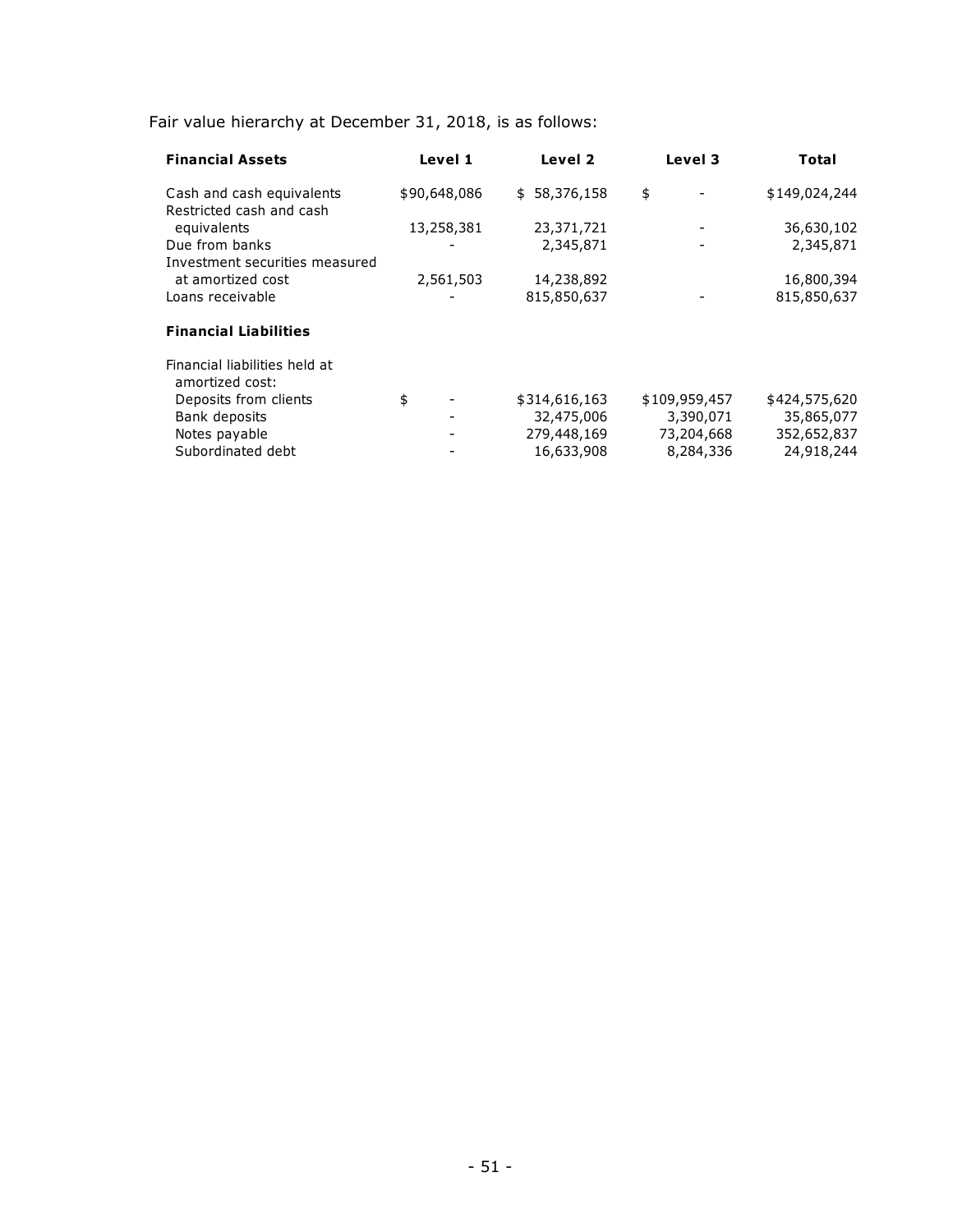|                                                                        |                              | Fair Value as at December 31, |                                |                                                                                                                                                                                                                                                                                          |                                      | <b>Relationship of</b>         |
|------------------------------------------------------------------------|------------------------------|-------------------------------|--------------------------------|------------------------------------------------------------------------------------------------------------------------------------------------------------------------------------------------------------------------------------------------------------------------------------------|--------------------------------------|--------------------------------|
|                                                                        | 2019                         | 2018                          |                                | <b>Valuation</b>                                                                                                                                                                                                                                                                         | <b>Significant</b>                   | <b>Unobservable</b>            |
| <b>Financial Assets/</b><br><b>Financial Liabilities</b>               | Asset<br>(Liability)         | Asset<br>(Liability)          | <b>Fair Value</b><br>Hierarchy | <b>Techniques and</b><br><b>Key Inputs</b>                                                                                                                                                                                                                                               | <b>Unobservable</b><br><b>Inputs</b> | Inputs to<br><b>Fair Value</b> |
| 1) Foreign exchange<br>forwards (Note 14)                              | \$2,142,443<br>(408, 569)    | 833,614<br>\$<br>(588, 746)   | $\overline{2}$                 | Discounted cash flow. Future<br>cash flows are estimated based<br>on forward exchange rates (spot<br>exchange rate at the end of the<br>reporting period) and contract<br>forward rates, discounted at a<br>rate that reflects the credit risk<br>of the counterparty in the<br>contract | N/A                                  | N/A                            |
| 2) Foreign exchange<br>swaps (Note 14)                                 | 12,010,333<br>(11, 129, 784) | 12,350,421<br>(10,827,724)    | $\overline{2}$                 | Discounted cash flow. Future<br>cash flows are estimated based<br>on forward exchange rates (spot<br>exchange rate at the end of the<br>reporting period) and contract<br>forward rates, discounted at a<br>rate that reflects the credit risk<br>of the counterparty in the<br>contract | N/A                                  | N/A                            |
| 3) Trading assets<br>(Note 13)                                         | 38,493,095                   | 17,569,626                    | 2                              | Quoted prices of similar<br>instruments traded in<br>active markets                                                                                                                                                                                                                      | N/A                                  | N/A                            |
| 4) Investment securities<br>mandatorily measured<br>at FVTPL (Note 15) | 200,000                      | 211,753                       | 2                              | Quoted prices of similar<br>instruments traded in<br>active markets                                                                                                                                                                                                                      |                                      |                                |
| 5) Investment securities<br>designated at FVTPL<br>(Note 15)           |                              | 9,973,930                     | $\overline{2}$                 | Quoted prices of similar<br>instruments traded in<br>active markets                                                                                                                                                                                                                      | N/A                                  | N/A                            |
| 6) Investment securities<br>measured at FVTOCI<br>(Note 15)            | 2,533,543                    | 682,485                       | 2                              | Quoted prices of similar<br>instruments traded in<br>active markets                                                                                                                                                                                                                      | N/A                                  | N/A                            |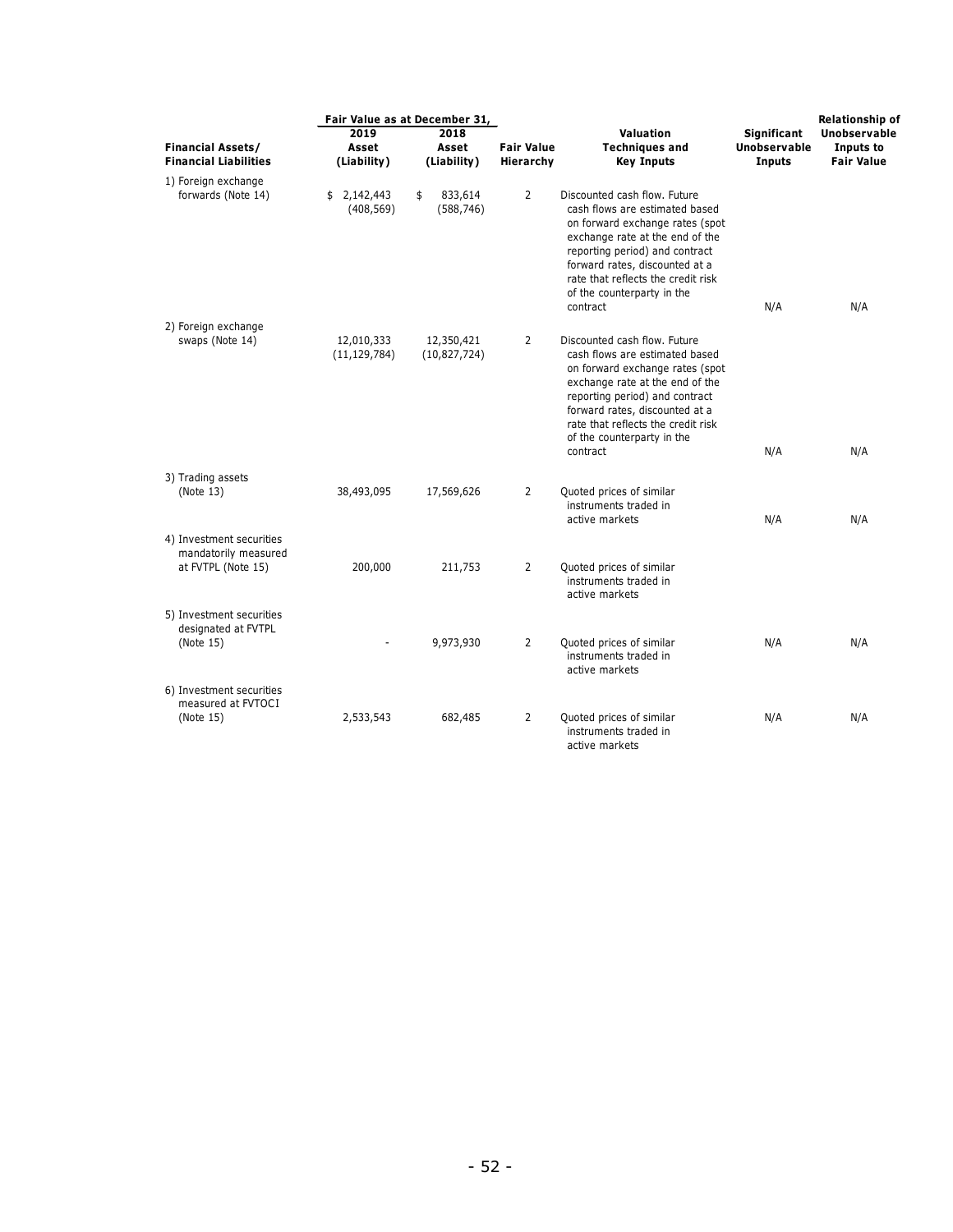### **7. NET INTEREST INCOME BEFORE IMPAIRMENT LOSSES ON FINANCIAL INSTRUMENTS**

Net interest income for the years ended December 31, 2019 and 2018, is as follows:

|                                                                                                                    | 2019                                  | 2018                       |
|--------------------------------------------------------------------------------------------------------------------|---------------------------------------|----------------------------|
| Interest income:<br>Cash and cash equivalents and investments<br>Loans to clients                                  | 7,433,631<br>\$<br>286,471,452        | \$5,672,609<br>281,371,445 |
| Total interest income                                                                                              | 293,905,083                           | 287,044,054                |
| Interest expense:<br>Client deposits and bank deposits<br>Notes payable and subordinated debt<br>Lease liabilities | 38,502,615<br>34,453,174<br>3,079,416 | 33,667,482<br>33,883,343   |
| Total interest expense                                                                                             | 76,035,205                            | 67,550,825                 |
| Net interest income                                                                                                | \$217,869,878                         | \$219,493,229              |

## **8. OTHER OPERATING INCOME**

Total other operating income for the years ended December 31, 2019 and 2018, was \$22.3 million and \$19.6 million, respectively. Included in this amount is \$7.8 million and \$6.9 million of fines and penalties income and \$3.3 million and \$3.2 million of insurance income for the years ended December 31, 2019 and 2018, respectively.

#### **9. PERSONNEL EXPENSES**

Personnel expenses for the years ended December 31, 2019 and 2018, consist of the following:

|                                                                | 2019                    | 2018                    |
|----------------------------------------------------------------|-------------------------|-------------------------|
| Wages and salaries                                             | \$88,791,023            | \$89,932,951            |
| Compulsory social security obligations                         | 7,470,646               | 6,961,919               |
| Allowances, incentives, and other benefits<br>Health insurance | 13,963,169<br>4,317,627 | 12,713,596<br>4,891,688 |
| Total                                                          | \$114,542,465           | \$114,500,154           |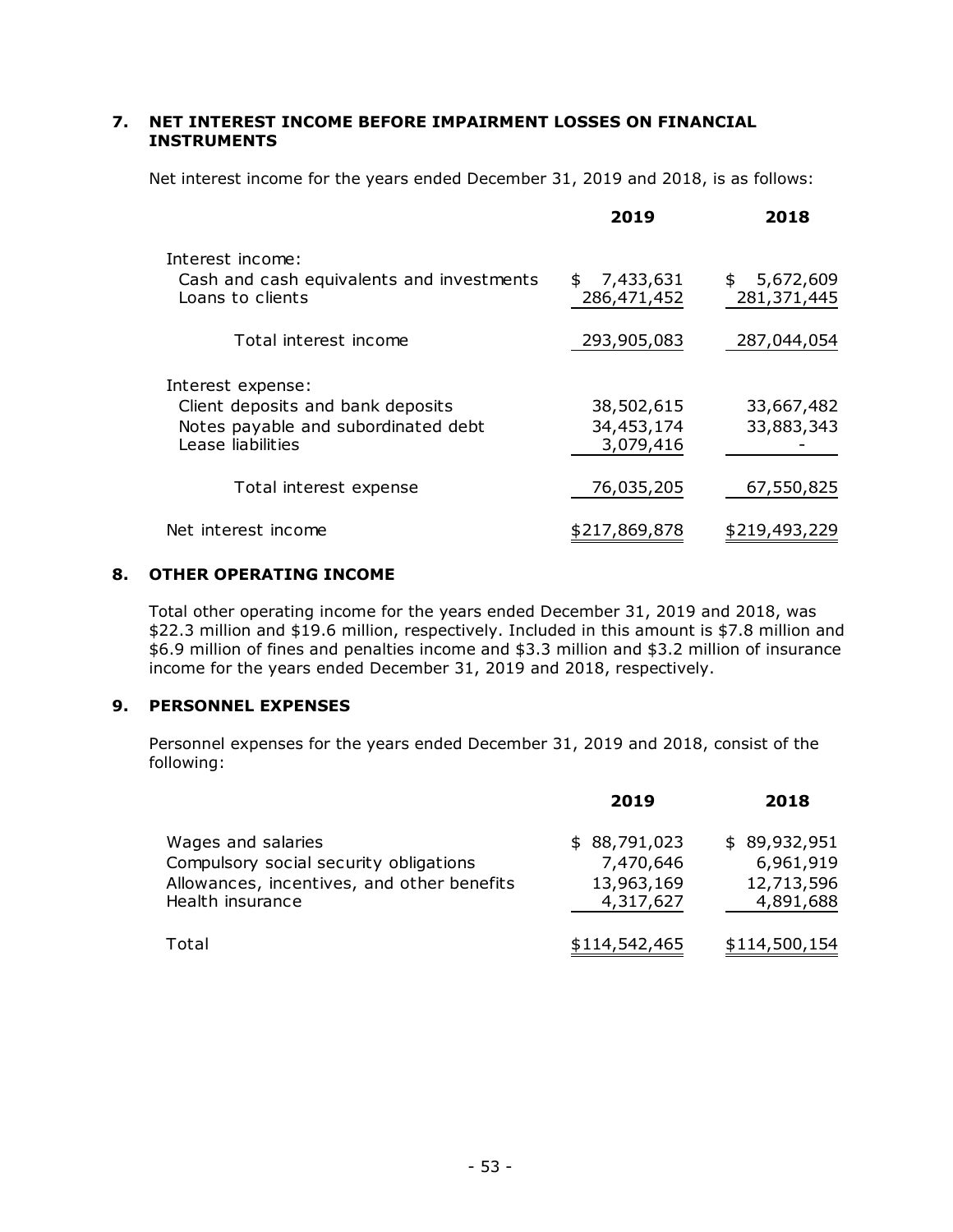## **10. OTHER OPERATING EXPENSES**

Other operating expenses for the years ended December 31, 2019 and 2018, consist of the following:

|                               | 2019         | 2018         |
|-------------------------------|--------------|--------------|
| Professional fees             | \$17,338,966 | \$18,191,433 |
| Rent/utilities                | 3,953,695    | 14,808,125   |
| Travel                        | 9,607,429    | 10,688,862   |
| Consumables and office supply | 4,154,289    | 4,939,505    |
| Communication                 | 6,877,500    | 6,823,778    |
| Taxes other than income       | 6,178,539    | 5,191,390    |
| Security                      | 4,635,970    | 4,573,388    |
| License/memberships/meetings  | 4,562,582    | 5,105,971    |
| Marketing                     | 3,659,992    | 4,451,309    |
| Repairs and maintenance       | 2,832,742    | 2,989,006    |
| Training and hiring           | 1,542,984    | 1,752,477    |
| Bank charges                  | 1,563,649    | 1,432,238    |
| Motor vehicles expenses       | 1,738,919    | 1,829,664    |
| Insurance                     | 1,797,702    | 1,679,923    |
| Other expenditures            | 3,625,070    | 1,888,864    |
|                               | \$74,070,028 | \$86,345,933 |

## **11. GRANTS AND DONATIONS INCOME**

Grant and donation income for the years ended December 31, 2019 and 2018, consist of the following:

|                                                    | 2019                   | 2018                   |
|----------------------------------------------------|------------------------|------------------------|
| Corporate, foundation and individual giving        | \$19,666,296           | \$14,761,333           |
| Grants and Contracts<br>Services and gifts in kind | 2,490,971<br>1,054,001 | 3,868,894<br>2,328,940 |
|                                                    | \$23,211,268           | \$20,959,167           |

#### **12. INCOME TAX EXPENSE**

This item includes all taxes on income. Income tax expense for the years ended December 31, 2019 and 2018, were as follows:

|                                                       | 2019                      | 2018                       |
|-------------------------------------------------------|---------------------------|----------------------------|
| Current tax expense<br>Deferred tax expense (benefit) | \$10,137,630<br>1,716,886 | \$11,954,718<br>(557, 915) |
| Total income tax expense                              | \$11,854,516              | \$11,396,803               |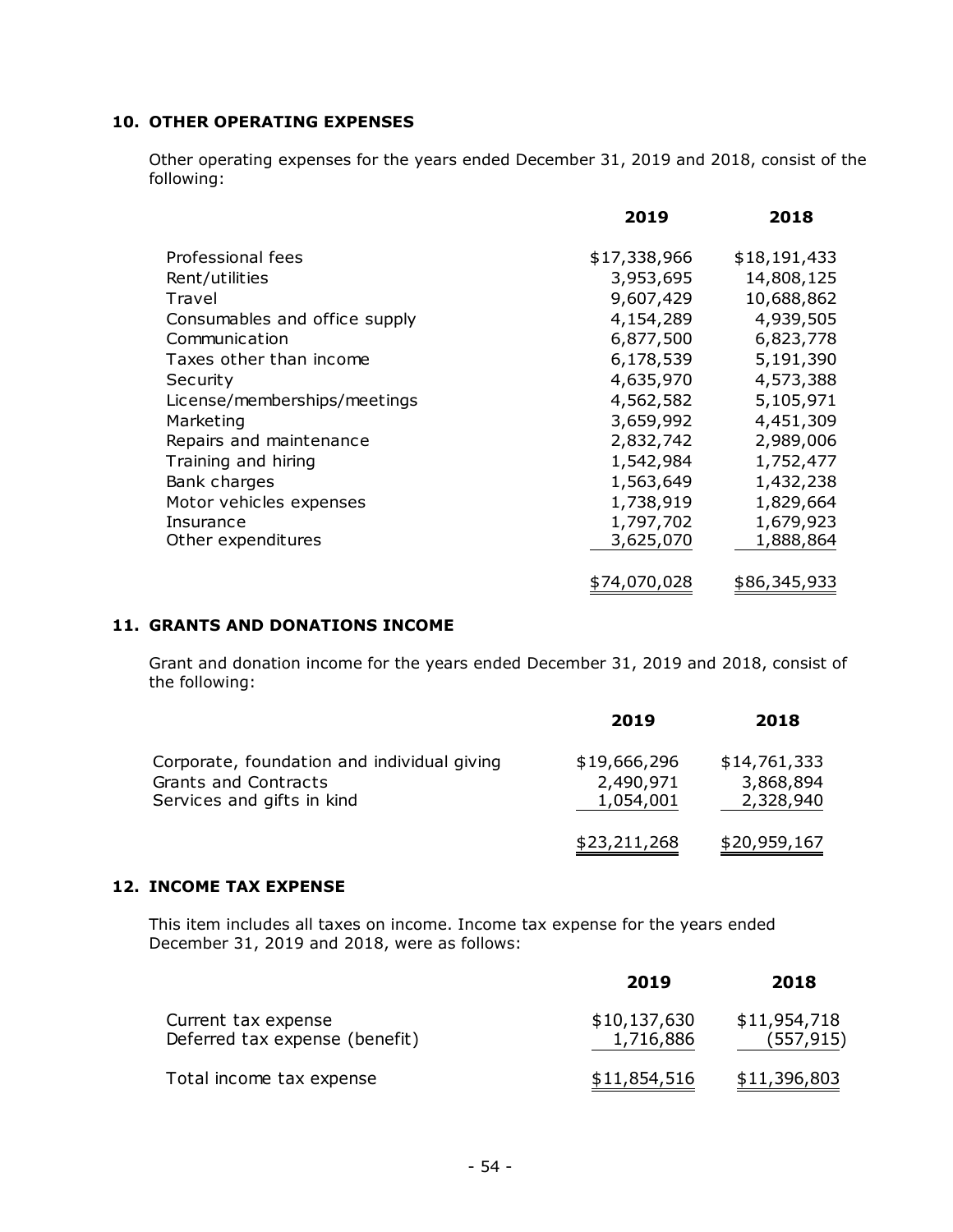In calculating both the current tax and the deferred tax, the respective country-specific tax rates are applied. The total income tax expense includes the local country income taxes for the Subsidiaries and foreign withholding taxes on certain cross-border payments. The average actual income tax rate for the Subsidiaries was 25.6% in 2019 and 2018.

FINCA is exempt from taxes on income, except unrelated business taxable income, under provision of Section 501(c)(3) of the United States Internal Revenue Code and the applicable income tax regulations of the District of Columbia. Accordingly, no provision is made for federal income taxes in the consolidated financial statements.

Reconciliation of income tax expense for the years ended December 31, 2019 and 2018, is as follows:

| Profit/(loss) before income tax<br>Income tax expense                                           | \$25,633,882<br>(11, 854, 516) | \$20,687,631<br>(11,396,803) |
|-------------------------------------------------------------------------------------------------|--------------------------------|------------------------------|
| Profit/(loss) for the year                                                                      | 13,779,366                     | 9,290,828                    |
|                                                                                                 | 2019                           | 2018                         |
| Tax rate using domestic tax rate of parent<br>company (exempt on US federal taxes<br>on income) | \$                             | \$                           |
| Income tax (taxable Subsidiaries) at local<br>statutory rates                                   | 7,077,277                      | 8,434,724                    |
| Expenses not deductible for tax purposes                                                        | 3,110,126                      | 2,888,417                    |
| Tax-exempt income<br>Recognition of previously unrecognized                                     | (5,437,679)                    | (3,940,369)                  |
| tax losses                                                                                      | (73, 369)                      | (954, 491)                   |
| Adjustment for under provision in prior periods                                                 | 29,744                         | 1,243,666                    |
| Foreign withholding taxes                                                                       | 3,121,491                      | 1,568,770                    |
| Effect of unused tax losses and tax offsets                                                     |                                |                              |
| not recognized as deferred tax assets                                                           | 4,523,017                      | 1,156,928                    |
| Other                                                                                           | (496,091)                      | 999,158                      |
| Total                                                                                           | <u>\$11,854,516</u>            | \$11,396,803                 |

The movements in deferred tax assets and liabilities (the balances are offset within the same jurisdiction as permitted by IAS 12, Income Taxes, and shown on a net basis by Subsidiaries), details of the deferred tax liability, amounts charged or credited directly to profit or loss during the period, and amounts charged or credited directly to equity during the period are shown below.

In 2019, FINCA recorded \$1.6 million of income tax expense on \$18.0 million of temporary differences associated with FINCA's investments in Subsidiaries because it was probable that the temporary differences associated with the distribution of retained earnings through payments of dividends will reverse in the foreseeable future. The temporary differences of \$18.0 million included \$18.1 million of expected distributions of retained earnings from 2019 and \$(0.1) million for a decrease of expected distributions of retained earnings from prior years.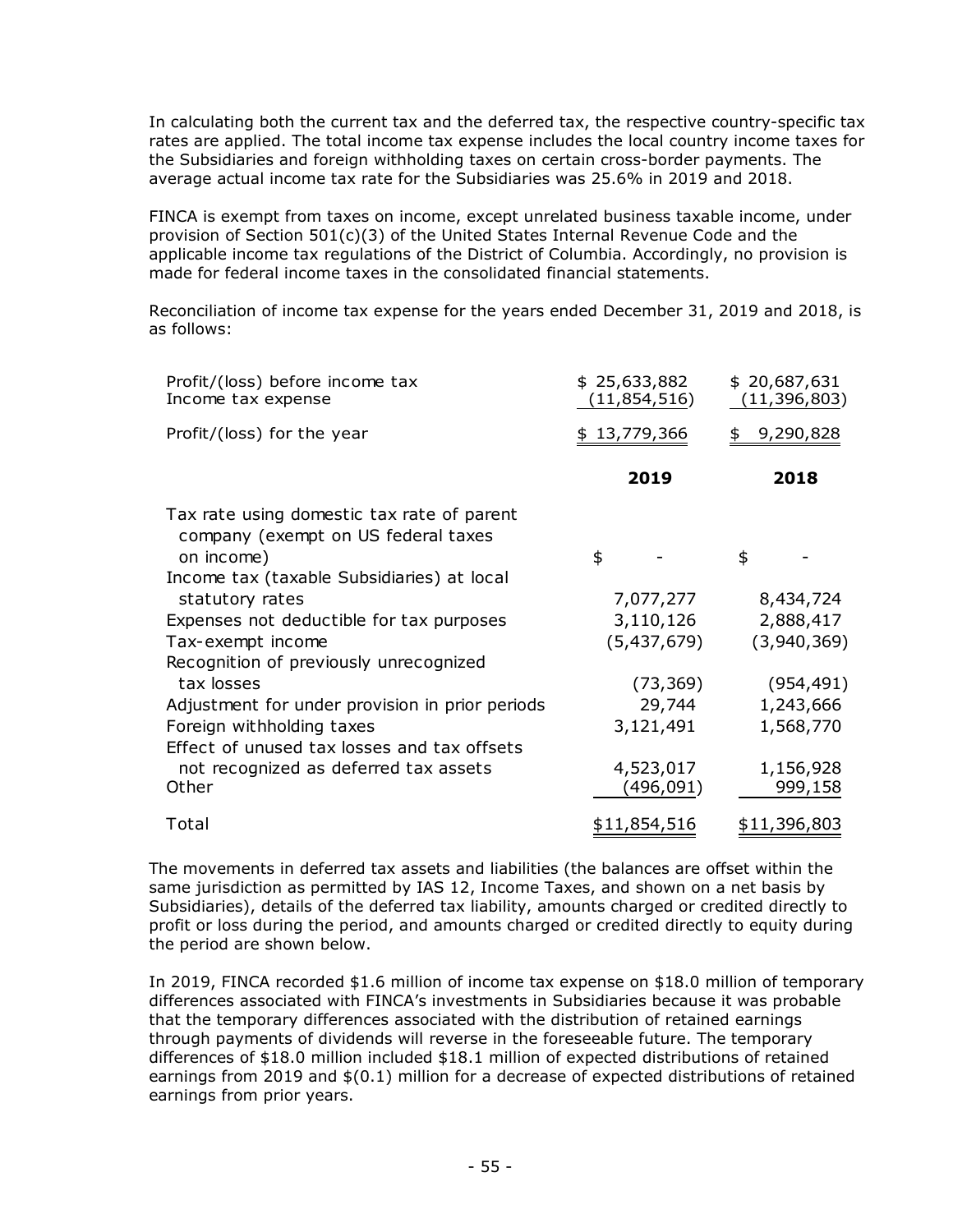In 2018, FINCA recorded \$0.5 million of income tax expense on \$6.6 million of temporary differences associated with FINCA's investments in Subsidiaries because it was probable that the temporary differences associated with the distribution of retained earnings through payments of dividends would reverse in the foreseeable future. The temporary differences of \$6.6 million included \$11.5 million of expected distributions of retained earnings from 2018 and \$(4.9) million for a decrease of expected distributions of retained earnings from prior years. The deferred tax liability related to the future distributions of earnings by Subsidiaries is \$2.2 million and \$1.0 million as of December 31, 2019 and 2018, respectively.

Deferred Tax Assets and Liabilities were adjusted as of January 1, 2018 as per IFRS 9. All adjustments resulted in changes to equity. The adjustments are provided in the table listed below in the sections for Deferred Tax Assets and Liabilities.

**Deferred Tax Assets**—Deferred tax assets were recognized by the Subsidiaries in the following jurisdictions in 2019: Tajikistan, Democratic Republic of Congo (DRC), Pakistan, Azerbaijan, the Netherlands, USA, Zambia, Malawi, Haiti and Jordan (2018—Tajikistan, Democratic Republic of Congo (DRC), Tanzania, Pakistan, Azerbaijan, USA, Zambia, Georgia, Honduras, and Malawi).

| 2019                                                                                                                                             | <b>Assets</b><br>(Liabilities)                                     | (Charged)<br><b>Credited to</b><br><b>Profit or Loss</b>                | (Charged)<br><b>Credited to</b><br>to Equity                            |
|--------------------------------------------------------------------------------------------------------------------------------------------------|--------------------------------------------------------------------|-------------------------------------------------------------------------|-------------------------------------------------------------------------|
| Property and equipment and software<br>Provision for impairment allowance<br>Deferred income/accrued interest<br>Tax loss carryforwards<br>Other | \$ (347, 122)<br>2,385,428<br>(243, 498)<br>2,384,696<br>2,447,577 | (110, 123)<br>\$<br>1,025,322<br>(501, 242)<br>(2,435,081)<br>1,779,494 | \$55,277<br>(154, 493)<br>42,674<br>(128, 136)<br>(211, 898)            |
| Net tax assets (liabilities)                                                                                                                     | \$6,627,081                                                        | (241, 630)                                                              | $$$ (396,576)                                                           |
| 2018                                                                                                                                             | <b>Assets</b><br>(Liabilities)                                     | (Charged)<br><b>Credited to</b><br><b>Profit or Loss</b>                | (Charged)<br><b>Credited to</b><br>to Equity                            |
| Property and equipment and software<br>Provision for impairment allowance<br>Deferred income/accrued interest<br>Tax loss carryforwards<br>Other | \$ (292, 276)<br>1,514,599<br>215,070<br>4,947,913<br>879,981      | (61, 536)<br>\$<br>(1,942,455)<br>(342, 434)<br>2,259,487<br>67,970     | \$ (19,960)<br>(60, 944)<br>20,815<br>(139, 745)<br>(165, 863)          |
| Net tax assets (liabilities)                                                                                                                     | \$7,265,286                                                        | (18,968)                                                                | $$$ (365,697)                                                           |
|                                                                                                                                                  | <b>IFRS 9 amount</b><br><b>Assets</b><br>(Liabilities)             | (Charged)<br><b>Credited to</b><br><b>Equity for</b><br>IFRS 9          | <b>Transfer</b><br>to/from<br><b>Deferred Tax</b><br><b>Liabilities</b> |
| Property and equipment and software<br>Provision for impairment allowance<br>Deferred income/accrued interest<br>Tax loss carryforwards<br>Other | \$ (210,780)<br>3,517,998<br>536,688<br>2,828,171<br>977,874       | \$<br>2,119,751                                                         | \$(222,972)<br>295,513<br>(100, 239)<br>(167, 799)                      |
| Net tax assets (liabilities)                                                                                                                     | \$7,649,952                                                        | \$2,119,751                                                             | <u>\$(195,498)</u>                                                      |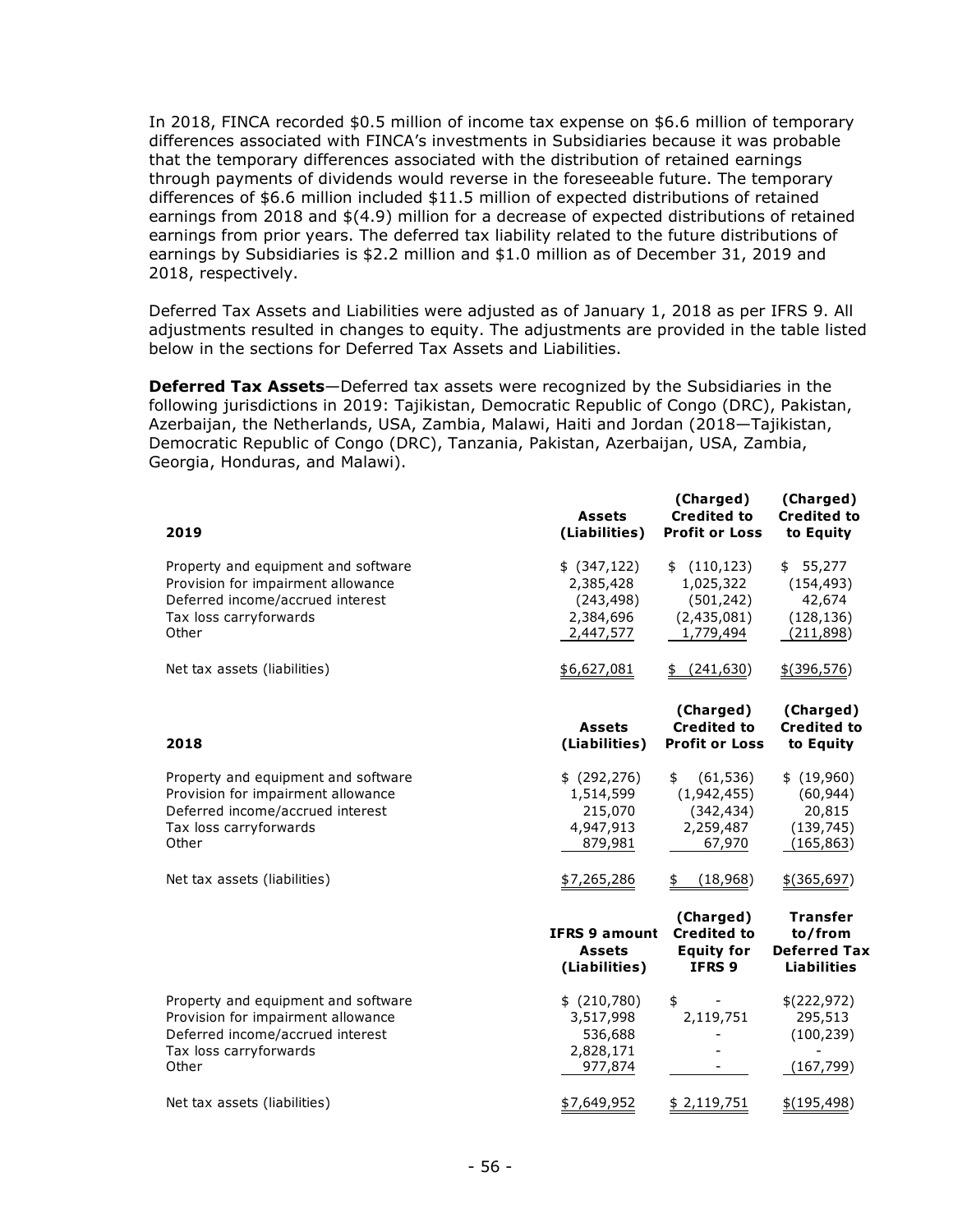**Deferred Tax Liabilities**—Deferred tax liabilities were recorded by FMH, the Netherlands, USA, Ecuador, Uganda, Armenia, Kyrgyzstan, Georgia, and Honduras in 2019 (2018—FMH, the Netherlands, USA, Ecuador, Uganda, Armenia, and Kyrgyzstan) as follows:

| 2019                                                                                                                                                                                         | <b>Assets</b><br>(Liabilities)                                                  | (Charged)<br><b>Credited to</b><br><b>Profit or Loss</b>                        | (Charged)<br><b>Credited to</b><br>to Equity                            |
|----------------------------------------------------------------------------------------------------------------------------------------------------------------------------------------------|---------------------------------------------------------------------------------|---------------------------------------------------------------------------------|-------------------------------------------------------------------------|
| Property and equipment and software<br>Provision for impairment allowance<br>Deferred income/accrued interest<br>Tax loss carryforwards<br>Future distribution of retained earnings<br>Other | (196, 148)<br>\$<br>(1,023,373)<br>60,157<br>(2, 172, 634)<br>656               | 103,383<br>\$<br>(72, 784)<br>1,054<br>(88, 672)<br>(1, 221, 483)<br>(196, 754) | \$<br>(3, 385)<br>(18, 943)<br>1,705<br>5,193                           |
| Net tax (liabilities) assets                                                                                                                                                                 | $$$ (3,331,342)                                                                 | \$(1,475,256)                                                                   | \$ (15, 430)                                                            |
| 2018                                                                                                                                                                                         | Assets<br>(Liabilities)                                                         | (Charged)<br><b>Credited to</b><br><b>Profit or Loss</b>                        | (Charged)<br><b>Credited to</b><br>to Equity                            |
| Property and equipment and software<br>Provision for impairment allowance<br>Deferred income/accrued interest<br>Tax loss carryforwards<br>Future distribution of earnings<br>Other          | (296, 146)<br>\$<br>(931, 646)<br>57,397<br>88,672<br>(951, 151)<br>192,218     | \$ (47,799)<br>136,910<br>(44, 937)<br>(42, 158)<br>483,964<br>90,903           | \$<br>1,951<br>4,513<br>132<br>(638)                                    |
| Net tax assets (liabilities)                                                                                                                                                                 | \$(1,840,656)                                                                   | \$576,884                                                                       | 5,957<br>\$                                                             |
|                                                                                                                                                                                              | <b>IFRS 9 Amount</b><br><b>Assets</b><br>(Liabilities)                          | (Charged)<br><b>Credited to</b><br><b>Equity for</b><br>IFRS 9                  | <b>Transfer</b><br>to/from<br><b>Deferred Tax</b><br><b>Liabilities</b> |
| Property and equipment and software<br>Provision for impairment allowance<br>Deferred income/accrued interest<br>Tax loss carryforwards<br>Future distribution of earnings<br>Other          | (250, 298)<br>\$<br>(1,073,068)<br>102,202<br>130,830<br>(1,435,114)<br>101,952 | \$<br>(518, 627)<br>37,985                                                      | \$222,972<br>(295, 513)<br>100,239<br>L,<br>167,799                     |
| Net tax assets (liabilities)                                                                                                                                                                 | \$(2,423,497)                                                                   | $$$ (480,642)                                                                   | \$195,498                                                               |

## **13. TRADING ASSETS**

Included in trading assets are government bonds in Pakistan \$38.5 million and \$17.6 million at December 31, 2019 and 2018, respectively.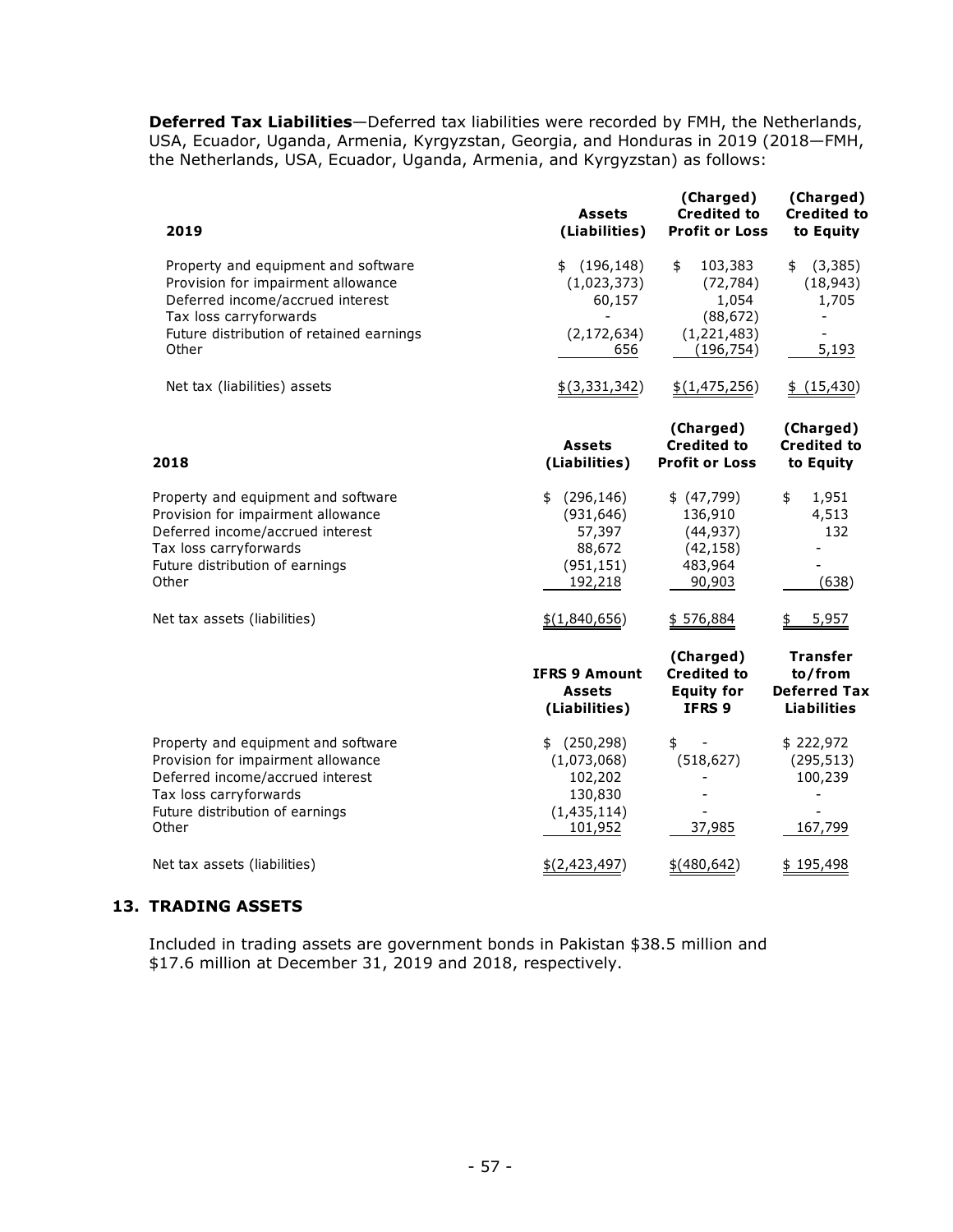## **14. DERIVATIVE FINANCIAL INSTRUMENTS**

The derivative financial instruments as of December 31, 2019 are represented by the following balances:

|                                                                                          | <b>Notional</b><br>Amount  | <b>Fair Value</b><br><b>Assets</b> | <b>Liabilities</b>      |
|------------------------------------------------------------------------------------------|----------------------------|------------------------------------|-------------------------|
| Derivative financial instruments:<br>Foreign exchange swaps<br>Foreign exchange forwards | \$20,678,962<br>51,693,753 | \$12,010,333<br>2,142,443          | \$11,129,784<br>408,569 |
| Total                                                                                    | \$72,372,715               | \$14,152,776                       | \$11,538,353            |

The derivative financial instruments as of December 31, 2018, are represented by the following balances:

|                                                                                          | <b>Notional</b><br>Amount  | <b>Fair Value</b><br><b>Assets</b> | <b>Liabilities</b>      |
|------------------------------------------------------------------------------------------|----------------------------|------------------------------------|-------------------------|
| Derivative financial instruments:<br>Foreign exchange swaps<br>Foreign exchange forwards | \$28,204,696<br>19,682,768 | \$12,350,421<br>833,614            | \$10,827,724<br>588,746 |
| Total                                                                                    | \$47,887,464               | \$13,184,035                       | \$11,416,470            |

## **15. INVESTMENT SECURITIES**

Investment securities as at December 31, 2019 and 2018 consist of the following:

|                                                             | 2019         | 2018         |
|-------------------------------------------------------------|--------------|--------------|
| Investment securities mandatorily measured at FVTPL         | 200,000      | 211,753      |
| Investment securities designated at FVTPL                   |              | 9,973,930    |
| Investment securities measured at amortized cost            | 20,030,182   | 17,037,087   |
| Investment securities measured at FVTOCI-debt instruments   | 2,521,790    | 682,485      |
| Investment securities measured at FVTOCI-equity instruments | 11,753       |              |
| Total                                                       | \$22,763,725 | \$27,905,255 |

#### **16. LEASES**

FINCA Subsidiaries lease several assets including buildings, furniture and office equipment, and vehicles (grouped under Other). The average lease term is in the range 2–8 years and 2–7 years, as of December 31, 2019 and December 31, 2018, respectively. Approximately 5.1% of the leases for property, plant and equipment expired in the current financial year. The expired contracts were replaced by new leases for identical underlying assets.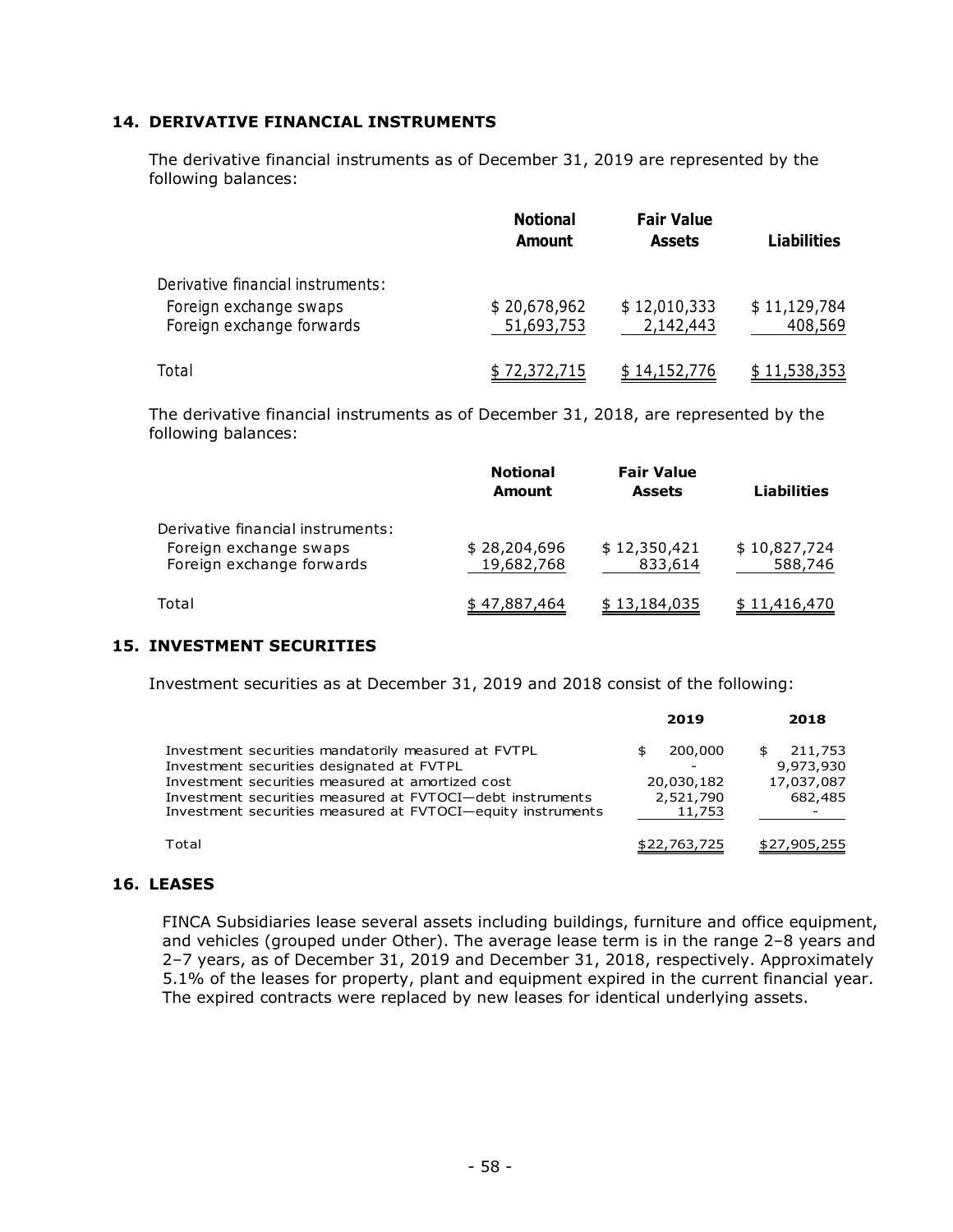| <b>Right-of-Use Assets</b>                                                                                                                                      | <b>Total</b>                                 | <b>Buildings</b>                             | <b>Other</b>                                                         |
|-----------------------------------------------------------------------------------------------------------------------------------------------------------------|----------------------------------------------|----------------------------------------------|----------------------------------------------------------------------|
| Cost:<br>At January 1, 2019<br><b>Additions</b><br>Currency translation                                                                                         | 43,379,544<br>\$<br>4,287,481<br>(3,040,638) | \$<br>43,379,544<br>4,153,027<br>(3,040,783) | \$<br>134,454<br>145                                                 |
| At December 31, 2019                                                                                                                                            | 44,626,387                                   | 44,491,788                                   | <u>134,599</u>                                                       |
| Accumulated depreciation:<br>At January 1, 2019<br>Charge for the year<br>Currency translation                                                                  | 9,341,769<br>(614, 564)                      | 9,330,409<br>(614, 579)                      | 11,360<br>15                                                         |
| At December 31, 2019                                                                                                                                            | 8,727,205                                    | 8,715,830                                    | 11,375                                                               |
| Net Carrying amount                                                                                                                                             | 35,899,182                                   | <u>35,775,958</u><br>\$                      | 123,224                                                              |
| <b>Lease Liabilities</b>                                                                                                                                        |                                              |                                              | 2019                                                                 |
| At January 1, 2019<br>Additions<br>Interest expense related to lease liabilities<br>Repayment of lease liabilities (including interest)<br>Currency translation |                                              |                                              | \$43,132,905<br>3,055,971<br>3,413,425<br>(11,063,082)<br>(671, 838) |
| At December 31, 2019                                                                                                                                            |                                              |                                              | \$37,867,381                                                         |
| Short-term lease liabilities<br>Long-term lease liabilities                                                                                                     |                                              |                                              | \$8,236,185<br>29,631,196                                            |
| Total lease liabilities                                                                                                                                         |                                              |                                              | \$37,867,381                                                         |

Information about maturities of lease liabilities is presented in the liquidity table in Note 5.

| <b>Amounts Recognized in Profit or Loss</b>                                                                                   | 2019                                  |
|-------------------------------------------------------------------------------------------------------------------------------|---------------------------------------|
| Depreciation expense on right-of-use assets<br>Interest expense on lease liabilities<br>Expense relating to short-term leases | \$9,341,769<br>3,413,425<br>1,248,925 |
| Total                                                                                                                         | \$14,004,119                          |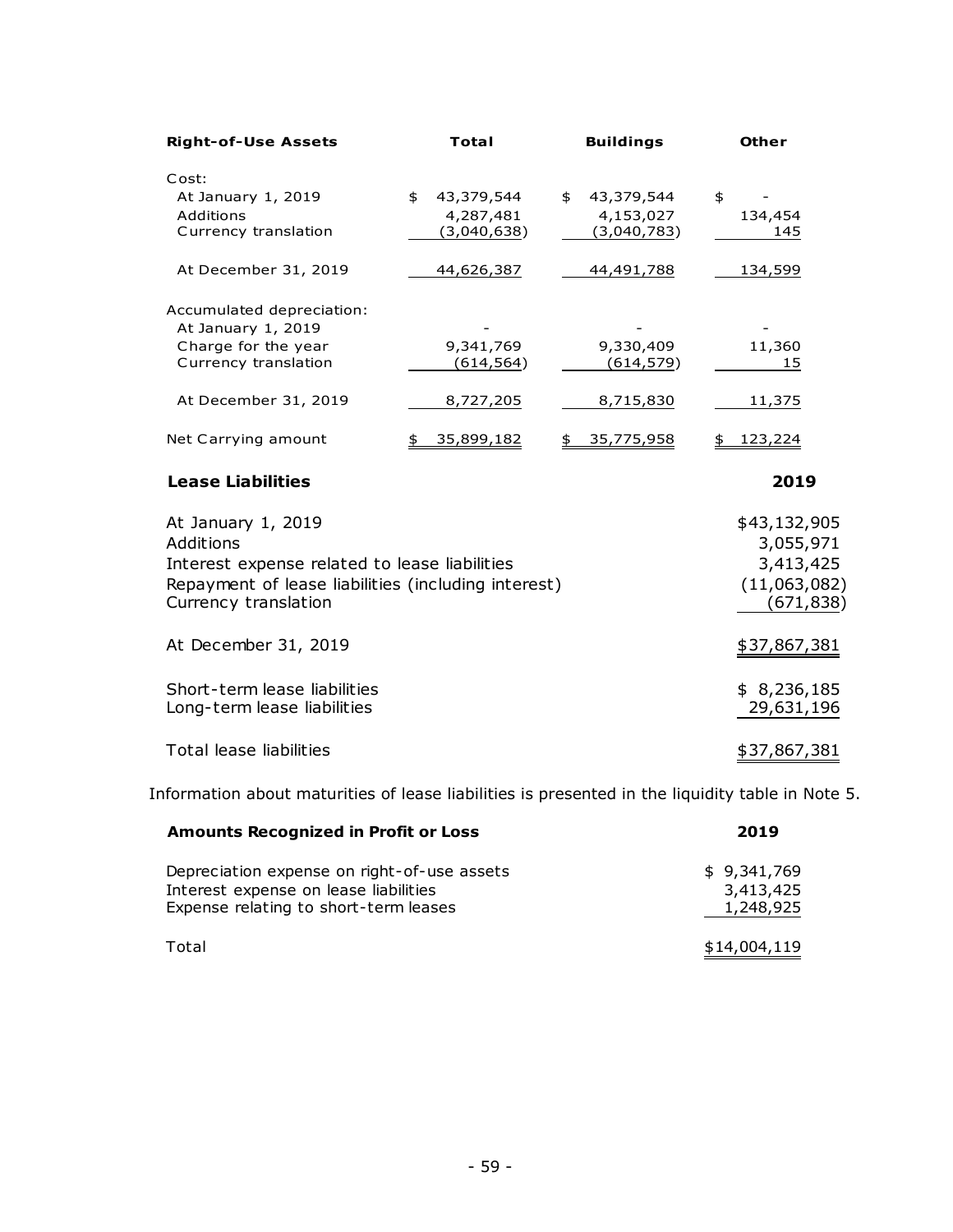## **17. LOANS RECEIVABLE—NET OF ALLOWANCE**

Loans receivable as at December 31, 2019 and 2018 consist of the following:

|                                                                                          | 2019                         | 2018                         |
|------------------------------------------------------------------------------------------|------------------------------|------------------------------|
| Gross loans to clients-due within 1 year<br>Gross loans to clients-due later than 1 year | \$568,807,315<br>312,000,087 | \$553,655,783<br>309,417,897 |
| Total loans to clients                                                                   | 880,807,402                  | 863,073,680                  |
| Less impairment allowance                                                                | (68, 616, 943)               | (53,511,748)                 |
| Loans receivable                                                                         | \$812,190,459                | \$809,561,932                |

Impairment losses on loans charged were \$29.0 million and \$26.0 million for the year ended December 31, 2019 and 2018, respectively. Movements in the loan impairment allowance for the years ended December 31, 2019 and 2018, are detailed in Note 5.

While not all products require collateral, and collateral requirements vary by country, the Company utilizes several methods for clients to collateralize their loans, including mandatory savings, real estate, fixed assets, or an additional guarantor. Analysis of collateral and other credit enhancements is represented in Note 5.

#### **18. OTHER RECEIVABLES, PREPAID, AND OTHER ASSETS**

The balances represent other receivables, prepaid, and other assets at December 31, 2019 and 2018, as follows:

|                                                 | 2019         | 2018         |
|-------------------------------------------------|--------------|--------------|
| Receivable commission, rebates, and refunds     |              |              |
| from banks and agencies                         | \$4,730,151  | \$1,981,430  |
| Receivable from money remittance and other      |              |              |
| agencies                                        | 1,828,886    | 1,373,887    |
| Grants receivable                               | 2,859,562    | 2,432,567    |
| Deposit with Internal Revenue Service and other |              |              |
| fiduciary duties                                | 4,234,973    | 3,708,902    |
| Prepaid rent                                    | 941,382      | 2,294,050    |
| Taxes                                           | 1,918,202    | 864,455      |
| Other prepayments                               | 5,311,921    | 4,389,497    |
| Office supplies                                 | 1,210,617    | 1,224,526    |
| Staff advances and loans                        | 482,317      | 587,428      |
| Other debtors                                   | 2,753,493    | 3,410,538    |
|                                                 | \$26,271,504 | \$22,267,280 |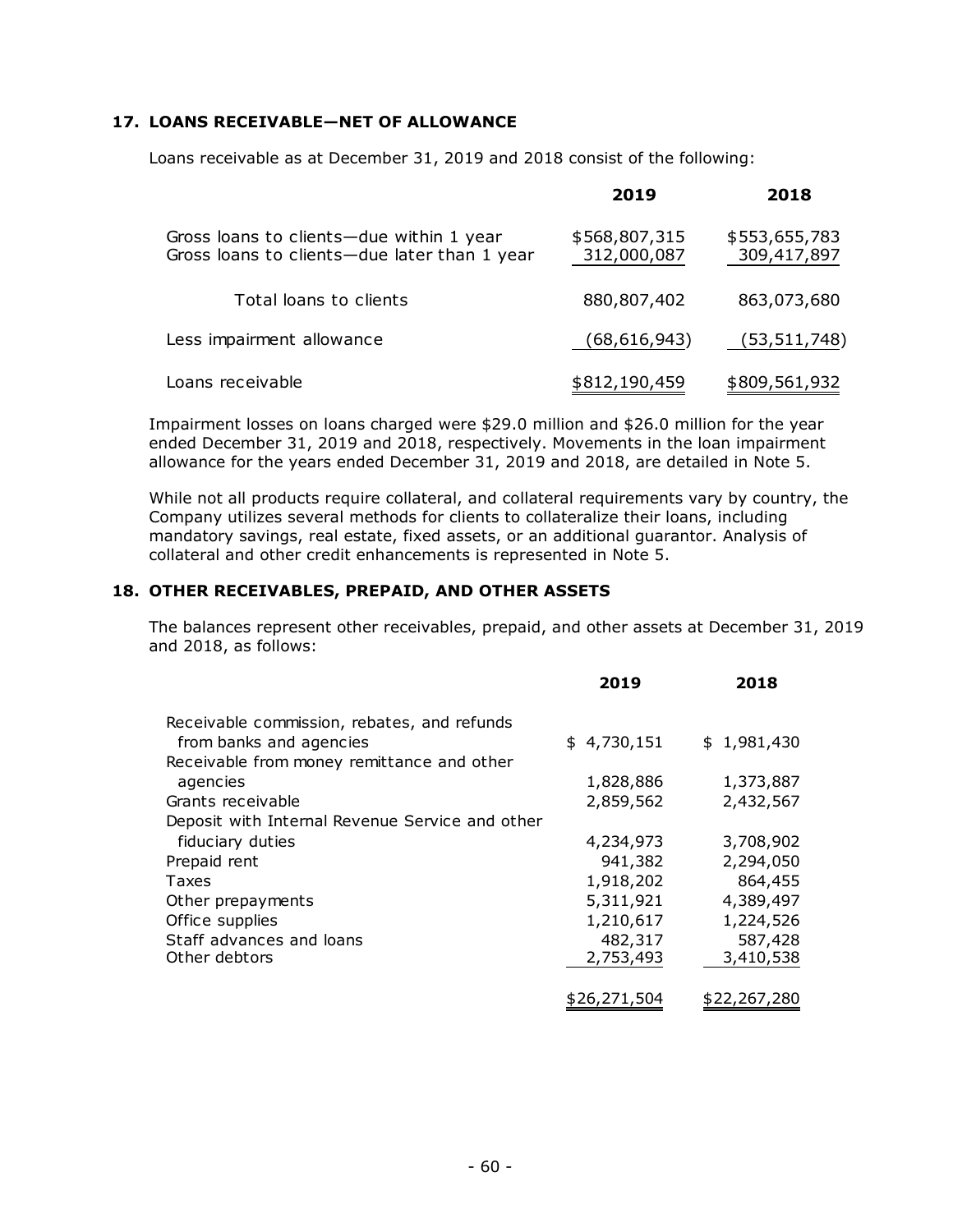## **19. PROPERTY AND EQUIPMENT**

Property and equipment at December 31, 2019 and 2018, are as follows:

| Cost                                                                                                 | <b>Total</b>                                               | <b>Buildings</b><br>and Offices                 | <b>Construction</b><br>in Progress                    | Leasehold<br><b>Improvements</b>                        | Computer<br>Equipment                                   | <b>Furniture and</b><br><b>Office</b><br>Equipment     | Vehicles                                              | <b>Other</b>                                    |
|------------------------------------------------------------------------------------------------------|------------------------------------------------------------|-------------------------------------------------|-------------------------------------------------------|---------------------------------------------------------|---------------------------------------------------------|--------------------------------------------------------|-------------------------------------------------------|-------------------------------------------------|
| Balance-January 1, 2018<br>Acquisitions<br><b>Disposals</b><br>Currency translation                  | \$68,473,655<br>12,569,128<br>(3,569,786)<br>(4,797,181)   | \$10,477,168<br>2,724<br>(1,064)<br>(421, 776)  | \$3,759,558<br>2,527,728<br>(25, 505)<br>(567, 197)   | \$14,616,208<br>1,758,710<br>(827,040)<br>(1, 124, 828) | \$18,707,350<br>4,315,669<br>(1,383,392)<br>(1,239,686) | \$15,326,417<br>2,509,609<br>(959, 195)<br>(1,080,626) | \$3,350,217<br>1,348,301<br>(367, 484)<br>(348, 056)  | \$2,236,737<br>106,387<br>(6, 106)<br>(15, 012) |
| Balance-December 31, 2018                                                                            | \$72,675,816                                               | \$10,057,052                                    | \$5,694,584                                           | \$14,423,050                                            | \$20,399,941                                            | \$15,796,205                                           | \$3,982,978                                           | \$2,322,006                                     |
| Balance-January 1, 2019<br>Acquisitions<br><b>Disposals</b><br>Currency translation                  | \$72,675,816<br>10,313,837<br>(7,098,935)<br>(2, 560, 461) | \$10,057,052<br>252,934<br>(124, 817)           | \$5,694,584<br>1,629,109<br>(3,834,570)<br>(269, 656) | \$14,423,050<br>2,513,012<br>(680, 825)<br>(687, 963)   | \$20,399,941<br>2,947,589<br>(697, 633)<br>(643, 752)   | \$15,796,205<br>1,721,452<br>(799, 213)<br>(595, 597)  | \$3,982,978<br>1,173,168<br>(1,018,856)<br>(205, 481) | \$2,322,006<br>76,573<br>(67, 838)<br>(33, 195) |
| Balance-December 31, 2019                                                                            | \$73,330,257                                               | \$10,185,169                                    | \$3,219,467                                           | \$15,567,274                                            | \$22,006,145                                            | \$16,122,847                                           | \$3,931,809                                           | \$2,297,546                                     |
| <b>Depreciation and Impairment Losses</b>                                                            |                                                            |                                                 |                                                       |                                                         |                                                         |                                                        |                                                       |                                                 |
| Balance-January 1, 2018<br>Depreciation and amortization<br><b>Disposals</b><br>Currency translation | \$36,416,574<br>7,351,196<br>(2,920,082)<br>1,795,294      | \$2,678,756<br>333,352<br>(14, 939)<br>(20,204) | \$                                                    | \$6,863,772<br>1,723,907<br>(691, 980)<br>(379,834)     | \$12,449,126<br>2,623,340<br>(1,092,927)<br>(726,837)   | \$11,084,590<br>2,096,616<br>(917, 166)<br>(468,450)   | \$2,426,775<br>438,641<br>(132, 907)<br>(183, 632)    | \$913,555<br>135,340<br>(70, 163)<br>(16, 337)  |
| Balance-December 31, 2018                                                                            | \$39,052,394                                               | \$2,976,965                                     | <u>\$</u><br>$\sim$                                   | \$7,515,865                                             | \$13,252,702                                            | \$11,795,590                                           | \$2,548,877                                           | \$962,395                                       |
| Balance-January 1, 2019<br>Depreciation and amortization<br><b>Disposals</b><br>Currency translation | \$39,052,394<br>7,363,066<br>(2,674,240)<br>(1,017,888)    | \$2,976,965<br>401,310<br>(13, 150)             | \$<br>$\overline{\phantom{a}}$                        | \$7,515,865<br>1,680,591<br>(458, 503)<br>(247, 005)    | \$13,252,702<br>2,755,679<br>(666, 797)<br>(381, 636)   | \$11,795,590<br>1,881,796<br>(717, 924)<br>(260,327)   | \$2,548,877<br>541,803<br>(773, 473)<br>(96, 142)     | \$962,395<br>101,887<br>(57, 543)<br>(19, 628)  |
| Balance-December 31, 2019                                                                            | \$42,723,332                                               | \$3,365,125                                     | \$                                                    | 8,490,948<br>\$                                         | \$14,959,948                                            | \$12,699,135                                           | \$2,221,065                                           | \$987,111                                       |
| <b>Net Carrying Amounts</b>                                                                          |                                                            |                                                 |                                                       |                                                         |                                                         |                                                        |                                                       |                                                 |
| Balance-December 31, 2018                                                                            | \$33,623,422                                               | \$7,080,087                                     | \$5,694,584                                           | \$6,907,185                                             | \$7,147,239                                             | \$4,000,615                                            | \$1,434,101                                           | \$1,359,611                                     |
| Balance-December 31, 2019                                                                            | \$30,606,925                                               | \$6,820,044                                     | \$3,219,467                                           | \$7,076,326                                             | \$7,046,197                                             | \$3,423,712                                            | \$1,710,744                                           | \$1,310,435                                     |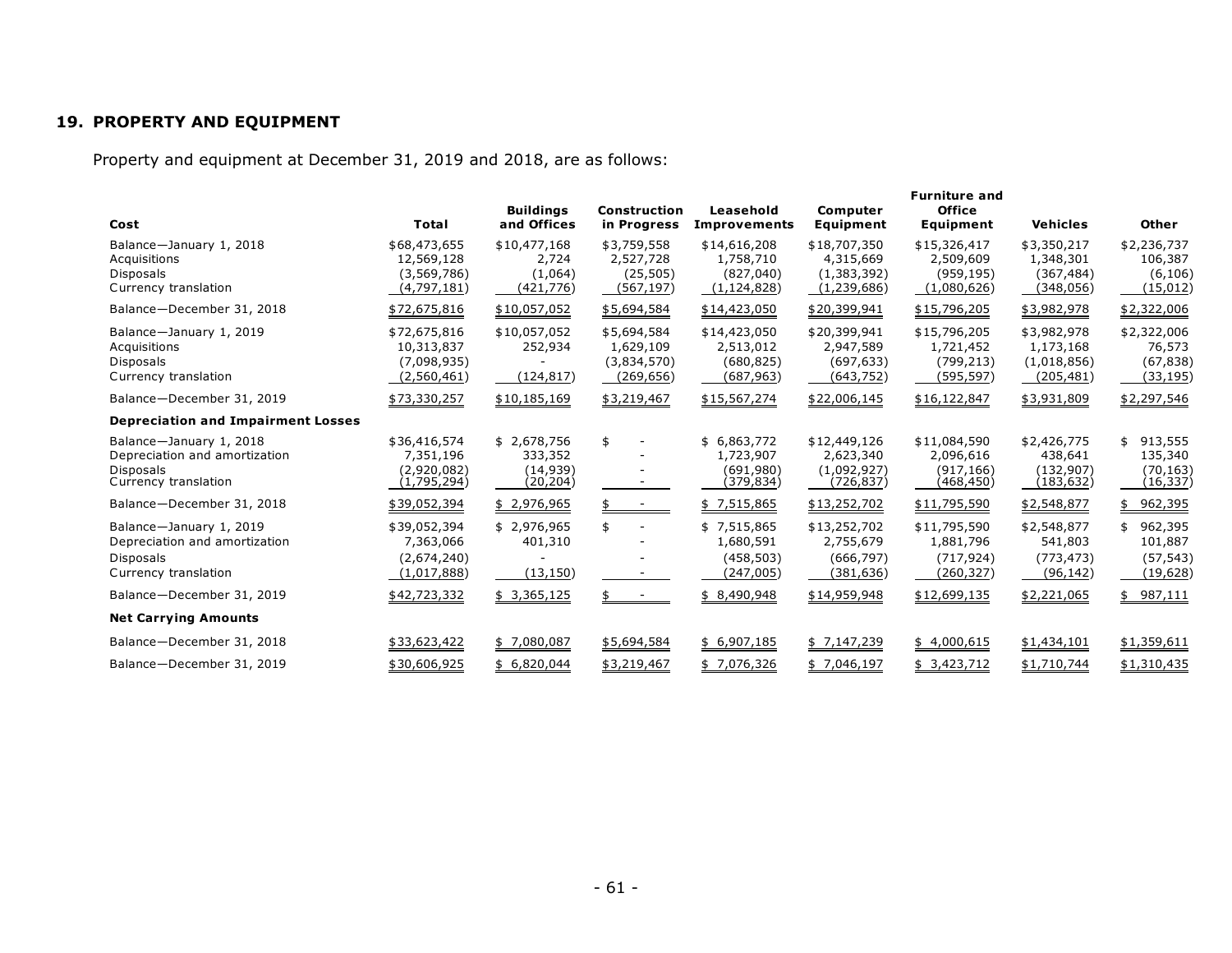# **20. INTANGIBLE ASSETS**

Intangible assets at December 31, 2019 and 2018, consist of the following:

| Costs                                                                                     | <b>Total</b>                                              | Capitalized<br><b>Software</b>                         | <b>Capital Work-</b><br>in-Progress                   | <b>Other</b>                                    |
|-------------------------------------------------------------------------------------------|-----------------------------------------------------------|--------------------------------------------------------|-------------------------------------------------------|-------------------------------------------------|
| Balance-January 1, 2018<br>Acquisition<br><b>Disposals</b><br>Currency translation        | \$20,333,603<br>5,337,505<br>(1,081,484)<br>(1, 299, 825) | \$19,012,331<br>4,009,068<br>(757, 346)<br>(1,264,285) | \$569,898<br>1,328,437<br>(324, 138)<br>(35, 540)     | \$751,374                                       |
| Balance-December 31, 2018                                                                 | \$23,289,799                                              | \$20,999,768                                           | \$1,538,657                                           | \$751,374                                       |
| Balance-January 1, 2019<br>Acquisition<br><b>Disposals</b><br>Currency translation        | \$23,289,799<br>4,799,494<br>(3,062,767)<br>(765, 910)    | \$20,999,768<br>3,679,830<br>(168, 887)<br>(756, 753)  | \$1,538,657<br>1,119,664<br>(2, 142, 506)<br>(9, 157) | \$751,374<br>(751, 374)                         |
| Balance-December 31, 2019                                                                 | \$24,260,616                                              | \$23,753,958                                           | 506,658<br>\$                                         | \$                                              |
| <b>Amortization and Impairment</b>                                                        |                                                           |                                                        |                                                       |                                                 |
| Balance-January 1, 2018<br>Amortization for the year<br>Disposals<br>Currency translation | \$11,314,643<br>3,166,017<br>(533, 437)<br>(653, 609)     | \$10,513,192<br>3,139,324<br>(544, 542)<br>(653, 609)  | 72,751<br>\$<br>4,019<br>11,105                       | \$728,700<br>22,674<br>$\overline{\phantom{a}}$ |
| Balance-December 31, 2018                                                                 | \$13,293,614                                              | \$12,454,365                                           | 87,875<br>\$                                          | \$751,374                                       |
| Balance-January 1, 2019<br>Amortization for the year<br>Disposals<br>Currency translation | \$13,293,614<br>2,593,905<br>(951, 839)<br>(392, 773)     | \$12,454,365<br>2,589,124<br>(166, 734)<br>(392, 773)  | \$<br>87,875<br>4,781<br>(33, 731)                    | \$751,374<br>(751, 374)                         |
| Balance-December 31, 2019                                                                 | \$14,542,907                                              | \$14,483,982                                           | 58,925<br>\$                                          |                                                 |
| <b>Net Carrying Amounts</b>                                                               |                                                           |                                                        |                                                       |                                                 |
| Balance-December 31, 2018                                                                 | \$9,996,185                                               | \$8,545,403                                            | \$1,450,782                                           |                                                 |
| Balance-December 31, 2019                                                                 | \$9,717,709                                               | \$9,269,976                                            | 447,733<br>\$                                         | \$                                              |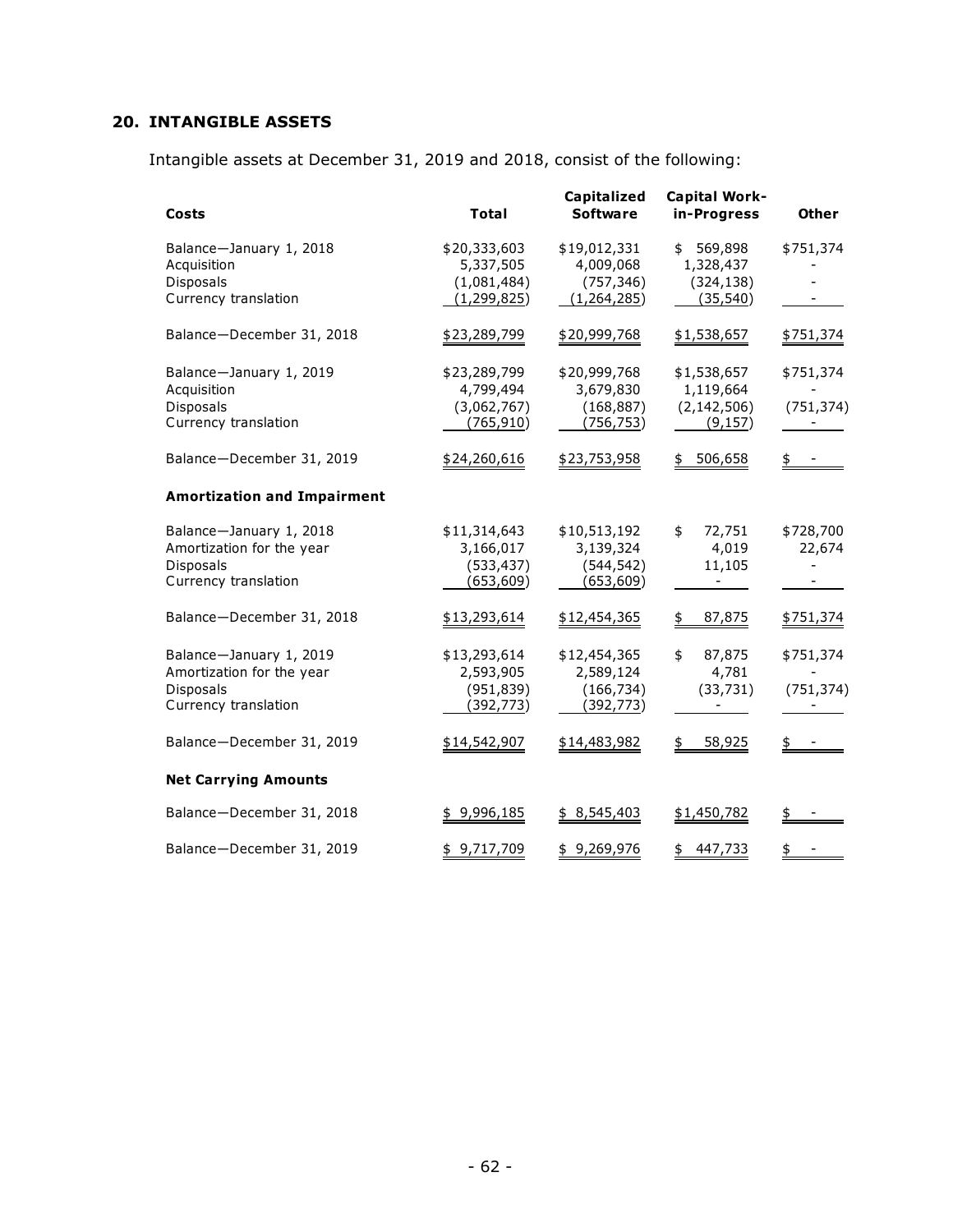### **21. ACCOUNTS PAYABLE AND OTHER ACCRUED LIABILITIES**

Accounts payable and other accrued liabilities at December 31, 2019 and 2018, are as follows:

|                                             | 2019         | 2018         |
|---------------------------------------------|--------------|--------------|
| Other accounts payable and accrued expenses | \$7,162,476  | \$7,825,129  |
| Other professional services                 | 5,212,346    | 4,701,879    |
| Insurance                                   | 1,250,135    | 1,260,443    |
| Office supplies                             | 2,463,102    | 2,611,837    |
| Personnel                                   | 9,519,970    | 9,061,362    |
| Tax and other budget liability              | 7,447,486    | 5,280,660    |
| Legal provision                             | 1,257,397    | 936,275      |
|                                             | \$34,312,912 | \$31,677,585 |

## **22. CLIENT DEPOSITS**

Certain of the Company's subsidiaries accept and maintain saving deposits from clients. The Company has been pursuing a strategy to increase client savings, offering clients access to banking services while receiving lower-cost funding in return.

These voluntary deposits represent the majority of the Company's savings deposits. Additionally, certain loan products are structured to require a deposit at the time the loan is made, representing an additional source of client deposits maintained by the Company.

|                                    | 2019             | 2018          |
|------------------------------------|------------------|---------------|
| Compulsory savings/cash collateral | 14,349,762<br>\$ | \$12,972,148  |
| Voluntary savings:                 |                  |               |
| Saving accounts                    | 104,927,922      | 94,108,039    |
| Term deposit accounts              | 283,396,887      | 276,739,593   |
| Other voluntary savings            | 34,907,428       | 35,876,565    |
| Total voluntary savings            | 423,232,237      | 406,724,197   |
| Total deposits from clients        | \$437,581,999    | \$419,696,345 |
| <b>23. BANK DEPOSITS</b>           |                  |               |
|                                    | 2019             | 2018          |
| Sale and repurchase agreements     | \$2,562,348      | \$1,889,860   |
| Other deposits from banks          | 32,205,480       | 34, 137, 514  |
| Items in the course of collection  | 262,907          | 99,430        |
| Total bank deposits                | \$35,030,735     | \$36,126,804  |
|                                    |                  |               |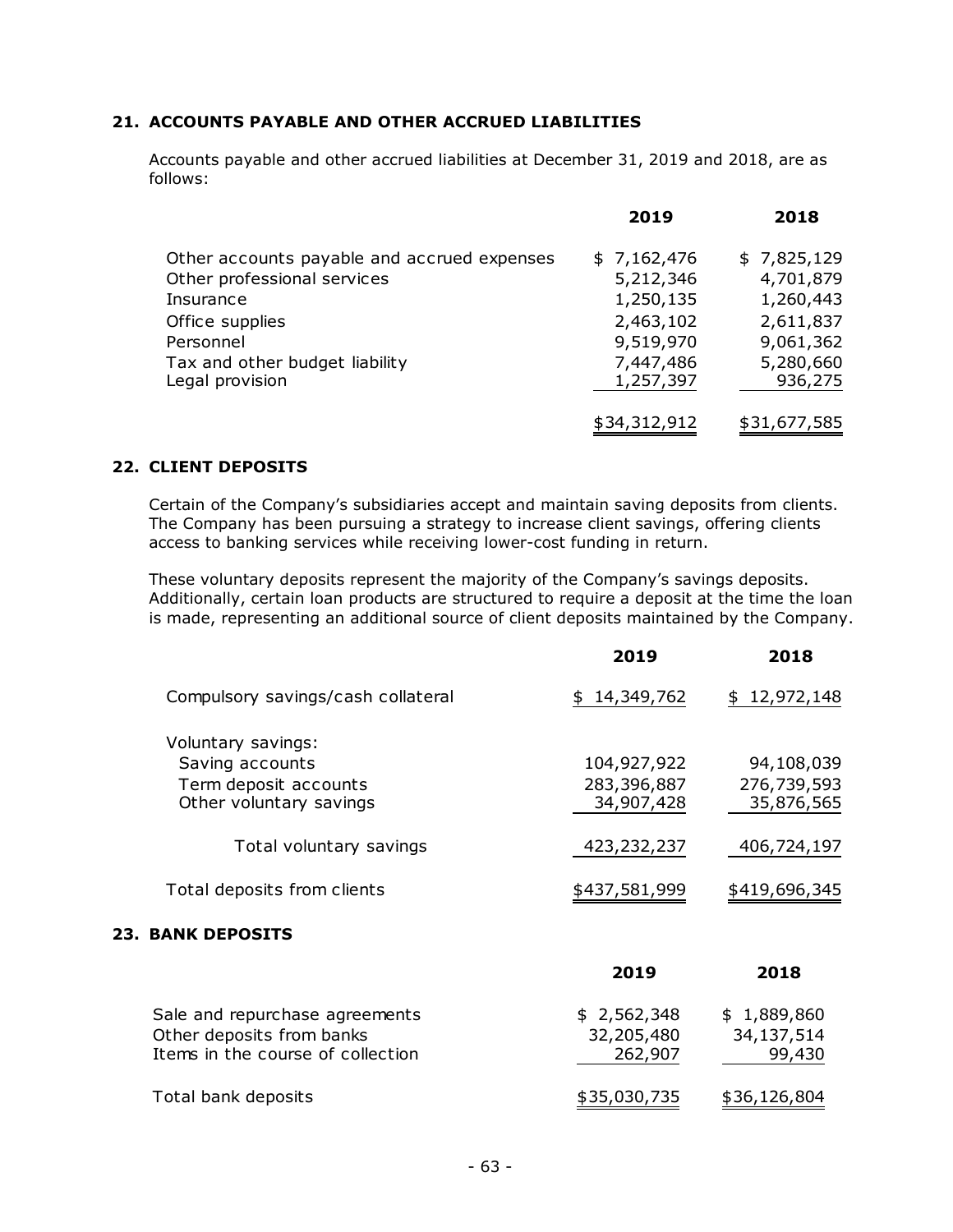#### **24. NOTES PAYABLE**

The Company and its Subsidiaries have two broad categories of lenders: socially responsible and commercial. The majority of the Company loans are sourced from international financial institutions supporting microfinance, but the Company has also borrowed from private sources. Interest rates paid by Subsidiaries range from six months' London Interbank Offered Rate, plus 610 bps up to 24.0% floating and up to 33.9% fixed in local currencies for commercial loans in countries with high perceived risk or with depreciating currencies.

In some situations, FMH may be directly liable or may offer support for loans provided to Subsidiaries without adequate credit standing, which may be in the form of a direct guarantee, letter of credit, comfort letter, or another form of credit enhancement.

As of the reporting date, some Subsidiaries have breached covenants contained in financing agreements underlying these obligations. Management believes that these breaches are primarily due to recent global economic conditions which have affected microfinance, or in some cases due to local political and economic developments. A breach of a loan covenant could permit a lender to accelerate payment of the loan but would not permit a cross-default beyond the particular Subsidiary. As of December 31, 2019, subsidiaries in Malawi, Tanzania, Uganda, Zambia, Armenia, Georgia, Ecuador, Guatemala, Nicaragua, Jordan, and FMH were in breach of financial covenants regarding loans from international financial institutions amounting to \$89.9 million. As of December 31, 2019, Subsidiaries had obtained formal waivers for these breaches of covenants accounting for \$19.6 million. All loans for which no formal waivers were obtained are classified as current in the maturity table below. Although management has obtained formal waivers of some of these breaches or assurances from lenders that the covenants will be waived, there is no assurance that these waivers or assurances will be extended indefinitely or that performance can be brought into full compliance.

Notes payable and overdraft at December 31, 2019 and 2018, are as follows:

|                                                        | 2019                     | 2018                     |
|--------------------------------------------------------|--------------------------|--------------------------|
| Overdraft                                              | 1,666,404<br>\$          | 947,874<br>\$            |
| Notes payable:<br>Principal amount<br>Accrued interest | 305,529,813<br>4,000,965 | 346,306,413<br>3,341,390 |
|                                                        | \$311,197,182            | \$350,595,677            |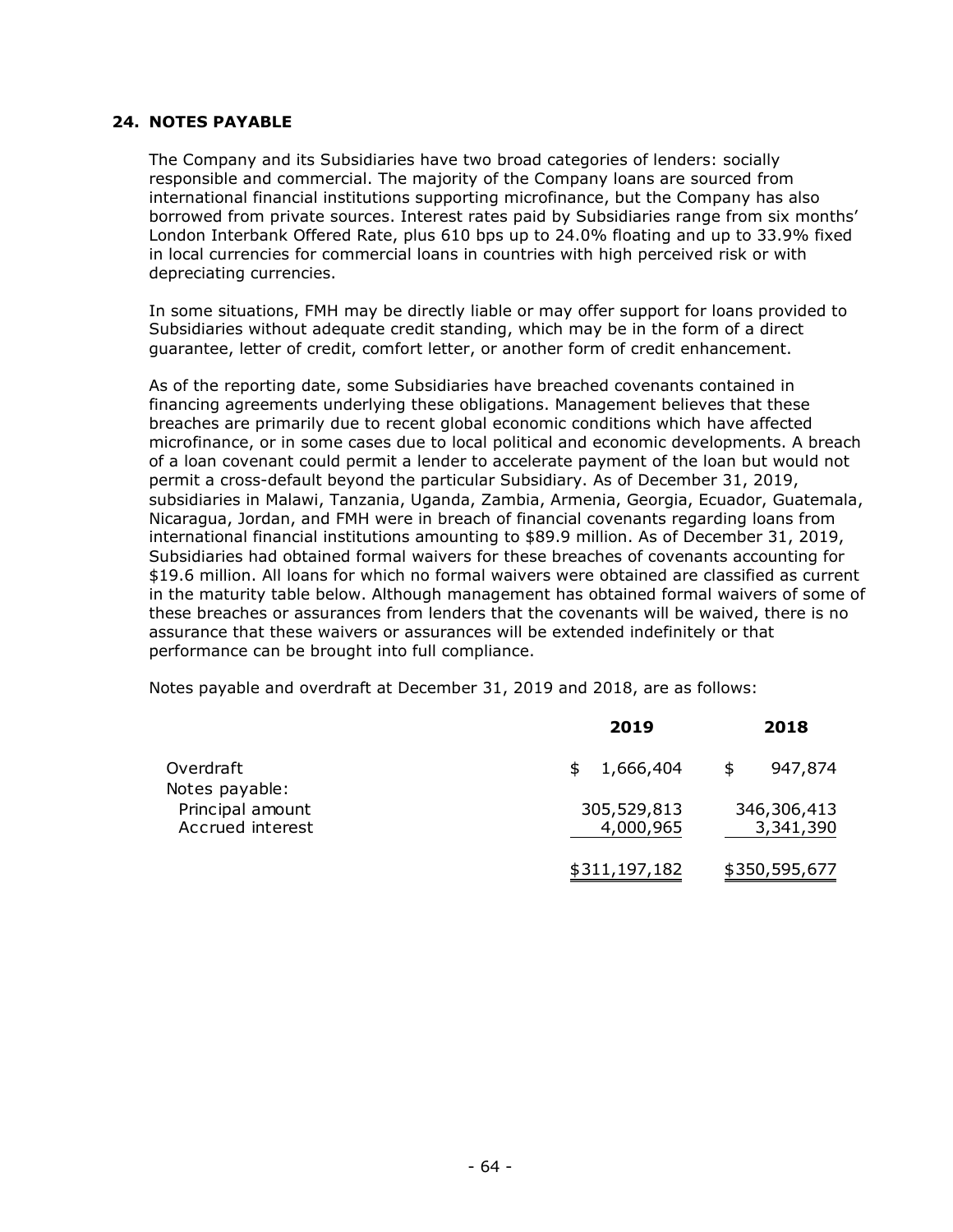Maturities of principal amounts on notes payable and overdraft due in future fiscal years are as follows:

| 2020       | \$171,485,187 |
|------------|---------------|
| 2021       | 64,841,653    |
| 2022       | 39,545,956    |
| 2023       | 4,196,952     |
| 2024       | 23,257,849    |
| Thereafter | 3,868,620     |
|            | \$307,196,217 |

The book value of notes payable and overdraft including accrued interest at December 31, 2019 and 2018, is as follows:

|                                        | 2019            | 2018                     |
|----------------------------------------|-----------------|--------------------------|
| Current:                               |                 |                          |
| Overdraft<br>Notes payable:            | \$<br>1,666,404 | \$<br>947,874            |
| Secured                                | 33,237,667      | 49,748,337               |
| Unsecured                              | 113,293,799     | 154,119,536              |
| Collateralized borrowings              | 28,397,972      |                          |
|                                        | 176,595,842     | 204,815,747              |
| Non-current:                           |                 |                          |
| Notes payable:                         |                 |                          |
| Secured                                | 48,295,242      | 39,674,241               |
| Unsecured<br>Collateralized borrowings | 86,306,098      | 81,005,689<br>25,100,000 |
|                                        |                 |                          |
|                                        | 134,601,340     | 145,779,930              |
| Total notes payable and overdraft      | \$311,197,182   | \$350,595,677            |

The components of changes in notes payable, including changes related to cash flows from financing activities, are summarized in the table below:

|                                                 | 2019                    | 2018                       |
|-------------------------------------------------|-------------------------|----------------------------|
| Balance at January 1                            | \$350,595,677           | \$376,330,996              |
| Repayments, net of proceeds<br>Non-cash changes | (38, 941, 805)          | (20, 021, 250)             |
| Foreign currency translation<br>Other           | (419, 715)<br>(36, 975) | (8, 294, 969)<br>2,580,900 |
| Balance at December 31                          | \$311,197,182           | \$350,595,677              |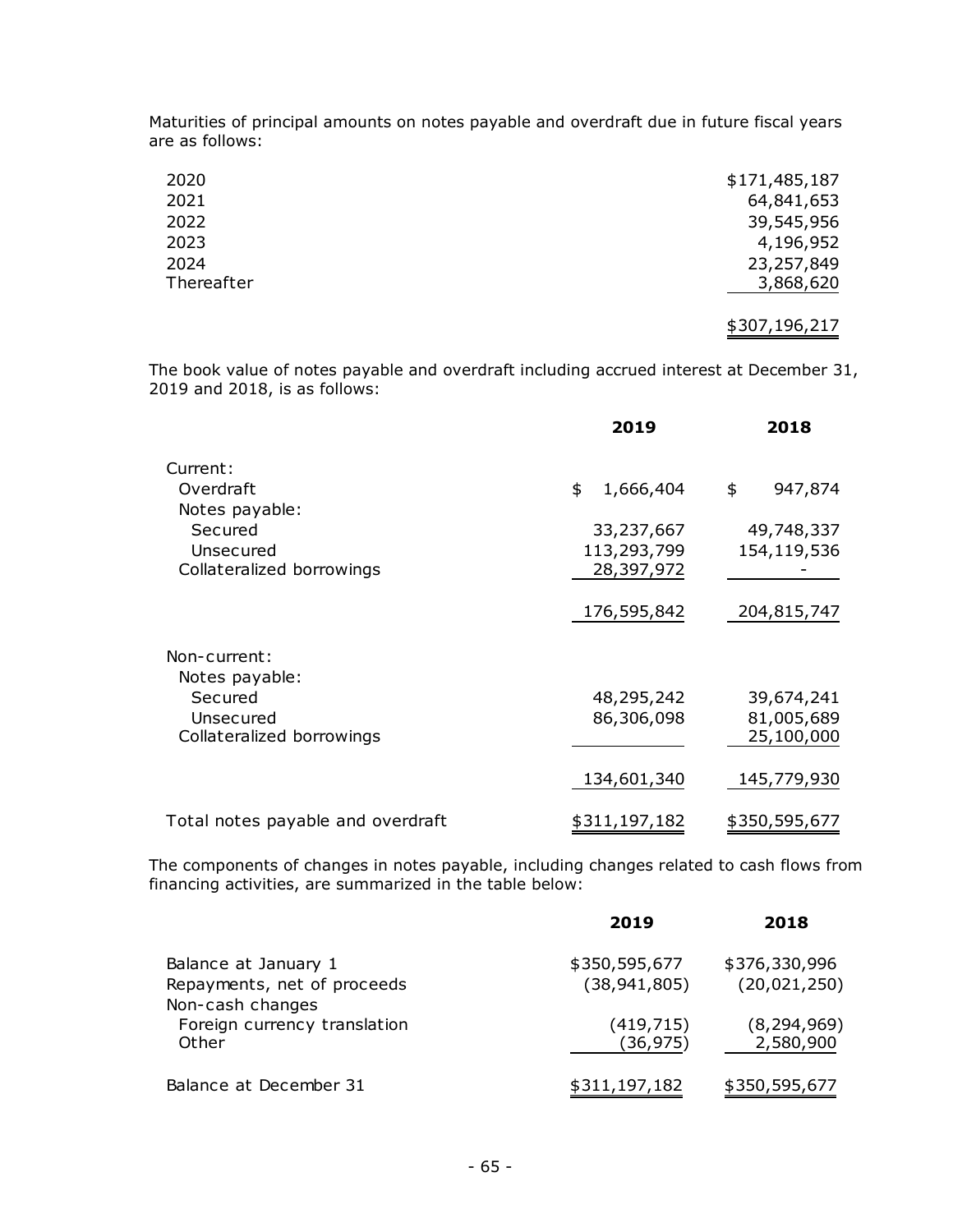#### **25. SUBORDINATED DEBT**

Subordinated debt agreements with Subsidiaries typically contain the following key provisions: no early redemption and the subordination of principal to the right of repayment to holders of senior debt. Each individual subordinated debt agreement includes a number of financial covenants.

Subordinated debt totaling \$29.5 million and \$24.9 million consists of debt from external financial institutions to FINCA DRC, FINCA Malawi, FINCA Jordan, FINCA Georgia, FINCA Nicaragua, FINCA Pakistan and FINCA Zambia as of December 31, 2019 and FINCA DRC, FINCA Malawi, FINCA Nigeria, FINCA Jordan, FINCA Georgia and FINCA Nicaragua as of December 31, 2018, respectively.

The components of changes in subordinated debt, including changes related to cash flows from financing activities, are summarized in the table below:

|                                                           | 2019                      | 2018                      |
|-----------------------------------------------------------|---------------------------|---------------------------|
| Balance at January 1<br>Proceeds, net of repayments       | \$24,879,575<br>4,265,661 | \$5,651,052<br>19,144,092 |
| Non-cash changes<br>Foreign currency translation<br>Other | (124, 560)<br>429,616     | (215, 666)<br>300,097     |
| Balance at December 31                                    | \$29,450,292              | \$24,879,575              |

#### **26. EMPLOYEE BENEFITS**

**Defined Benefit Agreement**—FINCA also maintains a defined senior executive retirement plan agreement (the "Agreement") for certain officers and directors, which provides benefits payable upon retirement from FINCA (no sooner than at age 65). In addition, a death benefit is payable to a surviving spouse or named beneficiary in the event of the death of the eligible officer/director. The Agreement is offered at the sole discretion of FINCA's board of directors. Currently, several key employees are enrolled in the Agreement. No changes were made to the Plan in 2019 and 2018.

The net liability of FINCA's defined benefit plan recognized at December 31, 2019 and 2018, is summarized as follows:

|                                      | 2019              | 2018              |
|--------------------------------------|-------------------|-------------------|
| Benefit obligation-beginning of year | \$3,097,712       | \$3,398,290       |
| Service cost<br>Interest cost        | 80,296<br>129,123 | 88,995<br>110,609 |
| Actuarial gain/(loss)<br>Settlement  | 206,210           | (366, 015)        |
| Net employer benefits paid           | (137, 110)        | (134, 167)        |
| Benefit obligation-end of year       | \$3,376,231       | \$3,097,712       |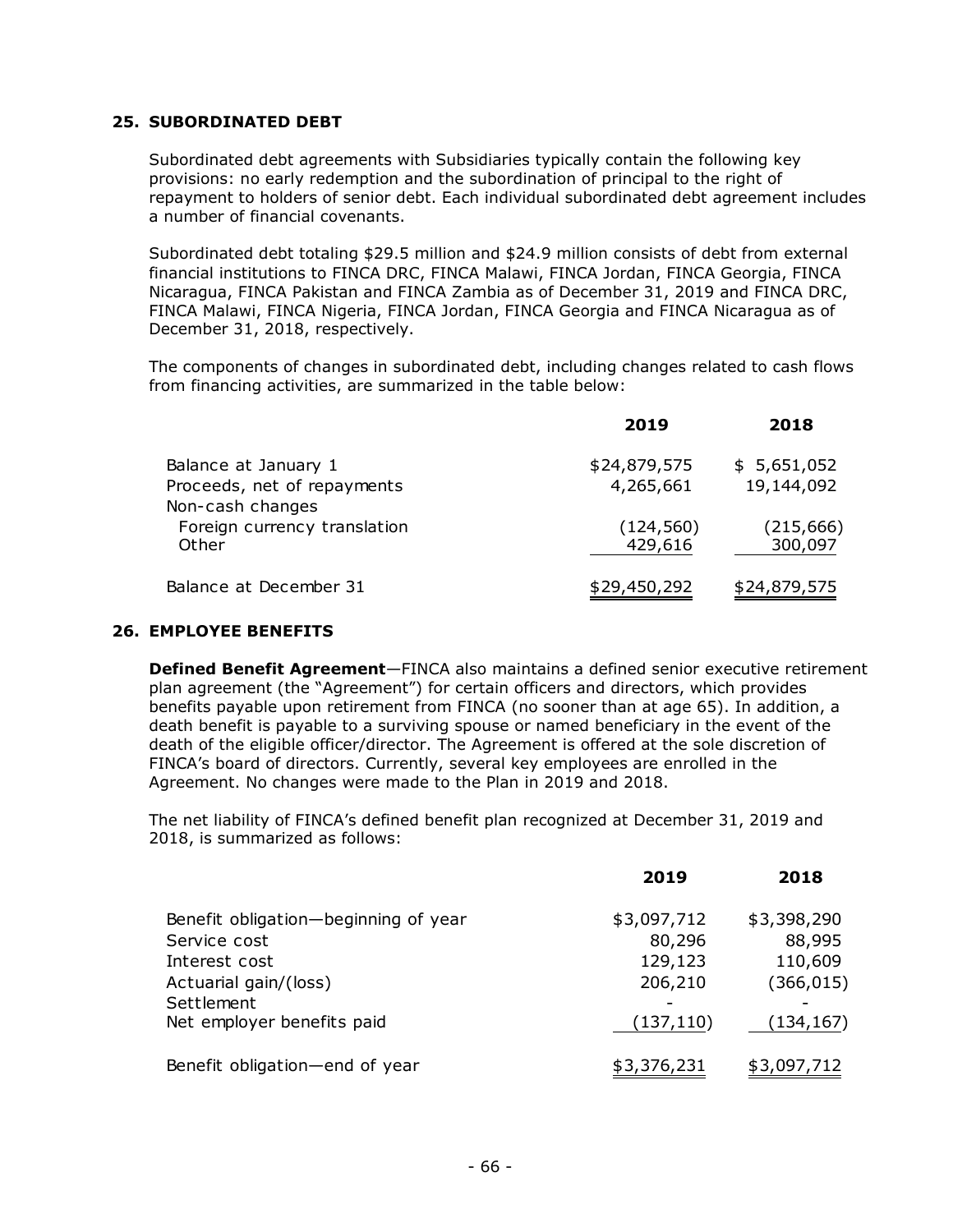The change in plan assets at December 31, 2019 and 2018, is summarized as follows:

|                                        | 2019       | 2018                     |
|----------------------------------------|------------|--------------------------|
| Fair value of assets—beginning of year | \$         | $\overline{\phantom{a}}$ |
| Employee contributions                 |            |                          |
| <b>Employer contributions</b>          | 137,110    | 134,167                  |
| Settlements<br>Benefits paid           | (137, 110) | (134, 167)               |
| Fair value of assets-end of year       |            |                          |

The entire balance of the defined benefit obligation at December 31, 2019 and 2018 is unfunded.

The amounts recognized in comprehensive income related to FINCA's defined benefit plan at December 31, 2019 and 2018, are summarized as follows:

|                                                                                                              | 2019                 | 2018              |
|--------------------------------------------------------------------------------------------------------------|----------------------|-------------------|
| Service costs:                                                                                               |                      |                   |
| Current service cost                                                                                         | 80,296<br>\$         | 88,995<br>\$      |
| Past service cost<br>Settlement gain                                                                         |                      |                   |
| Interest cost                                                                                                | 129,123              | 110,609           |
| Defined benefit cost recognized in P/L                                                                       | 209,419              | 199,604           |
| Remeasurements:                                                                                              |                      |                   |
| Actuarial (losses) arising from experience<br>adjustments<br>Actuarial (losses)/gains arising from financial | (25, 250)            | (22, 176)         |
| adjustments<br>Other                                                                                         | (385,423)<br>204,463 | 334,960<br>53,231 |
| Defined benefit cost recognized in other<br>comprehensive income                                             | (206, 210)           | 366,015           |
| Total defined benefit gain/(cost) recognized in<br>comprehensive income (loss)                               | 415,629              | \$(166, 411)      |

Weighted-average assumptions used to determine benefit obligations at December 31, 2019 and 2018, are as follows:

|               | 2019 | 2018          |
|---------------|------|---------------|
| Discount rate |      | $2.9\%$ 4.3 % |
| Salary scale  | NA   | NA            |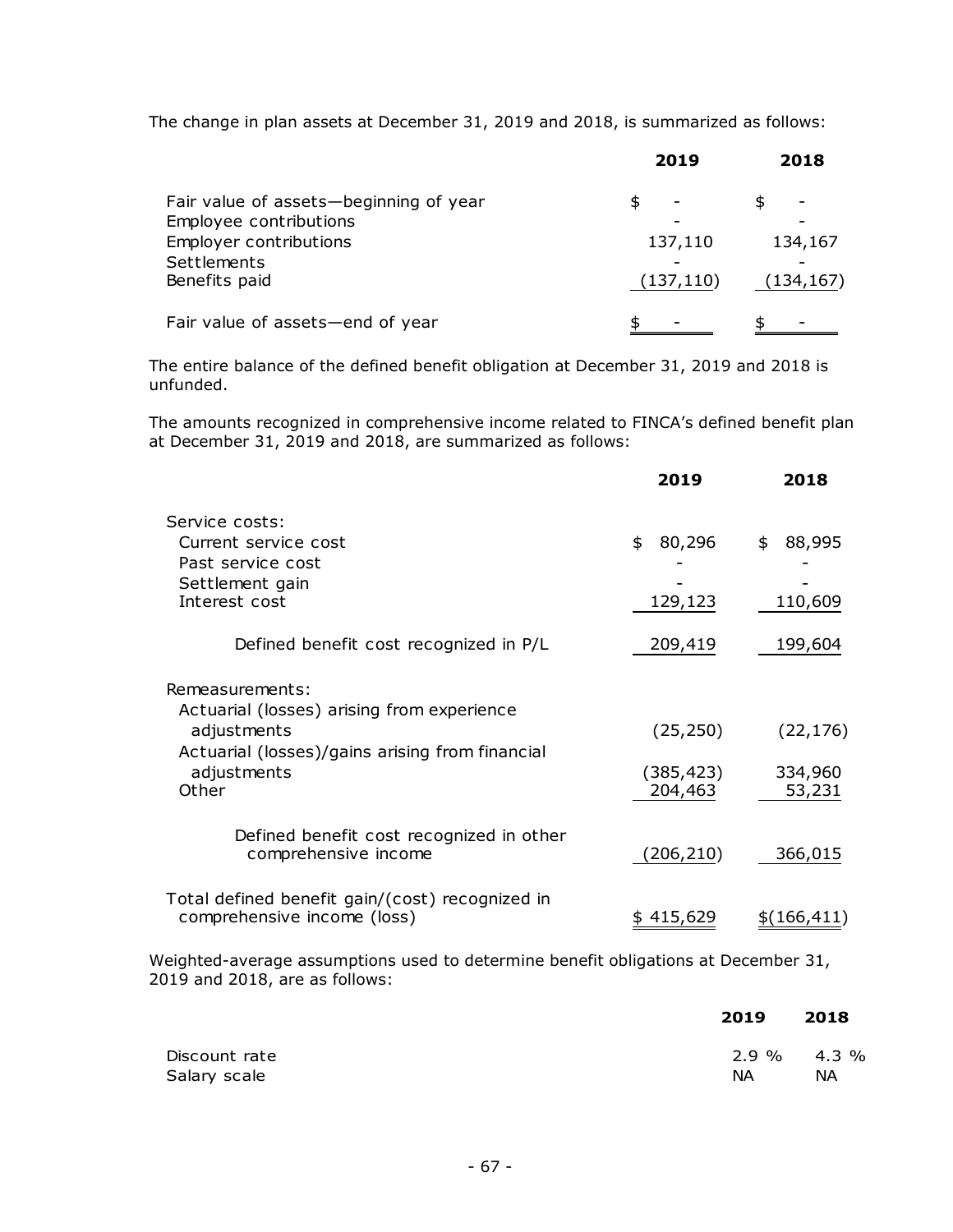Weighted-average assumptions used to determine net period pension cost for the years ended December 31, 2019 and 2018, are as follows:

|               | 2019 | 2018        |
|---------------|------|-------------|
| Discount rate |      | 4.3 % 3.3 % |
| Salary scale  | ΝA   | NА          |

Based upon the assumptions used to measure pension obligations, FINCA expects to make the following benefit payments in aggregate over the next ten years:

#### **Years Ending December 31**

| 2020                                          | \$617,490 |
|-----------------------------------------------|-----------|
| 2021                                          | 150,144   |
| 2022                                          | 196,350   |
| 2023                                          | 192,769   |
| 2024                                          | 188,939   |
| In aggregate for five fiscal years thereafter | 878,916   |

FINCA's defined benefit plan is exposed to actuarial risks, such as investment, interest rate, and life expectancy risks.

**Investment Risk**—The present value of the defined benefit plan liability is calculated using the discount rate derived from discounting projected future cash flows for the Plan using the Financial Times Stock Exchange (FTSE) Pension Discount Curve for December 2019 and the expected benefit payments from the Plan.

**Interest Risk**—A decrease in the bond interest rate will increase the Plan liability.

**Life Expectancy Risk**—The present value of the defined benefit plan liability is calculated using the published mortality tables for Plan participants during and after employment with FINCA. An increase in the life expectancy of the Plan participants will increase the Plan's liability.

Significant actuarial assumptions for the determination of the defined obligation are discount rate and the life expectancy of the Plan participants. The sensitivity analysis below has been determined based on reasonably possible changes of the discount rate assumption occurring at the end of the reporting period, while holding all other assumptions constant.

If the discount rate is a 500 bps higher (lower) the defined benefit obligation would decrease (increase) by \$0.2 million.

## **27. COMMITMENTS AND CONTINGENCIES**

In accordance with IFRS, the Company recognizes a provision when there is a present obligation from a past event, a transfer of economic benefits is probable, and the amount of costs of the transfer can be estimated reliably. In instances where the criteria are not met, a contingent liability may be disclosed in the notes to the consolidated financial statements. Obligations arising in respect of contingent liabilities that have been disclosed,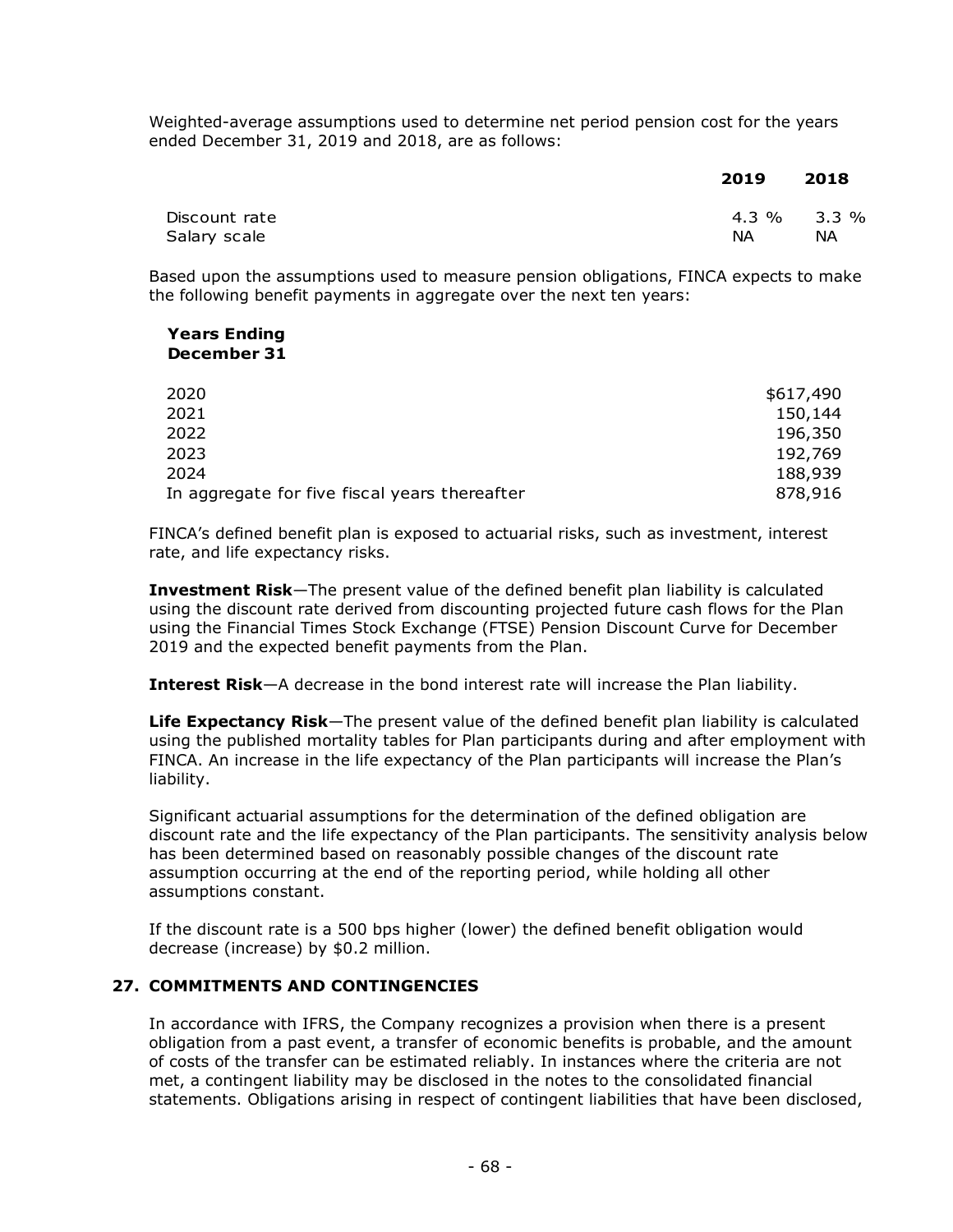or those which are not currently recognized or disclosed in the consolidated financial statements could have a material effect on the Company's financial position. Application of these accounting principles to legal cases requires Company management to make a determination about various factual and legal matters beyond its control. The Company has outstanding legal cases, makes assessments of the legal proceedings at each reporting date, and makes a determination as to their status, in order to assess the need for provisions and disclosures in its consolidated financial statements. Among the factors considered in making decisions on provisions are the nature of litigation, claim, or assessment, the legal process and potential level of damages in the jurisdiction in which the litigation, claim, or assessment has been brought, the progress of the case (including the progress after the date of the consolidated financial statements, but before those consolidated statements are issued), the opinions or views of legal advisers, experience on similar cases, and any decision of the Company's management as to how it will respond to the litigation, claim, or assessment. As of December 31, 2019 and 2018, there are no material legal contingencies.

In a significant portion of the business locations where the Company operates, the operating lease agreements are negotiated on a month-to-month or year by year basis and are in line with general rental market conditions. At December 31, 2019, future minimum lease payments are for existing short-term and low value lease contracts.

Future minimum lease payments due, in dollars, are as follows:

|                                                    | 2019     | 2018                    |
|----------------------------------------------------|----------|-------------------------|
| Less than one year                                 | \$23,714 | \$4,910,069             |
| Between one and five years<br>More than five years | 50,776   | 15,222,643<br>4,042,096 |
|                                                    | \$74,490 | \$24,174,808            |

Rent expense was \$1.2 million and \$12.4 million for the years ended December 31, 2019 and 2018, respectively.

There are no contingent assets, contingent liabilities, and capital commitments at December 31, 2019 and 2018.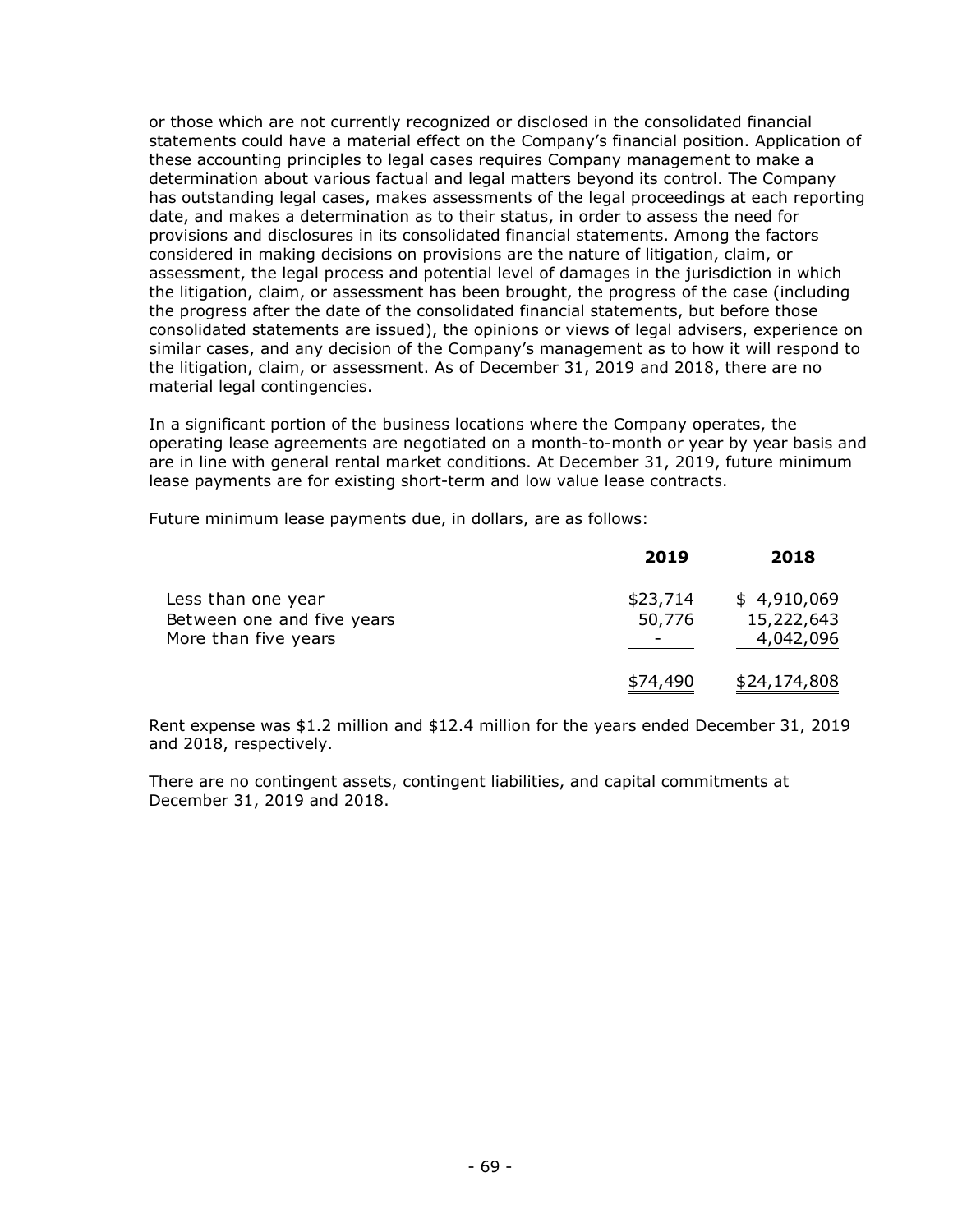### **28. FINCA ENTITIES**

Through its headquarters, foreign representative offices and branches, controlled subsidiaries and affiliates, FINCA operates in 24 countries. All subsidiaries are controlled by FINCA directly or indirectly through FMH. The microfinance operating subsidiaries and controlled affiliates of FINCA at the end of the reporting period are listed below:

#### **Americas**

| Ecuador<br>Guatemala                                                   | Banco para la Asistencia Comunitaria, FINCA S.A. Joint Stock Company<br>Fundación Internacional para la Asistencia Comunitaria de Guatemala Foundation<br>FINCA Microfinanzas, S.A.                                                                                                                                                                                                     |
|------------------------------------------------------------------------|-----------------------------------------------------------------------------------------------------------------------------------------------------------------------------------------------------------------------------------------------------------------------------------------------------------------------------------------------------------------------------------------|
| Haiti                                                                  | FINCA HAITI Non-Governmental Organization<br>FINCA Haiti, S.A.                                                                                                                                                                                                                                                                                                                          |
| Honduras<br>Nicaragua                                                  | Sociedad Financiera FINCA Honduras, S.A. Joint Stock Company<br>Financiera FINCA Nicaragua, S.A. Joint Stock Company<br>Fundación Internacional para la Asistencia Comunitaria de Nicaragua Not-for-profit Foundation                                                                                                                                                                   |
| Africa                                                                 |                                                                                                                                                                                                                                                                                                                                                                                         |
| Congo<br>Malawi<br>Nigeria<br>Tanzania<br>Uganda<br>Zambia             | FINCA DR CONGO SARL Limited Liability Joint Stock Company<br>FINCA Limited Company Limited by Shares<br>FINCA Microfinance Bank Limited<br>FINCA Tanzania Limited Company Limited by Shares<br>Foundation for International Community Assistance Uganda Limited Company Limited by Shares<br>Foundation for International Community Assistance-Zambia Limited Company Limited by Shares |
| <b>Eurasia</b>                                                         |                                                                                                                                                                                                                                                                                                                                                                                         |
| Armenia<br>Azerbaijan<br>Georgia<br>Kosovo<br>Kyrgyzstan<br>Tajikistan | FINCA Universal Credit Organization Closed Joint Stock Company<br>FINCA Azerbaijan Limited Liability Company<br>JSC FINCA Bank Georgia Closed Joint Stock Company<br>FINCA International, Inc. (Branch)<br>FINCA Bank Closed Joint Stock Company<br>FINCA Micro-Credit Deposit Organization Limited Liability Company                                                                   |
| <b>Middle East</b>                                                     |                                                                                                                                                                                                                                                                                                                                                                                         |
| Jordan<br>Afghanistan<br>Pakistan                                      | FINCA Jordan Specialized Micro Loans Company<br>FINCA Afghanistan Joint Stock Company Limited by Shares<br>FINCA Microfinance Bank Ltd.                                                                                                                                                                                                                                                 |
| Nonmicrofinance<br><b>Subsidiaries</b>                                 |                                                                                                                                                                                                                                                                                                                                                                                         |
| Netherlands<br><b>USA</b>                                              | FINCA Network Support Services BV.<br>FINCA Microfinance Cooperatief U.A.<br>FINCA Microfinance Holdings Company LLC<br>FINCA Services USA LLC<br>FINCA Microfinance Global Services LLC<br><b>FINCA International LLC</b><br><b>FINCA Plus LLC</b>                                                                                                                                     |
| Mexico (dormant)                                                       | Tenedora SAPI de C.V.<br>Fundación Integral Comunitaria, AC Civil Association                                                                                                                                                                                                                                                                                                           |
| El Salvador<br>(dormant)                                               | Associacion de Forrento Integral Communitana de El Salvador<br>Not-for-profit Association                                                                                                                                                                                                                                                                                               |
| Charitable                                                             |                                                                                                                                                                                                                                                                                                                                                                                         |
| <b>Affiliates</b>                                                      |                                                                                                                                                                                                                                                                                                                                                                                         |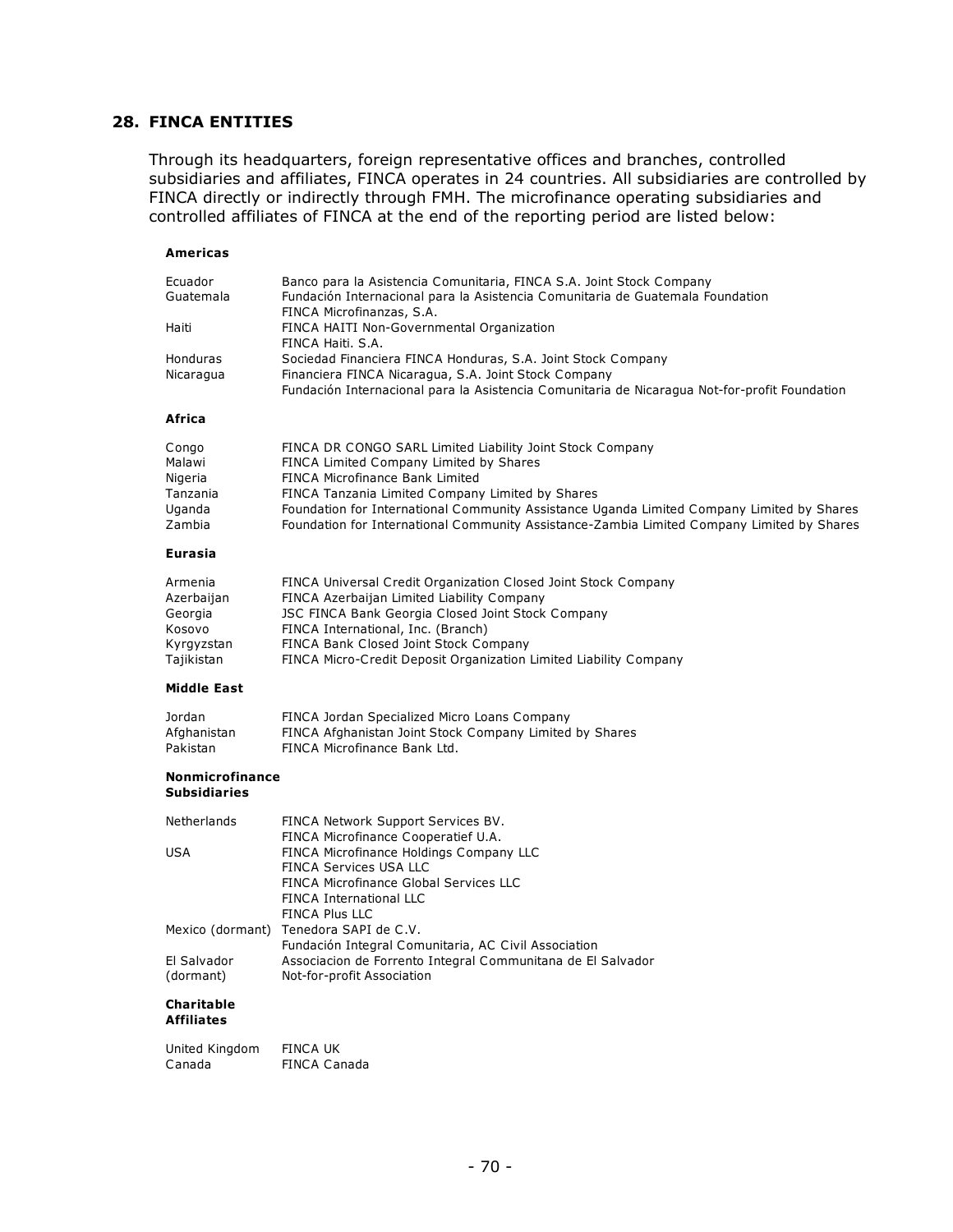Non-controlling members of FMH hold 37.07% of shares and voting rights as of December 31, 2019 and 2018. Assets and liabilities attributable to FMH non-controlling members are \$424.4 million and \$335.9 million as of December 31,2019 and \$414.6 million and \$327.1 million as of December 31, 2018. Net income attributable to non-controlling members of FMH is \$2.9 million and \$2.1 million for the years 2019 and 2018 respectively. Accumulated net income is \$1.0 million and \$1.2 million as of December 31, 2019 and 2018, respectively.

A non-controlling interest is attributable to non-controlling shareholders of FINCA Microfinance Bank Ltd. (Pakistan) holding 13.6% of shares and voting rights as of December 31, 2019. Assets and liabilities attributable to non-controlling interests are \$32.2 million and \$31.4 million, and \$28.6 million and \$27.7 million, as of December 31, 2019 and 2018, respectively. Net income and accumulated net income for the year is \$0.3 million and \$1.0 million, and \$3.7 million and \$3.4 million, for the years ended December 31, 2019 and 2018, respectively.

### **29. RELATED PARTIES**

Balances and transactions between the Company and its subsidiaries, which are related parties of the Company, have been eliminated on consolidation and are not disclosed in this note.

**Senior Management Compensation**—Total compensation paid to the senior management of the Company for the years ended December 31, 2019 and 2018, amounted to:

|                                                 | 2019                   | 2018                   |
|-------------------------------------------------|------------------------|------------------------|
| Short-term benefits<br>Post employment benefits | \$1,740,315<br>210,777 | \$1,447,363<br>196,655 |
|                                                 | \$1,951,092            | \$1,644,018            |

### **30. SUBSEQUENT EVENTS**

On March 11th the World Health Organization declared Coronavirus (COVID-19) outbreak a pandemic in recognition of its rapid spread across the globe. The impact of COVID-19 pandemic is unfolding in real-time and management expects the impact may be significant in certain markets where the pandemic has taken hold across the network. The financial and economic effects of the outbreak have a high degree of uncertainty as they are dependent on many external factors including the spread of the virus and the measures taken by the various governments and regulators across the world to curtail the spread of the virus.

The COVID-19 outbreak and associated responses may negatively impact FINCA and its subsidiaries (e.g., future gross loan portfolio growth, collections, interest income and program income, etc.) and operations across some of our subsidiaries may also have a material impact on FINCA's future results and operations, cash flows as well as financial condition. Further, some of the operations across the network have started operating limited hours during normal business hours and employees are working from home. As a result, banking operations have seen a reduction in loan applications and face to face onsite recoveries. However, many of our subsidiaries are now working through branchless operations and digital distribution channels to adjust to these new measures.

\*\*\*\*\*\*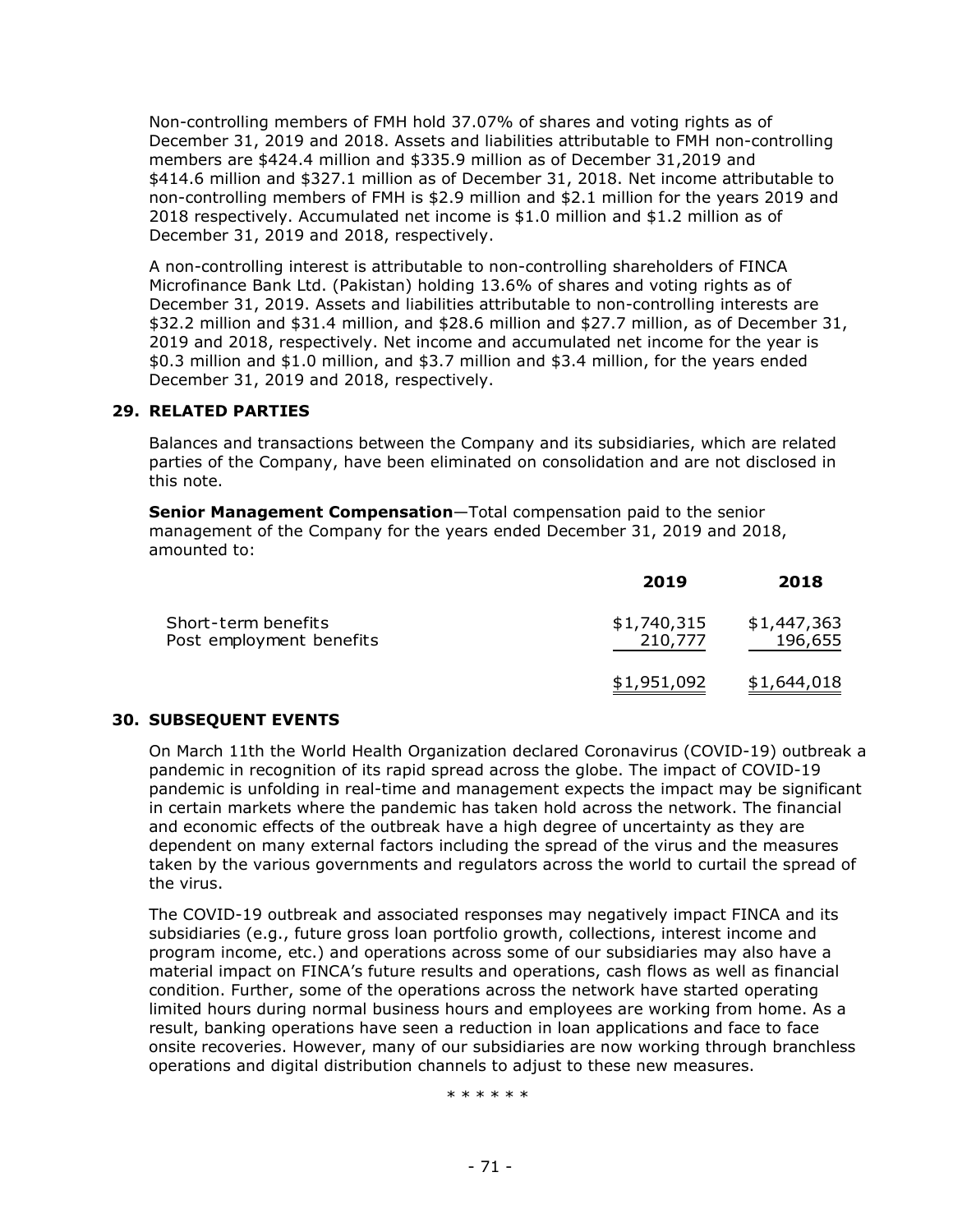# **SUPPLEMENTAL SCHEDULES AND NOTES TO SUPPLEMENTAL SCHEDULES**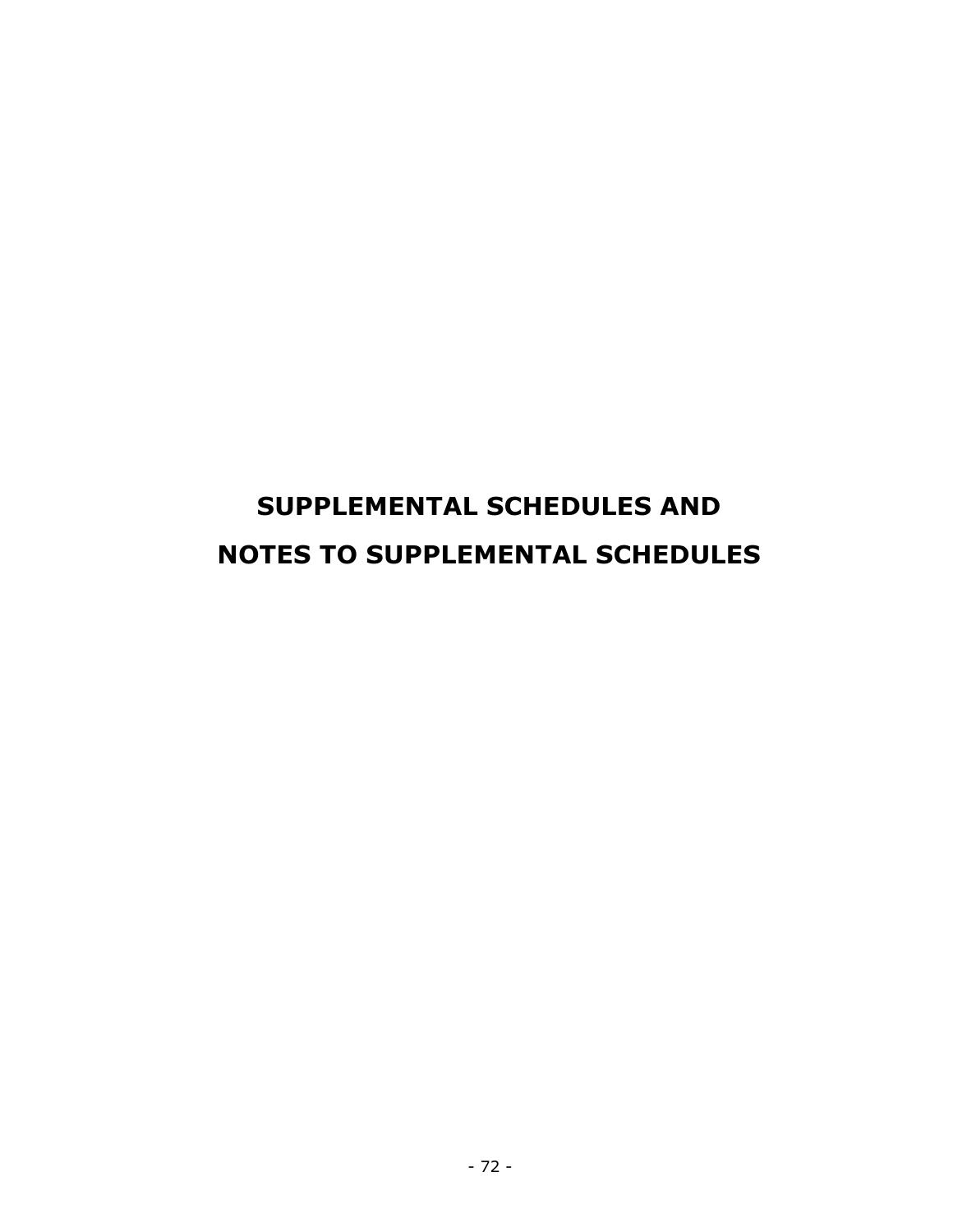### **SUPPLEMENTAL SCHEDULE—CONSOLIDATED SCHEDULE OF FUNCTIONAL EXPENSES FOR THE YEAR ENDED DECEMBER 31, 2019**

|                                | Program<br><b>Services</b> | <b>General &amp;</b><br><b>Administrative</b> | <b>Fundraising</b> | <b>Total</b>     |
|--------------------------------|----------------------------|-----------------------------------------------|--------------------|------------------|
| Salaries and direct benefits   | \$<br>94,867,803           | \$<br>633,401                                 | \$<br>760,465      | \$<br>96,261,669 |
| Fringe benefits                | 17,897,972                 | 145,521                                       | 237,303            | 18,280,796       |
| Interest expense               | 75,882,552                 | 113,511                                       | 39,142             | 76,035,205       |
| Impairment losses on financial |                            |                                               |                    |                  |
| instruments                    | 28,887,160                 |                                               |                    | 28,887,160       |
| Depreciation and amortization  |                            |                                               |                    |                  |
| expense                        | 18,908,093                 | 290,481                                       | 100,166            | 19,298,740       |
| Professional fees              | 15,466,728                 | 632,753                                       | 1,239,485          | 17,338,966       |
| Rent/Utilities                 | 3,944,715                  | 8,505                                         | 475                | 3,953,695        |
| Travel                         | 9,470,023                  | 68,854                                        | 68,552             | 9,607,429        |
| Consumables and Office supply  | 3,402,428                  | 35,117                                        | 716,744            | 4,154,289        |
| Communications                 | 6,264,259                  | 23,475                                        | 589,766            | 6,877,500        |
| Taxes other than income        | 6,168,561                  | 6,711                                         | 3,267              | 6,178,539        |
| Security                       | 4,635,970                  |                                               |                    | 4,635,970        |
| License/memberships/meetings   | 4,391,921                  | 108,122                                       | 62,539             | 4,562,582        |
| Marketing                      | 3,569,530                  | 38,688                                        | 51,774             | 3,659,992        |
| Repairs and maintenance        | 2,827,893                  | 3,607                                         | 1,242              | 2,832,742        |
| Training and hiring            | 1,515,560                  | 19,333                                        | 8,091              | 1,542,984        |
| Bank charges                   | 1,482,781                  | 52,979                                        | 27,889             | 1,563,649        |
| Motor vehicle expenses         | 1,738,919                  |                                               |                    | 1,738,919        |
| Insurance                      | 1,762,493                  | 28,171                                        | 7,038              | 1,797,702        |
| Other expenditures             | 3,435,578                  | 123,200                                       | <u>66,292</u>      | 3,625,070        |
| Total operating expenses       | \$306,520,939              | \$2,332,429                                   | \$3,980,230        | \$312,833,598    |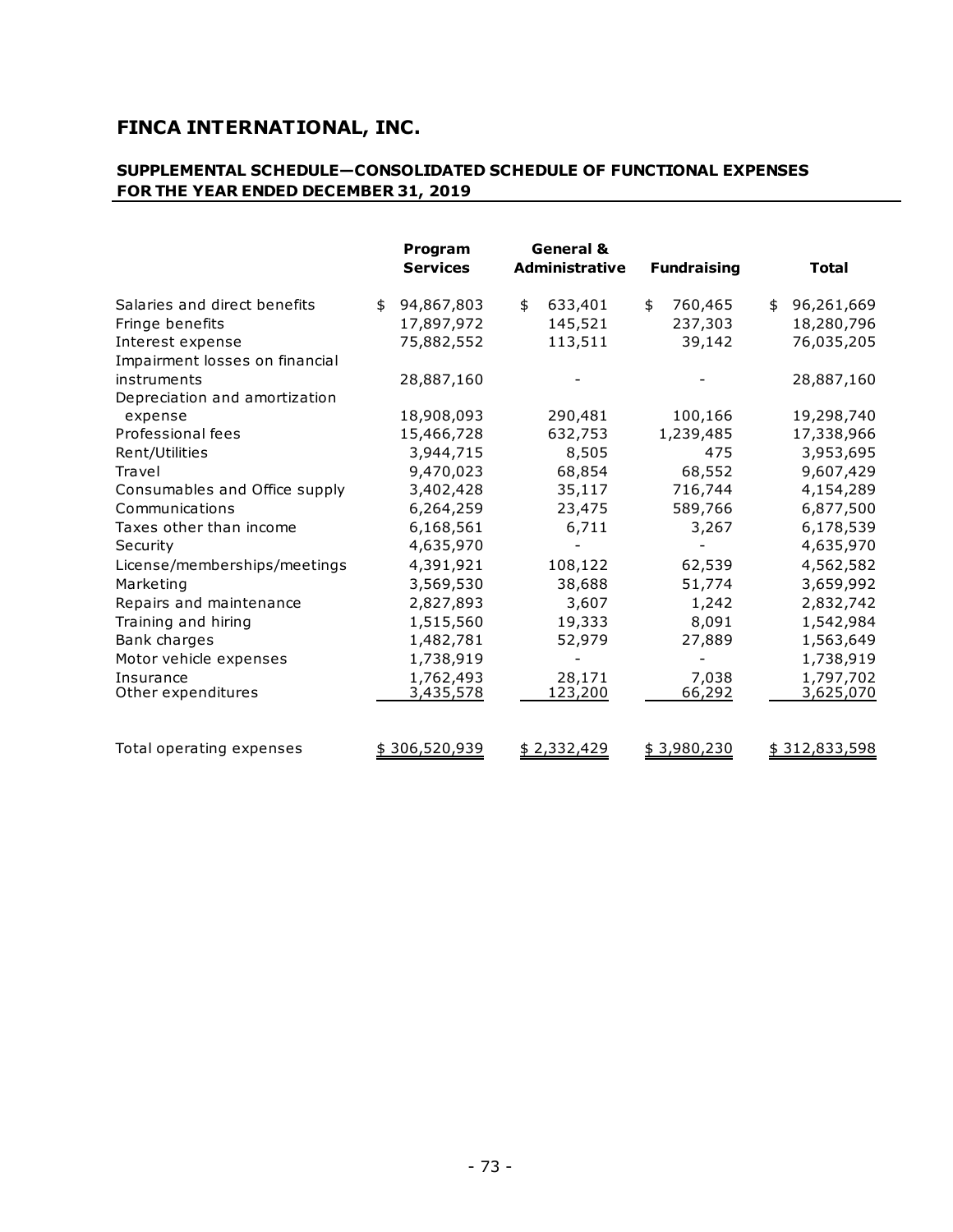#### **NOTE TO SUPPLEMENTAL SCHEDULE - CONSOLIDATED SCHEDULE OF FUNCTIONAL EXPENSES FOR THE YEAR ENDED DECEMBER 31, 2019**

### **1. FUNCTIONAL EXPENSES**

The costs of providing program and supporting services are summarized on a functional basis in the consolidated schedule of functional expenses. In the absence of guidance under IFRS, FINCA has adopted FASB Accounting Standards Update (ASU) 2016-14, Presentation of Financial Statements for Not-For-Profit Entities, for the allocation of general and administrative (G&A) as well as joint costs between programs, fundraising and G&A. Operating costs that are specifically identifiable with the administration of the program are charged to the program. To the extent these costs are not directly attributable to a specific functional area, they are allocated across program services, fundraising, and G&A. Management determines such expense allocations by reviewing FINCA's business areas for the proportional benefit to each function. These allocations are based on time and effort spent, or by activities through evaluating departmental focus.

**Program Services**—FINCA provides financial services in the form of individual and group loans to the world's lowest-income entrepreneurs so they can create jobs, build assets, and improve their standard of living.

**General and Administrative**—General and administrative include FINCA's services to provide the necessary support and strategy management of the overall FINCA programs.

**Fundraising**—Fundraising activities include services and materials to conduct FINCA's fundraising efforts in the form of direct mail, and other fundraising activities that may be involved with soliciting contributions from individuals, corporation, and other organizations.

\*\*\*\*\*\*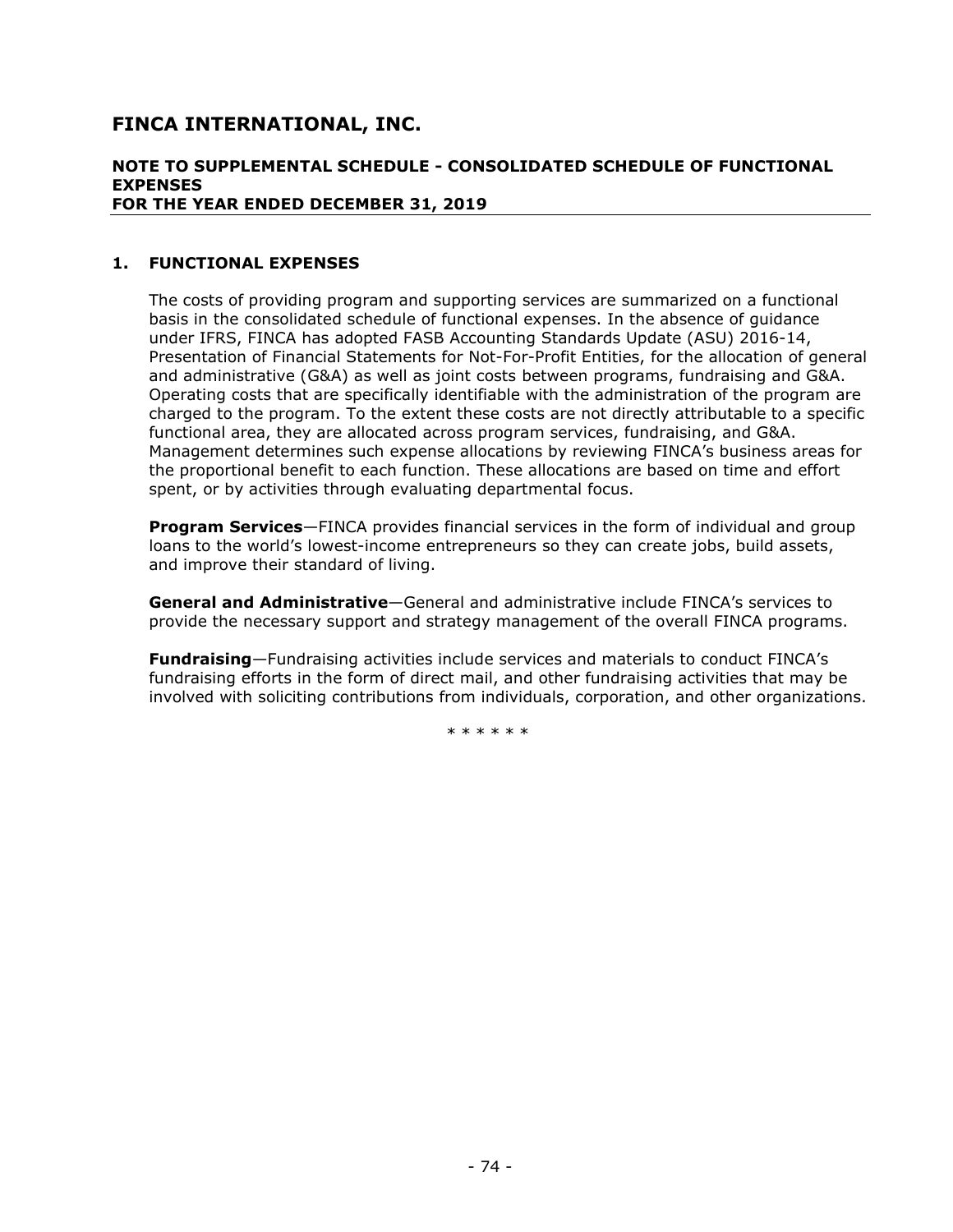### **SUPPLEMENTAL SCHEDULE—COMBINED SCHEDULE OF TEMPORARY RESTRICTED NET ASSETS FOR THE YEAR ENDED DECEMBER 31, 2019**

|                                                        | January 1,<br>2019      | <b>Contributions</b> | <b>Released</b>               | December 31,<br>2019   |
|--------------------------------------------------------|-------------------------|----------------------|-------------------------------|------------------------|
| <b>FINCA Plus</b><br><b>Clifford Chance Foundation</b> | \$<br>25,322<br>117,660 | \$<br>191,442        | \$<br>(181, 359)<br>(95, 239) | 35,405<br>\$<br>22,421 |
| Clifford Chance Foundation                             | 100,000                 |                      |                               | 100,000                |
| Clifford Chance Foundation                             | 75,000                  |                      |                               | 75,000                 |
| <b>FINCA</b> ventures                                  | 52,000                  | 501,600              | (48,001)                      | 505,599                |
| Haiti                                                  | 88,201                  | 216,478              | (80,000)                      | 224,679                |
| Uganda                                                 | 20,650                  | 89,783               | (54, 705)                     | 55,728                 |
| Ramsey                                                 | 50,000                  |                      |                               | 50,000                 |
| Visa<br>Other                                          | 8,343<br>931,115        | 1,695<br>1,041,901   | (10, 038)<br>(1,798,101)      | 174,915                |
| Total                                                  | \$1,468,291             | \$2,042,899          | \$ (2,267,443)                | \$1,243,747            |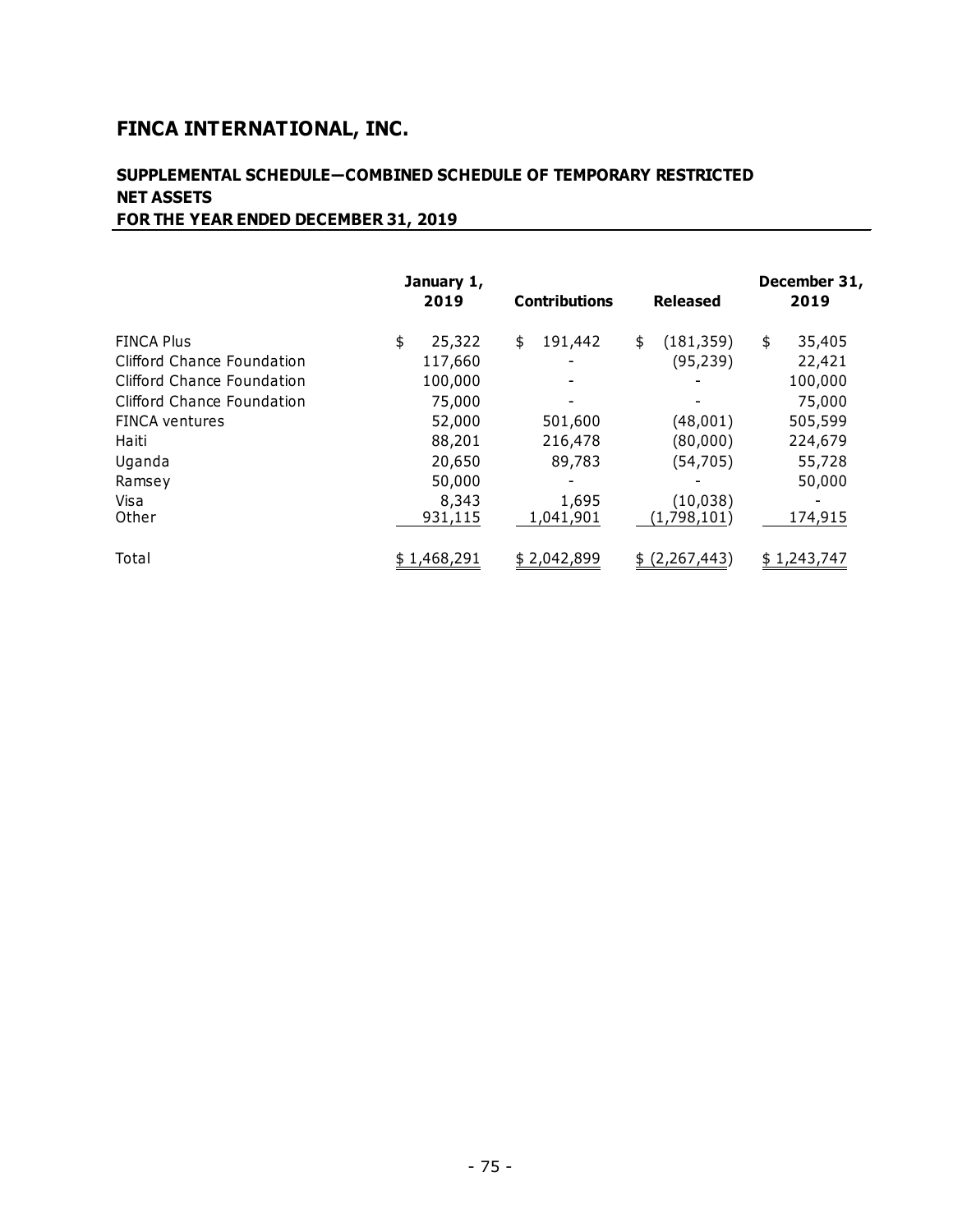## **SUPPLEMENTAL SCHEDULE—COMBINED SCHEDULE OF TEMPORARY RESTRICTED NET ASSETS FOR THE YEAR ENDED DECEMBER 31, 2018**

|                                                                                                                                                                                                        | January 1,<br>2018                                                            | <b>Contributions</b>                                                                             | <b>Released</b>                                                                        | December 31,<br>2018                                                                                     |
|--------------------------------------------------------------------------------------------------------------------------------------------------------------------------------------------------------|-------------------------------------------------------------------------------|--------------------------------------------------------------------------------------------------|----------------------------------------------------------------------------------------|----------------------------------------------------------------------------------------------------------|
| <b>FINCA Plus</b><br>Clifford Chance Foundation<br>Clifford Chance Foundation<br>Clifford Chance Foundation<br><b>FINCA</b> ventures<br>Haiti<br>Malawi<br>Uganda<br>Zambia<br>Ramsey<br>Visa<br>Other | \$335,074<br>123,569<br>6,700<br>18,227<br>10,200<br>6,925<br>8,343<br>10,715 | \$<br>45,480<br>100,000<br>100,000<br>75,000<br>52,000<br>109,300<br>20,650<br>50,000<br>965,563 | \$ (355,232)<br>(105,909)<br>(6,700)<br>(39, 326)<br>(10, 200)<br>(6,925)<br>(45, 163) | 25,322<br>\$<br>117,660<br>100,000<br>75,000<br>52,000<br>88,201<br>20,650<br>50,000<br>8,343<br>931,115 |
| Total                                                                                                                                                                                                  | \$519,753                                                                     | \$1,517,993                                                                                      | \$ (569, 455)                                                                          | \$1,468,291                                                                                              |